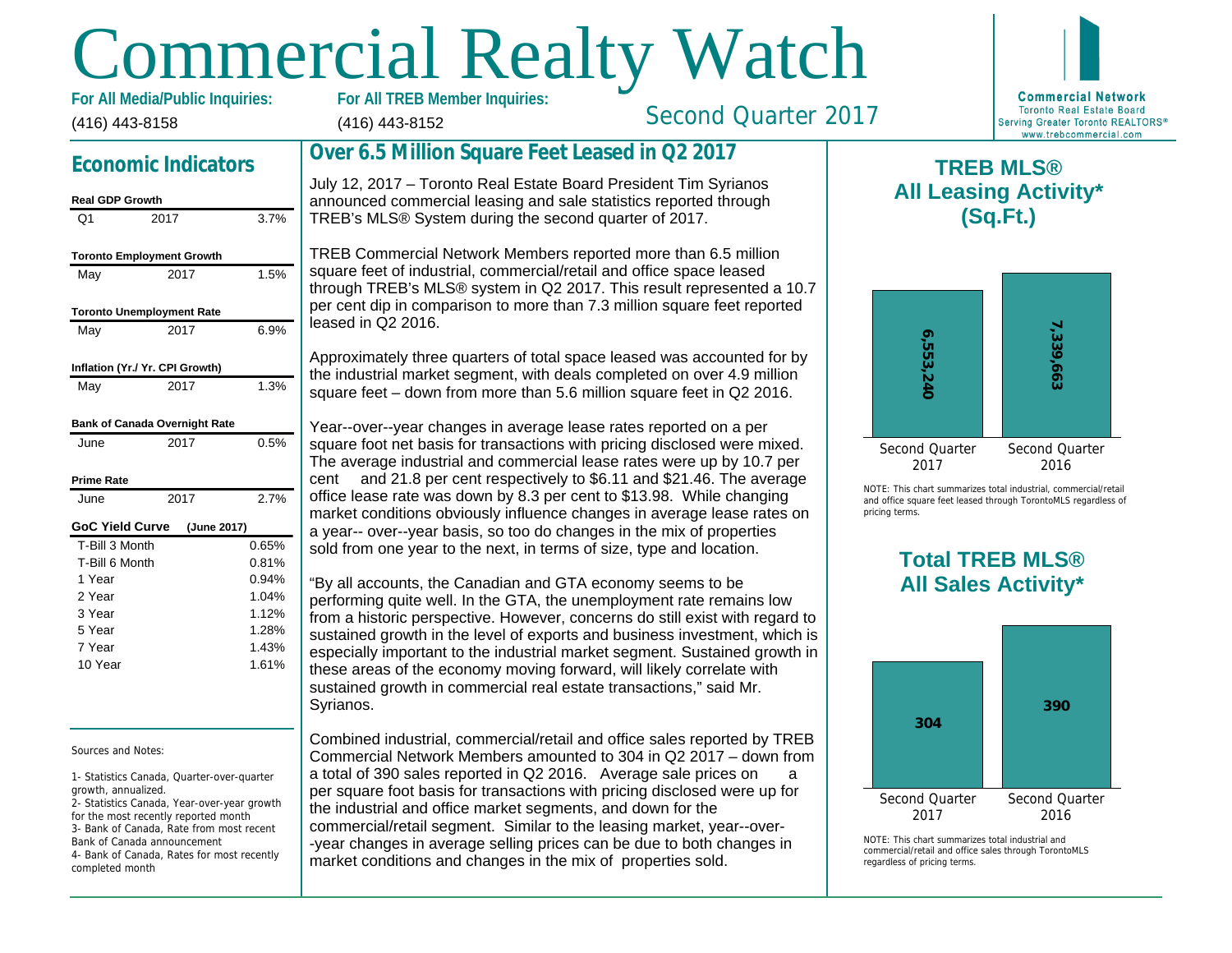Total TREB MLS® Leasing Activity\* (Millions of Square Feet Leased)

TREB MLS® Average Lease Rates (\$/So.

\* NOTE: This chart summarizes total industrial, commercial/retail and office square feet leased through TorontoMLS regardless of pricing terms. Source: TREB

Total TREB MLS® Sales Activity\* (Number of Sales)

\* NOTE: Average lease rates are reported only for those proper square foot net basis and for which the selling price was disclos Source: TREB

TREB MLS® Average Sales Price (\$/So.

\* NOTE: This chart summarizes total industrial and commercial/retail sales through TorontoMLS regardless of pricing terms. Source: TREB

\* NOTE: Average sale prices are reported only for those prope selling price was disclosed. Source: TREB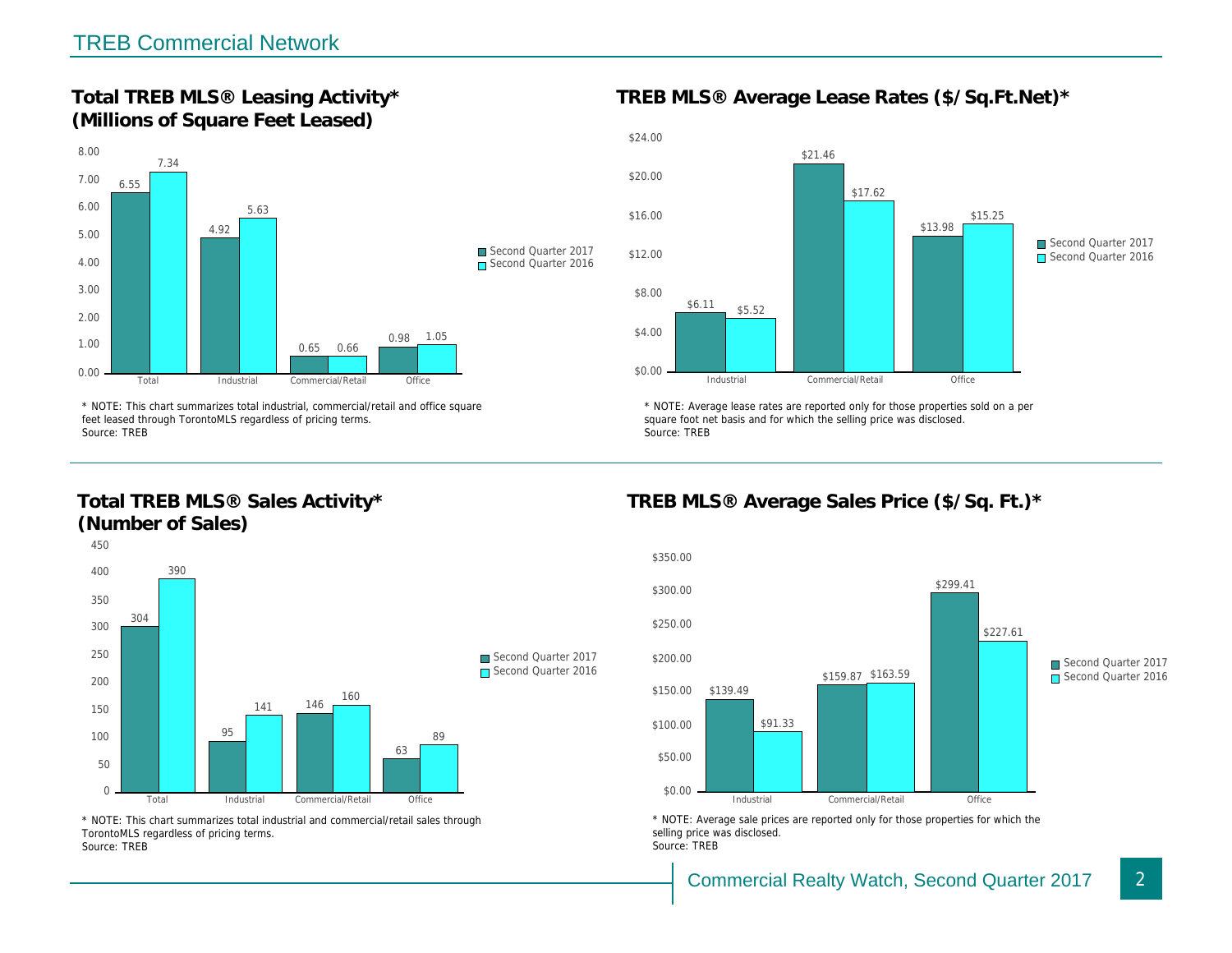## SUMMARY OF INDUSTRIAL LEASING

#### TRANSACTIONS COMPLETED ON A PER SQUARE FOOT NET BASIS, WITH PRICING DISCLOSED\*

|                        |                | <b>All Transactions</b>  |                          |                | 0 to 5,000 Sq Ft |                |                | 5,001 to 15,000 Sq Ft    |                  |                 | 15,001 to 50,000 Sq Ft |                      |
|------------------------|----------------|--------------------------|--------------------------|----------------|------------------|----------------|----------------|--------------------------|------------------|-----------------|------------------------|----------------------|
|                        | # Trans.       | Sq. Ft.                  | \$/SF Net                | # Trans.       | Sq. Ft.          | \$/SF Net      | # Trans.       | Sq. Ft.                  | \$/SF Net        | # Trans.        | Sq. Ft.                | \$/SF Ne             |
| <b>TREB Total</b>      | 194            | 1,767,001                | \$6.11                   | 127            | 332,517          | \$7.79         | 47             | 401,721                  | \$6.69           | 13 <sup>°</sup> | 317,068                | \$5.34               |
| <b>Halton Region</b>   | 5 <sup>5</sup> | 314,620                  | \$5.78                   | 2 <sup>1</sup> | 3,688            | \$6.69         | 2 <sup>1</sup> | 10,620                   | \$6.28           | $\overline{0}$  | $\omega$               | $\omega_{\rm c}$     |
| Burlington             | $\mathbf{1}$   | 2,238                    | \$6.00                   | 1              | 2,238            | \$6.00         | $\mathbf{0}$   | ¥.                       | $\sim$           | $\mathbf 0$     | $\omega$               | $\bullet$            |
| <b>Halton Hills</b>    | $\mathbf{1}$   | 5,185                    | \$5.79                   | $\mathbf 0$    | $\blacksquare$   | $\sim$         | $\mathbf{1}$   | 5,185                    | \$5.79           | $\mathbf 0$     | $\sim$                 | $\blacksquare$       |
| Milton                 | $\mathbf{1}$   | 300,312                  | \$5.75                   | $\overline{0}$ | $\sim$           | $\omega$       | $\mathbf{0}$   | $\blacksquare$           | $\omega_{\rm c}$ | $\mathbf{0}$    | $\omega$               | $\sim$               |
| Oakville               | $\overline{2}$ | 6,885                    | \$6.96                   | $\mathbf{1}$   | 1,450            | \$7.75         | $\mathbf{1}$   | 5,435                    | \$6.75           | $\mathbf 0$     | $\tilde{\phantom{a}}$  | $\blacksquare$       |
| <b>Peel Region</b>     | 66             | 525,440                  | \$6.08                   | 41             | 108,088          | \$7.59         | 18             | 171,056                  | \$6.81           | 5 <sup>5</sup>  | 105,881                | \$5.91               |
| Brampton               | 13             | 59,750                   | \$6.30                   | 10             | 27,051           | \$6.49         | 3              | 32,699                   | \$6.14           | $\mathbf 0$     |                        | $\sim$               |
| Caledon                | $\overline{2}$ | 5,525                    | \$7.60                   | $\overline{2}$ | 5,525            | \$7.60         | $\mathbf{0}$   | ä,                       | $\omega$         | $\mathbf{0}$    |                        | $\blacksquare$       |
| Mississauga            | 51             | 460,165                  | \$6.04                   | 29             | 75,512           | \$7.98         | 15             | 138,357                  | \$6.96           | 5               | 105,881                | \$5.91               |
| Toronto                | 71             | 331,876                  | \$6.55                   | 54             | 136,327          | \$7.67         | 15             | 115,069                  | \$6.33           | $\mathbf{1}$    | 28,785                 | \$2.25               |
| <b>Toronto West</b>    | 36             | 194,072                  | \$6.82                   | 24             | 58,883           | \$7.76         | 11             | 83,494                   | \$6.34           | $\mathbf 0$     | $\blacksquare$         | $\sim$               |
| <b>Toronto Central</b> | 7 <sup>1</sup> | 18,535                   | \$9.57                   | 6              | 12,749           | \$10.06        | $\mathbf{1}$   | 5,786                    | \$8.50           | $\mathbf{0}$    | $\Delta$               | $\sim$               |
| <b>Toronto East</b>    | 28             | 119,269                  | \$5.66                   | 24             | 64,695           | \$7.12         | 3              | 25,789                   | \$5.80           | $\mathbf{1}$    | 28,785                 | \$2.25               |
| <b>York Region</b>     | 47             | 554,520                  | \$6.06                   | 27             | 75,590           | \$8.52         | 11             | 97,445                   | \$6.99           | $6^{\circ}$     | 158,212                | \$5.40               |
| Aurora                 | $\overline{1}$ | 1,560                    | \$7.95                   | $\mathbf{1}$   | 1,560            | \$7.95         | $\mathsf{O}$   | $\blacksquare$           | $\blacksquare$   | $\mathbf 0$     | $\blacksquare$         | $\blacksquare$       |
| E. Gwillimbury         | $\mathbf{1}$   | 5,000                    | \$9.00                   | $\mathbf{1}$   | 5,000            | \$9.00         | $\mathbf{0}$   | $\omega$                 | ä,               | $\mathbf{0}$    | $\omega$               | $\blacksquare$       |
| Georgina               | 0              | $\blacksquare$           | $\blacksquare$           | 0              | $\mathbf{r}$     | $\sim$         | $\mathbf 0$    | $\blacksquare$           | $\overline{a}$   | $\mathbf 0$     | $\blacksquare$         | $\blacksquare$       |
| King                   | $\mathbf{0}$   | $\blacksquare$           | $\omega$                 | $\mathbf 0$    | $\Delta$         | $\omega$       | $\mathbf 0$    | $\omega$                 | $\omega$         | $\mathbf{0}$    | $\Delta$               | $\blacksquare$       |
| Markham                | 18             | 231,155                  | \$5.61                   | 9              | 23,987           | \$8.19         | 5              | 46,043                   | \$6.54           | 3               | 78,850                 | \$4.98               |
| Newmarket              | $\overline{2}$ | 3,479                    | \$7.75                   | $\overline{2}$ | 3,479            | \$7.75         | $\overline{0}$ |                          | ä,               | $\mathbf{0}$    |                        |                      |
| Richmond Hill          | $\overline{7}$ | 64,099                   | \$7.26                   | 3              | 10,831           | \$8.14         | 3              | 27,042                   | \$7.64           | $\mathbf{1}$    | 26,226                 | \$6.50               |
| Vaughan                | 18             | 249,227                  | \$6.08                   | 11             | 30,733           | \$8.95         | $\mathbf{3}$   | 24,360                   | \$7.12           | $\overline{2}$  | 53,136                 | \$5.49               |
| Whitchurch-Stouffville | 0              | $\blacksquare$           | $\blacksquare$           | 0              | $\omega$         | $\blacksquare$ | 0              | $\blacksquare$           | $\sim$           | $\mathbf 0$     | $\blacksquare$         | $\blacksquare$       |
| Durham Region          | $\overline{4}$ | 38,045                   | \$6.11                   | 2 <sup>1</sup> | 6,324            | \$6.15         | $\mathbf{1}$   | 7,531                    | \$6.25           | $\mathbf{1}$    | 24,190                 | \$6.05               |
| Ajax                   | $\mathbf{1}$   | 4,224                    | \$5.75                   | $\mathbf{1}$   | 4,224            | \$5.75         | $\mathsf{O}$   | $\blacksquare$           | $\mathbf{r}$     | $\mathbf 0$     | $\overline{a}$         | $\sim$               |
| <b>Brock</b>           | $\mathbf{0}$   | $\sim$                   | $\sim$                   | $\mathbf 0$    | $\omega$         | $\blacksquare$ | $\mathbf{0}$   | $\omega$                 | $\omega$         | $\mathbf{0}$    | $\omega$               | $\blacksquare$       |
| Clarington             | 0              | $\sim$                   | $\sim$                   | 0              | $\sim$           | $\mathbf{r}$   | $\mathbf 0$    | $\blacksquare$           | $\blacksquare$   | $\mathbf 0$     | $\blacksquare$         | $\blacksquare$       |
| Oshawa                 | $\mathbf{1}$   | 2,100                    | \$6.95                   | $\mathbf{1}$   | 2,100            | \$6.95         | $\pmb{0}$      | $\omega$                 | $\omega$         | $\mathbf{0}$    | $\blacksquare$         | $\blacksquare$       |
| Pickering              | $\mathbf{1}$   | 7,531                    | \$6.25                   | 0              | $\omega$         | $\blacksquare$ | $\mathbf{1}$   | 7,531                    | \$6.25           | $\mathbf 0$     | $\blacksquare$         | $\blacksquare$       |
| Scugog                 | $\mathbf{0}$   | $\mathbf{r}$             | $\omega$                 | $\overline{0}$ | $\mathbf{r}$     | $\blacksquare$ | $\overline{0}$ | $\omega$                 | $\blacksquare$   | $\mathbf{0}$    | $\sim$                 | $\blacksquare$       |
| Uxbridge               | 0              | $\blacksquare$           | $\blacksquare$           | $\mathbf 0$    | $\blacksquare$   | $\blacksquare$ | $\mathbf 0$    | $\overline{\phantom{a}}$ | $\blacksquare$   | $\mathbf 0$     | $\blacksquare$         | $\blacksquare$       |
| Whitby                 | $\mathbf{1}$   | 24,190                   | \$6.05                   | $\mathbf{0}$   | $\blacksquare$   | $\blacksquare$ | $\mathbf{0}$   | $\sim$                   | $\blacksquare$   | $\overline{1}$  | 24,190                 | \$6.05               |
| <b>Dufferin County</b> | $\mathbf{1}$   | 2,500                    | \$6.00                   | $\mathbf{1}$   | 2,500            | \$6.00         | $\overline{0}$ | $\omega_{\rm c}$         | $\omega_{\rm c}$ | $\overline{0}$  | $\blacksquare$         | $\frac{1}{\sqrt{2}}$ |
| Orangeville            | $\overline{1}$ | 2,500                    | \$6.00                   | $\mathbf{1}$   | 2,500            | \$6.00         | $\overline{0}$ | $\omega$                 | ¥.               | $\mathbf{0}$    | $\omega$               | $\sim$               |
| <b>Simcoe County</b>   | $\overline{0}$ | $\sim$                   | $\sim$                   | $\overline{0}$ | $\omega$         | $\blacksquare$ | $\overline{0}$ | $\omega$                 | ÷.               | $\overline{0}$  | $\sim$                 | $\sim$               |
| Adjala-Tosorontio      | $\mathbf{0}$   | $\sim$                   | $\sim$                   | $\mathbf{0}$   | $\Delta$         | $\sim$         | $\mathbf{0}$   | $\mathbf{r}$             | $\mathbf{r}$     | $\mathbf{0}$    | $\omega$               | $\sim$               |
| <b>Bradford West</b>   | 0              | $\sim$                   | $\sim$                   | 0              | $\blacksquare$   | $\sim$         | $\mathsf 0$    | $\blacksquare$           | $\blacksquare$   | $\mathbf 0$     | $\blacksquare$         | $\blacksquare$       |
| Essa                   | $\mathbf 0$    | $\sim$                   | $\sim$                   | $\overline{0}$ | $\omega$         | $\blacksquare$ | $\pmb{0}$      | $\omega$                 | $\blacksquare$   | $\mathbf{0}$    | $\blacksquare$         | $\blacksquare$       |
| Innisfil               | 0              | $\overline{\phantom{a}}$ | $\overline{\phantom{a}}$ | 0              | $\blacksquare$   | $\blacksquare$ | $\mathbf 0$    | $\blacksquare$           | $\blacksquare$   | $\mathbf 0$     | $\blacksquare$         | $\blacksquare$       |
| New Tecumseth          | $\Omega$       |                          |                          | $\Omega$       | L,               | ä,             | $\mathbf{0}$   | ä,                       | ä,               | $\mathbf{0}$    | $\Delta$               | $\omega$             |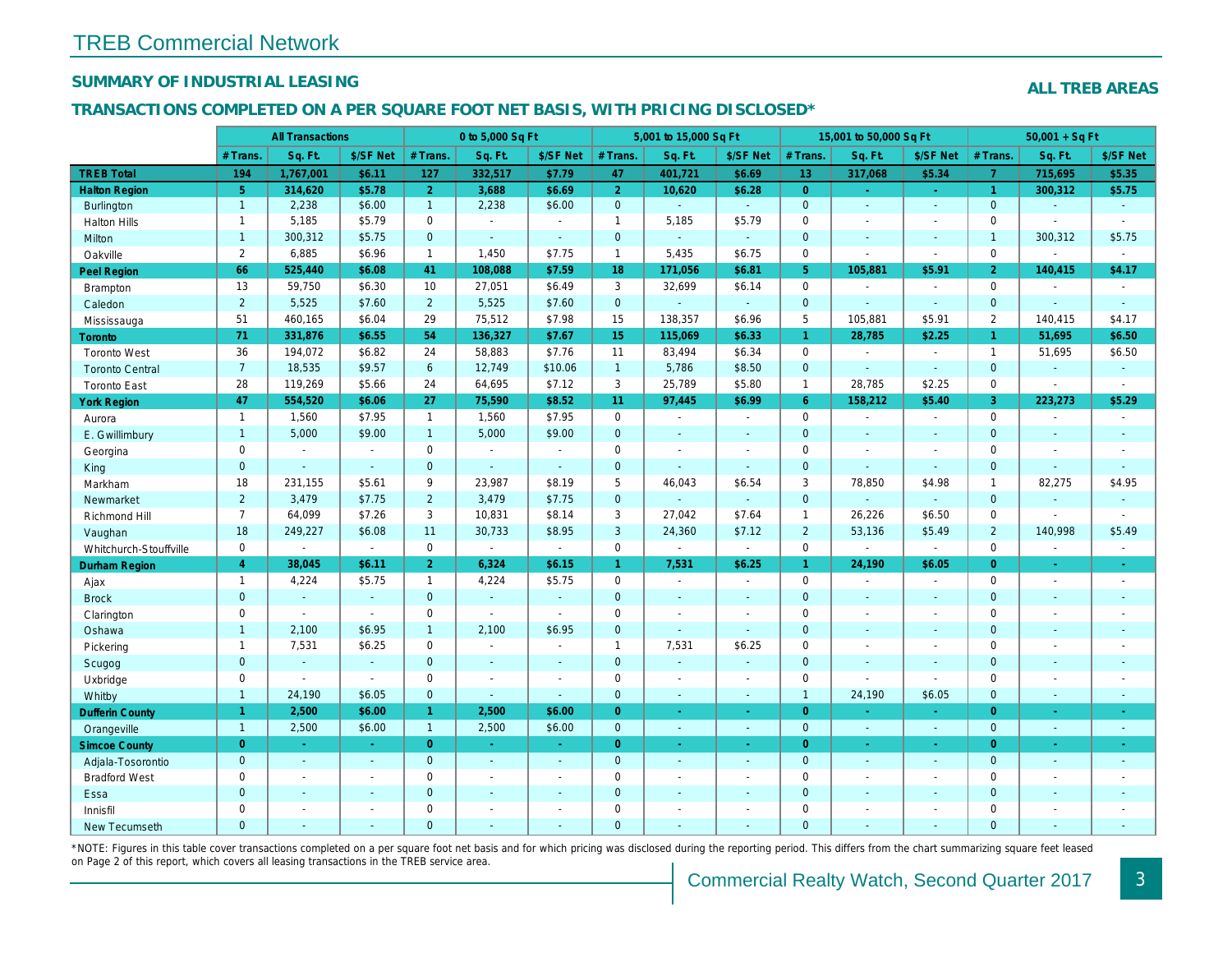## SUMMARY OF INDUSTRIAL LEASING

#### TRANSACTIONS COMPLETED ON A PER SQUARE FOOT NET BASIS, WITH PRICING DISCLOSED\*

|                              |                  | <b>All Transactions</b>  |                          |                | 0 to 5,000 Sq Ft         |                          |                     | 5,001 to 15,000 Sq Ft    |                          |                | 15,001 to 50,000 Sq Ft   |                          |
|------------------------------|------------------|--------------------------|--------------------------|----------------|--------------------------|--------------------------|---------------------|--------------------------|--------------------------|----------------|--------------------------|--------------------------|
|                              | # Trans.         | Sq. Ft.                  | \$/SF net                | # Trans.       | Sq. Ft.                  | \$/SF net                | # Trans.            | Sq. Ft.                  | \$/SF net                | # Trans.       | Sq. Ft.                  | \$/SF ne                 |
| <b>TREB Total</b>            | 194              | 1,767,001                | \$6.11                   | 127            | 332,517                  | \$7.79                   | 47                  | 401,721                  | \$6.69                   | 13             | 317,068                  | \$5.34                   |
| <b>City of Toronto Total</b> | 71               | 331,876                  | \$6.55                   | 54             | 136,327                  | \$7.67                   | 15                  | 115,069                  | \$6.33                   | $\overline{1}$ | 28,785                   | \$2.25                   |
| <b>Toronto West</b>          | 36               | 194,072                  | \$6.82                   | 24             | 58,883                   | \$7.76                   | 11                  | 83,494                   | \$6.34                   | $\overline{0}$ |                          | $\sim$                   |
| Toronto W01                  | $\mathbf 0$      | $\sim$                   | $\blacksquare$           | $\mathbf 0$    | $\blacksquare$           | $\blacksquare$           | $\mathbf 0$         | $\blacksquare$           | $\blacksquare$           | $\mathbf 0$    | $\sim$                   | $\sim$                   |
| Toronto W02                  | $\pmb{0}$        | $\sim$                   | $\blacksquare$           | $\mathbf 0$    | $\blacksquare$           | $\blacksquare$           | $\mathbf 0$         | $\blacksquare$           | $\overline{\phantom{a}}$ | $\mathbf 0$    | $\sim$                   | $\sim$                   |
| Toronto W03                  | 0                | $\blacksquare$           | $\sim$                   | $\mathbf 0$    | $\blacksquare$           | $\blacksquare$           | $\mathbf 0$         | $\blacksquare$           | $\blacksquare$           | 0              | $\overline{\phantom{a}}$ | $\overline{\phantom{a}}$ |
| Toronto W04                  | $\overline{a}$   | 33,200                   | \$7.16                   | $\mathbf{1}$   | 1,000                    | \$15.60                  | 3                   | 32,200                   | \$6.89                   | $\mathbf 0$    | $\overline{\phantom{a}}$ | $\sim$                   |
| Toronto W05                  | 15               | 50,119                   | \$6.82                   | 10             | 18,723                   | \$8.55                   | $\sqrt{5}$          | 31,396                   | \$5.78                   | 0              |                          | $\overline{\phantom{a}}$ |
| Toronto W06                  | $\mathbf{1}$     | 3,000                    | \$6.40                   | $\mathbf{1}$   | 3,000                    | \$6.40                   | $\mathbf 0$         | $\blacksquare$           | $\blacksquare$           | $\mathbf 0$    | $\sim$                   | $\sim$                   |
| Toronto W07                  | $\mathbf 0$      | $\sim$                   | $\sim$                   | $\mathbf 0$    | $\blacksquare$           | $\blacksquare$           | $\mathbf 0$         | $\blacksquare$           | $\blacksquare$           | $\mathbf 0$    |                          | $\sim$                   |
| Toronto W08                  | $\overline{7}$   | 74,135                   | \$6.70                   | $\sqrt{5}$     | 14,222                   | \$8.39                   | $\mathbf{1}$        | 8,218                    | \$5.00                   | $\mathbf 0$    | $\blacksquare$           | $\overline{\phantom{a}}$ |
| Toronto W09                  | $\mathsf 0$      | $\sim$                   | $\blacksquare$           | $\mathbf 0$    | $\blacksquare$           | $\omega$                 | $\mathsf{O}\xspace$ | $\blacksquare$           | $\blacksquare$           | 0              |                          | $\overline{\phantom{a}}$ |
| Toronto W10                  | 9                | 33,618                   | \$6.77                   | $\overline{7}$ | 21,938                   | \$6.51                   | $\overline{2}$      | 11,680                   | \$7.28                   | $\mathbf 0$    | $\overline{\phantom{a}}$ | $\sim$                   |
| <b>Toronto Central</b>       | $\overline{7}$   | 18,535                   | \$9.57                   | $6^{\circ}$    | 12,749                   | \$10.06                  | $\mathbf{1}$        | 5,786                    | \$8.50                   | $\overline{0}$ | $\sim$                   | $\sim$                   |
| Toronto C01                  | $\pmb{0}$        | $\omega$                 | $\sim$                   | $\mathbf{0}$   | $\omega$                 | $\blacksquare$           | $\mathbf 0$         | $\blacksquare$           | $\sim$                   | $\mathbf{0}$   | $\blacksquare$           | $\sim$                   |
| Toronto C02                  | $\mathbf 0$      | $\blacksquare$           | $\overline{a}$           | $\mathbf 0$    | $\blacksquare$           | $\overline{\phantom{a}}$ | $\mathbf 0$         | $\blacksquare$           | $\blacksquare$           | 0              |                          | $\overline{\phantom{a}}$ |
| Toronto C03                  | $\pmb{0}$        | $\blacksquare$           | $\blacksquare$           | $\mathbf 0$    | $\blacksquare$           | $\blacksquare$           | 0                   | $\blacksquare$           | $\overline{\phantom{a}}$ | 0              | $\overline{\phantom{a}}$ | $\sim$                   |
| Toronto C04                  | $\mathbf 0$      | $\overline{\phantom{a}}$ |                          | $\mathbf 0$    | $\overline{a}$           | $\frac{1}{2}$            | $\mathbf 0$         | $\overline{\phantom{a}}$ |                          | 0              |                          | $\overline{\phantom{a}}$ |
| <b>Toronto C06</b>           | $\pmb{0}$        | $\blacksquare$           | $\blacksquare$           | $\mathbf 0$    | $\blacksquare$           | $\blacksquare$           | $\pmb{0}$           | $\blacksquare$           | $\blacksquare$           | $\pmb{0}$      | $\overline{\phantom{a}}$ | $\overline{\phantom{a}}$ |
| Toronto C07                  | $\mathsf 0$      | $\blacksquare$           |                          | $\mathsf 0$    | $\overline{a}$           | $\frac{1}{2}$            | $\mathsf{O}\xspace$ | $\blacksquare$           | $\ddot{\phantom{0}}$     | 0              |                          | $\overline{\phantom{a}}$ |
| Toronto C08                  | $\pmb{0}$        | $\blacksquare$           | $\blacksquare$           | $\mathbf 0$    | $\blacksquare$           | $\blacksquare$           | $\mathbf 0$         | $\blacksquare$           | $\blacksquare$           | $\mathbf 0$    | $\blacksquare$           | $\sim$                   |
| Toronto C09                  | $\mathbf 0$      | $\blacksquare$           | $\sim$                   | $\mathbf 0$    | $\blacksquare$           | $\blacksquare$           | $\mathbf 0$         | $\blacksquare$           | $\ddot{\phantom{0}}$     | $\mathbf 0$    |                          |                          |
| Toronto C10                  | $\mathbf{1}$     | 1,600                    | \$17.00                  | $\mathbf{1}$   | 1,600                    | \$17.00                  | $\mathbf 0$         | $\blacksquare$           | $\blacksquare$           | $\mathbf 0$    | $\blacksquare$           |                          |
| Toronto C11                  | $\mathbf{1}$     | 1,050                    | \$18.29                  | $\mathbf{1}$   | 1,050                    | \$18.29                  | $\mathbf 0$         | $\blacksquare$           | $\ddot{\phantom{0}}$     | 0              |                          |                          |
| Toronto C12                  | $\mathbf{1}$     | 3,730                    | \$7.00                   | $\mathbf{1}$   | 3,730                    | \$7.00                   | $\mathbf 0$         | $\blacksquare$           | $\blacksquare$           | $\mathbf 0$    | $\blacksquare$           | $\blacksquare$           |
| Toronto C13                  | 3                | 6,369                    | \$8.75                   | 3              | 6,369                    | \$8.75                   | $\mathbf 0$         | $\overline{\phantom{a}}$ |                          | $\mathbf 0$    |                          |                          |
| Toronto C14                  | $\pmb{0}$        | $\omega$                 | $\omega$                 | $\mathbf 0$    | $\omega$                 | $\blacksquare$           | $\mathbf 0$         | $\blacksquare$           | $\blacksquare$           | $\pmb{0}$      | $\blacksquare$           | $\blacksquare$           |
| Toronto C15                  | $\mathbf{1}$     | 5,786                    | \$8.50                   | $\mathbf 0$    | ÷,                       | $\blacksquare$           | $\mathbf{1}$        | 5,786                    | \$8.50                   | $\mathbf 0$    |                          | $\blacksquare$           |
| <b>Toronto East</b>          | 28               | 119,269                  | \$5.66                   | 24             | 64,695                   | \$7.12                   | $\mathbf{3}$        | 25,789                   | \$5.80                   | $\mathbf{1}$   | 28,785                   | \$2.25                   |
| Toronto E01                  | $\mathbf 0$      | $\sim$                   | $\overline{\phantom{a}}$ | $\mathbf 0$    | $\overline{\phantom{a}}$ | $\blacksquare$           | $\mathbf 0$         | $\blacksquare$           | $\overline{\phantom{a}}$ | $\mathbf 0$    | $\overline{\phantom{a}}$ | $\blacksquare$           |
| Toronto E02                  | $\mathbf 0$      | $\blacksquare$           | $\blacksquare$           | $\mathbf{0}$   | $\blacksquare$           | $\blacksquare$           | $\mathbf 0$         | $\omega$                 | $\blacksquare$           | $\mathbf 0$    | $\blacksquare$           | $\blacksquare$           |
| Toronto E03                  | $\mathsf 0$      | $\blacksquare$           | $\sim$                   | $\mathbf 0$    | $\overline{\phantom{a}}$ | $\sim$                   | $\mathsf{O}\xspace$ | $\blacksquare$           | $\blacksquare$           | $\mathbf 0$    |                          | $\blacksquare$           |
| Toronto E04                  | $\boldsymbol{9}$ | 56,677                   | \$4.59                   | $\overline{7}$ | 20,217                   | \$7.20                   | $\mathbf{1}$        | 7,675                    | \$6.50                   | $\overline{1}$ | 28,785                   | \$2.25                   |
| Toronto E05                  | $\overline{2}$   | 6,234                    | \$6.41                   | $\overline{2}$ | 6,234                    | \$6.41                   | $\mathsf{O}\xspace$ | $\blacksquare$           | $\blacksquare$           | $\mathbf 0$    | $\blacksquare$           | $\blacksquare$           |
| Toronto E06                  | $\pmb{0}$        | $\omega$                 | $\omega$                 | $\mathbf{0}$   | $\omega$                 | $\omega$                 | $\mathbf 0$         | $\blacksquare$           | $\blacksquare$           | $\mathbf 0$    | $\blacksquare$           | $\sim$                   |
| Toronto E07                  | 8                | 18,767                   | \$8.99                   | 8              | 18,767                   | \$8.99                   | $\mathbf 0$         | $\blacksquare$           | $\overline{\phantom{a}}$ | 0              | $\blacksquare$           | $\sim$                   |
| Toronto E08                  | $\pmb{0}$        | $\blacksquare$           | $\omega$                 | $\mathbf 0$    | $\blacksquare$           | $\blacksquare$           | $\mathbf 0$         | $\blacksquare$           | $\blacksquare$           | $\mathbf 0$    | ٠                        | $\sim$                   |
| Toronto E09                  | 5                | 15,655                   | \$5.26                   | 5              | 15,655                   | \$5.26                   | 0                   | $\blacksquare$           | $\overline{\phantom{a}}$ | 0              | $\overline{\phantom{a}}$ | $\overline{\phantom{a}}$ |
| Toronto E10                  | $\pmb{0}$        | $\blacksquare$           | $\omega$                 | $\mathbf 0$    | $\omega$                 | $\blacksquare$           | $\mathbf 0$         | $\blacksquare$           | $\blacksquare$           | $\pmb{0}$      | $\overline{\phantom{a}}$ | ٠                        |
| Toronto E11                  | 4                | 21,936                   | \$5.63                   | $\overline{2}$ | 3,822                    | \$6.27                   | $\overline{2}$      | 18,114                   | \$5.50                   | 0              |                          | $\overline{\phantom{a}}$ |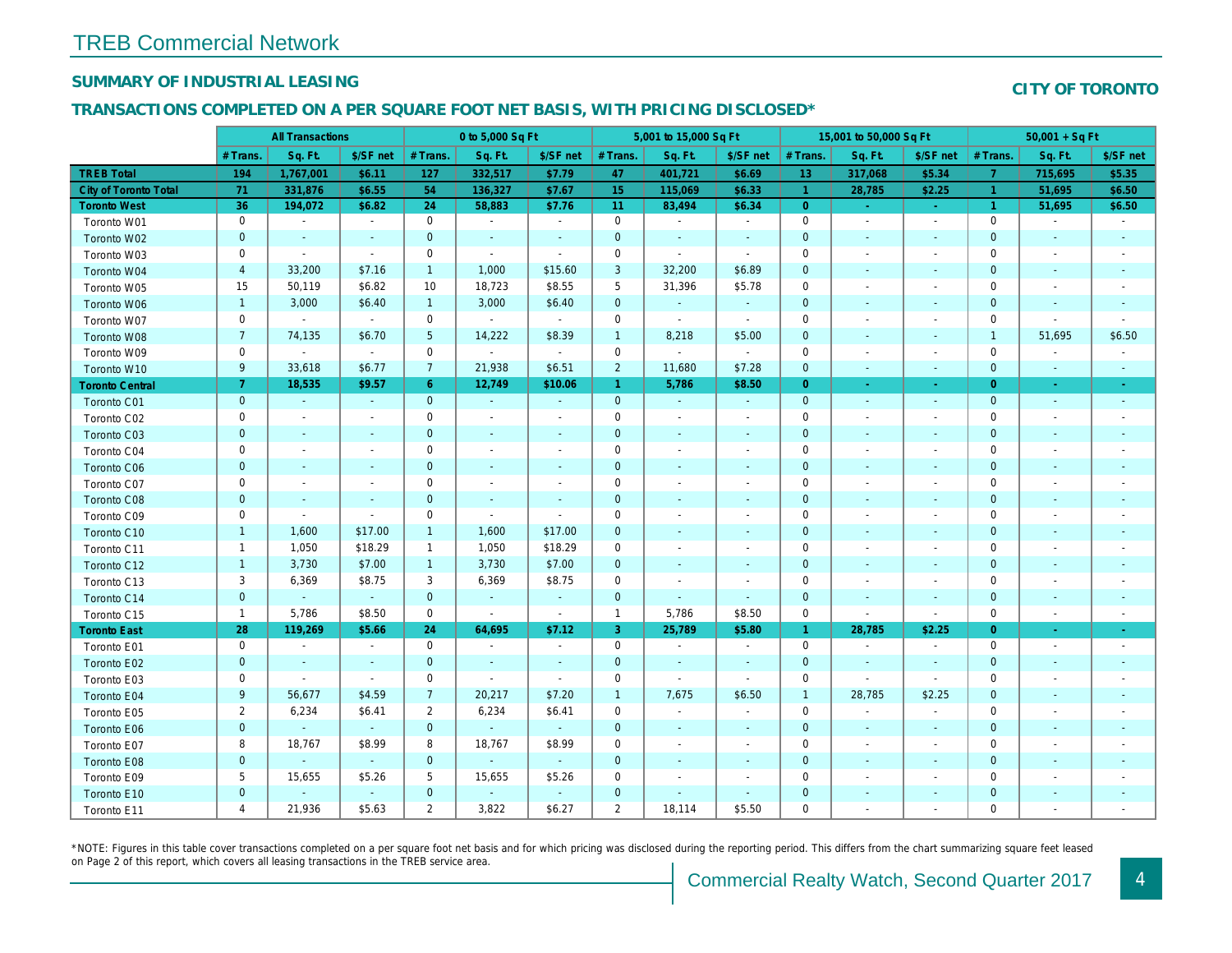## SUMMARY OF COMMERCIAL/RETAIL LEASING

#### TRANSACTIONS COMPLETED ON A PER SQUARE FOOT NET BASIS, WITH PRICING DISCLOSED\*

|                        |                | <b>All Transactions</b>  |                |                | 0 to 1,000 Sq Ft |                          |                     | 1,001 to 2,500 Sq Ft     |                          |                | 2,001 to 5,000 Sq Ft  |                          |
|------------------------|----------------|--------------------------|----------------|----------------|------------------|--------------------------|---------------------|--------------------------|--------------------------|----------------|-----------------------|--------------------------|
|                        | # Trans.       | Sq. Ft.                  | \$/SF Net      | # Trans.       | Sq. Ft.          | \$/SF Net                | # Trans.            | Sq. Ft.                  | \$/SF Net                | # Trans.       | Sq. Ft.               | \$/SF Ne                 |
| <b>TREB Total</b>      | 153            | 263,569                  | \$21.46        | 59             | 37,366           | \$32.90                  | 71                  | 112,699                  | \$22.78                  | 15             | 52,619                | \$16.12                  |
| <b>Halton Region</b>   | $6^{\circ}$    | 5,747                    | \$25.78        | $\overline{4}$ | 2,893            | \$32.41                  | 2 <sup>1</sup>      | 2,854                    | \$19.07                  | $\overline{0}$ | $\sim$                | $\sim$                   |
| <b>Burlington</b>      | $\mathbf{0}$   | $\omega$                 | $\omega$       | $\overline{0}$ | $\sim$           | $\blacksquare$           | $\mathbf{0}$        | $\sim$                   | $\omega$ .               | $\mathbf{0}$   | $\Delta$              | $\sim$                   |
| <b>Halton Hills</b>    | 0              | $\omega$                 | $\sim$         | 0              | $\sim$           | $\sim$                   | $\mathbf 0$         | $\blacksquare$           | $\blacksquare$           | $\Omega$       | $\blacksquare$        | $\sim$                   |
| Milton                 | $\mathbf{1}$   | 868                      | \$26.27        | $\mathbf{1}$   | 868              | \$26.27                  | $\pmb{0}$           | $\omega$                 | $\mathbf{r}$             | $\mathbf{0}$   | $\omega$              | $\blacksquare$           |
| Oakville               | 5              | 4,879                    | \$25.70        | 3              | 2,025            | \$35.04                  | $\overline{2}$      | 2,854                    | \$19.07                  | $\mathbf 0$    | $\blacksquare$        | $\blacksquare$           |
| <b>Peel Region</b>     | 31             | 68,910                   | \$15.13        | 6 <sup>1</sup> | 3,091            | \$33.45                  | 17                  | 27,066                   | \$15.77                  | 5 <sup>5</sup> | 17,209                | \$13.41                  |
| <b>Brampton</b>        | 17             | 30,287                   | \$15.85        | $\overline{4}$ | 2,629            | \$26.55                  | 9                   | 12,012                   | \$19.45                  | 3              | 10,494                | \$10.92                  |
| Caledon                | 3              | 4,020                    | \$11.23        | 1              | 195              | \$110.60                 | $2^{\circ}$         | 3,825                    | \$6.16                   | $\mathbf 0$    | $\omega$              | $\blacksquare$           |
| Mississauga            | 11             | 34,603                   | \$14.95        | $\mathbf{1}$   | 267              | \$44.94                  | 6                   | 11,229                   | \$15.10                  | 2              | 6,715                 | \$17.30                  |
| Toronto                | 70             | 110,567                  | \$25.44        | 32             | 22.534           | \$36.01                  | 30                  | 46,785                   | \$31.37                  | 5 <sup>5</sup> | 19,768                | \$17.32                  |
| <b>Toronto West</b>    | 26             | 50,172                   | \$17.63        | 11             | 8,031            | \$27.07                  | 10                  | 14,655                   | \$25.37                  | 3              | 11,736                | \$13.78                  |
| <b>Toronto Central</b> | 28             | 36,291                   | \$40.03        | 15             | 10,306           | \$47.03                  | 11                  | 17,953                   | \$43.86                  | $\overline{2}$ | 8,032                 | \$22.49                  |
| <b>Toronto East</b>    | 16             | 24,104                   | \$19.72        | 6              | 4,197            | \$26.05                  | 9                   | 14,177                   | \$21.77                  | $\mathbf 0$    | $\tilde{\phantom{a}}$ | $\blacksquare$           |
| <b>York Region</b>     | 37             | 66,277                   | \$21.99        | 14             | 7,125            | \$26.39                  | 17                  | 28,249                   | \$17.34                  | $\overline{4}$ | 13,042                | \$18.53                  |
| Aurora                 | $\overline{2}$ | 4,430                    | \$16.71        | $\mathbf 0$    | $\sim$           | $\sim$                   | $\overline{2}$      | 4,430                    | \$16.71                  | $\mathbf 0$    | $\blacksquare$        | $\sim$                   |
| E. Gwillimbury         | $\overline{0}$ | $\omega$                 | $\omega$       | $\mathbf{0}$   | $\omega$         | ä,                       | $\overline{0}$      | $\omega$                 | $\blacksquare$           | $\mathbf{0}$   | $\Delta$              | $\sim$                   |
| Georgina               | $\mathbf{1}$   | 400                      | \$21.00        | $\mathbf{1}$   | 400              | \$21.00                  | $\mathsf{O}\xspace$ | $\blacksquare$           | $\overline{a}$           | $\mathbf 0$    | $\blacksquare$        | $\blacksquare$           |
| King                   | $\mathbf{0}$   | $\sim$                   | $\mathbf{r}$   | $\overline{0}$ | $\mathbf{u}$     | $\blacksquare$           | $\mathbf{0}$        | $\omega$                 | $\omega$                 | $\mathbf{0}$   | $\blacksquare$        | $\blacksquare$           |
| Markham                | 11             | 14,485                   | \$22.07        | 8              | 3,682            | \$25.45                  | $\overline{2}$      | 3,120                    | \$20.71                  | $\mathbf 0$    | $\sim$                | $\blacksquare$           |
| Newmarket              | $\overline{4}$ | 6,320                    | \$15.25        | 1              | 669              | \$15.00                  | $\mathbf{3}$        | 5,651                    | \$15.28                  | $\mathbf{0}$   | $\Delta$              |                          |
| Richmond Hill          | 8              | 20,257                   | \$28.09        | $\overline{2}$ | 1,208            | \$30.61                  | 4                   | 6,313                    | \$16.11                  | $\mathbf{1}$   | 2,558                 | \$21.00                  |
| Vaughan                | 10             | 19,910                   | \$19.15        | 1              | 691              | \$43.42                  | 6                   | 8,735                    | \$18.69                  | 3              | 10,484                | \$17.93                  |
| Whitchurch-Stouffville | $\overline{1}$ | 475                      | \$18.82        | $\mathbf{1}$   | 475              | \$18.82                  | $\mathsf{O}$        | $\omega$                 | $\sim$                   | $\mathbf 0$    | $\blacksquare$        | $\sim$                   |
| Durham Region          | $\mathbf{7}$   | 8,954                    | \$16.91        | 2 <sup>1</sup> | 1,209            | \$19.20                  | 5 <sub>5</sub>      | 7,745                    | \$16.55                  | $\overline{0}$ | $\omega$              | $\sigma$                 |
| Ajax                   | $\overline{1}$ | 2,023                    | \$25.00        | $\mathbf 0$    | $\sim$           | $\sim$                   | $\mathbf{1}$        | 2,023                    | \$25.00                  | $\mathbf 0$    | $\blacksquare$        | $\sim$                   |
| <b>Brock</b>           | $\mathbf{0}$   | $\sim$                   | $\sim$         | $\mathbf 0$    | $\sim$           | $\sim$                   | $\overline{0}$      | $\omega_{\rm c}$         | $\mathbf{r}$             | $\mathbf{0}$   | $\omega$              | $\sim$                   |
| Clarington             | $\mathbf{2}$   | 2,600                    | \$13.85        | 0              | $\sim$           | $\sim$                   | $\overline{2}$      | 2,600                    | \$13.85                  | $\mathsf{O}$   | $\overline{a}$        | $\blacksquare$           |
| Oshawa                 | $\overline{2}$ | 1,647                    | \$22.22        | $\mathbf{1}$   | 525              | \$28.57                  | $\mathbf{1}$        | 1,122                    | \$19.25                  | $\mathbf{0}$   | $\sim$                | $\sim$                   |
| Pickering              | $\mathbf{1}$   | 2,000                    | \$10.00        | 0              | $\mathbf{r}$     | $\sim$                   | $\mathbf{1}$        | 2,000                    | \$10.00                  | $\mathbf 0$    | $\blacksquare$        | $\blacksquare$           |
| Scugog                 | $\overline{0}$ | $\omega$                 | $\mathbf{r}$   | $\overline{0}$ | $\mathbf{r}$     | ÷.                       | $\mathbf{0}$        | ä,                       | $\blacksquare$           | $\mathbf{0}$   | $\Delta$              | $\blacksquare$           |
| Uxbridge               | 0              | $\blacksquare$           | $\blacksquare$ | $\mathbf 0$    | $\sim$           | $\blacksquare$           | $\mathbf 0$         | $\blacksquare$           | $\blacksquare$           | $\mathbf 0$    | $\blacksquare$        | $\blacksquare$           |
| Whitby                 | $\mathbf{1}$   | 684                      | \$12.00        | $\mathbf{1}$   | 684              | \$12.00                  | $\overline{0}$      | $\sim$                   | $\blacksquare$           | $\mathbf{0}$   | $\blacksquare$        | $\blacksquare$           |
| <b>Dufferin County</b> | $\overline{0}$ | $\sim$                   | $\sim$         | $\overline{0}$ | $\sim$           | $\sim$                   | $\overline{0}$      | $\sim$                   | $\omega_{\rm c}$         | $\overline{0}$ | $\sim$                | $\sim$                   |
| Orangeville            | $\mathbf 0$    | $\omega$                 | $\omega$       | $\overline{0}$ | $\omega$         | $\omega$                 | $\overline{0}$      | $\omega$                 | $\blacksquare$           | $\mathbf{0}$   | $\omega$              | $\omega$                 |
| <b>Simcoe County</b>   | $\overline{2}$ | 3,114                    | \$13.87        | $\mathbf{1}$   | 514              | \$18.69                  | $\overline{0}$      | $\blacksquare$           | ÷.                       | $\mathbf{1}$   | 2,600                 | \$12.92                  |
| Adjala-Tosorontio      | $\overline{0}$ | $\omega$                 | $\sim$         | $\Omega$       | $\sim$           |                          | $\overline{0}$      | $\sim$                   | $\omega$                 | $\mathbf{0}$   | $\sim$                | $\sim$                   |
| <b>Bradford West</b>   | $\mathbf{1}$   | 514                      | \$18.69        | $\mathbf{1}$   | 514              | \$18.69                  | $\mathsf{O}\xspace$ | $\overline{\phantom{a}}$ | $\overline{\phantom{a}}$ | $\mathbf 0$    | $\blacksquare$        | $\overline{\phantom{a}}$ |
| Essa                   | $\mathbf{0}$   | $\blacksquare$           | $\sim$         | $\mathbf{0}$   | $\omega$         | $\sim$                   | $\overline{0}$      | $\blacksquare$           | $\blacksquare$           | $\mathbf{0}$   | $\sim$                | $\blacksquare$           |
| Innisfil               | $\mathbf{0}$   | $\overline{\phantom{a}}$ | $\sim$         | $\mathbf 0$    | $\sim$           | $\overline{\phantom{a}}$ | $\mathbf 0$         | $\blacksquare$           | $\blacksquare$           | $\mathbf 0$    | $\blacksquare$        | $\blacksquare$           |
| <b>New Tecumseth</b>   | $\mathbf{1}$   | 2,600                    | \$12.92        | $\Omega$       | $\overline{a}$   | $\sim$                   | $\mathbf{0}$        | ä,                       | $\blacksquare$           | $\overline{1}$ | 2,600                 | \$12.92                  |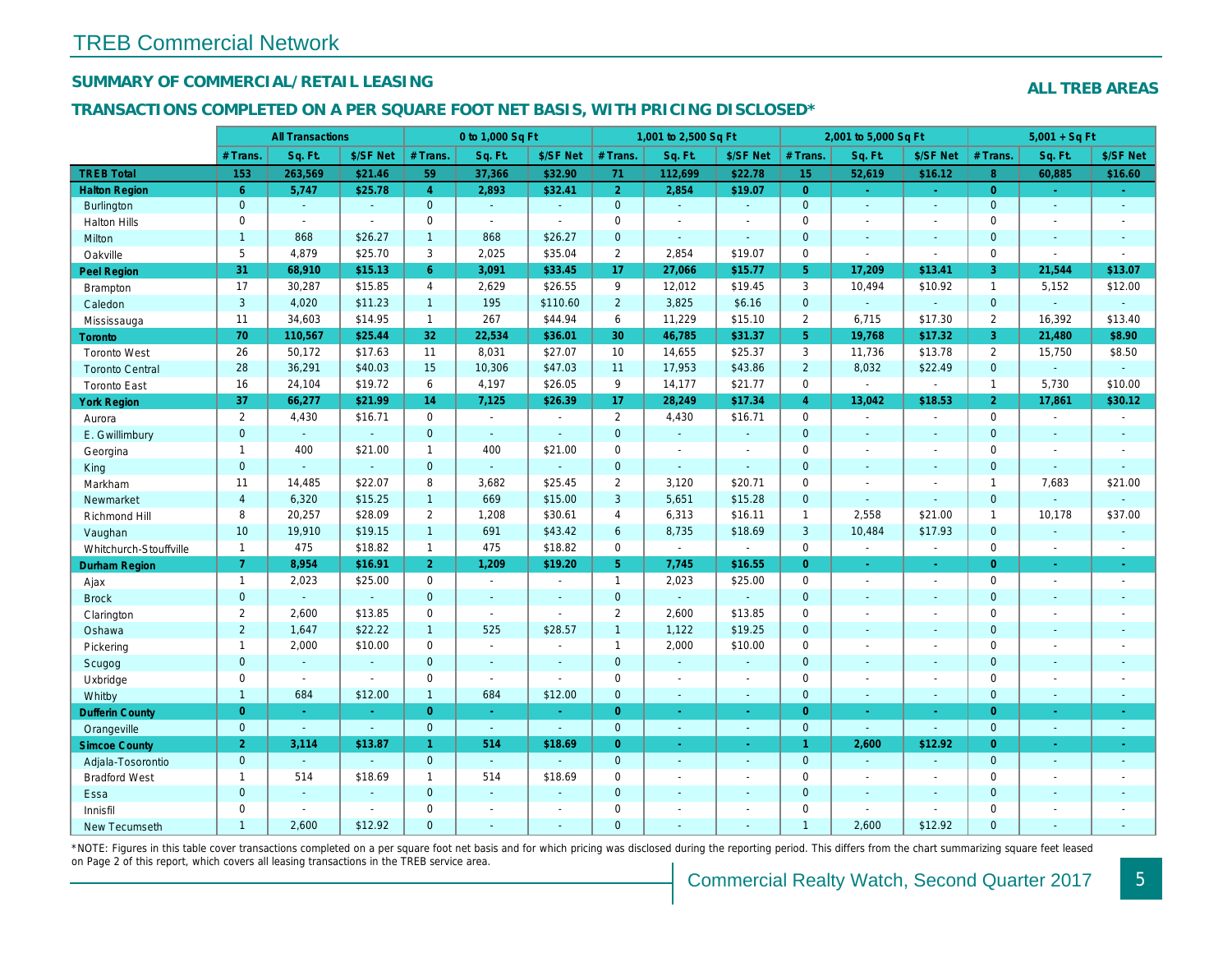## SUMMARY OF COMMERCIAL/RETAIL LEASING

## TRANSACTIONS COMPLETED ON A PER SQUARE FOOT NET BASIS, WITH PRICING DISCLOSED\*

| Sq. Ft.<br>Sq. Ft.<br>Sq. Ft.<br>Sq. Ft.<br>\$/SF Net<br># Trans.<br>\$/SF Net<br># Trans.<br>\$/SF Net<br># Trans.<br># Trans.<br><b>TREB Total</b><br>\$32.90<br>52,619<br>153<br>263,569<br>\$21.46<br>59<br>37,366<br>71<br>112,699<br>\$22.78<br>15<br>\$25.44<br>32<br>22,534<br>30<br><b>City of Toronto Total</b><br>70<br>110,567<br>\$36.01<br>46,785<br>\$31.37<br>5 <sub>5</sub><br>19,768<br><b>Toronto West</b><br>26<br>\$17.63<br>11<br>\$27.07<br>10 <sup>°</sup><br>14,655<br>\$25.37<br>$\mathbf{3}$<br>50,172<br>8,031<br>11,736<br>$\overline{4}$<br>3<br>5,364<br>\$31.39<br>$\mathbf{1}$<br>490<br>\$35.00<br>4,874<br>\$31.02<br>$\mathbf 0$<br>Toronto W01<br>$\blacksquare$<br>$\sim$<br>$\mathbf{0}$<br>$\mathbf{0}$<br>$\mathbf 0$<br>$\mathbf{0}$<br>$\sim$<br>$\sim$<br>$\omega$<br>$\omega$<br>$\omega$<br>Toronto W02<br>$\sim$<br>$\sim$<br>$\sim$<br>5<br>5,300<br>\$20.89<br>3<br>1,900<br>\$26.05<br>$\overline{2}$<br>3,400<br>\$18.00<br>0<br>Toronto W03<br>$\blacksquare$<br>$\blacksquare$<br>$\overline{\mathbf{4}}$<br>\$14.26<br>$\mathbf{0}$<br>$\omega$<br>$\overline{2}$<br>\$20.55<br>$\overline{2}$<br>8,520<br>10,817<br>2,297<br>Toronto W04<br>$\mathcal{L}$<br>5<br>17,886<br>\$10.94<br>3<br>2,136<br>\$28.93<br>$\mathbf 0$<br>$\blacksquare$<br>$\mathbf 0$<br>Toronto W05<br>$\sim$<br>$\blacksquare$<br>$\blacksquare$<br>$\overline{\mathbf{4}}$<br>$\mathbf{1}$<br>3<br>5,049<br>\$30.53<br>965<br>\$43.52<br>4,084<br>\$27.46<br>$\mathbf{0}$<br>Toronto W06<br>$\sim$<br>$\sim$<br>$\mathbf 0$<br>0<br>$\sim$<br>$\mathbf 0$<br>$\sim$<br>$\sim$<br>$\mathbf 0$<br>$\sim$<br>Toronto W07<br>$\blacksquare$<br>$\blacksquare$<br>$\blacksquare$<br>$\blacksquare$<br>$\overline{2}$<br>$\overline{2}$<br>1,800<br>\$18.67<br>1,800<br>\$18.67<br>$\mathbf 0$<br>$\mathbf{0}$<br>Toronto W08<br>$\blacksquare$<br>$\blacksquare$<br>$\blacksquare$<br>740<br>\$18.00<br>740<br>$\mathbf 0$<br>$\mathbf 0$<br>$\mathbf{1}$<br>$\mathbf{1}$<br>\$18.00<br>Toronto W09<br>$\omega$<br>$\blacksquare$<br>$\blacksquare$<br>$\blacksquare$<br>3,216<br>\$17.00<br>$\mathbf{0}$<br>$\mathbf 0$<br>$\mathbf{1}$<br>3,216<br>$\mathbf{1}$<br>Toronto W10<br>$\sim$<br>$\sim$<br>$\blacksquare$<br>$\blacksquare$<br>28<br>8,032<br>36,291<br>\$40.03<br>15<br>10,306<br>\$47.03<br>11<br>17,953<br>\$43.86<br>$\overline{2}$<br><b>Toronto Central</b><br>$5\phantom{.0}$<br>\$53.44<br>$\overline{4}$<br>2,960<br>$\mathbf{1}$<br>\$65.00<br>$\overline{0}$<br>5,284<br>\$44.37<br>2,324<br>$\omega$<br>Toronto C01<br>$\omega$<br>$\overline{7}$<br>\$38.50<br>2,250<br>3<br>\$51.74<br>4,047<br>11,390<br>3<br>\$40.02<br>5,093<br>$\mathbf{1}$<br>Toronto C02<br>$\overline{2}$<br>\$20.98<br>$\mathbf{1}$<br>721<br>\$18.31<br>$\mathbf{1}$<br>1,680<br>\$22.13<br>2,401<br>$\mathbf{0}$<br>Toronto C03<br>$\sim$<br>$\blacksquare$<br>$\overline{2}$<br>\$52.65<br>350<br>\$85.71<br>$\mathbf{1}$<br>\$43.21<br>1,576<br>$\mathbf{1}$<br>1,226<br>0<br>Toronto C04<br>$\blacksquare$<br>$\blacksquare$<br>$\mathbf{1}$<br>\$22.50<br>$\mathbf{1}$<br>800<br>$\mathbf 0$<br>800<br>\$22.50<br>$\mathbf 0$<br>Toronto C06<br>$\omega$<br>$\blacksquare$<br>$\blacksquare$<br>$\blacksquare$<br>$\mathbf 0$<br>$\mathbf 0$<br>$\omega$<br>$\mathbf 0$<br>$\sim$<br>$\mathbf 0$<br>Toronto C07<br>$\omega$<br>$\sim$<br>$\blacksquare$<br>$\sim$<br>$\blacksquare$<br>$\blacksquare$<br>3<br>$\overline{2}$<br>\$48.53<br>875<br>\$45.94<br>2,550<br>\$49.41<br>3,425<br>$\mathbf{1}$<br>$\mathbf 0$<br>Toronto C08<br>$\sim$<br>$\blacksquare$<br>$\mathbf 0$<br>0<br>$\mathbf 0$<br>$\blacksquare$<br>$\mathbf 0$<br>Toronto C09<br>$\blacksquare$<br>$\sim$<br>$\sim$<br>$\blacksquare$<br>$\blacksquare$<br>$\blacksquare$<br>$\blacksquare$<br>$\overline{2}$<br>$\overline{2}$<br>$\mathbf{0}$<br>3,116<br>\$41.46<br>3,116<br>\$41.46<br>$\mathbf 0$<br>Toronto C10<br>$\omega$<br>$\blacksquare$<br>$\blacksquare$<br>$\blacksquare$<br>0<br>$\mathbf 0$<br>0<br>0<br>Toronto C11<br>$\blacksquare$<br>$\sim$<br>$\tilde{\phantom{a}}$<br>$\blacksquare$<br>$\omega$<br>$\blacksquare$<br>$\blacksquare$<br>$\blacksquare$<br>$\mathbf{0}$<br>$\mathbf 0$<br>$\mathbf{0}$<br>$\mathbf{0}$<br>Toronto C12<br>$\sim$<br>$\Delta$<br>$\sim$<br>$\sim$<br>$\sim$<br>$\blacksquare$<br>$\blacksquare$<br>$\mathbf{1}$<br>3,985<br>\$24.00<br>$\mathbf 0$<br>$\mathbf 0$<br>$\overline{1}$<br>3,985<br>Toronto C13<br>$\blacksquare$<br>$\sim$<br>$\blacksquare$<br>$\overline{\phantom{a}}$<br>$\overline{2}$<br>1,321<br>\$107.19<br>$\overline{2}$<br>1,321<br>\$107.19<br>$\mathbf 0$<br>$\mathbf{0}$<br>Toronto C14<br>$\blacksquare$<br>$\blacksquare$<br>$\blacksquare$<br>$\blacksquare$<br>3<br>2,993<br>\$15.96<br>$\overline{2}$<br>1,029<br>\$19.69<br>$\mathbf{1}$<br>1,964<br>\$14.00<br>$\mathbf 0$<br>Toronto C15<br>$\blacksquare$<br>$\blacksquare$<br>16<br>\$19.72<br>\$26.05<br>\$21.77<br>24,104<br>$6^{\circ}$<br>4,197<br>$9^{\circ}$<br>14,177<br>$\overline{0}$<br><b>Toronto East</b><br>$\blacksquare$<br>$\sigma$<br>700<br>700<br>$\mathbf 0$<br>$\mathbf{1}$<br>\$17.06<br>$\mathbf{1}$<br>\$17.06<br>0<br>Toronto E01<br>$\sim$<br>$\sim$<br>$\overline{\phantom{a}}$<br>$\sim$<br>$\mathbf{0}$<br>$\overline{0}$<br>$\mathbf{0}$<br>$\omega$<br>$\mathbf{0}$<br>Toronto E02<br>$\omega$<br>$\sim$<br>$\omega$<br>$\omega$ .<br>$\sim$<br>$\blacksquare$<br>$\blacksquare$<br>3<br>\$32.73<br>\$34.88<br>$\overline{2}$<br>\$32.10<br>3,776<br>$\mathbf{1}$<br>860<br>2,916<br>$\mathbf 0$<br>Toronto E03<br>$\blacksquare$<br>$\blacksquare$<br>$\overline{2}$<br>\$23.32<br>7,068<br>\$12.52<br>$\mathbf{0}$<br>$\mathbf{1}$<br>1,338<br>$\mathbf{0}$<br>Toronto E04<br>$\omega$<br>$\blacksquare$<br>$\blacksquare$<br>$\blacksquare$<br>$\mathbf{1}$<br>1,500<br>\$29.00<br>0<br>$\mathbf{1}$<br>1,500<br>\$29.00<br>$\mathbf 0$<br>Toronto E05<br>$\blacksquare$<br>$\blacksquare$<br>$\overline{\phantom{a}}$<br>$\blacksquare$<br>$\mathbf{0}$<br>$\mathbf{0}$<br>$\mathbf 0$<br>$\mathbf{0}$<br>$\omega$<br>$\omega$ .<br>$\omega$<br>$\omega$<br>Toronto E06<br>$\omega$<br>$\blacksquare$<br>$\blacksquare$<br>$\blacksquare$<br>$\overline{2}$<br>2,041<br>\$13.06<br>108<br>\$50.00<br>$\mathbf{1}$<br>\$11.00<br>$\mathbf{1}$<br>1,933<br>$\mathbf 0$<br>$\sim$<br>$\blacksquare$ |             | <b>All Transactions</b> |  | 0 to 1,000 Sq Ft |  | 1,001 to 2,500 Sq Ft |  | 2,001 to 5,000 Sq Ft |          |
|----------------------------------------------------------------------------------------------------------------------------------------------------------------------------------------------------------------------------------------------------------------------------------------------------------------------------------------------------------------------------------------------------------------------------------------------------------------------------------------------------------------------------------------------------------------------------------------------------------------------------------------------------------------------------------------------------------------------------------------------------------------------------------------------------------------------------------------------------------------------------------------------------------------------------------------------------------------------------------------------------------------------------------------------------------------------------------------------------------------------------------------------------------------------------------------------------------------------------------------------------------------------------------------------------------------------------------------------------------------------------------------------------------------------------------------------------------------------------------------------------------------------------------------------------------------------------------------------------------------------------------------------------------------------------------------------------------------------------------------------------------------------------------------------------------------------------------------------------------------------------------------------------------------------------------------------------------------------------------------------------------------------------------------------------------------------------------------------------------------------------------------------------------------------------------------------------------------------------------------------------------------------------------------------------------------------------------------------------------------------------------------------------------------------------------------------------------------------------------------------------------------------------------------------------------------------------------------------------------------------------------------------------------------------------------------------------------------------------------------------------------------------------------------------------------------------------------------------------------------------------------------------------------------------------------------------------------------------------------------------------------------------------------------------------------------------------------------------------------------------------------------------------------------------------------------------------------------------------------------------------------------------------------------------------------------------------------------------------------------------------------------------------------------------------------------------------------------------------------------------------------------------------------------------------------------------------------------------------------------------------------------------------------------------------------------------------------------------------------------------------------------------------------------------------------------------------------------------------------------------------------------------------------------------------------------------------------------------------------------------------------------------------------------------------------------------------------------------------------------------------------------------------------------------------------------------------------------------------------------------------------------------------------------------------------------------------------------------------------------------------------------------------------------------------------------------------------------------------------------------------------------------------------------------------------------------------------------------------------------------------------------------------------------------------------------------------------------------------------------------------------------------------------------------------------------------------------------------------------------------------------------------------------------------------------------------------------------------------------------------------------------------------------------------------------------------------------------------------------------------------------------------------------------------------------------------------------------------------------------------------------------------------------------------------------------------------------------------------------------------------------------------------------------------------------------------------------------------------------------------------------------------------------------------------------------------------------------------------------------------------------------------------------------------------------------------------------------------------------------------------------------------------------------------------------------------------------------------------------------------------------------------------------------------------------------------------------------------------------------------------------------------------------------------------------------------------------------------------------------------------------------------------------------------------------------------------------------------------------------------------------------------------------------------------------------------------------------------------------------------------------------|-------------|-------------------------|--|------------------|--|----------------------|--|----------------------|----------|
|                                                                                                                                                                                                                                                                                                                                                                                                                                                                                                                                                                                                                                                                                                                                                                                                                                                                                                                                                                                                                                                                                                                                                                                                                                                                                                                                                                                                                                                                                                                                                                                                                                                                                                                                                                                                                                                                                                                                                                                                                                                                                                                                                                                                                                                                                                                                                                                                                                                                                                                                                                                                                                                                                                                                                                                                                                                                                                                                                                                                                                                                                                                                                                                                                                                                                                                                                                                                                                                                                                                                                                                                                                                                                                                                                                                                                                                                                                                                                                                                                                                                                                                                                                                                                                                                                                                                                                                                                                                                                                                                                                                                                                                                                                                                                                                                                                                                                                                                                                                                                                                                                                                                                                                                                                                                                                                                                                                                                                                                                                                                                                                                                                                                                                                                                                                                                                                                                                                                                                                                                                                                                                                                                                                                                                                                                                                                                                                        |             |                         |  |                  |  |                      |  |                      | \$/SF Ne |
|                                                                                                                                                                                                                                                                                                                                                                                                                                                                                                                                                                                                                                                                                                                                                                                                                                                                                                                                                                                                                                                                                                                                                                                                                                                                                                                                                                                                                                                                                                                                                                                                                                                                                                                                                                                                                                                                                                                                                                                                                                                                                                                                                                                                                                                                                                                                                                                                                                                                                                                                                                                                                                                                                                                                                                                                                                                                                                                                                                                                                                                                                                                                                                                                                                                                                                                                                                                                                                                                                                                                                                                                                                                                                                                                                                                                                                                                                                                                                                                                                                                                                                                                                                                                                                                                                                                                                                                                                                                                                                                                                                                                                                                                                                                                                                                                                                                                                                                                                                                                                                                                                                                                                                                                                                                                                                                                                                                                                                                                                                                                                                                                                                                                                                                                                                                                                                                                                                                                                                                                                                                                                                                                                                                                                                                                                                                                                                                        |             |                         |  |                  |  |                      |  |                      | \$16.12  |
|                                                                                                                                                                                                                                                                                                                                                                                                                                                                                                                                                                                                                                                                                                                                                                                                                                                                                                                                                                                                                                                                                                                                                                                                                                                                                                                                                                                                                                                                                                                                                                                                                                                                                                                                                                                                                                                                                                                                                                                                                                                                                                                                                                                                                                                                                                                                                                                                                                                                                                                                                                                                                                                                                                                                                                                                                                                                                                                                                                                                                                                                                                                                                                                                                                                                                                                                                                                                                                                                                                                                                                                                                                                                                                                                                                                                                                                                                                                                                                                                                                                                                                                                                                                                                                                                                                                                                                                                                                                                                                                                                                                                                                                                                                                                                                                                                                                                                                                                                                                                                                                                                                                                                                                                                                                                                                                                                                                                                                                                                                                                                                                                                                                                                                                                                                                                                                                                                                                                                                                                                                                                                                                                                                                                                                                                                                                                                                                        |             |                         |  |                  |  |                      |  |                      | \$17.32  |
|                                                                                                                                                                                                                                                                                                                                                                                                                                                                                                                                                                                                                                                                                                                                                                                                                                                                                                                                                                                                                                                                                                                                                                                                                                                                                                                                                                                                                                                                                                                                                                                                                                                                                                                                                                                                                                                                                                                                                                                                                                                                                                                                                                                                                                                                                                                                                                                                                                                                                                                                                                                                                                                                                                                                                                                                                                                                                                                                                                                                                                                                                                                                                                                                                                                                                                                                                                                                                                                                                                                                                                                                                                                                                                                                                                                                                                                                                                                                                                                                                                                                                                                                                                                                                                                                                                                                                                                                                                                                                                                                                                                                                                                                                                                                                                                                                                                                                                                                                                                                                                                                                                                                                                                                                                                                                                                                                                                                                                                                                                                                                                                                                                                                                                                                                                                                                                                                                                                                                                                                                                                                                                                                                                                                                                                                                                                                                                                        |             |                         |  |                  |  |                      |  |                      | \$13.78  |
|                                                                                                                                                                                                                                                                                                                                                                                                                                                                                                                                                                                                                                                                                                                                                                                                                                                                                                                                                                                                                                                                                                                                                                                                                                                                                                                                                                                                                                                                                                                                                                                                                                                                                                                                                                                                                                                                                                                                                                                                                                                                                                                                                                                                                                                                                                                                                                                                                                                                                                                                                                                                                                                                                                                                                                                                                                                                                                                                                                                                                                                                                                                                                                                                                                                                                                                                                                                                                                                                                                                                                                                                                                                                                                                                                                                                                                                                                                                                                                                                                                                                                                                                                                                                                                                                                                                                                                                                                                                                                                                                                                                                                                                                                                                                                                                                                                                                                                                                                                                                                                                                                                                                                                                                                                                                                                                                                                                                                                                                                                                                                                                                                                                                                                                                                                                                                                                                                                                                                                                                                                                                                                                                                                                                                                                                                                                                                                                        |             |                         |  |                  |  |                      |  |                      |          |
|                                                                                                                                                                                                                                                                                                                                                                                                                                                                                                                                                                                                                                                                                                                                                                                                                                                                                                                                                                                                                                                                                                                                                                                                                                                                                                                                                                                                                                                                                                                                                                                                                                                                                                                                                                                                                                                                                                                                                                                                                                                                                                                                                                                                                                                                                                                                                                                                                                                                                                                                                                                                                                                                                                                                                                                                                                                                                                                                                                                                                                                                                                                                                                                                                                                                                                                                                                                                                                                                                                                                                                                                                                                                                                                                                                                                                                                                                                                                                                                                                                                                                                                                                                                                                                                                                                                                                                                                                                                                                                                                                                                                                                                                                                                                                                                                                                                                                                                                                                                                                                                                                                                                                                                                                                                                                                                                                                                                                                                                                                                                                                                                                                                                                                                                                                                                                                                                                                                                                                                                                                                                                                                                                                                                                                                                                                                                                                                        |             |                         |  |                  |  |                      |  |                      |          |
|                                                                                                                                                                                                                                                                                                                                                                                                                                                                                                                                                                                                                                                                                                                                                                                                                                                                                                                                                                                                                                                                                                                                                                                                                                                                                                                                                                                                                                                                                                                                                                                                                                                                                                                                                                                                                                                                                                                                                                                                                                                                                                                                                                                                                                                                                                                                                                                                                                                                                                                                                                                                                                                                                                                                                                                                                                                                                                                                                                                                                                                                                                                                                                                                                                                                                                                                                                                                                                                                                                                                                                                                                                                                                                                                                                                                                                                                                                                                                                                                                                                                                                                                                                                                                                                                                                                                                                                                                                                                                                                                                                                                                                                                                                                                                                                                                                                                                                                                                                                                                                                                                                                                                                                                                                                                                                                                                                                                                                                                                                                                                                                                                                                                                                                                                                                                                                                                                                                                                                                                                                                                                                                                                                                                                                                                                                                                                                                        |             |                         |  |                  |  |                      |  |                      |          |
|                                                                                                                                                                                                                                                                                                                                                                                                                                                                                                                                                                                                                                                                                                                                                                                                                                                                                                                                                                                                                                                                                                                                                                                                                                                                                                                                                                                                                                                                                                                                                                                                                                                                                                                                                                                                                                                                                                                                                                                                                                                                                                                                                                                                                                                                                                                                                                                                                                                                                                                                                                                                                                                                                                                                                                                                                                                                                                                                                                                                                                                                                                                                                                                                                                                                                                                                                                                                                                                                                                                                                                                                                                                                                                                                                                                                                                                                                                                                                                                                                                                                                                                                                                                                                                                                                                                                                                                                                                                                                                                                                                                                                                                                                                                                                                                                                                                                                                                                                                                                                                                                                                                                                                                                                                                                                                                                                                                                                                                                                                                                                                                                                                                                                                                                                                                                                                                                                                                                                                                                                                                                                                                                                                                                                                                                                                                                                                                        |             |                         |  |                  |  |                      |  |                      | \$12.56  |
|                                                                                                                                                                                                                                                                                                                                                                                                                                                                                                                                                                                                                                                                                                                                                                                                                                                                                                                                                                                                                                                                                                                                                                                                                                                                                                                                                                                                                                                                                                                                                                                                                                                                                                                                                                                                                                                                                                                                                                                                                                                                                                                                                                                                                                                                                                                                                                                                                                                                                                                                                                                                                                                                                                                                                                                                                                                                                                                                                                                                                                                                                                                                                                                                                                                                                                                                                                                                                                                                                                                                                                                                                                                                                                                                                                                                                                                                                                                                                                                                                                                                                                                                                                                                                                                                                                                                                                                                                                                                                                                                                                                                                                                                                                                                                                                                                                                                                                                                                                                                                                                                                                                                                                                                                                                                                                                                                                                                                                                                                                                                                                                                                                                                                                                                                                                                                                                                                                                                                                                                                                                                                                                                                                                                                                                                                                                                                                                        |             |                         |  |                  |  |                      |  |                      |          |
|                                                                                                                                                                                                                                                                                                                                                                                                                                                                                                                                                                                                                                                                                                                                                                                                                                                                                                                                                                                                                                                                                                                                                                                                                                                                                                                                                                                                                                                                                                                                                                                                                                                                                                                                                                                                                                                                                                                                                                                                                                                                                                                                                                                                                                                                                                                                                                                                                                                                                                                                                                                                                                                                                                                                                                                                                                                                                                                                                                                                                                                                                                                                                                                                                                                                                                                                                                                                                                                                                                                                                                                                                                                                                                                                                                                                                                                                                                                                                                                                                                                                                                                                                                                                                                                                                                                                                                                                                                                                                                                                                                                                                                                                                                                                                                                                                                                                                                                                                                                                                                                                                                                                                                                                                                                                                                                                                                                                                                                                                                                                                                                                                                                                                                                                                                                                                                                                                                                                                                                                                                                                                                                                                                                                                                                                                                                                                                                        |             |                         |  |                  |  |                      |  |                      |          |
|                                                                                                                                                                                                                                                                                                                                                                                                                                                                                                                                                                                                                                                                                                                                                                                                                                                                                                                                                                                                                                                                                                                                                                                                                                                                                                                                                                                                                                                                                                                                                                                                                                                                                                                                                                                                                                                                                                                                                                                                                                                                                                                                                                                                                                                                                                                                                                                                                                                                                                                                                                                                                                                                                                                                                                                                                                                                                                                                                                                                                                                                                                                                                                                                                                                                                                                                                                                                                                                                                                                                                                                                                                                                                                                                                                                                                                                                                                                                                                                                                                                                                                                                                                                                                                                                                                                                                                                                                                                                                                                                                                                                                                                                                                                                                                                                                                                                                                                                                                                                                                                                                                                                                                                                                                                                                                                                                                                                                                                                                                                                                                                                                                                                                                                                                                                                                                                                                                                                                                                                                                                                                                                                                                                                                                                                                                                                                                                        |             |                         |  |                  |  |                      |  |                      |          |
|                                                                                                                                                                                                                                                                                                                                                                                                                                                                                                                                                                                                                                                                                                                                                                                                                                                                                                                                                                                                                                                                                                                                                                                                                                                                                                                                                                                                                                                                                                                                                                                                                                                                                                                                                                                                                                                                                                                                                                                                                                                                                                                                                                                                                                                                                                                                                                                                                                                                                                                                                                                                                                                                                                                                                                                                                                                                                                                                                                                                                                                                                                                                                                                                                                                                                                                                                                                                                                                                                                                                                                                                                                                                                                                                                                                                                                                                                                                                                                                                                                                                                                                                                                                                                                                                                                                                                                                                                                                                                                                                                                                                                                                                                                                                                                                                                                                                                                                                                                                                                                                                                                                                                                                                                                                                                                                                                                                                                                                                                                                                                                                                                                                                                                                                                                                                                                                                                                                                                                                                                                                                                                                                                                                                                                                                                                                                                                                        |             |                         |  |                  |  |                      |  |                      |          |
|                                                                                                                                                                                                                                                                                                                                                                                                                                                                                                                                                                                                                                                                                                                                                                                                                                                                                                                                                                                                                                                                                                                                                                                                                                                                                                                                                                                                                                                                                                                                                                                                                                                                                                                                                                                                                                                                                                                                                                                                                                                                                                                                                                                                                                                                                                                                                                                                                                                                                                                                                                                                                                                                                                                                                                                                                                                                                                                                                                                                                                                                                                                                                                                                                                                                                                                                                                                                                                                                                                                                                                                                                                                                                                                                                                                                                                                                                                                                                                                                                                                                                                                                                                                                                                                                                                                                                                                                                                                                                                                                                                                                                                                                                                                                                                                                                                                                                                                                                                                                                                                                                                                                                                                                                                                                                                                                                                                                                                                                                                                                                                                                                                                                                                                                                                                                                                                                                                                                                                                                                                                                                                                                                                                                                                                                                                                                                                                        |             |                         |  |                  |  |                      |  |                      |          |
|                                                                                                                                                                                                                                                                                                                                                                                                                                                                                                                                                                                                                                                                                                                                                                                                                                                                                                                                                                                                                                                                                                                                                                                                                                                                                                                                                                                                                                                                                                                                                                                                                                                                                                                                                                                                                                                                                                                                                                                                                                                                                                                                                                                                                                                                                                                                                                                                                                                                                                                                                                                                                                                                                                                                                                                                                                                                                                                                                                                                                                                                                                                                                                                                                                                                                                                                                                                                                                                                                                                                                                                                                                                                                                                                                                                                                                                                                                                                                                                                                                                                                                                                                                                                                                                                                                                                                                                                                                                                                                                                                                                                                                                                                                                                                                                                                                                                                                                                                                                                                                                                                                                                                                                                                                                                                                                                                                                                                                                                                                                                                                                                                                                                                                                                                                                                                                                                                                                                                                                                                                                                                                                                                                                                                                                                                                                                                                                        |             |                         |  |                  |  |                      |  |                      | \$17.00  |
|                                                                                                                                                                                                                                                                                                                                                                                                                                                                                                                                                                                                                                                                                                                                                                                                                                                                                                                                                                                                                                                                                                                                                                                                                                                                                                                                                                                                                                                                                                                                                                                                                                                                                                                                                                                                                                                                                                                                                                                                                                                                                                                                                                                                                                                                                                                                                                                                                                                                                                                                                                                                                                                                                                                                                                                                                                                                                                                                                                                                                                                                                                                                                                                                                                                                                                                                                                                                                                                                                                                                                                                                                                                                                                                                                                                                                                                                                                                                                                                                                                                                                                                                                                                                                                                                                                                                                                                                                                                                                                                                                                                                                                                                                                                                                                                                                                                                                                                                                                                                                                                                                                                                                                                                                                                                                                                                                                                                                                                                                                                                                                                                                                                                                                                                                                                                                                                                                                                                                                                                                                                                                                                                                                                                                                                                                                                                                                                        |             |                         |  |                  |  |                      |  |                      | \$22.49  |
|                                                                                                                                                                                                                                                                                                                                                                                                                                                                                                                                                                                                                                                                                                                                                                                                                                                                                                                                                                                                                                                                                                                                                                                                                                                                                                                                                                                                                                                                                                                                                                                                                                                                                                                                                                                                                                                                                                                                                                                                                                                                                                                                                                                                                                                                                                                                                                                                                                                                                                                                                                                                                                                                                                                                                                                                                                                                                                                                                                                                                                                                                                                                                                                                                                                                                                                                                                                                                                                                                                                                                                                                                                                                                                                                                                                                                                                                                                                                                                                                                                                                                                                                                                                                                                                                                                                                                                                                                                                                                                                                                                                                                                                                                                                                                                                                                                                                                                                                                                                                                                                                                                                                                                                                                                                                                                                                                                                                                                                                                                                                                                                                                                                                                                                                                                                                                                                                                                                                                                                                                                                                                                                                                                                                                                                                                                                                                                                        |             |                         |  |                  |  |                      |  |                      |          |
|                                                                                                                                                                                                                                                                                                                                                                                                                                                                                                                                                                                                                                                                                                                                                                                                                                                                                                                                                                                                                                                                                                                                                                                                                                                                                                                                                                                                                                                                                                                                                                                                                                                                                                                                                                                                                                                                                                                                                                                                                                                                                                                                                                                                                                                                                                                                                                                                                                                                                                                                                                                                                                                                                                                                                                                                                                                                                                                                                                                                                                                                                                                                                                                                                                                                                                                                                                                                                                                                                                                                                                                                                                                                                                                                                                                                                                                                                                                                                                                                                                                                                                                                                                                                                                                                                                                                                                                                                                                                                                                                                                                                                                                                                                                                                                                                                                                                                                                                                                                                                                                                                                                                                                                                                                                                                                                                                                                                                                                                                                                                                                                                                                                                                                                                                                                                                                                                                                                                                                                                                                                                                                                                                                                                                                                                                                                                                                                        |             |                         |  |                  |  |                      |  |                      | \$21.00  |
|                                                                                                                                                                                                                                                                                                                                                                                                                                                                                                                                                                                                                                                                                                                                                                                                                                                                                                                                                                                                                                                                                                                                                                                                                                                                                                                                                                                                                                                                                                                                                                                                                                                                                                                                                                                                                                                                                                                                                                                                                                                                                                                                                                                                                                                                                                                                                                                                                                                                                                                                                                                                                                                                                                                                                                                                                                                                                                                                                                                                                                                                                                                                                                                                                                                                                                                                                                                                                                                                                                                                                                                                                                                                                                                                                                                                                                                                                                                                                                                                                                                                                                                                                                                                                                                                                                                                                                                                                                                                                                                                                                                                                                                                                                                                                                                                                                                                                                                                                                                                                                                                                                                                                                                                                                                                                                                                                                                                                                                                                                                                                                                                                                                                                                                                                                                                                                                                                                                                                                                                                                                                                                                                                                                                                                                                                                                                                                                        |             |                         |  |                  |  |                      |  |                      |          |
|                                                                                                                                                                                                                                                                                                                                                                                                                                                                                                                                                                                                                                                                                                                                                                                                                                                                                                                                                                                                                                                                                                                                                                                                                                                                                                                                                                                                                                                                                                                                                                                                                                                                                                                                                                                                                                                                                                                                                                                                                                                                                                                                                                                                                                                                                                                                                                                                                                                                                                                                                                                                                                                                                                                                                                                                                                                                                                                                                                                                                                                                                                                                                                                                                                                                                                                                                                                                                                                                                                                                                                                                                                                                                                                                                                                                                                                                                                                                                                                                                                                                                                                                                                                                                                                                                                                                                                                                                                                                                                                                                                                                                                                                                                                                                                                                                                                                                                                                                                                                                                                                                                                                                                                                                                                                                                                                                                                                                                                                                                                                                                                                                                                                                                                                                                                                                                                                                                                                                                                                                                                                                                                                                                                                                                                                                                                                                                                        |             |                         |  |                  |  |                      |  |                      |          |
|                                                                                                                                                                                                                                                                                                                                                                                                                                                                                                                                                                                                                                                                                                                                                                                                                                                                                                                                                                                                                                                                                                                                                                                                                                                                                                                                                                                                                                                                                                                                                                                                                                                                                                                                                                                                                                                                                                                                                                                                                                                                                                                                                                                                                                                                                                                                                                                                                                                                                                                                                                                                                                                                                                                                                                                                                                                                                                                                                                                                                                                                                                                                                                                                                                                                                                                                                                                                                                                                                                                                                                                                                                                                                                                                                                                                                                                                                                                                                                                                                                                                                                                                                                                                                                                                                                                                                                                                                                                                                                                                                                                                                                                                                                                                                                                                                                                                                                                                                                                                                                                                                                                                                                                                                                                                                                                                                                                                                                                                                                                                                                                                                                                                                                                                                                                                                                                                                                                                                                                                                                                                                                                                                                                                                                                                                                                                                                                        |             |                         |  |                  |  |                      |  |                      |          |
|                                                                                                                                                                                                                                                                                                                                                                                                                                                                                                                                                                                                                                                                                                                                                                                                                                                                                                                                                                                                                                                                                                                                                                                                                                                                                                                                                                                                                                                                                                                                                                                                                                                                                                                                                                                                                                                                                                                                                                                                                                                                                                                                                                                                                                                                                                                                                                                                                                                                                                                                                                                                                                                                                                                                                                                                                                                                                                                                                                                                                                                                                                                                                                                                                                                                                                                                                                                                                                                                                                                                                                                                                                                                                                                                                                                                                                                                                                                                                                                                                                                                                                                                                                                                                                                                                                                                                                                                                                                                                                                                                                                                                                                                                                                                                                                                                                                                                                                                                                                                                                                                                                                                                                                                                                                                                                                                                                                                                                                                                                                                                                                                                                                                                                                                                                                                                                                                                                                                                                                                                                                                                                                                                                                                                                                                                                                                                                                        |             |                         |  |                  |  |                      |  |                      |          |
|                                                                                                                                                                                                                                                                                                                                                                                                                                                                                                                                                                                                                                                                                                                                                                                                                                                                                                                                                                                                                                                                                                                                                                                                                                                                                                                                                                                                                                                                                                                                                                                                                                                                                                                                                                                                                                                                                                                                                                                                                                                                                                                                                                                                                                                                                                                                                                                                                                                                                                                                                                                                                                                                                                                                                                                                                                                                                                                                                                                                                                                                                                                                                                                                                                                                                                                                                                                                                                                                                                                                                                                                                                                                                                                                                                                                                                                                                                                                                                                                                                                                                                                                                                                                                                                                                                                                                                                                                                                                                                                                                                                                                                                                                                                                                                                                                                                                                                                                                                                                                                                                                                                                                                                                                                                                                                                                                                                                                                                                                                                                                                                                                                                                                                                                                                                                                                                                                                                                                                                                                                                                                                                                                                                                                                                                                                                                                                                        |             |                         |  |                  |  |                      |  |                      |          |
|                                                                                                                                                                                                                                                                                                                                                                                                                                                                                                                                                                                                                                                                                                                                                                                                                                                                                                                                                                                                                                                                                                                                                                                                                                                                                                                                                                                                                                                                                                                                                                                                                                                                                                                                                                                                                                                                                                                                                                                                                                                                                                                                                                                                                                                                                                                                                                                                                                                                                                                                                                                                                                                                                                                                                                                                                                                                                                                                                                                                                                                                                                                                                                                                                                                                                                                                                                                                                                                                                                                                                                                                                                                                                                                                                                                                                                                                                                                                                                                                                                                                                                                                                                                                                                                                                                                                                                                                                                                                                                                                                                                                                                                                                                                                                                                                                                                                                                                                                                                                                                                                                                                                                                                                                                                                                                                                                                                                                                                                                                                                                                                                                                                                                                                                                                                                                                                                                                                                                                                                                                                                                                                                                                                                                                                                                                                                                                                        |             |                         |  |                  |  |                      |  |                      |          |
|                                                                                                                                                                                                                                                                                                                                                                                                                                                                                                                                                                                                                                                                                                                                                                                                                                                                                                                                                                                                                                                                                                                                                                                                                                                                                                                                                                                                                                                                                                                                                                                                                                                                                                                                                                                                                                                                                                                                                                                                                                                                                                                                                                                                                                                                                                                                                                                                                                                                                                                                                                                                                                                                                                                                                                                                                                                                                                                                                                                                                                                                                                                                                                                                                                                                                                                                                                                                                                                                                                                                                                                                                                                                                                                                                                                                                                                                                                                                                                                                                                                                                                                                                                                                                                                                                                                                                                                                                                                                                                                                                                                                                                                                                                                                                                                                                                                                                                                                                                                                                                                                                                                                                                                                                                                                                                                                                                                                                                                                                                                                                                                                                                                                                                                                                                                                                                                                                                                                                                                                                                                                                                                                                                                                                                                                                                                                                                                        |             |                         |  |                  |  |                      |  |                      |          |
|                                                                                                                                                                                                                                                                                                                                                                                                                                                                                                                                                                                                                                                                                                                                                                                                                                                                                                                                                                                                                                                                                                                                                                                                                                                                                                                                                                                                                                                                                                                                                                                                                                                                                                                                                                                                                                                                                                                                                                                                                                                                                                                                                                                                                                                                                                                                                                                                                                                                                                                                                                                                                                                                                                                                                                                                                                                                                                                                                                                                                                                                                                                                                                                                                                                                                                                                                                                                                                                                                                                                                                                                                                                                                                                                                                                                                                                                                                                                                                                                                                                                                                                                                                                                                                                                                                                                                                                                                                                                                                                                                                                                                                                                                                                                                                                                                                                                                                                                                                                                                                                                                                                                                                                                                                                                                                                                                                                                                                                                                                                                                                                                                                                                                                                                                                                                                                                                                                                                                                                                                                                                                                                                                                                                                                                                                                                                                                                        |             |                         |  |                  |  |                      |  |                      |          |
|                                                                                                                                                                                                                                                                                                                                                                                                                                                                                                                                                                                                                                                                                                                                                                                                                                                                                                                                                                                                                                                                                                                                                                                                                                                                                                                                                                                                                                                                                                                                                                                                                                                                                                                                                                                                                                                                                                                                                                                                                                                                                                                                                                                                                                                                                                                                                                                                                                                                                                                                                                                                                                                                                                                                                                                                                                                                                                                                                                                                                                                                                                                                                                                                                                                                                                                                                                                                                                                                                                                                                                                                                                                                                                                                                                                                                                                                                                                                                                                                                                                                                                                                                                                                                                                                                                                                                                                                                                                                                                                                                                                                                                                                                                                                                                                                                                                                                                                                                                                                                                                                                                                                                                                                                                                                                                                                                                                                                                                                                                                                                                                                                                                                                                                                                                                                                                                                                                                                                                                                                                                                                                                                                                                                                                                                                                                                                                                        |             |                         |  |                  |  |                      |  |                      |          |
|                                                                                                                                                                                                                                                                                                                                                                                                                                                                                                                                                                                                                                                                                                                                                                                                                                                                                                                                                                                                                                                                                                                                                                                                                                                                                                                                                                                                                                                                                                                                                                                                                                                                                                                                                                                                                                                                                                                                                                                                                                                                                                                                                                                                                                                                                                                                                                                                                                                                                                                                                                                                                                                                                                                                                                                                                                                                                                                                                                                                                                                                                                                                                                                                                                                                                                                                                                                                                                                                                                                                                                                                                                                                                                                                                                                                                                                                                                                                                                                                                                                                                                                                                                                                                                                                                                                                                                                                                                                                                                                                                                                                                                                                                                                                                                                                                                                                                                                                                                                                                                                                                                                                                                                                                                                                                                                                                                                                                                                                                                                                                                                                                                                                                                                                                                                                                                                                                                                                                                                                                                                                                                                                                                                                                                                                                                                                                                                        |             |                         |  |                  |  |                      |  |                      | \$24.00  |
|                                                                                                                                                                                                                                                                                                                                                                                                                                                                                                                                                                                                                                                                                                                                                                                                                                                                                                                                                                                                                                                                                                                                                                                                                                                                                                                                                                                                                                                                                                                                                                                                                                                                                                                                                                                                                                                                                                                                                                                                                                                                                                                                                                                                                                                                                                                                                                                                                                                                                                                                                                                                                                                                                                                                                                                                                                                                                                                                                                                                                                                                                                                                                                                                                                                                                                                                                                                                                                                                                                                                                                                                                                                                                                                                                                                                                                                                                                                                                                                                                                                                                                                                                                                                                                                                                                                                                                                                                                                                                                                                                                                                                                                                                                                                                                                                                                                                                                                                                                                                                                                                                                                                                                                                                                                                                                                                                                                                                                                                                                                                                                                                                                                                                                                                                                                                                                                                                                                                                                                                                                                                                                                                                                                                                                                                                                                                                                                        |             |                         |  |                  |  |                      |  |                      |          |
|                                                                                                                                                                                                                                                                                                                                                                                                                                                                                                                                                                                                                                                                                                                                                                                                                                                                                                                                                                                                                                                                                                                                                                                                                                                                                                                                                                                                                                                                                                                                                                                                                                                                                                                                                                                                                                                                                                                                                                                                                                                                                                                                                                                                                                                                                                                                                                                                                                                                                                                                                                                                                                                                                                                                                                                                                                                                                                                                                                                                                                                                                                                                                                                                                                                                                                                                                                                                                                                                                                                                                                                                                                                                                                                                                                                                                                                                                                                                                                                                                                                                                                                                                                                                                                                                                                                                                                                                                                                                                                                                                                                                                                                                                                                                                                                                                                                                                                                                                                                                                                                                                                                                                                                                                                                                                                                                                                                                                                                                                                                                                                                                                                                                                                                                                                                                                                                                                                                                                                                                                                                                                                                                                                                                                                                                                                                                                                                        |             |                         |  |                  |  |                      |  |                      |          |
|                                                                                                                                                                                                                                                                                                                                                                                                                                                                                                                                                                                                                                                                                                                                                                                                                                                                                                                                                                                                                                                                                                                                                                                                                                                                                                                                                                                                                                                                                                                                                                                                                                                                                                                                                                                                                                                                                                                                                                                                                                                                                                                                                                                                                                                                                                                                                                                                                                                                                                                                                                                                                                                                                                                                                                                                                                                                                                                                                                                                                                                                                                                                                                                                                                                                                                                                                                                                                                                                                                                                                                                                                                                                                                                                                                                                                                                                                                                                                                                                                                                                                                                                                                                                                                                                                                                                                                                                                                                                                                                                                                                                                                                                                                                                                                                                                                                                                                                                                                                                                                                                                                                                                                                                                                                                                                                                                                                                                                                                                                                                                                                                                                                                                                                                                                                                                                                                                                                                                                                                                                                                                                                                                                                                                                                                                                                                                                                        |             |                         |  |                  |  |                      |  |                      |          |
|                                                                                                                                                                                                                                                                                                                                                                                                                                                                                                                                                                                                                                                                                                                                                                                                                                                                                                                                                                                                                                                                                                                                                                                                                                                                                                                                                                                                                                                                                                                                                                                                                                                                                                                                                                                                                                                                                                                                                                                                                                                                                                                                                                                                                                                                                                                                                                                                                                                                                                                                                                                                                                                                                                                                                                                                                                                                                                                                                                                                                                                                                                                                                                                                                                                                                                                                                                                                                                                                                                                                                                                                                                                                                                                                                                                                                                                                                                                                                                                                                                                                                                                                                                                                                                                                                                                                                                                                                                                                                                                                                                                                                                                                                                                                                                                                                                                                                                                                                                                                                                                                                                                                                                                                                                                                                                                                                                                                                                                                                                                                                                                                                                                                                                                                                                                                                                                                                                                                                                                                                                                                                                                                                                                                                                                                                                                                                                                        |             |                         |  |                  |  |                      |  |                      |          |
|                                                                                                                                                                                                                                                                                                                                                                                                                                                                                                                                                                                                                                                                                                                                                                                                                                                                                                                                                                                                                                                                                                                                                                                                                                                                                                                                                                                                                                                                                                                                                                                                                                                                                                                                                                                                                                                                                                                                                                                                                                                                                                                                                                                                                                                                                                                                                                                                                                                                                                                                                                                                                                                                                                                                                                                                                                                                                                                                                                                                                                                                                                                                                                                                                                                                                                                                                                                                                                                                                                                                                                                                                                                                                                                                                                                                                                                                                                                                                                                                                                                                                                                                                                                                                                                                                                                                                                                                                                                                                                                                                                                                                                                                                                                                                                                                                                                                                                                                                                                                                                                                                                                                                                                                                                                                                                                                                                                                                                                                                                                                                                                                                                                                                                                                                                                                                                                                                                                                                                                                                                                                                                                                                                                                                                                                                                                                                                                        |             |                         |  |                  |  |                      |  |                      |          |
|                                                                                                                                                                                                                                                                                                                                                                                                                                                                                                                                                                                                                                                                                                                                                                                                                                                                                                                                                                                                                                                                                                                                                                                                                                                                                                                                                                                                                                                                                                                                                                                                                                                                                                                                                                                                                                                                                                                                                                                                                                                                                                                                                                                                                                                                                                                                                                                                                                                                                                                                                                                                                                                                                                                                                                                                                                                                                                                                                                                                                                                                                                                                                                                                                                                                                                                                                                                                                                                                                                                                                                                                                                                                                                                                                                                                                                                                                                                                                                                                                                                                                                                                                                                                                                                                                                                                                                                                                                                                                                                                                                                                                                                                                                                                                                                                                                                                                                                                                                                                                                                                                                                                                                                                                                                                                                                                                                                                                                                                                                                                                                                                                                                                                                                                                                                                                                                                                                                                                                                                                                                                                                                                                                                                                                                                                                                                                                                        |             |                         |  |                  |  |                      |  |                      |          |
|                                                                                                                                                                                                                                                                                                                                                                                                                                                                                                                                                                                                                                                                                                                                                                                                                                                                                                                                                                                                                                                                                                                                                                                                                                                                                                                                                                                                                                                                                                                                                                                                                                                                                                                                                                                                                                                                                                                                                                                                                                                                                                                                                                                                                                                                                                                                                                                                                                                                                                                                                                                                                                                                                                                                                                                                                                                                                                                                                                                                                                                                                                                                                                                                                                                                                                                                                                                                                                                                                                                                                                                                                                                                                                                                                                                                                                                                                                                                                                                                                                                                                                                                                                                                                                                                                                                                                                                                                                                                                                                                                                                                                                                                                                                                                                                                                                                                                                                                                                                                                                                                                                                                                                                                                                                                                                                                                                                                                                                                                                                                                                                                                                                                                                                                                                                                                                                                                                                                                                                                                                                                                                                                                                                                                                                                                                                                                                                        |             |                         |  |                  |  |                      |  |                      |          |
|                                                                                                                                                                                                                                                                                                                                                                                                                                                                                                                                                                                                                                                                                                                                                                                                                                                                                                                                                                                                                                                                                                                                                                                                                                                                                                                                                                                                                                                                                                                                                                                                                                                                                                                                                                                                                                                                                                                                                                                                                                                                                                                                                                                                                                                                                                                                                                                                                                                                                                                                                                                                                                                                                                                                                                                                                                                                                                                                                                                                                                                                                                                                                                                                                                                                                                                                                                                                                                                                                                                                                                                                                                                                                                                                                                                                                                                                                                                                                                                                                                                                                                                                                                                                                                                                                                                                                                                                                                                                                                                                                                                                                                                                                                                                                                                                                                                                                                                                                                                                                                                                                                                                                                                                                                                                                                                                                                                                                                                                                                                                                                                                                                                                                                                                                                                                                                                                                                                                                                                                                                                                                                                                                                                                                                                                                                                                                                                        |             |                         |  |                  |  |                      |  |                      |          |
|                                                                                                                                                                                                                                                                                                                                                                                                                                                                                                                                                                                                                                                                                                                                                                                                                                                                                                                                                                                                                                                                                                                                                                                                                                                                                                                                                                                                                                                                                                                                                                                                                                                                                                                                                                                                                                                                                                                                                                                                                                                                                                                                                                                                                                                                                                                                                                                                                                                                                                                                                                                                                                                                                                                                                                                                                                                                                                                                                                                                                                                                                                                                                                                                                                                                                                                                                                                                                                                                                                                                                                                                                                                                                                                                                                                                                                                                                                                                                                                                                                                                                                                                                                                                                                                                                                                                                                                                                                                                                                                                                                                                                                                                                                                                                                                                                                                                                                                                                                                                                                                                                                                                                                                                                                                                                                                                                                                                                                                                                                                                                                                                                                                                                                                                                                                                                                                                                                                                                                                                                                                                                                                                                                                                                                                                                                                                                                                        |             |                         |  |                  |  |                      |  |                      |          |
|                                                                                                                                                                                                                                                                                                                                                                                                                                                                                                                                                                                                                                                                                                                                                                                                                                                                                                                                                                                                                                                                                                                                                                                                                                                                                                                                                                                                                                                                                                                                                                                                                                                                                                                                                                                                                                                                                                                                                                                                                                                                                                                                                                                                                                                                                                                                                                                                                                                                                                                                                                                                                                                                                                                                                                                                                                                                                                                                                                                                                                                                                                                                                                                                                                                                                                                                                                                                                                                                                                                                                                                                                                                                                                                                                                                                                                                                                                                                                                                                                                                                                                                                                                                                                                                                                                                                                                                                                                                                                                                                                                                                                                                                                                                                                                                                                                                                                                                                                                                                                                                                                                                                                                                                                                                                                                                                                                                                                                                                                                                                                                                                                                                                                                                                                                                                                                                                                                                                                                                                                                                                                                                                                                                                                                                                                                                                                                                        | Toronto E07 |                         |  |                  |  |                      |  |                      |          |
| $\overline{2}$<br>2,350<br>\$26.55<br>880<br>$\mathbf{1}$<br>\$30.00<br>$\mathbf{1}$<br>1,470<br>\$24.49<br>$\mathbf{0}$<br>Toronto E08<br>$\blacksquare$<br>$\blacksquare$                                                                                                                                                                                                                                                                                                                                                                                                                                                                                                                                                                                                                                                                                                                                                                                                                                                                                                                                                                                                                                                                                                                                                                                                                                                                                                                                                                                                                                                                                                                                                                                                                                                                                                                                                                                                                                                                                                                                                                                                                                                                                                                                                                                                                                                                                                                                                                                                                                                                                                                                                                                                                                                                                                                                                                                                                                                                                                                                                                                                                                                                                                                                                                                                                                                                                                                                                                                                                                                                                                                                                                                                                                                                                                                                                                                                                                                                                                                                                                                                                                                                                                                                                                                                                                                                                                                                                                                                                                                                                                                                                                                                                                                                                                                                                                                                                                                                                                                                                                                                                                                                                                                                                                                                                                                                                                                                                                                                                                                                                                                                                                                                                                                                                                                                                                                                                                                                                                                                                                                                                                                                                                                                                                                                            |             |                         |  |                  |  |                      |  |                      |          |
| 5<br>6,669<br>\$17.80<br>$\overline{2}$<br>1,649<br>\$21.59<br>3<br>5,020<br>\$16.55<br>0<br>Toronto E09<br>$\overline{\phantom{a}}$<br>$\blacksquare$                                                                                                                                                                                                                                                                                                                                                                                                                                                                                                                                                                                                                                                                                                                                                                                                                                                                                                                                                                                                                                                                                                                                                                                                                                                                                                                                                                                                                                                                                                                                                                                                                                                                                                                                                                                                                                                                                                                                                                                                                                                                                                                                                                                                                                                                                                                                                                                                                                                                                                                                                                                                                                                                                                                                                                                                                                                                                                                                                                                                                                                                                                                                                                                                                                                                                                                                                                                                                                                                                                                                                                                                                                                                                                                                                                                                                                                                                                                                                                                                                                                                                                                                                                                                                                                                                                                                                                                                                                                                                                                                                                                                                                                                                                                                                                                                                                                                                                                                                                                                                                                                                                                                                                                                                                                                                                                                                                                                                                                                                                                                                                                                                                                                                                                                                                                                                                                                                                                                                                                                                                                                                                                                                                                                                                 |             |                         |  |                  |  |                      |  |                      |          |
| $\mathbf{0}$<br>$\mathbf 0$<br>$\mathbf 0$<br>$\mathbf{0}$<br>Toronto E10<br>$\omega$<br>$\sim$<br>$\omega$<br>$\sim$<br>$\blacksquare$<br>$\blacksquare$<br>$\blacksquare$<br>$\overline{\phantom{a}}$                                                                                                                                                                                                                                                                                                                                                                                                                                                                                                                                                                                                                                                                                                                                                                                                                                                                                                                                                                                                                                                                                                                                                                                                                                                                                                                                                                                                                                                                                                                                                                                                                                                                                                                                                                                                                                                                                                                                                                                                                                                                                                                                                                                                                                                                                                                                                                                                                                                                                                                                                                                                                                                                                                                                                                                                                                                                                                                                                                                                                                                                                                                                                                                                                                                                                                                                                                                                                                                                                                                                                                                                                                                                                                                                                                                                                                                                                                                                                                                                                                                                                                                                                                                                                                                                                                                                                                                                                                                                                                                                                                                                                                                                                                                                                                                                                                                                                                                                                                                                                                                                                                                                                                                                                                                                                                                                                                                                                                                                                                                                                                                                                                                                                                                                                                                                                                                                                                                                                                                                                                                                                                                                                                                |             |                         |  |                  |  |                      |  |                      |          |
| 0<br>$\mathbf 0$<br>$\mathbf 0$<br>$\mathbf 0$<br>$\sim$<br>$\blacksquare$<br>Toronto E11<br>$\blacksquare$<br>$\sim$<br>$\blacksquare$<br>$\blacksquare$<br>$\blacksquare$                                                                                                                                                                                                                                                                                                                                                                                                                                                                                                                                                                                                                                                                                                                                                                                                                                                                                                                                                                                                                                                                                                                                                                                                                                                                                                                                                                                                                                                                                                                                                                                                                                                                                                                                                                                                                                                                                                                                                                                                                                                                                                                                                                                                                                                                                                                                                                                                                                                                                                                                                                                                                                                                                                                                                                                                                                                                                                                                                                                                                                                                                                                                                                                                                                                                                                                                                                                                                                                                                                                                                                                                                                                                                                                                                                                                                                                                                                                                                                                                                                                                                                                                                                                                                                                                                                                                                                                                                                                                                                                                                                                                                                                                                                                                                                                                                                                                                                                                                                                                                                                                                                                                                                                                                                                                                                                                                                                                                                                                                                                                                                                                                                                                                                                                                                                                                                                                                                                                                                                                                                                                                                                                                                                                            |             |                         |  |                  |  |                      |  |                      |          |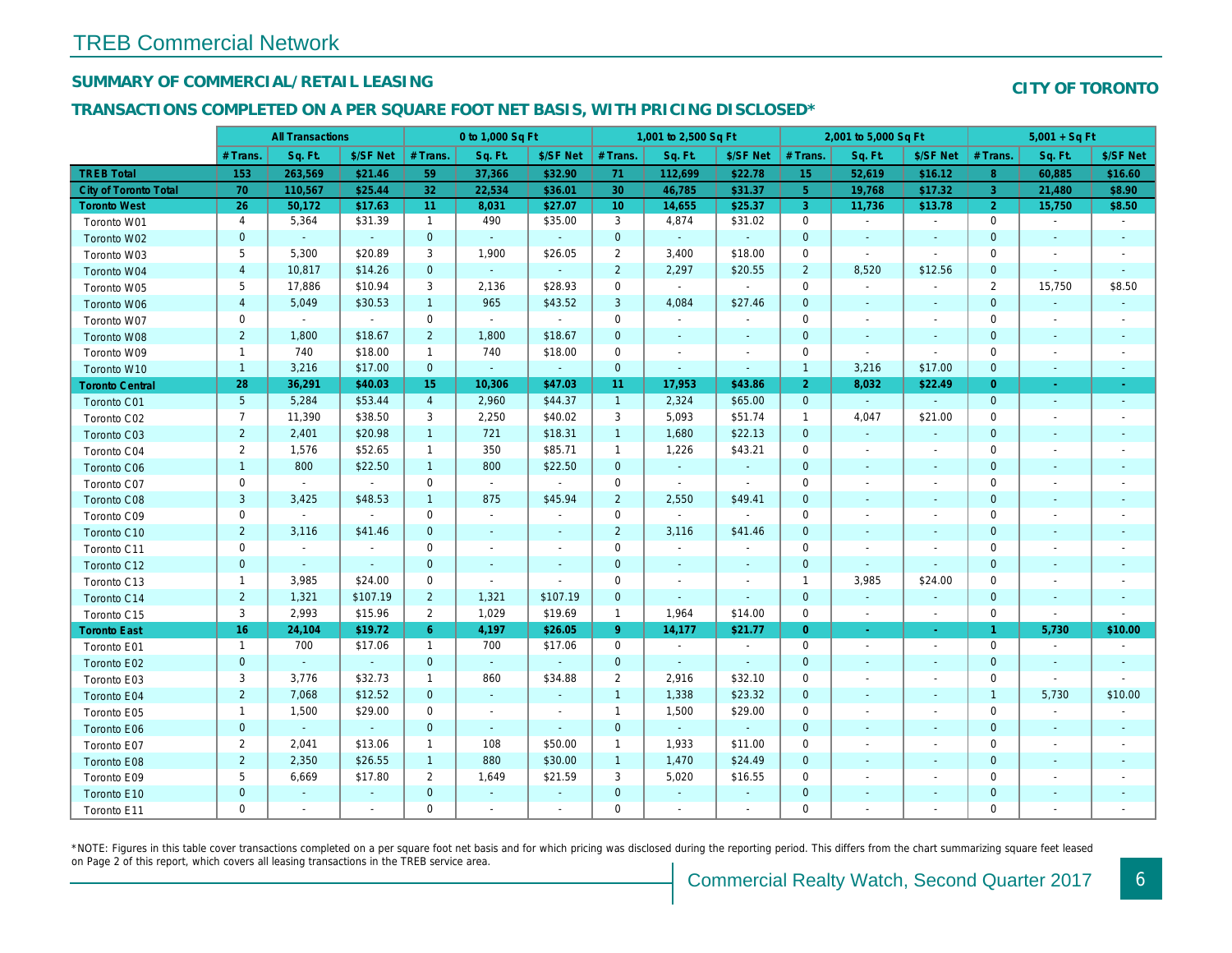### SUMMARY OF OFFICE LEASING

#### TRANSACTIONS COMPLETED ON A PER SQUARE FOOT NET BASIS, WITH PRICING DISCLOSED\*

|                        |                | <b>All Transactions</b> |                |                  | 0 to 1,000 Sq Ft         |                       |                     | 1,001 to 2,500 Sq Ft |                          |                | 2,001 to 5,000 Sq Ft |                  |
|------------------------|----------------|-------------------------|----------------|------------------|--------------------------|-----------------------|---------------------|----------------------|--------------------------|----------------|----------------------|------------------|
|                        | # Trans.       | Sq. Ft.                 | \$/SF Net      | # Trans.         | Sq. Ft.                  | \$/SF Net             | $#$ Trans.          | Sq. Ft.              | \$/SF Net                | # Trans.       | Sq. Ft.              | \$/SF Ne         |
| <b>TREB Total</b>      | 143            | 270,236                 | \$13.98        | 55               | 37,945                   | \$17.18               | 57                  | 89,143               | \$13.64                  | 19             | 66,500               | \$12.26          |
| <b>Halton Region</b>   | $\overline{7}$ | 5,996                   | \$20.10        | 5 <sup>1</sup>   | 3,363                    | \$24.49               | $\overline{2}$      | 2,633                | \$14.50                  | $\overline{0}$ | $\omega$             | $\omega_{\rm c}$ |
| <b>Burlington</b>      | $\overline{1}$ | 997                     | \$17.00        | $\mathbf{1}$     | 997                      | \$17.00               | $\mathbf{0}$        | $\blacksquare$       | $\Delta$                 | $\overline{0}$ | $\omega$             | $\blacksquare$   |
| <b>Halton Hills</b>    | 2              | 1,047                   | \$21.20        | $\overline{2}$   | 1,047                    | \$21.20               | $\mathbf 0$         | $\blacksquare$       | $\overline{\phantom{a}}$ | $\mathbf 0$    | $\blacksquare$       | $\blacksquare$   |
| Milton                 | $\mathbf{1}$   | 794                     | \$27.20        | $\mathbf{1}$     | 794                      | \$27.20               | $\mathbf{0}$        | $\blacksquare$       | $\sim$                   | $\mathbf{0}$   | $\blacksquare$       | $\blacksquare$   |
| Oakville               | 3              | 3,158                   | \$18.93        | $\mathbf{1}$     | 525                      | \$41.14               | $\overline{2}$      | 2,633                | \$14.50                  | $\mathbf{0}$   | $\omega$             | $\sim$           |
| <b>Peel Region</b>     | 28             | 62,195                  | \$13.20        | 10 <sup>10</sup> | 6,555                    | \$14.79               | 10 <sup>°</sup>     | 14,684               | \$14.17                  | $\overline{4}$ | 15,468               | \$10.93          |
| <b>Brampton</b>        | $\overline{2}$ | 6,356                   | \$12.81        | $\mathbf 0$      | $\sim$                   | $\mathbf{r}$          | $\mathbf{1}$        | 1,326                | \$14.00                  | $\mathbf 0$    | $\omega$             |                  |
| Caledon                | 1              | 750                     | \$13.75        | $\mathbf{1}$     | 750                      | \$13.75               | $\mathbf{0}$        | $\omega$             | $\omega$                 | $\mathbf{0}$   | $\blacksquare$       | $\blacksquare$   |
| Mississauga            | 25             | 55,089                  | \$13.24        | 9                | 5,805                    | \$14.93               | 9                   | 13,358               | \$14.18                  | $\overline{4}$ | 15,468               | \$10.93          |
| Toronto                | 60             | 113,586                 | \$15.74        | 20               | 13,816                   | \$17.35               | 27                  | 44,466               | \$14.23                  | 9 <sup>°</sup> | 28,061               | \$15.13          |
| <b>Toronto West</b>    | 15             | 31,887                  | \$12.70        | $\overline{2}$   | 1,133                    | \$28.59               | 9                   | 16,615               | \$12.71                  | 3              | 8,534                | \$10.06          |
| <b>Toronto Central</b> | 39             | 74,598                  | \$17.48        | 15               | 10,393                   | \$17.39               | 15                  | 23,040               | \$16.03                  | 6              | 19,527               | \$17.34          |
| <b>Toronto East</b>    | 6              | 7,101                   | \$11.10        | 3                | 2,290                    | \$11.61               | 3                   | 4,811                | \$10.86                  | $\mathbf{0}$   | $\blacksquare$       |                  |
| <b>York Region</b>     | 37             | 71,650                  | \$11.51        | 14               | 9,743                    | \$14.92               | 14                  | 21,579               | \$12.05                  | $6^{\circ}$    | 22,971               | \$9.66           |
| Aurora                 | $\mathbf{1}$   | 4,900                   | \$7.00         | $\mathbf 0$      | $\bullet$                | $\omega$              | $\mathsf 0$         | $\blacksquare$       | $\sim$                   | $\overline{1}$ | 4,900                | \$7.00           |
| E. Gwillimbury         | $\overline{0}$ | $\Delta$                | $\omega$       | $\mathbf{0}$     | $\blacksquare$           | $\blacksquare$        | $\mathbf{0}$        | ä,                   | ÷.                       | $\overline{0}$ | $\omega$             | $\omega$         |
| Georgina               | 0              | $\sim$                  | $\blacksquare$ | $\mathbf 0$      | $\blacksquare$           | $\blacksquare$        | $\mathbf 0$         | $\blacksquare$       | $\blacksquare$           | $\mathbf 0$    | $\blacksquare$       | $\blacksquare$   |
| King                   | $\mathbf 0$    | $\blacksquare$          | $\Delta$       | $\mathbf 0$      | $\omega$                 | $\omega$              | $\mathbf{0}$        | $\omega$             | $\blacksquare$           | $\mathbf{0}$   | $\blacksquare$       | $\sim$           |
| Markham                | 10             | 22,225                  | \$12.14        | 3                | 2,287                    | \$16.61               | $5\phantom{.0}$     | 7,888                | \$14.14                  | $\mathbf 0$    | $\sim$               | $\blacksquare$   |
| Newmarket              | $\overline{4}$ | 5,508                   | \$11.30        | $\overline{2}$   | 1,600                    | \$12.75               | $\overline{1}$      | 1,260                | \$12.20                  | $\mathbf{1}$   | 2,648                | \$10.00          |
| Richmond Hill          | 9              | 11,842                  | \$10.40        | $\overline{4}$   | 2,345                    | \$14.08               | $\overline{4}$      | 4,952                | \$10.87                  | $\overline{1}$ | 4,545                | \$8.00           |
| Vaughan                | 13             | 27,175                  | \$12.33        | 5 <sup>5</sup>   | 3,511                    | \$15.37               | $\overline{4}$      | 7,479                | \$10.61                  | 3              | 10,878               | \$11.47          |
| Whitchurch-Stouffville | $\mathbf 0$    | $\sim$                  | $\blacksquare$ | $\mathbf 0$      | $\sim$                   | $\blacksquare$        | $\mathbf 0$         | $\blacksquare$       | $\bullet$                | $\mathbf 0$    | $\blacksquare$       | $\sim$           |
| Durham Region          | 11             | 16,809                  | \$13.29        | 6 <sup>°</sup>   | 4,468                    | \$19.62               | $\overline{4}$      | 5,781                | \$13.27                  | $\overline{0}$ | $\omega$             | $\sigma$         |
| Ajax                   | $\overline{2}$ | 2,535                   | \$19.08        | $\mathbf{1}$     | 975                      | \$24.00               | $\mathbf{1}$        | 1,560                | \$16.00                  | $\Omega$       | $\sim$               | $\sim$           |
| <b>Brock</b>           | $\mathbf 0$    | $\omega$                | $\omega$       | $\mathbf{0}$     | $\omega$                 | $\blacksquare$        | $\mathbf{0}$        | $\omega$             | $\blacksquare$           | $\mathbf{0}$   | $\blacksquare$       | $\blacksquare$   |
| Clarington             | 0              | $\blacksquare$          | $\sim$         | 0                | $\overline{\phantom{a}}$ | $\blacksquare$        | $\mathsf{O}\xspace$ | $\overline{a}$       | $\blacksquare$           | $\mathbf 0$    | $\blacksquare$       | $\blacksquare$   |
| Oshawa                 | 3              | 2,245                   | \$17.38        | $\overline{2}$   | 1,000                    | \$18.00               | $\mathbf{1}$        | 1,245                | \$16.87                  | $\mathbf{0}$   | $\blacksquare$       | $\blacksquare$   |
| Pickering              | 3              | 8,233                   | \$11.34        | $\overline{2}$   | 1,673                    | \$20.53               | $\mathbf 0$         | $\blacksquare$       | $\overline{a}$           | $\mathbf 0$    | $\blacksquare$       | $\blacksquare$   |
| Scugog                 | $\mathbf 0$    | $\omega$                | $\sim$         | $\overline{0}$   | $\omega$                 | $\blacksquare$        | $\mathbf{0}$        | $\Delta$             | $\sim$                   | $\mathbf{0}$   | $\Delta$             | $\blacksquare$   |
| Uxbridge               | 0              | $\sim$                  | $\mathbf{r}$   | 0                | $\omega$                 | $\tilde{\phantom{a}}$ | $\mathbf 0$         | L.                   | $\overline{a}$           | $\mathbf 0$    | $\blacksquare$       | $\blacksquare$   |
| Whitby                 | 3              | 3,796                   | \$11.25        | $\mathbf{1}$     | 820                      | \$14.56               | $\overline{2}$      | 2,976                | \$10.34                  | $\mathbf{0}$   | $\blacksquare$       | $\blacksquare$   |
| <b>Dufferin County</b> | $\overline{0}$ | $\omega$                | $\Delta$       | $\overline{0}$   | $\omega$                 | $\omega$              | $\overline{0}$      | $\Delta$             | $\omega$                 | $\overline{0}$ | $\omega$             | $\sim$           |
| Orangeville            | $\mathbf{0}$   | $\omega$                | $\omega$       | $\overline{0}$   | $\omega$                 | $\omega$              | $\mathbf{0}$        | $\omega$             | $\omega$                 | $\overline{0}$ | $\omega$             | $\bullet$ .      |
| <b>Simcoe County</b>   | $\overline{0}$ | $\sim$                  | ÷.             | $\overline{0}$   | ÷.                       | $\omega$              | $\overline{0}$      | $\omega$             | ÷.                       | $\overline{0}$ | $\omega$             | $\omega_{\rm c}$ |
| Adjala-Tosorontio      | $\pmb{0}$      | $\sim$                  |                | $\mathbf{0}$     | $\blacksquare$           | $\blacksquare$        | $\mathbf{0}$        | $\blacksquare$       | $\mathbf{r}$             | $\mathbf{0}$   | $\blacksquare$       | $\sim$           |
| <b>Bradford West</b>   | 0              | $\blacksquare$          | $\blacksquare$ | $\pmb{0}$        | $\blacksquare$           | $\blacksquare$        | $\mathbf 0$         | $\blacksquare$       | $\sim$                   | $\mathbf 0$    | $\blacksquare$       | $\blacksquare$   |
| Essa                   | $\mathbf 0$    |                         |                | $\mathbf 0$      | $\blacksquare$           | $\blacksquare$        | $\mathbf{0}$        | $\blacksquare$       | $\blacksquare$           | $\mathbf{0}$   | $\blacksquare$       | $\blacksquare$   |
| Innisfil               | 0              | $\blacksquare$          | $\blacksquare$ | $\mathbf 0$      | $\overline{a}$           | $\blacksquare$        | $\mathbf 0$         | $\blacksquare$       | $\blacksquare$           | $\mathbf 0$    | $\blacksquare$       | $\blacksquare$   |
| <b>New Tecumseth</b>   | $\Omega$       |                         |                | $\Omega$         |                          |                       | $\overline{0}$      |                      |                          | $\Omega$       |                      |                  |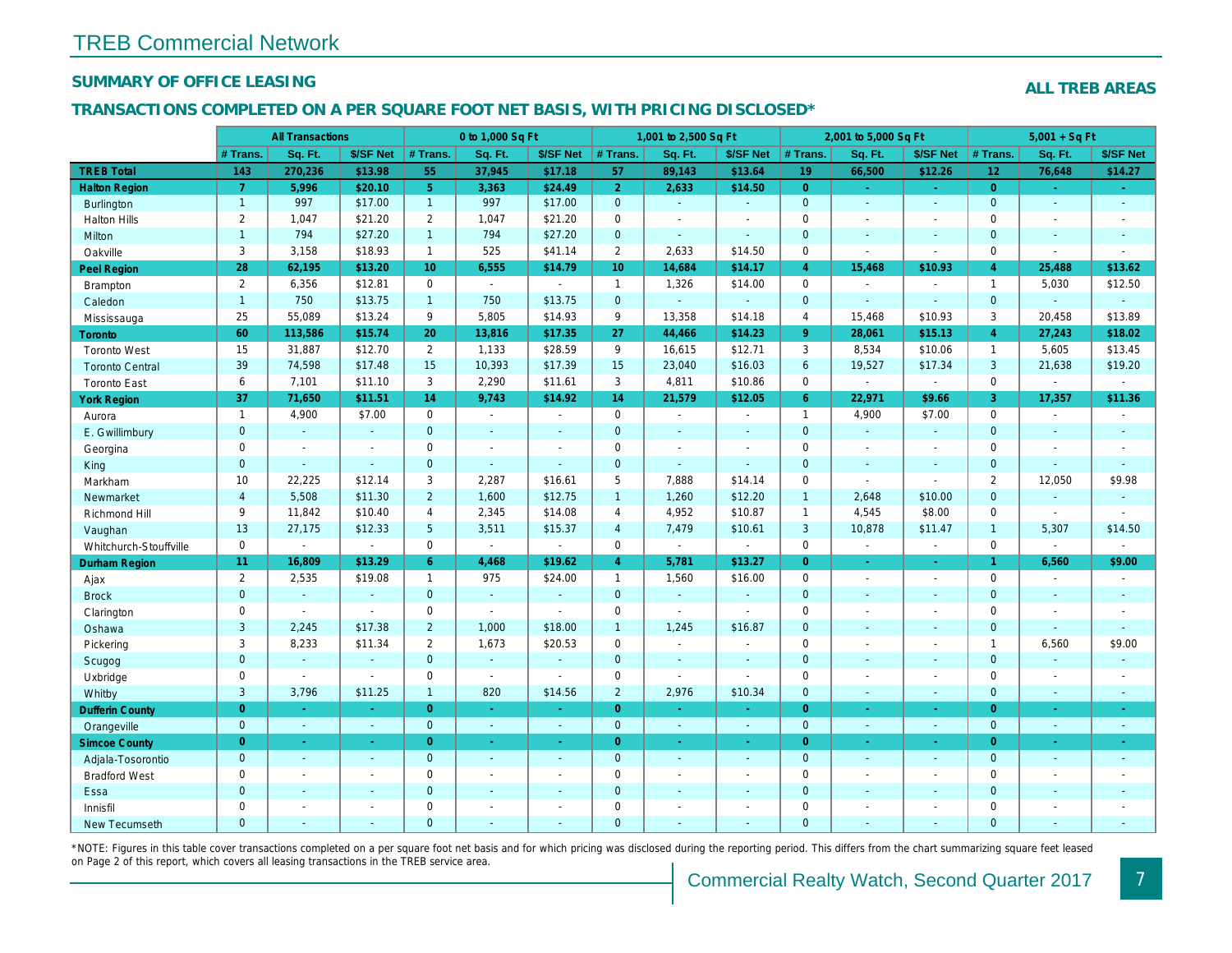#### SUMMARY OF OFFICE LEASING

#### TRANSACTIONS COMPLETED ON A PER SQUARE FOOT NET BASIS, WITH PRICING DISCLOSED\*

|                              |                | <b>All Transactions</b> |                          |                | 0 to 1,000 Sq Ft     |                          |                     | 1,001 to 2,500 Sq Ft     |                          |                | 2,001 to 5,000 Sq Ft     |                          |
|------------------------------|----------------|-------------------------|--------------------------|----------------|----------------------|--------------------------|---------------------|--------------------------|--------------------------|----------------|--------------------------|--------------------------|
|                              | # Trans.       | Sq. Ft.                 | \$/SF net                | # Trans.       | Sq. Ft.              | \$/SF net                | # Trans.            | Sq. Ft.                  | \$/SF net                | # Trans.       | Sq. Ft.                  | \$/SF ne                 |
| <b>TREB Total</b>            | 143            | 270,236                 | \$13.98                  | 55             | 37,945               | \$17.18                  | 57                  | 89,143                   | \$13.64                  | 19             | 66,500                   | \$12.26                  |
| <b>City of Toronto Total</b> | 60             | 113,586                 | \$15.74                  | 20             | 13,816               | \$17.35                  | 27                  | 44,466                   | \$14.23                  | 9              | 28,061                   | \$15.13                  |
| <b>Toronto West</b>          | 15             | 31,887                  | \$12.70                  | $\overline{2}$ | 1,133                | \$28.59                  | $9^{\circ}$         | 16,615                   | \$12.71                  | 3              | 8,534                    | \$10.06                  |
| Toronto W01                  | 0              | $\sim$                  | $\sim$                   | $\mathbf 0$    | $\blacksquare$       | $\sim$                   | $\mathbf 0$         | $\blacksquare$           | $\blacksquare$           | 0              | $\blacksquare$           | $\sim$                   |
| Toronto W02                  | $\mathbf{1}$   | 1,398                   | \$24.03                  | $\mathbf 0$    | $\blacksquare$       | $\blacksquare$           | $\mathbf{1}$        | 1,398                    | \$24.03                  | $\mathbf 0$    | $\sim$                   | $\sim$                   |
| Toronto W03                  | 0              | $\sim$                  | $\sim$                   | $\mathbf 0$    | $\blacksquare$       | $\blacksquare$           | $\mathbf 0$         | $\blacksquare$           | $\sim$                   | $\mathbf 0$    | $\sim$                   | $\sim$                   |
| Toronto W04                  | $\overline{2}$ | 3,328                   | \$9.90                   | $\overline{1}$ | 333                  | \$9.00                   | $\mathbf 0$         | $\omega$                 | $\sim$                   | $\mathbf{1}$   | 2,995                    | \$10.00                  |
| Toronto W05                  | 4              | 7,171                   | \$10.58                  | $\mathbf 0$    | $\omega$             | $\blacksquare$           | 4                   | 7,171                    | \$10.58                  | $\mathbf 0$    | $\blacksquare$           |                          |
| Toronto W06                  | $\mathbf 0$    | $\sim$                  | $\omega$                 | $\mathbf{0}$   | $\sim$               | $\blacksquare$           | 0                   | $\sim$                   | $\blacksquare$           | $\mathbf 0$    | $\blacksquare$           | $\blacksquare$           |
| Toronto W07                  | $\mathbf{1}$   | 800                     | \$36.75                  | $\mathbf{1}$   | 800                  | \$36.75                  | 0                   | $\blacksquare$           | $\blacksquare$           | $\mathbf 0$    | $\blacksquare$           | $\overline{\phantom{a}}$ |
| Toronto W08                  | $\overline{a}$ | 12,181                  | \$14.10                  | $\mathbf{0}$   | $\blacksquare$       | $\blacksquare$           | $\overline{2}$      | 3,539                    | \$17.78                  | $\overline{1}$ | 3,037                    | \$11.00                  |
| Toronto W09                  | 0              | $\blacksquare$          | $\sim$                   | $\mathbf 0$    | $\ddot{\phantom{0}}$ | $\overline{\phantom{a}}$ | $\mathbf 0$         | $\sim$                   | $\sim$                   | $\mathbf 0$    | $\sim$                   | $\blacksquare$           |
| Toronto W10                  | 3              | 7,009                   | \$8.75                   | $\mathbf{0}$   | $\blacksquare$       | $\blacksquare$           | $\overline{2}$      | 4,507                    | \$8.61                   | $\mathbf{1}$   | 2,502                    | \$9.00                   |
| <b>Toronto Central</b>       | 39             | 74,598                  | \$17.48                  | 15             | 10,393               | \$17.39                  | 15                  | 23,040                   | \$16.03                  | $6^{\circ}$    | 19,527                   | \$17.34                  |
| Toronto C01                  | $\overline{4}$ | 5,631                   | \$25.46                  | $\overline{2}$ | 1,449                | \$27.00                  | $\mathbf{1}$        | 1,100                    | \$27.50                  | $\overline{1}$ | 3,082                    | \$24.00                  |
| Toronto C02                  | $\overline{2}$ | 4,253                   | \$18.42                  | $\mathbf 0$    | $\sim$               | $\blacksquare$           | $\mathbf{1}$        | 1,570                    | \$20.00                  | $\overline{1}$ | 2,683                    | \$17.50                  |
| Toronto C03                  | $\mathsf 3$    | 2,728                   | \$15.25                  | 3              | 2,728                | \$15.25                  | $\mathbf 0$         | $\omega$                 | $\blacksquare$           | $\mathbf 0$    | $\blacksquare$           | $\blacksquare$           |
| Toronto C04                  | $\mathbf{1}$   | 1,100                   | \$15.27                  | $\mathbf 0$    | $\sim$               | $\blacksquare$           | $\mathbf{1}$        | 1,100                    | \$15.27                  | $\mathbf 0$    | $\overline{\phantom{a}}$ | $\overline{\phantom{a}}$ |
| <b>Toronto C06</b>           | $\mathbf{1}$   | 500                     | \$30.00                  | $\mathbf{1}$   | 500                  | \$30.00                  | $\mathbf 0$         | $\omega$                 | $\blacksquare$           | $\mathbf 0$    | $\blacksquare$           | $\sim$                   |
| Toronto C07                  | 0              | $\blacksquare$          | $\sim$                   | $\mathbf 0$    | $\omega$             | $\sim$                   | $\mathsf{O}\xspace$ | $\blacksquare$           | $\blacksquare$           | $\mathbf 0$    | $\sim$                   | $\blacksquare$           |
| <b>Toronto C08</b>           | $\mathsf 3$    | 9,064                   | \$19.62                  | $\mathbf{1}$   | 225                  | \$33.07                  | $\mathbf{1}$        | 1,316                    | \$15.16                  | $\mathbf 0$    | $\sim$                   | $\sim$                   |
| Toronto C09                  | 0              | $\sim$                  | $\sim$                   | $\mathbf 0$    | $\sim$               | $\sim$                   | $\mathbf 0$         | $\blacksquare$           | $\blacksquare$           | $\mathbf 0$    | $\overline{\phantom{a}}$ | $\overline{\phantom{a}}$ |
| Toronto C10                  | $\overline{2}$ | 2,390                   | \$16.44                  | $\mathbf{1}$   | 790                  | \$14.80                  | $\mathbf{1}$        | 1,600                    | \$17.25                  | $\mathbf 0$    | $\blacksquare$           | $\sim$                   |
| Toronto C11                  | 0              | $\blacksquare$          | $\sim$                   | $\mathbf 0$    | $\blacksquare$       | $\blacksquare$           | $\mathbf 0$         | $\blacksquare$           | $\blacksquare$           | $\mathbf 0$    | $\overline{\phantom{a}}$ | $\overline{\phantom{a}}$ |
| Toronto C12                  | 3              | 6,096                   | \$11.88                  | $\mathbf{0}$   | $\blacksquare$       | $\blacksquare$           | 3                   | 6,096                    | \$11.88                  | $\mathbf 0$    | $\overline{\phantom{a}}$ | $\overline{\phantom{a}}$ |
| Toronto C13                  | 8              | 24,146                  | \$17.31                  | $\overline{2}$ | 1,170                | \$12.01                  | $\overline{2}$      | 3,968                    | \$12.53                  | 3              | 10,395                   | \$16.25                  |
| Toronto C14                  | $\overline{5}$ | 5,132                   | \$18.76                  | 3              | 2,647                | \$15.15                  | $\overline{2}$      | 2,485                    | \$22.60                  | $\mathbf{0}$   | $\omega$                 | $\sim$                   |
| Toronto C15                  | $\overline{7}$ | 13,558                  | \$15.14                  | $\overline{2}$ | 884                  | \$13.26                  | 3                   | 3,805                    | \$17.09                  | $\overline{1}$ | 3,367                    | \$14.50                  |
| <b>Toronto East</b>          | 6 <sup>1</sup> | 7,101                   | \$11.10                  | 3              | 2,290                | \$11.61                  | 3                   | 4,811                    | \$10.86                  | $\overline{0}$ | $\omega$                 | $\sim$                   |
| Toronto E01                  | $\mathbf{1}$   | 1,411                   | \$17.87                  | $\mathbf 0$    | $\sim$               | $\overline{\phantom{a}}$ | $\mathbf{1}$        | 1,411                    | \$17.87                  | 0              | $\blacksquare$           | $\sim$                   |
| Toronto E02                  | $\pmb{0}$      | $\omega$                | $\sim$                   | $\mathbf{0}$   | $\sim$               | $\blacksquare$           | $\mathbf 0$         | $\omega$                 | $\blacksquare$           | $\mathbf 0$    | $\sim$                   | $\sim$                   |
| Toronto E03                  | 0              | $\sim$                  | $\sim$                   | 0              | $\sim$               | $\blacksquare$           | 0                   | $\blacksquare$           | $\blacksquare$           | 0              | $\overline{\phantom{a}}$ | $\sim$                   |
| Toronto E04                  | $\mathbf{1}$   | 500                     | \$24.00                  | $\mathbf{1}$   | 500                  | \$24.00                  | $\mathbf 0$         | $\blacksquare$           | $\overline{\phantom{a}}$ | $\mathbf 0$    | $\sim$                   | $\overline{\phantom{a}}$ |
| Toronto E05                  | 0              | $\blacksquare$          | $\blacksquare$           | $\mathbf 0$    | $\sim$               | $\blacksquare$           | $\mathbf 0$         | $\blacksquare$           | $\overline{\phantom{a}}$ | $\mathbf 0$    | $\overline{\phantom{a}}$ | $\overline{\phantom{a}}$ |
| Toronto E06                  | $\mathbf 0$    | $\blacksquare$          | $\omega$                 | $\mathbf{0}$   | $\omega$             | $\blacksquare$           | $\mathbf 0$         | $\sim$                   | $\sim$                   | $\mathbf 0$    | $\sim$                   | $\sim$                   |
| Toronto E07                  | 4              | 5,190                   | \$8.02                   | 2              | 1,790                | \$8.15                   | $\overline{2}$      | 3,400                    | \$7.95                   | 0              |                          | $\overline{\phantom{a}}$ |
| Toronto E08                  | $\pmb{0}$      | $\omega$                | $\sim$                   | $\mathbf{0}$   | $\omega$             | $\blacksquare$           | $\mathbf 0$         | $\omega$                 | $\blacksquare$           | $\mathbf 0$    | $\sim$                   | $\overline{\phantom{a}}$ |
| Toronto E09                  | 0              | $\blacksquare$          | $\overline{\phantom{a}}$ | 0              | $\blacksquare$       | $\overline{\phantom{a}}$ | 0                   | $\blacksquare$           | $\blacksquare$           | 0              | $\overline{\phantom{a}}$ | $\overline{\phantom{a}}$ |
| Toronto E10                  | $\pmb{0}$      | $\sim$                  | $\sim$                   | $\mathbf 0$    | $\blacksquare$       | $\blacksquare$           | $\pmb{0}$           | $\blacksquare$           | $\blacksquare$           | $\pmb{0}$      | $\sim$                   |                          |
| Toronto E11                  | 0              | $\blacksquare$          | $\blacksquare$           | $\mathbf 0$    | $\blacksquare$       | $\blacksquare$           | 0                   | $\overline{\phantom{a}}$ | $\blacksquare$           | 0              |                          | $\overline{\phantom{a}}$ |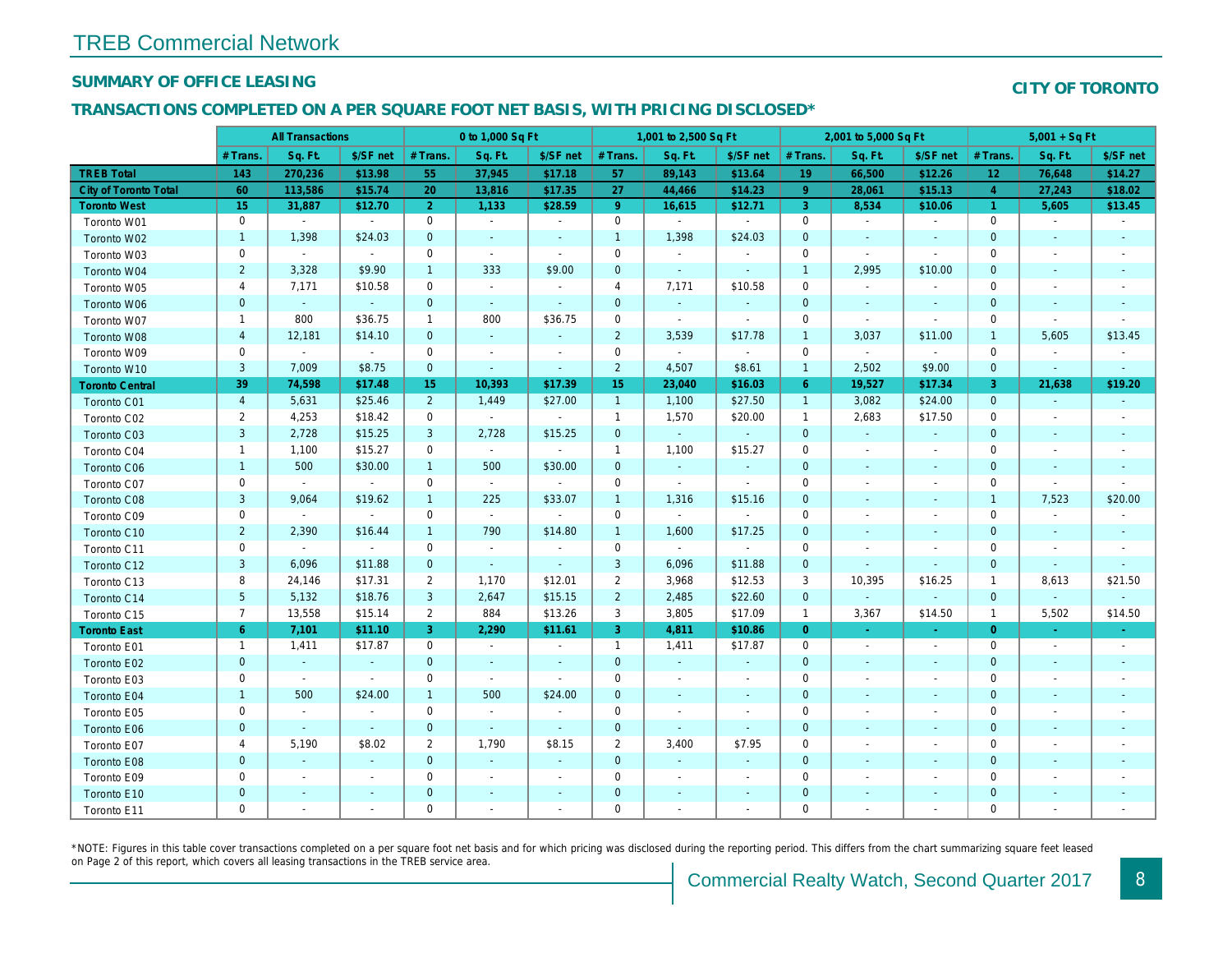## SUMMARY OF INDUSTRIAL SALES

## TRANSACTIONS COMPLETED WITH PRICING DISCLOSED

|                        |                | <b>All Transactions</b>  |                          |                | 0 to 5,000 Sq Ft |                          |                     | 5,001 to 15,000 Sq Ft    |                      |                | 15,001 to 50,000 Sq Ft |                          |
|------------------------|----------------|--------------------------|--------------------------|----------------|------------------|--------------------------|---------------------|--------------------------|----------------------|----------------|------------------------|--------------------------|
|                        | # Trans.       | Sq. Ft.                  | \$/SF Net                | # Trans.       | Sq. Ft.          | \$/SF Net                | # Trans.            | Sq. Ft.                  | \$/SF Net            | # Trans.       | Sq. Ft.                | \$/SF Ne                 |
| <b>TREB Total</b>      | 95             | 1,044,350                | \$139.49                 | 64             | 137,111          | \$213.74                 | 12                  | 109,764                  | \$217.04             | 14             | 369,715                | \$150.97                 |
| <b>Halton Region</b>   | $\overline{7}$ | 59,687                   | \$145.93                 | $\overline{4}$ | 6,192            | \$218.01                 | $\mathbf{1}$        | 13,360                   | \$101.80             | 2 <sup>1</sup> | 40,135                 | \$149.50                 |
| <b>Burlington</b>      | 3              | 35,395                   | \$133.92                 | 1              | 1,500            | \$186.67                 | $\mathbf{1}$        | 13,360                   | \$101.80             | $\overline{1}$ | 20,535                 | \$150.96                 |
| <b>Halton Hills</b>    | $\mathbf{0}$   | $\sim$                   | $\sim$                   | $\mathbf 0$    | $\sim$           | $\overline{a}$           | $\mathbf 0$         | $\blacksquare$           | $\overline{a}$       | $\mathbf 0$    | $\overline{a}$         | $\sim$                   |
| Milton                 | 3              | 4,692                    | \$228.03                 | 3              | 4,692            | \$228.03                 | $\pmb{0}$           | $\omega$                 | $\blacksquare$       | $\mathbf{0}$   | ÷.                     | $\blacksquare$           |
| Oakville               | $\mathbf{1}$   | 19,600                   | \$147.96                 | $\mathbf 0$    | $\blacksquare$   | $\blacksquare$           | $\mathsf{O}$        | $\blacksquare$           | $\sim$               | $\overline{1}$ | 19,600                 | \$147.96                 |
| <b>Peel Region</b>     | 29             | 473,015                  | \$124.89                 | 18             | 38,023           | \$199.49                 | 3                   | 31,032                   | \$225.90             | 6              | 164,931                | \$147.58                 |
| <b>Brampton</b>        | 6              | 59,834                   | \$83.82                  | $\overline{4}$ | 8,456            | \$190.99                 | $\mathbf{1}$        | 5,640                    | \$212.77             | $\mathbf{1}$   | 45,738                 | \$48.10                  |
| Caledon                | $\mathbf{1}$   | 4,350                    | \$128.74                 | $\mathbf{1}$   | 4,350            | \$128.74                 | $\overline{0}$      | $\blacksquare$           | $\omega$             | $\mathbf 0$    | $\blacksquare$         | $\blacksquare$           |
| Mississauga            | 22             | 408,831                  | \$130.86                 | 13             | 25,217           | \$214.54                 | $\overline{2}$      | 25,392                   | \$228.81             | 5              | 119,193                | \$185.75                 |
| <b>Toronto</b>         | 29             | 258,539                  | \$156.48                 | 19             | 40,916           | \$218.15                 | $\overline{4}$      | 34,695                   | \$200.03             | 5 <sup>5</sup> | 132,448                | \$138.8                  |
| <b>Toronto West</b>    | 15             | 117,333                  | \$173.27                 | 9              | 22,993           | \$252.90                 | 3                   | 28,195                   | \$210.14             | 3              | 66,145                 | \$129.87                 |
| <b>Toronto Central</b> | $\mathbf{0}$   |                          | $\sim$                   | $\overline{0}$ | $\omega$         | $\blacksquare$           | $\mathbf{0}$        | $\omega$                 | ÷,                   | $\mathbf{0}$   | $\omega$               |                          |
| <b>Toronto East</b>    | 14             | 141,206                  | \$142.53                 | 10             | 17,923           | \$173.56                 | $\mathbf{1}$        | 6,500                    | \$156.15             | $\overline{2}$ | 66,303                 | \$147.8                  |
| <b>York Region</b>     | 25             | 180,615                  | \$194.67                 | 19             | 40,470           | \$235.22                 | $\overline{4}$      | 30,677                   | \$277.50             | $\mathbf{1}$   | 32,201                 | \$220.00                 |
| Aurora                 | $\overline{2}$ | 1,814                    | \$253.53                 | $\overline{2}$ | 1,814            | \$253.53                 | $\mathbf 0$         | $\sim$                   | $\sim$               | $\mathbf 0$    | $\omega$               | $\sim$                   |
| E. Gwillimbury         | $\mathbf{0}$   | $\omega$                 | $\sim$                   | $\overline{0}$ | $\omega$         | $\sim$                   | $\mathbf{0}$        | ä,                       | $\sim$               | $\overline{0}$ | ÷.                     | $\sim$                   |
| Georgina               | 0              | $\blacksquare$           | $\blacksquare$           | 0              | $\blacksquare$   | $\sim$                   | $\mathsf{O}\xspace$ | $\blacksquare$           | $\overline{a}$       | $\mathbf 0$    | $\blacksquare$         | $\blacksquare$           |
| King                   | $\mathbf{0}$   | $\sim$                   | $\sim$                   | $\mathbf 0$    | $\omega$         | $\blacksquare$           | $\mathbf{0}$        | $\blacksquare$           | $\sim$               | $\mathbf{0}$   | $\omega$               | $\sim$                   |
| Markham                | 3              | 81,167                   | \$135.46                 | $\mathbf{2}$   | 3,900            | \$243.59                 | $\mathsf 0$         | $\blacksquare$           | $\blacksquare$       | $\mathbf 0$    | $\blacksquare$         | $\overline{\phantom{a}}$ |
| Newmarket              | $\mathbf{1}$   | 1,750                    | \$217.14                 | $\mathbf{1}$   | 1,750            | \$217.14                 | $\mathbf{0}$        | ä,                       | ä,                   | $\mathbf{0}$   | $\sim$                 | $\blacksquare$           |
| Richmond Hill          | 3              | 4,313                    | \$264.32                 | 3              | 4,313            | \$264.32                 | $\mathbf 0$         | $\blacksquare$           | $\blacksquare$       | $\mathbf 0$    | $\blacksquare$         | $\blacksquare$           |
| Vaughan                | 13             | 85,312                   | \$241.50                 | 8              | 22,434           | \$223.12                 | $\overline{4}$      | 30,677                   | \$277.50             | $\mathbf{1}$   | 32,201                 | \$220.00                 |
| Whitchurch-Stouffville | 3              | 6,259                    | \$253.08                 | 3              | 6,259            | \$253.08                 | $\mathsf{O}$        | $\blacksquare$           | ÷,                   | $\mathbf 0$    | $\blacksquare$         | $\blacksquare$           |
| Durham Region          | 5 <sup>1</sup> | 72,494                   | \$31.32                  | $\overline{4}$ | 11,510           | \$167.28                 | $\overline{0}$      | ٠                        | ÷                    | $\overline{0}$ | $\blacksquare$         | $\sigma$                 |
| Ajax                   | $\mathbf{0}$   | $\sim$                   | $\sim$                   | $\mathbf 0$    | $\sim$           | $\overline{\phantom{a}}$ | $\mathbf 0$         | $\blacksquare$           | $\blacksquare$       | $\mathbf 0$    | $\blacksquare$         | $\sim$                   |
| <b>Brock</b>           | $\overline{0}$ | $\sim$                   | $\sim$                   | $\mathbf{0}$   | $\omega$         | $\blacksquare$           | $\mathbf{0}$        | $\omega$                 | $\blacksquare$       | $\mathbf{0}$   | $\blacksquare$         | $\blacksquare$           |
| Clarington             | 0              | $\sim$                   | $\sim$                   | 0              | $\overline{a}$   |                          | $\mathsf{O}\xspace$ | $\overline{a}$           | $\overline{a}$       | $\mathbf 0$    | $\overline{a}$         | $\blacksquare$           |
| Oshawa                 | $\mathbf{0}$   |                          | $\sim$                   | $\mathbf 0$    | $\blacksquare$   | $\overline{\phantom{a}}$ | $\mathbf 0$         | ٠                        | $\blacksquare$       | $\mathbf{0}$   | $\blacksquare$         | ٠                        |
| Pickering              | 3              | 8,673                    | \$111.30                 | 3              | 8,673            | \$111.30                 | $\mathbf 0$         | $\blacksquare$           | $\ddot{\phantom{1}}$ | $\mathbf 0$    | ÷.                     | $\overline{\phantom{a}}$ |
| Scugog                 | $\overline{2}$ | 63,821                   | \$20.45                  | $\mathbf{1}$   | 2,837            | \$338.39                 | $\mathbf{0}$        | $\blacksquare$           | $\sim$               | $\mathbf{0}$   | $\Delta$               | $\blacksquare$           |
| Uxbridge               | 0              | $\blacksquare$           | $\sim$                   | 0              | $\blacksquare$   | $\overline{\phantom{a}}$ | $\mathbf 0$         | ä,                       | $\blacksquare$       | $\mathbf 0$    | $\sim$                 | $\blacksquare$           |
| Whitby                 | $\mathbf{0}$   | $\sim$                   | $\sim$                   | $\mathbf{0}$   | $\omega$         | $\sim$                   | $\mathbf{0}$        | $\blacksquare$           | $\blacksquare$       | $\mathbf{0}$   | $\omega$               | $\sim$                   |
| <b>Dufferin County</b> | $\overline{0}$ | $\omega$                 | $\sim$                   | $\overline{0}$ | $\sim$           | $\sim$                   | $\overline{0}$      | $\omega$                 | ÷.                   | $\overline{0}$ | ◆                      | $\omega$                 |
| Orangeville            | $\mathbf{0}$   | $\omega$                 | $\omega$                 | $\mathbf{0}$   | $\omega$         | $\omega$                 | $\mathbf{0}$        | $\omega$                 | $\omega$             | $\mathbf 0$    | $\omega$               | $\sim$                   |
| <b>Simcoe County</b>   | $\overline{0}$ | $\bullet$                | $\sim$                   | $\overline{0}$ | $\blacksquare$   | $\omega$                 | $\overline{0}$      | $\blacksquare$           | $\omega$             | $\overline{0}$ | $\omega$               | $\bullet$                |
| Adjala-Tosorontio      | $\overline{0}$ |                          |                          | $\mathbf{0}$   | $\sim$           | $\blacksquare$           | $\mathbf{0}$        | $\blacksquare$           | $\blacksquare$       | $\mathbf{0}$   | $\omega$               | $\blacksquare$           |
| <b>Bradford West</b>   | 0              | $\blacksquare$           | $\blacksquare$           | 0              | $\sim$           | $\sim$                   | $\mathsf{O}\xspace$ | $\blacksquare$           | $\blacksquare$       | $\mathbf 0$    | $\blacksquare$         | $\blacksquare$           |
| Essa                   | $\mathbf{0}$   | $\sim$                   | $\sim$                   | $\mathbf 0$    | $\blacksquare$   | $\blacksquare$           | $\mathbf 0$         | $\overline{\phantom{a}}$ | $\blacksquare$       | $\mathbf{0}$   | $\blacksquare$         |                          |
| Innisfil               | $\mathbf{0}$   | $\overline{\phantom{a}}$ | $\overline{\phantom{a}}$ | $\mathbf 0$    | $\blacksquare$   | $\blacksquare$           | $\mathbf 0$         | $\overline{a}$           | $\blacksquare$       | $\mathbf 0$    | $\blacksquare$         | $\blacksquare$           |
| <b>New Tecumseth</b>   | $\Omega$       |                          |                          | $\mathbf{0}$   | ÷.               |                          | $\mathbf{0}$        | ä,                       | $\blacksquare$       | $\Omega$       | ÷.                     | $\sim$                   |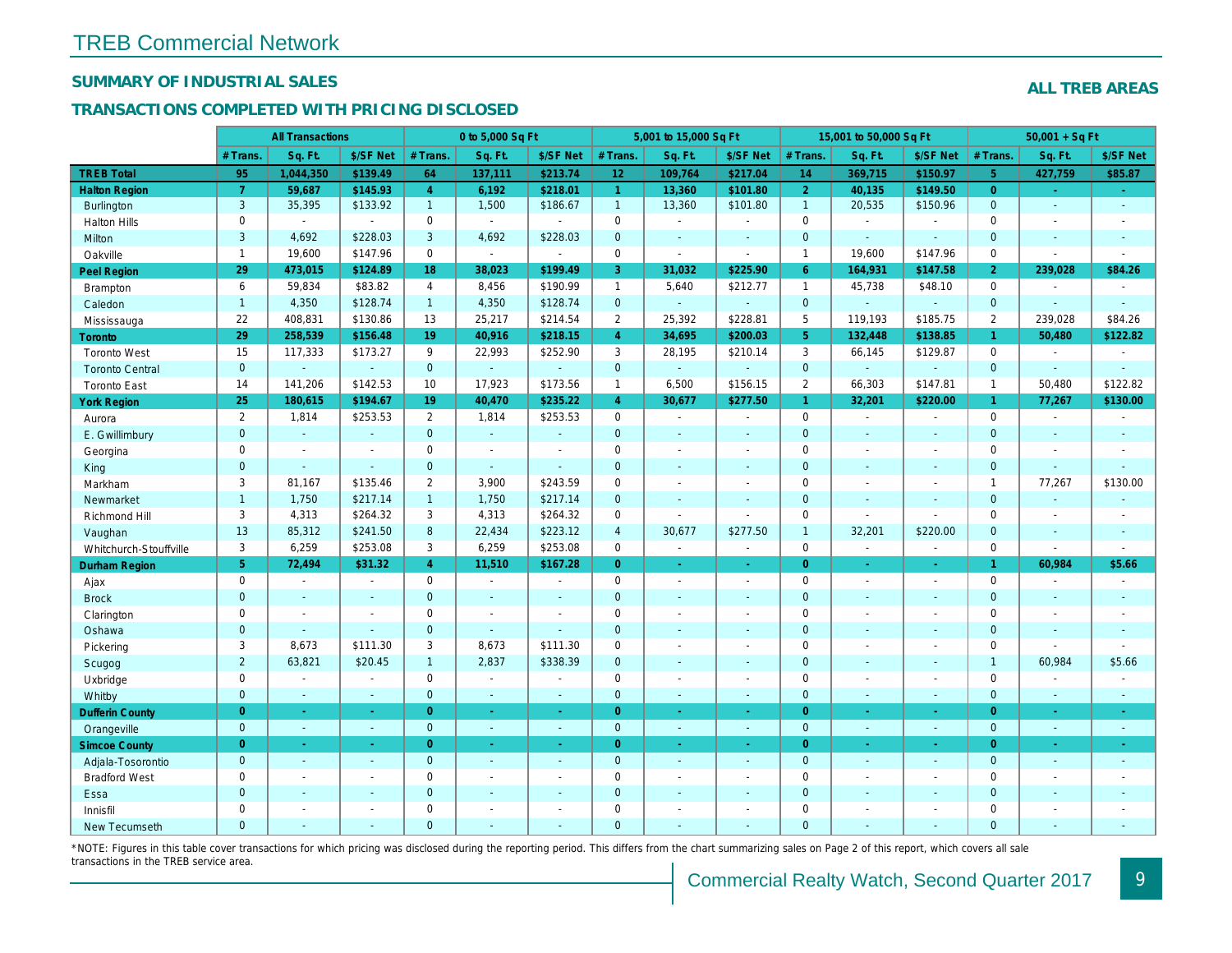## SUMMARY OF INDUSTRIAL SALES - CONDOMINIUM BREAKOUT

#### TRANSACTIONS COMPLETED WITH PRICING DISCLOSED

|                        |                | <b>All Transactions</b> |                |                 | 0 to 5,000 Sq Ft |                |                | 5,001 to 15,000 Sq Ft    |                     |                | 15,001 to 50,000 Sq Ft |                     |
|------------------------|----------------|-------------------------|----------------|-----------------|------------------|----------------|----------------|--------------------------|---------------------|----------------|------------------------|---------------------|
|                        | # Trans.       | Sq. Ft.                 | \$/SF Net      | # Trans.        | Sq. Ft.          | \$/SF Net      | # Trans.       | Sq. Ft.                  | \$/SF Net           | # Trans.       | Sq. Ft.                | \$/SF Ne            |
| <b>TREB Total</b>      | 53             | 126,393                 | \$204.11       | 50              | 105,716          | \$203.47       | $\overline{3}$ | 20,677                   | \$207.38            | $\overline{0}$ | ÷                      | $\sim$              |
| <b>Halton Region</b>   | $\overline{4}$ | 6,192                   | \$218.01       | $\overline{4}$  | 6,192            | \$218.01       | $\overline{0}$ | ÷.                       | $\omega_{\rm{eff}}$ | $\overline{0}$ | $\sim$                 | $\sigma_{\rm{eff}}$ |
| Burlington             | $\mathbf{1}$   | 1,500                   | \$186.67       | $\mathbf{1}$    | 1,500            | \$186.67       | $\mathbf{0}$   | $\blacksquare$           | $\blacksquare$      | $\mathbf 0$    | $\omega$               | $\sim$              |
| <b>Halton Hills</b>    | $\mathbf 0$    | $\blacksquare$          | $\omega$       | $\mathbf 0$     | $\sim$           |                | $\mathbf 0$    | $\blacksquare$           | $\overline{a}$      | $\mathbf 0$    | $\overline{a}$         | $\sim$              |
| Milton                 | 3              | 4,692                   | \$228.03       | 3               | 4,692            | \$228.03       | $\pmb{0}$      | $\omega$                 | $\sim$              | $\mathbf{0}$   | $\blacksquare$         | $\blacksquare$      |
| Oakville               | $\mathbf 0$    | $\blacksquare$          | $\blacksquare$ | $\mathbf 0$     | $\blacksquare$   | $\mathbf{r}$   | 0              | $\blacksquare$           | $\sim$              | $\mathbf 0$    | $\sim$                 | $\blacksquare$      |
| <b>Peel Region</b>     | 14             | 29,955                  | \$195.36       | 14              | 29,955           | \$195.36       | $\overline{0}$ | ä,                       | ÷.                  | $\Omega$       | ÷.                     | $\sim$              |
| <b>Brampton</b>        | $\overline{2}$ | 3,955                   | \$151.96       | $\overline{2}$  | 3,955            | \$151.96       | 0              | $\blacksquare$           | $\blacksquare$      | $\mathbf 0$    | $\blacksquare$         | $\sim$              |
| Caledon                | $\overline{1}$ | 4,350                   | \$128.74       | $\mathbf{1}$    | 4,350            | \$128.74       | $\pmb{0}$      | $\blacksquare$           | $\blacksquare$      | $\mathbf 0$    | $\blacksquare$         | $\blacksquare$      |
| Mississauga            | 11             | 21,650                  | \$216.68       | 11              | 21,650           | \$216.68       | $\pmb{0}$      | $\blacksquare$           | $\blacksquare$      | $\mathbf 0$    | $\blacksquare$         | $\sim$              |
| Toronto                | 15             | 28,153                  | \$209.47       | 15              | 28,153           | \$209.47       | $\overline{0}$ | $\blacksquare$           | $\blacksquare$      | $\overline{0}$ | $\blacksquare$         | $\bullet$ .         |
| <b>Toronto West</b>    | $\overline{7}$ | 16,510                  | \$230.59       | $\overline{7}$  | 16,510           | \$230.59       | 0              | $\blacksquare$           | $\blacksquare$      | $\mathbf 0$    | $\blacksquare$         | $\sim$              |
| <b>Toronto Central</b> | $\mathbf{0}$   | $\omega$                | $\omega$       | $\overline{0}$  | ÷.               | $\Delta$       | $\mathbf 0$    | $\blacksquare$           | $\blacksquare$      | $\mathbf 0$    | $\blacksquare$         | $\sim$              |
| <b>Toronto East</b>    | 8              | 11,643                  | \$179.53       | 8               | 11,643           | \$179.53       | 0              | $\blacksquare$           | $\blacksquare$      | $\mathbf 0$    | $\blacksquare$         | $\sim$              |
| <b>York Region</b>     | 17             | 53,420                  | \$219.64       | 14              | 32,743           | \$227.39       | 3              | 20,677                   | \$207.38            | $\overline{0}$ | ×.                     | $\sim$              |
| Aurora                 | $\mathbf{1}$   | 880                     | \$238.52       | $\mathbf{1}$    | 880              | \$238.52       | 0              | $\sim$                   | $\blacksquare$      | $\mathbf 0$    | $\blacksquare$         | $\sim$              |
| E. Gwillimbury         | $\mathbf{0}$   | $\omega$                | $\blacksquare$ | $\mathbf{0}$    | $\blacksquare$   | $\sim$         | $\mathbf 0$    | $\blacksquare$           | $\blacksquare$      | $\mathbf{0}$   | ٠                      | $\blacksquare$      |
| Georgina               | $\mathbf 0$    | $\blacksquare$          | $\blacksquare$ | 0               | $\sim$           |                | $\pmb{0}$      | $\blacksquare$           | $\blacksquare$      | $\mathbf 0$    | $\blacksquare$         | $\blacksquare$      |
| King                   | $\mathbf{0}$   | $\Delta$                | $\Delta$       | $\mathbf{0}$    | $\omega$         | $\sim$         | $\mathbf 0$    | $\Delta$                 | $\blacksquare$      | $\mathbf{0}$   | ä,                     | $\sim$              |
| Markham                | $\overline{2}$ | 3,900                   | \$243.59       | $\overline{2}$  | 3,900            | \$243.59       | $\pmb{0}$      | $\tilde{\phantom{a}}$    | $\overline{a}$      | $\mathsf 0$    | $\overline{a}$         | $\blacksquare$      |
| Newmarket              | $\overline{1}$ | 1,750                   | \$217.14       | $\mathbf{1}$    | 1,750            | \$217.14       | $\mathbf 0$    | $\blacksquare$           | $\blacksquare$      | $\mathbf{0}$   | $\blacksquare$         | $\blacksquare$      |
| Richmond Hill          | $\overline{2}$ | 2,971                   | \$257.49       | $\overline{2}$  | 2,971            | \$257.49       | $\pmb{0}$      | $\blacksquare$           | $\blacksquare$      | $\mathbf 0$    | L,                     | $\blacksquare$      |
| Vaughan                | 8              | 37,660                  | \$208.30       | $5\phantom{.0}$ | 16,983           | \$209.42       | $\mathbf{3}$   | 20,677                   | \$207.38            | $\mathbf 0$    | $\blacksquare$         | $\blacksquare$      |
| Whitchurch-Stouffville | 3              | 6,259                   | \$253.08       | 3               | 6,259            | \$253.08       | $\mathsf{O}$   | $\overline{\phantom{a}}$ | $\sim$              | $\mathbf 0$    | $\blacksquare$         | $\sim$              |
| Durham Region          | 3              | 8,673                   | \$111.30       | 3               | 8,673            | \$111.30       | $\overline{0}$ | $\omega$                 | $\omega_{\rm c}$    | $\overline{0}$ | $\blacksquare$         | ÷                   |
| Ajax                   | $\mathsf 0$    | $\blacksquare$          | $\blacksquare$ | $\mathbf 0$     | $\sim$           | $\sim$         | 0              | $\blacksquare$           | $\blacksquare$      | $\mathbf 0$    | $\blacksquare$         | $\sim$              |
| <b>Brock</b>           | $\mathbf{0}$   | $\blacksquare$          | $\blacksquare$ | $\mathbf{0}$    | $\sim$           | $\sim$         | $\mathbf 0$    | $\blacksquare$           | $\blacksquare$      | $\mathbf{0}$   | $\blacksquare$         | $\sim$              |
| Clarington             | $\mathbf 0$    | $\sim$                  | $\blacksquare$ | $\mathbf 0$     | $\sim$           |                | $\pmb{0}$      | $\blacksquare$           | $\blacksquare$      | $\mathbf 0$    | ÷.                     | $\blacksquare$      |
| Oshawa                 | $\mathbf{0}$   | $\sim$                  | $\sim$         | $\mathbf{0}$    | $\sim$           | $\sim$         | $\pmb{0}$      | $\blacksquare$           | $\overline{a}$      | $\mathbf 0$    | $\blacksquare$         | $\sim$              |
| Pickering              | 3              | 8,673                   | \$111.30       | 3               | 8,673            | \$111.30       | $\mathbf 0$    | $\blacksquare$           | $\blacksquare$      | $\mathbf 0$    | $\blacksquare$         | $\sim$              |
| Scugog                 | $\mathbf{0}$   | $\Delta$                | $\sim$         | $\mathbf{0}$    | $\omega$         | $\sim$         | $\mathbf 0$    | $\Delta$                 | $\blacksquare$      | $\mathbf 0$    | $\blacksquare$         | $\blacksquare$      |
| Uxbridge               | $\mathbf 0$    | $\blacksquare$          | $\blacksquare$ | $\mathbf 0$     | $\sim$           | ÷.             | $\pmb{0}$      | $\blacksquare$           | $\blacksquare$      | $\mathbf 0$    | $\blacksquare$         | $\blacksquare$      |
| Whitby                 | $\mathbf{0}$   | $\sim$                  | $\blacksquare$ | $\mathbf{0}$    | $\sim$           | $\sim$         | $\pmb{0}$      | $\blacksquare$           | $\blacksquare$      | $\mathbf 0$    | $\blacksquare$         | $\blacksquare$      |
| <b>Dufferin County</b> | $\overline{0}$ | $\sim$                  | $\omega$       | $\overline{0}$  | $\sim$           | $\sim$         | $\overline{0}$ | $\omega$                 | $\omega$            | $\overline{0}$ | $\omega$               | $\sim$              |
| Orangeville            | $\overline{0}$ | $\omega$                | $\blacksquare$ | $\overline{0}$  | $\blacksquare$   | $\Delta$       | $\mathbf{0}$   | $\omega$                 | $\omega$            | $\mathbf{0}$   | $\omega$               | $\sim$              |
| <b>Simcoe County</b>   | $\overline{0}$ | $\bullet$               | $\blacksquare$ | $\overline{0}$  | $\blacksquare$   | $\bullet$      | $\overline{0}$ | $\blacksquare$           | $\omega$            | $\overline{0}$ | $\blacksquare$         | $\sigma_{\rm c}$    |
| Adjala-Tosorontio      | $\overline{0}$ | $\sim$                  | $\sim$         | $\mathbf{0}$    | $\sim$           | $\sim$         | $\mathbf 0$    | $\omega$                 | $\sim$              | $\mathbf{0}$   | $\sim$                 | $\sim$              |
| <b>Bradford West</b>   | $\mathbf 0$    | $\blacksquare$          | $\blacksquare$ | $\mathbf 0$     | $\sim$           | $\blacksquare$ | $\pmb{0}$      | $\blacksquare$           | $\blacksquare$      | $\mathbf 0$    | $\blacksquare$         | $\blacksquare$      |
| Essa                   | $\mathbf{0}$   | $\sim$                  | $\sim$         | $\mathbf{0}$    | $\sim$           | $\sim$         | $\pmb{0}$      | $\blacksquare$           | $\blacksquare$      | $\mathbf{0}$   | $\blacksquare$         | $\blacksquare$      |
| Innisfil               | $\mathbf 0$    | $\blacksquare$          | $\blacksquare$ | $\mathbf 0$     | $\sim$           | $\sim$         | $\mathbf 0$    | $\overline{\phantom{a}}$ | $\blacksquare$      | $\mathbf 0$    | $\blacksquare$         | $\blacksquare$      |
| <b>New Tecumseth</b>   | $\Omega$       | $\sim$                  | $\sim$         | $\Omega$        | $\sim$           | $\sim$         | $\overline{0}$ | ÷.                       | $\overline{a}$      | $\mathbf{0}$   | ÷.                     | $\sim$              |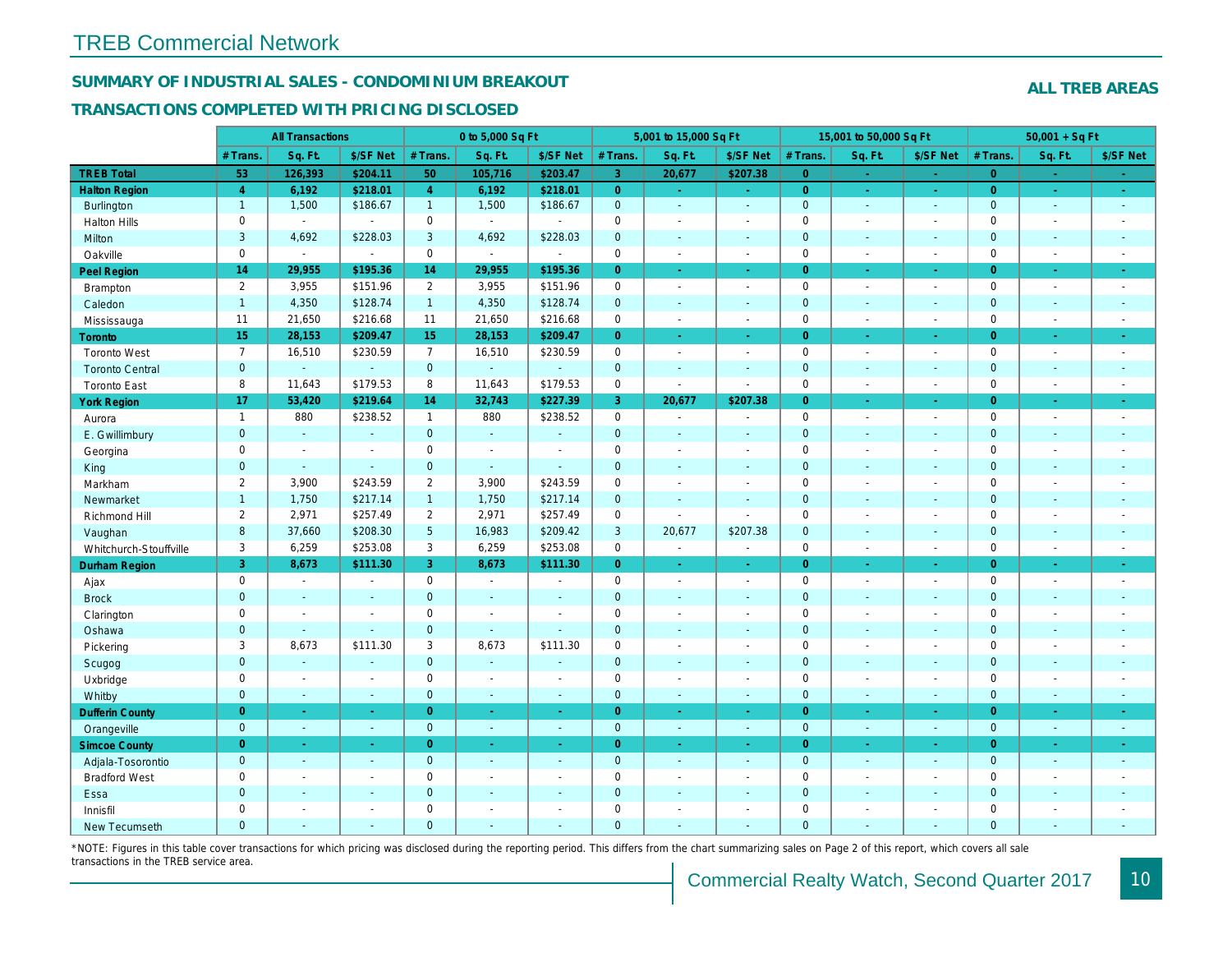## SUMMARY OF INDUSTRIAL SALES - OTHER TYPES BREAKOUT

#### TRANSACTIONS COMPLETED WITH PRICING DISCLOSED

| \$/SF Net<br>Sq. Ft.<br>\$/SF Net<br># Trans.<br>Sq. Ft.<br>\$/SF Net<br># Trans.<br>Sq. Ft.<br># Trans.<br>Sq. Ft.<br># Trans.<br><b>TREB Total</b><br>9 <sup>°</sup><br>40<br>913,196<br>\$130.24<br>12 <sub>2</sub><br>26,635<br>\$257.42<br>89,087<br>\$219.28<br>14<br>369,715<br>3<br>$\overline{0}$<br>$\overline{2}$<br><b>Halton Region</b><br>53,495<br>\$137.58<br>$\mathbf{1}$<br>13,360<br>\$101.80<br>40,135<br>$\sim$ .<br>$\sim$ .<br>$\overline{2}$<br>33,895<br>\$131.58<br>$\overline{0}$<br>$\mathbf{1}$<br>13,360<br>\$101.80<br>20,535<br>$\overline{1}$<br>Burlington<br>$\sim$<br>$\sim$<br>0<br>$\mathbf 0$<br>$\mathbf 0$<br>$\mathbf 0$<br><b>Halton Hills</b><br>$\blacksquare$<br>$\blacksquare$<br>$\blacksquare$<br>$\blacksquare$<br>$\sim$<br>$\blacksquare$<br>$\blacksquare$<br>$\mathbf 0$<br>$\mathbf 0$<br>$\mathbf{0}$<br>$\mathbf{0}$<br>Milton<br>$\mathbf{r}$<br>$\omega$<br>$\blacksquare$<br>$\sim$<br>$\blacksquare$<br>$\sim$<br>$\sim$<br>$\sim$<br>$\mathbf 0$<br>Oakville<br>$\mathbf{1}$<br>19,600<br>\$147.96<br>$\mathbf 0$<br>$\mathbf{1}$<br>19,600<br>$\blacksquare$<br>$\overline{a}$<br>$\blacksquare$<br>$\sim$<br>14<br>441,259<br>\$220.80<br>3<br>31,032<br>164,931<br>\$119.83<br>3<br>6,268<br>\$225.90<br>$6^{\circ}$<br>Peel Region<br>3<br>54,079<br>\$75.17<br>$\mathbf{1}$<br>2,701<br>\$246.21<br>$\mathbf{1}$<br>5,640<br>\$212.77<br>$\mathbf{1}$<br>45,738<br><b>Brampton</b><br>$\mathbf{0}$<br>$\overline{0}$<br>$\mathbf{0}$<br>$\mathbf{0}$<br>$\omega$<br>Caledon<br>$\omega_{\rm c}$<br>÷.<br>$\mathbf{r}$<br>$\mathbf{r}$<br>$\Delta$<br>$\sim$<br>$\omega$<br>387,180<br>\$126.06<br>$\overline{2}$<br>3,567<br>\$201.57<br>$\overline{2}$<br>25,392<br>\$228.81<br>5<br>119,193<br>11<br>Mississauga<br>14<br>$\overline{4}$<br>$\overline{4}$<br>5 <sup>5</sup><br>230,386<br>\$150.00<br>12,763<br>\$237.29<br>34,695<br>\$200.03<br>132,448<br><b>Toronto</b><br>8<br>100,823<br>\$163.88<br>$\mathbf{2}^{\prime}$<br>6,483<br>\$309.73<br>3<br>28,195<br>\$210.14<br>3<br>66,145<br><b>Toronto West</b><br>$\mathbf{0}$<br>$\mathbf{0}$<br>$\mathbf{0}$<br>$\mathbf 0$<br>$\omega$<br><b>Toronto Central</b><br>$\omega$<br>$\omega$<br>$\blacksquare$<br>$\blacksquare$<br>$\blacksquare$<br>\$139.20<br>6,280<br>\$162.50<br>66,303<br>6<br>129,563<br>$\overline{2}$<br>$\mathbf{1}$<br>6,500<br>\$156.15<br>$\overline{2}$<br><b>Toronto East</b><br>$\overline{7}$<br>$\overline{4}$<br>124,235<br>\$183.83<br>4,767<br>\$311.29<br>$\mathbf{1}$<br>10,000<br>\$422.50<br>$\mathbf{1}$<br>32,201<br><b>York Region</b><br>934<br>\$267.67<br>934<br>\$267.67<br>0<br>$\mathbf 0$<br>$\mathbf{1}$<br>$\mathbf{1}$<br>$\sim$<br>$\sim$<br>$\blacksquare$<br>Aurora<br>$\sim$<br>$\mathbf{0}$<br>$\overline{0}$<br>$\mathbf 0$<br>$\mathbf{0}$<br>E. Gwillimbury<br>$\omega$<br>$\omega$<br>$\omega$<br>$\sim$<br>÷.<br>$\sim$<br>$\sim$<br>$\sim$<br>$\mathbf 0$<br>$\mathbf 0$<br>$\mathbf 0$<br>$\mathbf 0$<br>Georgina<br>$\sim$<br>$\blacksquare$<br>$\sim$<br>$\sim$<br>$\sim$<br>$\sim$<br>$\sim$<br>$\overline{\phantom{a}}$<br>$\mathbf{0}$<br>$\overline{0}$<br>$\mathbf 0$<br>$\mathbf{0}$<br>King<br>$\mathbf{r}$<br>$\blacksquare$<br>$\sim$<br>$\blacksquare$<br>$\sim$<br>$\sim$<br>$\sim$<br>$\blacksquare$<br>$\pmb{0}$<br>$\mathbf 0$<br>77,267<br>\$130.00<br>$\mathbf 0$<br>Markham<br>$\overline{1}$<br>$\sim$<br>$\blacksquare$<br>$\sim$<br>$\sim$<br>$\overline{\phantom{a}}$<br>$\blacksquare$<br>$\mathbf 0$<br>$\mathbf{0}$<br>$\Omega$<br>$\mathbf 0$<br>Newmarket<br>$\blacksquare$<br>$\blacksquare$<br>$\sim$<br>ä,<br>ä,<br>$\blacksquare$<br>$\blacksquare$<br>\$279.43<br>1,342<br>\$279.43<br>$\pmb{0}$<br>1,342<br>$\mathbf 0$<br>Richmond Hill<br>$\mathbf{1}$<br>$\overline{1}$<br>$\sim$<br>$\sim$<br>$\sim$<br>$\overline{4}$<br>44,692<br>\$272.27<br>$\overline{2}$<br>2,491<br>\$344.80<br>10,000<br>\$422.50<br>$\overline{1}$<br>32,201<br>$\mathbf{1}$<br>Vaughan<br>$\mathbf 0$<br>$\mathbf 0$<br>$\mathsf 0$<br>$\mathbf 0$<br>$\blacksquare$<br>Whitchurch-Stouffville<br>$\blacksquare$<br>$\blacksquare$<br>$\overline{a}$<br>$\blacksquare$<br>$\sim$<br>$\blacksquare$<br>$\blacksquare$<br>$\overline{2}$<br>63,821<br>\$20.45<br>2,837<br>\$338.39<br>$\overline{0}$<br>$\overline{0}$<br>$\mathbf{1}$<br>Durham Region<br>$\frac{1}{\sqrt{2}}$<br>$\omega$<br>$\blacksquare$<br>$\sim$<br>$\mathbf 0$<br>$\mathbf 0$<br>$\mathbf 0$<br>$\mathbf 0$<br>Ajax<br>$\sim$<br>$\sim$<br>$\sim$<br>$\sim$<br>$\blacksquare$<br>$\sim$<br>$\blacksquare$<br>$\overline{\phantom{a}}$<br>$\mathbf{0}$<br>$\mathbf 0$<br>$\mathbf 0$<br>$\mathbf{0}$<br><b>Brock</b><br>$\omega$<br>$\blacksquare$<br>$\blacksquare$<br>$\blacksquare$<br>$\blacksquare$<br>$\blacksquare$<br>$\blacksquare$<br>$\sim$<br>0<br>$\mathbf 0$<br>$\mathbf 0$<br>$\mathbf 0$<br>Clarington<br>$\blacksquare$<br>L,<br>$\blacksquare$<br>$\blacksquare$<br>$\sim$<br>$\blacksquare$<br>$\blacksquare$<br>$\overline{0}$<br>$\mathbf 0$<br>$\mathbf 0$<br>$\mathbf{0}$<br>Oshawa<br>$\sim$<br>$\sim$<br>$\sim$<br>$\sim$<br>$\blacksquare$<br>$\blacksquare$<br>$\blacksquare$<br>$\sim$<br>0<br>0<br>$\pmb{0}$<br>$\mathbf 0$<br>Pickering<br>$\blacksquare$<br>$\mathbf{r}$<br>$\omega$<br>L.<br>$\blacksquare$<br>$\blacksquare$<br>$\blacksquare$<br>$\sim$<br>$\overline{2}$<br>$\mathbf 0$<br>$\mathbf 0$<br>63,821<br>\$20.45<br>$\mathbf{1}$<br>2,837<br>\$338.39<br>Scugog<br>$\sim$<br>$\sim$<br>$\blacksquare$<br>$\overline{\phantom{a}}$<br>$\mathbf 0$<br>$\mathbf 0$<br>$\mathbf 0$<br>$\mathbf 0$<br>Uxbridge<br>$\blacksquare$<br>$\blacksquare$<br>$\blacksquare$<br>$\blacksquare$<br>$\blacksquare$<br>$\blacksquare$<br>$\sim$<br>$\blacksquare$<br>$\pmb{0}$<br>$\mathbf{0}$<br>$\mathbf 0$<br>$\mathbf 0$<br>Whitby<br>$\omega$<br>$\blacksquare$<br>$\mathbf{u}$<br>$\blacksquare$<br>$\blacksquare$<br>$\blacksquare$<br>$\blacksquare$<br>$\blacksquare$<br><b>Dufferin County</b><br>$\overline{0}$<br>$\overline{0}$<br>$\overline{0}$<br>$\overline{0}$<br>$\sim$<br>$\omega$<br>$\sim$<br>$\sim$<br>$\omega$<br>$\omega$<br>$\sim$<br>$\sim$<br>$\mathbf{0}$<br>$\mathbf{0}$<br>$\overline{0}$<br>$\mathbf{0}$<br>Orangeville<br>$\sim$<br>$\omega$<br>$\omega$<br>$\omega$<br>$\sim$<br>$\blacksquare$<br>$\omega$<br>$\sim$<br>$\overline{0}$<br>$\overline{0}$<br>$\overline{0}$<br>$\overline{0}$<br><b>Simcoe County</b><br>$\blacksquare$<br>$\blacksquare$<br>$\sim$<br>$\blacksquare$<br>$\blacksquare$<br>$\blacksquare$<br>$\blacksquare$<br>$\sigma_{\rm c}$<br>$\mathbf{0}$<br>$\overline{0}$<br>$\mathbf{0}$<br>$\mathbf{0}$<br>Adjala-Tosorontio<br>$\omega$<br>$\sim$<br>$\sim$<br>$\sim$<br>$\sim$<br>$\sim$<br>$\sim$<br>$\blacksquare$<br>0<br>$\mathbf 0$<br>$\mathbf 0$<br>$\mathbf 0$<br><b>Bradford West</b><br>$\blacksquare$<br>$\blacksquare$<br>$\blacksquare$<br>$\blacksquare$<br>$\blacksquare$<br>$\blacksquare$<br>$\blacksquare$<br>$\blacksquare$<br>$\mathbf 0$<br>$\mathbf{0}$<br>$\pmb{0}$<br>$\mathbf{0}$<br>Essa<br>$\blacksquare$<br>$\blacksquare$<br>$\sim$<br>$\blacksquare$<br>$\sim$<br>٠<br>$\mathbf 0$<br>$\mathbf 0$<br>$\mathbf 0$<br>$\mathbf 0$<br>Innisfil<br>$\blacksquare$<br>$\sim$<br>$\blacksquare$<br>$\overline{\phantom{a}}$<br>$\sim$<br>$\blacksquare$<br>$\blacksquare$<br>$\blacksquare$<br>$\Omega$<br>$\Omega$<br>$\overline{0}$<br>$\mathbf{0}$<br><b>New Tecumseth</b><br>÷.<br>÷.<br>$\sim$<br>$\overline{\phantom{a}}$<br>$\overline{\phantom{a}}$<br>$\sim$ |  | <b>All Transactions</b> |  | 0 to 5,000 Sq Ft |  | 5,001 to 15,000 Sq Ft |  | 15,001 to 50,000 Sq Ft |          |
|--------------------------------------------------------------------------------------------------------------------------------------------------------------------------------------------------------------------------------------------------------------------------------------------------------------------------------------------------------------------------------------------------------------------------------------------------------------------------------------------------------------------------------------------------------------------------------------------------------------------------------------------------------------------------------------------------------------------------------------------------------------------------------------------------------------------------------------------------------------------------------------------------------------------------------------------------------------------------------------------------------------------------------------------------------------------------------------------------------------------------------------------------------------------------------------------------------------------------------------------------------------------------------------------------------------------------------------------------------------------------------------------------------------------------------------------------------------------------------------------------------------------------------------------------------------------------------------------------------------------------------------------------------------------------------------------------------------------------------------------------------------------------------------------------------------------------------------------------------------------------------------------------------------------------------------------------------------------------------------------------------------------------------------------------------------------------------------------------------------------------------------------------------------------------------------------------------------------------------------------------------------------------------------------------------------------------------------------------------------------------------------------------------------------------------------------------------------------------------------------------------------------------------------------------------------------------------------------------------------------------------------------------------------------------------------------------------------------------------------------------------------------------------------------------------------------------------------------------------------------------------------------------------------------------------------------------------------------------------------------------------------------------------------------------------------------------------------------------------------------------------------------------------------------------------------------------------------------------------------------------------------------------------------------------------------------------------------------------------------------------------------------------------------------------------------------------------------------------------------------------------------------------------------------------------------------------------------------------------------------------------------------------------------------------------------------------------------------------------------------------------------------------------------------------------------------------------------------------------------------------------------------------------------------------------------------------------------------------------------------------------------------------------------------------------------------------------------------------------------------------------------------------------------------------------------------------------------------------------------------------------------------------------------------------------------------------------------------------------------------------------------------------------------------------------------------------------------------------------------------------------------------------------------------------------------------------------------------------------------------------------------------------------------------------------------------------------------------------------------------------------------------------------------------------------------------------------------------------------------------------------------------------------------------------------------------------------------------------------------------------------------------------------------------------------------------------------------------------------------------------------------------------------------------------------------------------------------------------------------------------------------------------------------------------------------------------------------------------------------------------------------------------------------------------------------------------------------------------------------------------------------------------------------------------------------------------------------------------------------------------------------------------------------------------------------------------------------------------------------------------------------------------------------------------------------------------------------------------------------------------------------------------------------------------------------------------------------------------------------------------------------------------------------------------------------------------------------------------------------------------------------------------------------------------------------------------------------------------------------------------------------------------------------------------------------------------------------------------------------------------------------------------------------------------------------------------------------------------------------------------------------------------------------------------------------------------------------------------------------------------------------------------------------------------------------------------------------------------------------------------------------------------------------------------------------------------------------------------------------------------------------------------------------------------------------------------------------------------------------------------------------------------------------------------------------------------------------------------------------------------------------------------------------------------------------------------------------------------------------------------------------------------------------------------------------------------------------------------------------------------------------------------------------------------------------------------------------------------------------------------------------------------------------------------------------------------------|--|-------------------------|--|------------------|--|-----------------------|--|------------------------|----------|
|                                                                                                                                                                                                                                                                                                                                                                                                                                                                                                                                                                                                                                                                                                                                                                                                                                                                                                                                                                                                                                                                                                                                                                                                                                                                                                                                                                                                                                                                                                                                                                                                                                                                                                                                                                                                                                                                                                                                                                                                                                                                                                                                                                                                                                                                                                                                                                                                                                                                                                                                                                                                                                                                                                                                                                                                                                                                                                                                                                                                                                                                                                                                                                                                                                                                                                                                                                                                                                                                                                                                                                                                                                                                                                                                                                                                                                                                                                                                                                                                                                                                                                                                                                                                                                                                                                                                                                                                                                                                                                                                                                                                                                                                                                                                                                                                                                                                                                                                                                                                                                                                                                                                                                                                                                                                                                                                                                                                                                                                                                                                                                                                                                                                                                                                                                                                                                                                                                                                                                                                                                                                                                                                                                                                                                                                                                                                                                                                                                                                                                                                                                                                                                                                                                                                                                                                                                                                                                                                                                                                                                                                                                                                                                                                                                                                                                                                                                                                                                                                                                                                                                                |  |                         |  |                  |  |                       |  |                        | \$/SF Ne |
|                                                                                                                                                                                                                                                                                                                                                                                                                                                                                                                                                                                                                                                                                                                                                                                                                                                                                                                                                                                                                                                                                                                                                                                                                                                                                                                                                                                                                                                                                                                                                                                                                                                                                                                                                                                                                                                                                                                                                                                                                                                                                                                                                                                                                                                                                                                                                                                                                                                                                                                                                                                                                                                                                                                                                                                                                                                                                                                                                                                                                                                                                                                                                                                                                                                                                                                                                                                                                                                                                                                                                                                                                                                                                                                                                                                                                                                                                                                                                                                                                                                                                                                                                                                                                                                                                                                                                                                                                                                                                                                                                                                                                                                                                                                                                                                                                                                                                                                                                                                                                                                                                                                                                                                                                                                                                                                                                                                                                                                                                                                                                                                                                                                                                                                                                                                                                                                                                                                                                                                                                                                                                                                                                                                                                                                                                                                                                                                                                                                                                                                                                                                                                                                                                                                                                                                                                                                                                                                                                                                                                                                                                                                                                                                                                                                                                                                                                                                                                                                                                                                                                                                |  |                         |  |                  |  |                       |  |                        | \$150.97 |
|                                                                                                                                                                                                                                                                                                                                                                                                                                                                                                                                                                                                                                                                                                                                                                                                                                                                                                                                                                                                                                                                                                                                                                                                                                                                                                                                                                                                                                                                                                                                                                                                                                                                                                                                                                                                                                                                                                                                                                                                                                                                                                                                                                                                                                                                                                                                                                                                                                                                                                                                                                                                                                                                                                                                                                                                                                                                                                                                                                                                                                                                                                                                                                                                                                                                                                                                                                                                                                                                                                                                                                                                                                                                                                                                                                                                                                                                                                                                                                                                                                                                                                                                                                                                                                                                                                                                                                                                                                                                                                                                                                                                                                                                                                                                                                                                                                                                                                                                                                                                                                                                                                                                                                                                                                                                                                                                                                                                                                                                                                                                                                                                                                                                                                                                                                                                                                                                                                                                                                                                                                                                                                                                                                                                                                                                                                                                                                                                                                                                                                                                                                                                                                                                                                                                                                                                                                                                                                                                                                                                                                                                                                                                                                                                                                                                                                                                                                                                                                                                                                                                                                                |  |                         |  |                  |  |                       |  |                        | \$149.50 |
|                                                                                                                                                                                                                                                                                                                                                                                                                                                                                                                                                                                                                                                                                                                                                                                                                                                                                                                                                                                                                                                                                                                                                                                                                                                                                                                                                                                                                                                                                                                                                                                                                                                                                                                                                                                                                                                                                                                                                                                                                                                                                                                                                                                                                                                                                                                                                                                                                                                                                                                                                                                                                                                                                                                                                                                                                                                                                                                                                                                                                                                                                                                                                                                                                                                                                                                                                                                                                                                                                                                                                                                                                                                                                                                                                                                                                                                                                                                                                                                                                                                                                                                                                                                                                                                                                                                                                                                                                                                                                                                                                                                                                                                                                                                                                                                                                                                                                                                                                                                                                                                                                                                                                                                                                                                                                                                                                                                                                                                                                                                                                                                                                                                                                                                                                                                                                                                                                                                                                                                                                                                                                                                                                                                                                                                                                                                                                                                                                                                                                                                                                                                                                                                                                                                                                                                                                                                                                                                                                                                                                                                                                                                                                                                                                                                                                                                                                                                                                                                                                                                                                                                |  |                         |  |                  |  |                       |  |                        | \$150.96 |
|                                                                                                                                                                                                                                                                                                                                                                                                                                                                                                                                                                                                                                                                                                                                                                                                                                                                                                                                                                                                                                                                                                                                                                                                                                                                                                                                                                                                                                                                                                                                                                                                                                                                                                                                                                                                                                                                                                                                                                                                                                                                                                                                                                                                                                                                                                                                                                                                                                                                                                                                                                                                                                                                                                                                                                                                                                                                                                                                                                                                                                                                                                                                                                                                                                                                                                                                                                                                                                                                                                                                                                                                                                                                                                                                                                                                                                                                                                                                                                                                                                                                                                                                                                                                                                                                                                                                                                                                                                                                                                                                                                                                                                                                                                                                                                                                                                                                                                                                                                                                                                                                                                                                                                                                                                                                                                                                                                                                                                                                                                                                                                                                                                                                                                                                                                                                                                                                                                                                                                                                                                                                                                                                                                                                                                                                                                                                                                                                                                                                                                                                                                                                                                                                                                                                                                                                                                                                                                                                                                                                                                                                                                                                                                                                                                                                                                                                                                                                                                                                                                                                                                                |  |                         |  |                  |  |                       |  |                        |          |
|                                                                                                                                                                                                                                                                                                                                                                                                                                                                                                                                                                                                                                                                                                                                                                                                                                                                                                                                                                                                                                                                                                                                                                                                                                                                                                                                                                                                                                                                                                                                                                                                                                                                                                                                                                                                                                                                                                                                                                                                                                                                                                                                                                                                                                                                                                                                                                                                                                                                                                                                                                                                                                                                                                                                                                                                                                                                                                                                                                                                                                                                                                                                                                                                                                                                                                                                                                                                                                                                                                                                                                                                                                                                                                                                                                                                                                                                                                                                                                                                                                                                                                                                                                                                                                                                                                                                                                                                                                                                                                                                                                                                                                                                                                                                                                                                                                                                                                                                                                                                                                                                                                                                                                                                                                                                                                                                                                                                                                                                                                                                                                                                                                                                                                                                                                                                                                                                                                                                                                                                                                                                                                                                                                                                                                                                                                                                                                                                                                                                                                                                                                                                                                                                                                                                                                                                                                                                                                                                                                                                                                                                                                                                                                                                                                                                                                                                                                                                                                                                                                                                                                                |  |                         |  |                  |  |                       |  |                        |          |
|                                                                                                                                                                                                                                                                                                                                                                                                                                                                                                                                                                                                                                                                                                                                                                                                                                                                                                                                                                                                                                                                                                                                                                                                                                                                                                                                                                                                                                                                                                                                                                                                                                                                                                                                                                                                                                                                                                                                                                                                                                                                                                                                                                                                                                                                                                                                                                                                                                                                                                                                                                                                                                                                                                                                                                                                                                                                                                                                                                                                                                                                                                                                                                                                                                                                                                                                                                                                                                                                                                                                                                                                                                                                                                                                                                                                                                                                                                                                                                                                                                                                                                                                                                                                                                                                                                                                                                                                                                                                                                                                                                                                                                                                                                                                                                                                                                                                                                                                                                                                                                                                                                                                                                                                                                                                                                                                                                                                                                                                                                                                                                                                                                                                                                                                                                                                                                                                                                                                                                                                                                                                                                                                                                                                                                                                                                                                                                                                                                                                                                                                                                                                                                                                                                                                                                                                                                                                                                                                                                                                                                                                                                                                                                                                                                                                                                                                                                                                                                                                                                                                                                                |  |                         |  |                  |  |                       |  |                        | \$147.96 |
|                                                                                                                                                                                                                                                                                                                                                                                                                                                                                                                                                                                                                                                                                                                                                                                                                                                                                                                                                                                                                                                                                                                                                                                                                                                                                                                                                                                                                                                                                                                                                                                                                                                                                                                                                                                                                                                                                                                                                                                                                                                                                                                                                                                                                                                                                                                                                                                                                                                                                                                                                                                                                                                                                                                                                                                                                                                                                                                                                                                                                                                                                                                                                                                                                                                                                                                                                                                                                                                                                                                                                                                                                                                                                                                                                                                                                                                                                                                                                                                                                                                                                                                                                                                                                                                                                                                                                                                                                                                                                                                                                                                                                                                                                                                                                                                                                                                                                                                                                                                                                                                                                                                                                                                                                                                                                                                                                                                                                                                                                                                                                                                                                                                                                                                                                                                                                                                                                                                                                                                                                                                                                                                                                                                                                                                                                                                                                                                                                                                                                                                                                                                                                                                                                                                                                                                                                                                                                                                                                                                                                                                                                                                                                                                                                                                                                                                                                                                                                                                                                                                                                                                |  |                         |  |                  |  |                       |  |                        | \$147.58 |
|                                                                                                                                                                                                                                                                                                                                                                                                                                                                                                                                                                                                                                                                                                                                                                                                                                                                                                                                                                                                                                                                                                                                                                                                                                                                                                                                                                                                                                                                                                                                                                                                                                                                                                                                                                                                                                                                                                                                                                                                                                                                                                                                                                                                                                                                                                                                                                                                                                                                                                                                                                                                                                                                                                                                                                                                                                                                                                                                                                                                                                                                                                                                                                                                                                                                                                                                                                                                                                                                                                                                                                                                                                                                                                                                                                                                                                                                                                                                                                                                                                                                                                                                                                                                                                                                                                                                                                                                                                                                                                                                                                                                                                                                                                                                                                                                                                                                                                                                                                                                                                                                                                                                                                                                                                                                                                                                                                                                                                                                                                                                                                                                                                                                                                                                                                                                                                                                                                                                                                                                                                                                                                                                                                                                                                                                                                                                                                                                                                                                                                                                                                                                                                                                                                                                                                                                                                                                                                                                                                                                                                                                                                                                                                                                                                                                                                                                                                                                                                                                                                                                                                                |  |                         |  |                  |  |                       |  |                        | \$48.10  |
|                                                                                                                                                                                                                                                                                                                                                                                                                                                                                                                                                                                                                                                                                                                                                                                                                                                                                                                                                                                                                                                                                                                                                                                                                                                                                                                                                                                                                                                                                                                                                                                                                                                                                                                                                                                                                                                                                                                                                                                                                                                                                                                                                                                                                                                                                                                                                                                                                                                                                                                                                                                                                                                                                                                                                                                                                                                                                                                                                                                                                                                                                                                                                                                                                                                                                                                                                                                                                                                                                                                                                                                                                                                                                                                                                                                                                                                                                                                                                                                                                                                                                                                                                                                                                                                                                                                                                                                                                                                                                                                                                                                                                                                                                                                                                                                                                                                                                                                                                                                                                                                                                                                                                                                                                                                                                                                                                                                                                                                                                                                                                                                                                                                                                                                                                                                                                                                                                                                                                                                                                                                                                                                                                                                                                                                                                                                                                                                                                                                                                                                                                                                                                                                                                                                                                                                                                                                                                                                                                                                                                                                                                                                                                                                                                                                                                                                                                                                                                                                                                                                                                                                |  |                         |  |                  |  |                       |  |                        |          |
|                                                                                                                                                                                                                                                                                                                                                                                                                                                                                                                                                                                                                                                                                                                                                                                                                                                                                                                                                                                                                                                                                                                                                                                                                                                                                                                                                                                                                                                                                                                                                                                                                                                                                                                                                                                                                                                                                                                                                                                                                                                                                                                                                                                                                                                                                                                                                                                                                                                                                                                                                                                                                                                                                                                                                                                                                                                                                                                                                                                                                                                                                                                                                                                                                                                                                                                                                                                                                                                                                                                                                                                                                                                                                                                                                                                                                                                                                                                                                                                                                                                                                                                                                                                                                                                                                                                                                                                                                                                                                                                                                                                                                                                                                                                                                                                                                                                                                                                                                                                                                                                                                                                                                                                                                                                                                                                                                                                                                                                                                                                                                                                                                                                                                                                                                                                                                                                                                                                                                                                                                                                                                                                                                                                                                                                                                                                                                                                                                                                                                                                                                                                                                                                                                                                                                                                                                                                                                                                                                                                                                                                                                                                                                                                                                                                                                                                                                                                                                                                                                                                                                                                |  |                         |  |                  |  |                       |  |                        | \$185.75 |
|                                                                                                                                                                                                                                                                                                                                                                                                                                                                                                                                                                                                                                                                                                                                                                                                                                                                                                                                                                                                                                                                                                                                                                                                                                                                                                                                                                                                                                                                                                                                                                                                                                                                                                                                                                                                                                                                                                                                                                                                                                                                                                                                                                                                                                                                                                                                                                                                                                                                                                                                                                                                                                                                                                                                                                                                                                                                                                                                                                                                                                                                                                                                                                                                                                                                                                                                                                                                                                                                                                                                                                                                                                                                                                                                                                                                                                                                                                                                                                                                                                                                                                                                                                                                                                                                                                                                                                                                                                                                                                                                                                                                                                                                                                                                                                                                                                                                                                                                                                                                                                                                                                                                                                                                                                                                                                                                                                                                                                                                                                                                                                                                                                                                                                                                                                                                                                                                                                                                                                                                                                                                                                                                                                                                                                                                                                                                                                                                                                                                                                                                                                                                                                                                                                                                                                                                                                                                                                                                                                                                                                                                                                                                                                                                                                                                                                                                                                                                                                                                                                                                                                                |  |                         |  |                  |  |                       |  |                        | \$138.85 |
|                                                                                                                                                                                                                                                                                                                                                                                                                                                                                                                                                                                                                                                                                                                                                                                                                                                                                                                                                                                                                                                                                                                                                                                                                                                                                                                                                                                                                                                                                                                                                                                                                                                                                                                                                                                                                                                                                                                                                                                                                                                                                                                                                                                                                                                                                                                                                                                                                                                                                                                                                                                                                                                                                                                                                                                                                                                                                                                                                                                                                                                                                                                                                                                                                                                                                                                                                                                                                                                                                                                                                                                                                                                                                                                                                                                                                                                                                                                                                                                                                                                                                                                                                                                                                                                                                                                                                                                                                                                                                                                                                                                                                                                                                                                                                                                                                                                                                                                                                                                                                                                                                                                                                                                                                                                                                                                                                                                                                                                                                                                                                                                                                                                                                                                                                                                                                                                                                                                                                                                                                                                                                                                                                                                                                                                                                                                                                                                                                                                                                                                                                                                                                                                                                                                                                                                                                                                                                                                                                                                                                                                                                                                                                                                                                                                                                                                                                                                                                                                                                                                                                                                |  |                         |  |                  |  |                       |  |                        | \$129.87 |
|                                                                                                                                                                                                                                                                                                                                                                                                                                                                                                                                                                                                                                                                                                                                                                                                                                                                                                                                                                                                                                                                                                                                                                                                                                                                                                                                                                                                                                                                                                                                                                                                                                                                                                                                                                                                                                                                                                                                                                                                                                                                                                                                                                                                                                                                                                                                                                                                                                                                                                                                                                                                                                                                                                                                                                                                                                                                                                                                                                                                                                                                                                                                                                                                                                                                                                                                                                                                                                                                                                                                                                                                                                                                                                                                                                                                                                                                                                                                                                                                                                                                                                                                                                                                                                                                                                                                                                                                                                                                                                                                                                                                                                                                                                                                                                                                                                                                                                                                                                                                                                                                                                                                                                                                                                                                                                                                                                                                                                                                                                                                                                                                                                                                                                                                                                                                                                                                                                                                                                                                                                                                                                                                                                                                                                                                                                                                                                                                                                                                                                                                                                                                                                                                                                                                                                                                                                                                                                                                                                                                                                                                                                                                                                                                                                                                                                                                                                                                                                                                                                                                                                                |  |                         |  |                  |  |                       |  |                        |          |
|                                                                                                                                                                                                                                                                                                                                                                                                                                                                                                                                                                                                                                                                                                                                                                                                                                                                                                                                                                                                                                                                                                                                                                                                                                                                                                                                                                                                                                                                                                                                                                                                                                                                                                                                                                                                                                                                                                                                                                                                                                                                                                                                                                                                                                                                                                                                                                                                                                                                                                                                                                                                                                                                                                                                                                                                                                                                                                                                                                                                                                                                                                                                                                                                                                                                                                                                                                                                                                                                                                                                                                                                                                                                                                                                                                                                                                                                                                                                                                                                                                                                                                                                                                                                                                                                                                                                                                                                                                                                                                                                                                                                                                                                                                                                                                                                                                                                                                                                                                                                                                                                                                                                                                                                                                                                                                                                                                                                                                                                                                                                                                                                                                                                                                                                                                                                                                                                                                                                                                                                                                                                                                                                                                                                                                                                                                                                                                                                                                                                                                                                                                                                                                                                                                                                                                                                                                                                                                                                                                                                                                                                                                                                                                                                                                                                                                                                                                                                                                                                                                                                                                                |  |                         |  |                  |  |                       |  |                        | \$147.8' |
|                                                                                                                                                                                                                                                                                                                                                                                                                                                                                                                                                                                                                                                                                                                                                                                                                                                                                                                                                                                                                                                                                                                                                                                                                                                                                                                                                                                                                                                                                                                                                                                                                                                                                                                                                                                                                                                                                                                                                                                                                                                                                                                                                                                                                                                                                                                                                                                                                                                                                                                                                                                                                                                                                                                                                                                                                                                                                                                                                                                                                                                                                                                                                                                                                                                                                                                                                                                                                                                                                                                                                                                                                                                                                                                                                                                                                                                                                                                                                                                                                                                                                                                                                                                                                                                                                                                                                                                                                                                                                                                                                                                                                                                                                                                                                                                                                                                                                                                                                                                                                                                                                                                                                                                                                                                                                                                                                                                                                                                                                                                                                                                                                                                                                                                                                                                                                                                                                                                                                                                                                                                                                                                                                                                                                                                                                                                                                                                                                                                                                                                                                                                                                                                                                                                                                                                                                                                                                                                                                                                                                                                                                                                                                                                                                                                                                                                                                                                                                                                                                                                                                                                |  |                         |  |                  |  |                       |  |                        | \$220.00 |
|                                                                                                                                                                                                                                                                                                                                                                                                                                                                                                                                                                                                                                                                                                                                                                                                                                                                                                                                                                                                                                                                                                                                                                                                                                                                                                                                                                                                                                                                                                                                                                                                                                                                                                                                                                                                                                                                                                                                                                                                                                                                                                                                                                                                                                                                                                                                                                                                                                                                                                                                                                                                                                                                                                                                                                                                                                                                                                                                                                                                                                                                                                                                                                                                                                                                                                                                                                                                                                                                                                                                                                                                                                                                                                                                                                                                                                                                                                                                                                                                                                                                                                                                                                                                                                                                                                                                                                                                                                                                                                                                                                                                                                                                                                                                                                                                                                                                                                                                                                                                                                                                                                                                                                                                                                                                                                                                                                                                                                                                                                                                                                                                                                                                                                                                                                                                                                                                                                                                                                                                                                                                                                                                                                                                                                                                                                                                                                                                                                                                                                                                                                                                                                                                                                                                                                                                                                                                                                                                                                                                                                                                                                                                                                                                                                                                                                                                                                                                                                                                                                                                                                                |  |                         |  |                  |  |                       |  |                        |          |
|                                                                                                                                                                                                                                                                                                                                                                                                                                                                                                                                                                                                                                                                                                                                                                                                                                                                                                                                                                                                                                                                                                                                                                                                                                                                                                                                                                                                                                                                                                                                                                                                                                                                                                                                                                                                                                                                                                                                                                                                                                                                                                                                                                                                                                                                                                                                                                                                                                                                                                                                                                                                                                                                                                                                                                                                                                                                                                                                                                                                                                                                                                                                                                                                                                                                                                                                                                                                                                                                                                                                                                                                                                                                                                                                                                                                                                                                                                                                                                                                                                                                                                                                                                                                                                                                                                                                                                                                                                                                                                                                                                                                                                                                                                                                                                                                                                                                                                                                                                                                                                                                                                                                                                                                                                                                                                                                                                                                                                                                                                                                                                                                                                                                                                                                                                                                                                                                                                                                                                                                                                                                                                                                                                                                                                                                                                                                                                                                                                                                                                                                                                                                                                                                                                                                                                                                                                                                                                                                                                                                                                                                                                                                                                                                                                                                                                                                                                                                                                                                                                                                                                                |  |                         |  |                  |  |                       |  |                        |          |
|                                                                                                                                                                                                                                                                                                                                                                                                                                                                                                                                                                                                                                                                                                                                                                                                                                                                                                                                                                                                                                                                                                                                                                                                                                                                                                                                                                                                                                                                                                                                                                                                                                                                                                                                                                                                                                                                                                                                                                                                                                                                                                                                                                                                                                                                                                                                                                                                                                                                                                                                                                                                                                                                                                                                                                                                                                                                                                                                                                                                                                                                                                                                                                                                                                                                                                                                                                                                                                                                                                                                                                                                                                                                                                                                                                                                                                                                                                                                                                                                                                                                                                                                                                                                                                                                                                                                                                                                                                                                                                                                                                                                                                                                                                                                                                                                                                                                                                                                                                                                                                                                                                                                                                                                                                                                                                                                                                                                                                                                                                                                                                                                                                                                                                                                                                                                                                                                                                                                                                                                                                                                                                                                                                                                                                                                                                                                                                                                                                                                                                                                                                                                                                                                                                                                                                                                                                                                                                                                                                                                                                                                                                                                                                                                                                                                                                                                                                                                                                                                                                                                                                                |  |                         |  |                  |  |                       |  |                        |          |
|                                                                                                                                                                                                                                                                                                                                                                                                                                                                                                                                                                                                                                                                                                                                                                                                                                                                                                                                                                                                                                                                                                                                                                                                                                                                                                                                                                                                                                                                                                                                                                                                                                                                                                                                                                                                                                                                                                                                                                                                                                                                                                                                                                                                                                                                                                                                                                                                                                                                                                                                                                                                                                                                                                                                                                                                                                                                                                                                                                                                                                                                                                                                                                                                                                                                                                                                                                                                                                                                                                                                                                                                                                                                                                                                                                                                                                                                                                                                                                                                                                                                                                                                                                                                                                                                                                                                                                                                                                                                                                                                                                                                                                                                                                                                                                                                                                                                                                                                                                                                                                                                                                                                                                                                                                                                                                                                                                                                                                                                                                                                                                                                                                                                                                                                                                                                                                                                                                                                                                                                                                                                                                                                                                                                                                                                                                                                                                                                                                                                                                                                                                                                                                                                                                                                                                                                                                                                                                                                                                                                                                                                                                                                                                                                                                                                                                                                                                                                                                                                                                                                                                                |  |                         |  |                  |  |                       |  |                        |          |
|                                                                                                                                                                                                                                                                                                                                                                                                                                                                                                                                                                                                                                                                                                                                                                                                                                                                                                                                                                                                                                                                                                                                                                                                                                                                                                                                                                                                                                                                                                                                                                                                                                                                                                                                                                                                                                                                                                                                                                                                                                                                                                                                                                                                                                                                                                                                                                                                                                                                                                                                                                                                                                                                                                                                                                                                                                                                                                                                                                                                                                                                                                                                                                                                                                                                                                                                                                                                                                                                                                                                                                                                                                                                                                                                                                                                                                                                                                                                                                                                                                                                                                                                                                                                                                                                                                                                                                                                                                                                                                                                                                                                                                                                                                                                                                                                                                                                                                                                                                                                                                                                                                                                                                                                                                                                                                                                                                                                                                                                                                                                                                                                                                                                                                                                                                                                                                                                                                                                                                                                                                                                                                                                                                                                                                                                                                                                                                                                                                                                                                                                                                                                                                                                                                                                                                                                                                                                                                                                                                                                                                                                                                                                                                                                                                                                                                                                                                                                                                                                                                                                                                                |  |                         |  |                  |  |                       |  |                        |          |
|                                                                                                                                                                                                                                                                                                                                                                                                                                                                                                                                                                                                                                                                                                                                                                                                                                                                                                                                                                                                                                                                                                                                                                                                                                                                                                                                                                                                                                                                                                                                                                                                                                                                                                                                                                                                                                                                                                                                                                                                                                                                                                                                                                                                                                                                                                                                                                                                                                                                                                                                                                                                                                                                                                                                                                                                                                                                                                                                                                                                                                                                                                                                                                                                                                                                                                                                                                                                                                                                                                                                                                                                                                                                                                                                                                                                                                                                                                                                                                                                                                                                                                                                                                                                                                                                                                                                                                                                                                                                                                                                                                                                                                                                                                                                                                                                                                                                                                                                                                                                                                                                                                                                                                                                                                                                                                                                                                                                                                                                                                                                                                                                                                                                                                                                                                                                                                                                                                                                                                                                                                                                                                                                                                                                                                                                                                                                                                                                                                                                                                                                                                                                                                                                                                                                                                                                                                                                                                                                                                                                                                                                                                                                                                                                                                                                                                                                                                                                                                                                                                                                                                                |  |                         |  |                  |  |                       |  |                        |          |
|                                                                                                                                                                                                                                                                                                                                                                                                                                                                                                                                                                                                                                                                                                                                                                                                                                                                                                                                                                                                                                                                                                                                                                                                                                                                                                                                                                                                                                                                                                                                                                                                                                                                                                                                                                                                                                                                                                                                                                                                                                                                                                                                                                                                                                                                                                                                                                                                                                                                                                                                                                                                                                                                                                                                                                                                                                                                                                                                                                                                                                                                                                                                                                                                                                                                                                                                                                                                                                                                                                                                                                                                                                                                                                                                                                                                                                                                                                                                                                                                                                                                                                                                                                                                                                                                                                                                                                                                                                                                                                                                                                                                                                                                                                                                                                                                                                                                                                                                                                                                                                                                                                                                                                                                                                                                                                                                                                                                                                                                                                                                                                                                                                                                                                                                                                                                                                                                                                                                                                                                                                                                                                                                                                                                                                                                                                                                                                                                                                                                                                                                                                                                                                                                                                                                                                                                                                                                                                                                                                                                                                                                                                                                                                                                                                                                                                                                                                                                                                                                                                                                                                                |  |                         |  |                  |  |                       |  |                        |          |
|                                                                                                                                                                                                                                                                                                                                                                                                                                                                                                                                                                                                                                                                                                                                                                                                                                                                                                                                                                                                                                                                                                                                                                                                                                                                                                                                                                                                                                                                                                                                                                                                                                                                                                                                                                                                                                                                                                                                                                                                                                                                                                                                                                                                                                                                                                                                                                                                                                                                                                                                                                                                                                                                                                                                                                                                                                                                                                                                                                                                                                                                                                                                                                                                                                                                                                                                                                                                                                                                                                                                                                                                                                                                                                                                                                                                                                                                                                                                                                                                                                                                                                                                                                                                                                                                                                                                                                                                                                                                                                                                                                                                                                                                                                                                                                                                                                                                                                                                                                                                                                                                                                                                                                                                                                                                                                                                                                                                                                                                                                                                                                                                                                                                                                                                                                                                                                                                                                                                                                                                                                                                                                                                                                                                                                                                                                                                                                                                                                                                                                                                                                                                                                                                                                                                                                                                                                                                                                                                                                                                                                                                                                                                                                                                                                                                                                                                                                                                                                                                                                                                                                                |  |                         |  |                  |  |                       |  |                        | \$220.00 |
|                                                                                                                                                                                                                                                                                                                                                                                                                                                                                                                                                                                                                                                                                                                                                                                                                                                                                                                                                                                                                                                                                                                                                                                                                                                                                                                                                                                                                                                                                                                                                                                                                                                                                                                                                                                                                                                                                                                                                                                                                                                                                                                                                                                                                                                                                                                                                                                                                                                                                                                                                                                                                                                                                                                                                                                                                                                                                                                                                                                                                                                                                                                                                                                                                                                                                                                                                                                                                                                                                                                                                                                                                                                                                                                                                                                                                                                                                                                                                                                                                                                                                                                                                                                                                                                                                                                                                                                                                                                                                                                                                                                                                                                                                                                                                                                                                                                                                                                                                                                                                                                                                                                                                                                                                                                                                                                                                                                                                                                                                                                                                                                                                                                                                                                                                                                                                                                                                                                                                                                                                                                                                                                                                                                                                                                                                                                                                                                                                                                                                                                                                                                                                                                                                                                                                                                                                                                                                                                                                                                                                                                                                                                                                                                                                                                                                                                                                                                                                                                                                                                                                                                |  |                         |  |                  |  |                       |  |                        |          |
|                                                                                                                                                                                                                                                                                                                                                                                                                                                                                                                                                                                                                                                                                                                                                                                                                                                                                                                                                                                                                                                                                                                                                                                                                                                                                                                                                                                                                                                                                                                                                                                                                                                                                                                                                                                                                                                                                                                                                                                                                                                                                                                                                                                                                                                                                                                                                                                                                                                                                                                                                                                                                                                                                                                                                                                                                                                                                                                                                                                                                                                                                                                                                                                                                                                                                                                                                                                                                                                                                                                                                                                                                                                                                                                                                                                                                                                                                                                                                                                                                                                                                                                                                                                                                                                                                                                                                                                                                                                                                                                                                                                                                                                                                                                                                                                                                                                                                                                                                                                                                                                                                                                                                                                                                                                                                                                                                                                                                                                                                                                                                                                                                                                                                                                                                                                                                                                                                                                                                                                                                                                                                                                                                                                                                                                                                                                                                                                                                                                                                                                                                                                                                                                                                                                                                                                                                                                                                                                                                                                                                                                                                                                                                                                                                                                                                                                                                                                                                                                                                                                                                                                |  |                         |  |                  |  |                       |  |                        |          |
|                                                                                                                                                                                                                                                                                                                                                                                                                                                                                                                                                                                                                                                                                                                                                                                                                                                                                                                                                                                                                                                                                                                                                                                                                                                                                                                                                                                                                                                                                                                                                                                                                                                                                                                                                                                                                                                                                                                                                                                                                                                                                                                                                                                                                                                                                                                                                                                                                                                                                                                                                                                                                                                                                                                                                                                                                                                                                                                                                                                                                                                                                                                                                                                                                                                                                                                                                                                                                                                                                                                                                                                                                                                                                                                                                                                                                                                                                                                                                                                                                                                                                                                                                                                                                                                                                                                                                                                                                                                                                                                                                                                                                                                                                                                                                                                                                                                                                                                                                                                                                                                                                                                                                                                                                                                                                                                                                                                                                                                                                                                                                                                                                                                                                                                                                                                                                                                                                                                                                                                                                                                                                                                                                                                                                                                                                                                                                                                                                                                                                                                                                                                                                                                                                                                                                                                                                                                                                                                                                                                                                                                                                                                                                                                                                                                                                                                                                                                                                                                                                                                                                                                |  |                         |  |                  |  |                       |  |                        |          |
|                                                                                                                                                                                                                                                                                                                                                                                                                                                                                                                                                                                                                                                                                                                                                                                                                                                                                                                                                                                                                                                                                                                                                                                                                                                                                                                                                                                                                                                                                                                                                                                                                                                                                                                                                                                                                                                                                                                                                                                                                                                                                                                                                                                                                                                                                                                                                                                                                                                                                                                                                                                                                                                                                                                                                                                                                                                                                                                                                                                                                                                                                                                                                                                                                                                                                                                                                                                                                                                                                                                                                                                                                                                                                                                                                                                                                                                                                                                                                                                                                                                                                                                                                                                                                                                                                                                                                                                                                                                                                                                                                                                                                                                                                                                                                                                                                                                                                                                                                                                                                                                                                                                                                                                                                                                                                                                                                                                                                                                                                                                                                                                                                                                                                                                                                                                                                                                                                                                                                                                                                                                                                                                                                                                                                                                                                                                                                                                                                                                                                                                                                                                                                                                                                                                                                                                                                                                                                                                                                                                                                                                                                                                                                                                                                                                                                                                                                                                                                                                                                                                                                                                |  |                         |  |                  |  |                       |  |                        |          |
|                                                                                                                                                                                                                                                                                                                                                                                                                                                                                                                                                                                                                                                                                                                                                                                                                                                                                                                                                                                                                                                                                                                                                                                                                                                                                                                                                                                                                                                                                                                                                                                                                                                                                                                                                                                                                                                                                                                                                                                                                                                                                                                                                                                                                                                                                                                                                                                                                                                                                                                                                                                                                                                                                                                                                                                                                                                                                                                                                                                                                                                                                                                                                                                                                                                                                                                                                                                                                                                                                                                                                                                                                                                                                                                                                                                                                                                                                                                                                                                                                                                                                                                                                                                                                                                                                                                                                                                                                                                                                                                                                                                                                                                                                                                                                                                                                                                                                                                                                                                                                                                                                                                                                                                                                                                                                                                                                                                                                                                                                                                                                                                                                                                                                                                                                                                                                                                                                                                                                                                                                                                                                                                                                                                                                                                                                                                                                                                                                                                                                                                                                                                                                                                                                                                                                                                                                                                                                                                                                                                                                                                                                                                                                                                                                                                                                                                                                                                                                                                                                                                                                                                |  |                         |  |                  |  |                       |  |                        |          |
|                                                                                                                                                                                                                                                                                                                                                                                                                                                                                                                                                                                                                                                                                                                                                                                                                                                                                                                                                                                                                                                                                                                                                                                                                                                                                                                                                                                                                                                                                                                                                                                                                                                                                                                                                                                                                                                                                                                                                                                                                                                                                                                                                                                                                                                                                                                                                                                                                                                                                                                                                                                                                                                                                                                                                                                                                                                                                                                                                                                                                                                                                                                                                                                                                                                                                                                                                                                                                                                                                                                                                                                                                                                                                                                                                                                                                                                                                                                                                                                                                                                                                                                                                                                                                                                                                                                                                                                                                                                                                                                                                                                                                                                                                                                                                                                                                                                                                                                                                                                                                                                                                                                                                                                                                                                                                                                                                                                                                                                                                                                                                                                                                                                                                                                                                                                                                                                                                                                                                                                                                                                                                                                                                                                                                                                                                                                                                                                                                                                                                                                                                                                                                                                                                                                                                                                                                                                                                                                                                                                                                                                                                                                                                                                                                                                                                                                                                                                                                                                                                                                                                                                |  |                         |  |                  |  |                       |  |                        |          |
|                                                                                                                                                                                                                                                                                                                                                                                                                                                                                                                                                                                                                                                                                                                                                                                                                                                                                                                                                                                                                                                                                                                                                                                                                                                                                                                                                                                                                                                                                                                                                                                                                                                                                                                                                                                                                                                                                                                                                                                                                                                                                                                                                                                                                                                                                                                                                                                                                                                                                                                                                                                                                                                                                                                                                                                                                                                                                                                                                                                                                                                                                                                                                                                                                                                                                                                                                                                                                                                                                                                                                                                                                                                                                                                                                                                                                                                                                                                                                                                                                                                                                                                                                                                                                                                                                                                                                                                                                                                                                                                                                                                                                                                                                                                                                                                                                                                                                                                                                                                                                                                                                                                                                                                                                                                                                                                                                                                                                                                                                                                                                                                                                                                                                                                                                                                                                                                                                                                                                                                                                                                                                                                                                                                                                                                                                                                                                                                                                                                                                                                                                                                                                                                                                                                                                                                                                                                                                                                                                                                                                                                                                                                                                                                                                                                                                                                                                                                                                                                                                                                                                                                |  |                         |  |                  |  |                       |  |                        |          |
|                                                                                                                                                                                                                                                                                                                                                                                                                                                                                                                                                                                                                                                                                                                                                                                                                                                                                                                                                                                                                                                                                                                                                                                                                                                                                                                                                                                                                                                                                                                                                                                                                                                                                                                                                                                                                                                                                                                                                                                                                                                                                                                                                                                                                                                                                                                                                                                                                                                                                                                                                                                                                                                                                                                                                                                                                                                                                                                                                                                                                                                                                                                                                                                                                                                                                                                                                                                                                                                                                                                                                                                                                                                                                                                                                                                                                                                                                                                                                                                                                                                                                                                                                                                                                                                                                                                                                                                                                                                                                                                                                                                                                                                                                                                                                                                                                                                                                                                                                                                                                                                                                                                                                                                                                                                                                                                                                                                                                                                                                                                                                                                                                                                                                                                                                                                                                                                                                                                                                                                                                                                                                                                                                                                                                                                                                                                                                                                                                                                                                                                                                                                                                                                                                                                                                                                                                                                                                                                                                                                                                                                                                                                                                                                                                                                                                                                                                                                                                                                                                                                                                                                |  |                         |  |                  |  |                       |  |                        |          |
|                                                                                                                                                                                                                                                                                                                                                                                                                                                                                                                                                                                                                                                                                                                                                                                                                                                                                                                                                                                                                                                                                                                                                                                                                                                                                                                                                                                                                                                                                                                                                                                                                                                                                                                                                                                                                                                                                                                                                                                                                                                                                                                                                                                                                                                                                                                                                                                                                                                                                                                                                                                                                                                                                                                                                                                                                                                                                                                                                                                                                                                                                                                                                                                                                                                                                                                                                                                                                                                                                                                                                                                                                                                                                                                                                                                                                                                                                                                                                                                                                                                                                                                                                                                                                                                                                                                                                                                                                                                                                                                                                                                                                                                                                                                                                                                                                                                                                                                                                                                                                                                                                                                                                                                                                                                                                                                                                                                                                                                                                                                                                                                                                                                                                                                                                                                                                                                                                                                                                                                                                                                                                                                                                                                                                                                                                                                                                                                                                                                                                                                                                                                                                                                                                                                                                                                                                                                                                                                                                                                                                                                                                                                                                                                                                                                                                                                                                                                                                                                                                                                                                                                |  |                         |  |                  |  |                       |  |                        |          |
|                                                                                                                                                                                                                                                                                                                                                                                                                                                                                                                                                                                                                                                                                                                                                                                                                                                                                                                                                                                                                                                                                                                                                                                                                                                                                                                                                                                                                                                                                                                                                                                                                                                                                                                                                                                                                                                                                                                                                                                                                                                                                                                                                                                                                                                                                                                                                                                                                                                                                                                                                                                                                                                                                                                                                                                                                                                                                                                                                                                                                                                                                                                                                                                                                                                                                                                                                                                                                                                                                                                                                                                                                                                                                                                                                                                                                                                                                                                                                                                                                                                                                                                                                                                                                                                                                                                                                                                                                                                                                                                                                                                                                                                                                                                                                                                                                                                                                                                                                                                                                                                                                                                                                                                                                                                                                                                                                                                                                                                                                                                                                                                                                                                                                                                                                                                                                                                                                                                                                                                                                                                                                                                                                                                                                                                                                                                                                                                                                                                                                                                                                                                                                                                                                                                                                                                                                                                                                                                                                                                                                                                                                                                                                                                                                                                                                                                                                                                                                                                                                                                                                                                |  |                         |  |                  |  |                       |  |                        |          |
|                                                                                                                                                                                                                                                                                                                                                                                                                                                                                                                                                                                                                                                                                                                                                                                                                                                                                                                                                                                                                                                                                                                                                                                                                                                                                                                                                                                                                                                                                                                                                                                                                                                                                                                                                                                                                                                                                                                                                                                                                                                                                                                                                                                                                                                                                                                                                                                                                                                                                                                                                                                                                                                                                                                                                                                                                                                                                                                                                                                                                                                                                                                                                                                                                                                                                                                                                                                                                                                                                                                                                                                                                                                                                                                                                                                                                                                                                                                                                                                                                                                                                                                                                                                                                                                                                                                                                                                                                                                                                                                                                                                                                                                                                                                                                                                                                                                                                                                                                                                                                                                                                                                                                                                                                                                                                                                                                                                                                                                                                                                                                                                                                                                                                                                                                                                                                                                                                                                                                                                                                                                                                                                                                                                                                                                                                                                                                                                                                                                                                                                                                                                                                                                                                                                                                                                                                                                                                                                                                                                                                                                                                                                                                                                                                                                                                                                                                                                                                                                                                                                                                                                |  |                         |  |                  |  |                       |  |                        |          |
|                                                                                                                                                                                                                                                                                                                                                                                                                                                                                                                                                                                                                                                                                                                                                                                                                                                                                                                                                                                                                                                                                                                                                                                                                                                                                                                                                                                                                                                                                                                                                                                                                                                                                                                                                                                                                                                                                                                                                                                                                                                                                                                                                                                                                                                                                                                                                                                                                                                                                                                                                                                                                                                                                                                                                                                                                                                                                                                                                                                                                                                                                                                                                                                                                                                                                                                                                                                                                                                                                                                                                                                                                                                                                                                                                                                                                                                                                                                                                                                                                                                                                                                                                                                                                                                                                                                                                                                                                                                                                                                                                                                                                                                                                                                                                                                                                                                                                                                                                                                                                                                                                                                                                                                                                                                                                                                                                                                                                                                                                                                                                                                                                                                                                                                                                                                                                                                                                                                                                                                                                                                                                                                                                                                                                                                                                                                                                                                                                                                                                                                                                                                                                                                                                                                                                                                                                                                                                                                                                                                                                                                                                                                                                                                                                                                                                                                                                                                                                                                                                                                                                                                |  |                         |  |                  |  |                       |  |                        |          |
|                                                                                                                                                                                                                                                                                                                                                                                                                                                                                                                                                                                                                                                                                                                                                                                                                                                                                                                                                                                                                                                                                                                                                                                                                                                                                                                                                                                                                                                                                                                                                                                                                                                                                                                                                                                                                                                                                                                                                                                                                                                                                                                                                                                                                                                                                                                                                                                                                                                                                                                                                                                                                                                                                                                                                                                                                                                                                                                                                                                                                                                                                                                                                                                                                                                                                                                                                                                                                                                                                                                                                                                                                                                                                                                                                                                                                                                                                                                                                                                                                                                                                                                                                                                                                                                                                                                                                                                                                                                                                                                                                                                                                                                                                                                                                                                                                                                                                                                                                                                                                                                                                                                                                                                                                                                                                                                                                                                                                                                                                                                                                                                                                                                                                                                                                                                                                                                                                                                                                                                                                                                                                                                                                                                                                                                                                                                                                                                                                                                                                                                                                                                                                                                                                                                                                                                                                                                                                                                                                                                                                                                                                                                                                                                                                                                                                                                                                                                                                                                                                                                                                                                |  |                         |  |                  |  |                       |  |                        |          |
|                                                                                                                                                                                                                                                                                                                                                                                                                                                                                                                                                                                                                                                                                                                                                                                                                                                                                                                                                                                                                                                                                                                                                                                                                                                                                                                                                                                                                                                                                                                                                                                                                                                                                                                                                                                                                                                                                                                                                                                                                                                                                                                                                                                                                                                                                                                                                                                                                                                                                                                                                                                                                                                                                                                                                                                                                                                                                                                                                                                                                                                                                                                                                                                                                                                                                                                                                                                                                                                                                                                                                                                                                                                                                                                                                                                                                                                                                                                                                                                                                                                                                                                                                                                                                                                                                                                                                                                                                                                                                                                                                                                                                                                                                                                                                                                                                                                                                                                                                                                                                                                                                                                                                                                                                                                                                                                                                                                                                                                                                                                                                                                                                                                                                                                                                                                                                                                                                                                                                                                                                                                                                                                                                                                                                                                                                                                                                                                                                                                                                                                                                                                                                                                                                                                                                                                                                                                                                                                                                                                                                                                                                                                                                                                                                                                                                                                                                                                                                                                                                                                                                                                |  |                         |  |                  |  |                       |  |                        |          |
|                                                                                                                                                                                                                                                                                                                                                                                                                                                                                                                                                                                                                                                                                                                                                                                                                                                                                                                                                                                                                                                                                                                                                                                                                                                                                                                                                                                                                                                                                                                                                                                                                                                                                                                                                                                                                                                                                                                                                                                                                                                                                                                                                                                                                                                                                                                                                                                                                                                                                                                                                                                                                                                                                                                                                                                                                                                                                                                                                                                                                                                                                                                                                                                                                                                                                                                                                                                                                                                                                                                                                                                                                                                                                                                                                                                                                                                                                                                                                                                                                                                                                                                                                                                                                                                                                                                                                                                                                                                                                                                                                                                                                                                                                                                                                                                                                                                                                                                                                                                                                                                                                                                                                                                                                                                                                                                                                                                                                                                                                                                                                                                                                                                                                                                                                                                                                                                                                                                                                                                                                                                                                                                                                                                                                                                                                                                                                                                                                                                                                                                                                                                                                                                                                                                                                                                                                                                                                                                                                                                                                                                                                                                                                                                                                                                                                                                                                                                                                                                                                                                                                                                |  |                         |  |                  |  |                       |  |                        |          |
|                                                                                                                                                                                                                                                                                                                                                                                                                                                                                                                                                                                                                                                                                                                                                                                                                                                                                                                                                                                                                                                                                                                                                                                                                                                                                                                                                                                                                                                                                                                                                                                                                                                                                                                                                                                                                                                                                                                                                                                                                                                                                                                                                                                                                                                                                                                                                                                                                                                                                                                                                                                                                                                                                                                                                                                                                                                                                                                                                                                                                                                                                                                                                                                                                                                                                                                                                                                                                                                                                                                                                                                                                                                                                                                                                                                                                                                                                                                                                                                                                                                                                                                                                                                                                                                                                                                                                                                                                                                                                                                                                                                                                                                                                                                                                                                                                                                                                                                                                                                                                                                                                                                                                                                                                                                                                                                                                                                                                                                                                                                                                                                                                                                                                                                                                                                                                                                                                                                                                                                                                                                                                                                                                                                                                                                                                                                                                                                                                                                                                                                                                                                                                                                                                                                                                                                                                                                                                                                                                                                                                                                                                                                                                                                                                                                                                                                                                                                                                                                                                                                                                                                |  |                         |  |                  |  |                       |  |                        |          |
|                                                                                                                                                                                                                                                                                                                                                                                                                                                                                                                                                                                                                                                                                                                                                                                                                                                                                                                                                                                                                                                                                                                                                                                                                                                                                                                                                                                                                                                                                                                                                                                                                                                                                                                                                                                                                                                                                                                                                                                                                                                                                                                                                                                                                                                                                                                                                                                                                                                                                                                                                                                                                                                                                                                                                                                                                                                                                                                                                                                                                                                                                                                                                                                                                                                                                                                                                                                                                                                                                                                                                                                                                                                                                                                                                                                                                                                                                                                                                                                                                                                                                                                                                                                                                                                                                                                                                                                                                                                                                                                                                                                                                                                                                                                                                                                                                                                                                                                                                                                                                                                                                                                                                                                                                                                                                                                                                                                                                                                                                                                                                                                                                                                                                                                                                                                                                                                                                                                                                                                                                                                                                                                                                                                                                                                                                                                                                                                                                                                                                                                                                                                                                                                                                                                                                                                                                                                                                                                                                                                                                                                                                                                                                                                                                                                                                                                                                                                                                                                                                                                                                                                |  |                         |  |                  |  |                       |  |                        |          |
|                                                                                                                                                                                                                                                                                                                                                                                                                                                                                                                                                                                                                                                                                                                                                                                                                                                                                                                                                                                                                                                                                                                                                                                                                                                                                                                                                                                                                                                                                                                                                                                                                                                                                                                                                                                                                                                                                                                                                                                                                                                                                                                                                                                                                                                                                                                                                                                                                                                                                                                                                                                                                                                                                                                                                                                                                                                                                                                                                                                                                                                                                                                                                                                                                                                                                                                                                                                                                                                                                                                                                                                                                                                                                                                                                                                                                                                                                                                                                                                                                                                                                                                                                                                                                                                                                                                                                                                                                                                                                                                                                                                                                                                                                                                                                                                                                                                                                                                                                                                                                                                                                                                                                                                                                                                                                                                                                                                                                                                                                                                                                                                                                                                                                                                                                                                                                                                                                                                                                                                                                                                                                                                                                                                                                                                                                                                                                                                                                                                                                                                                                                                                                                                                                                                                                                                                                                                                                                                                                                                                                                                                                                                                                                                                                                                                                                                                                                                                                                                                                                                                                                                |  |                         |  |                  |  |                       |  |                        |          |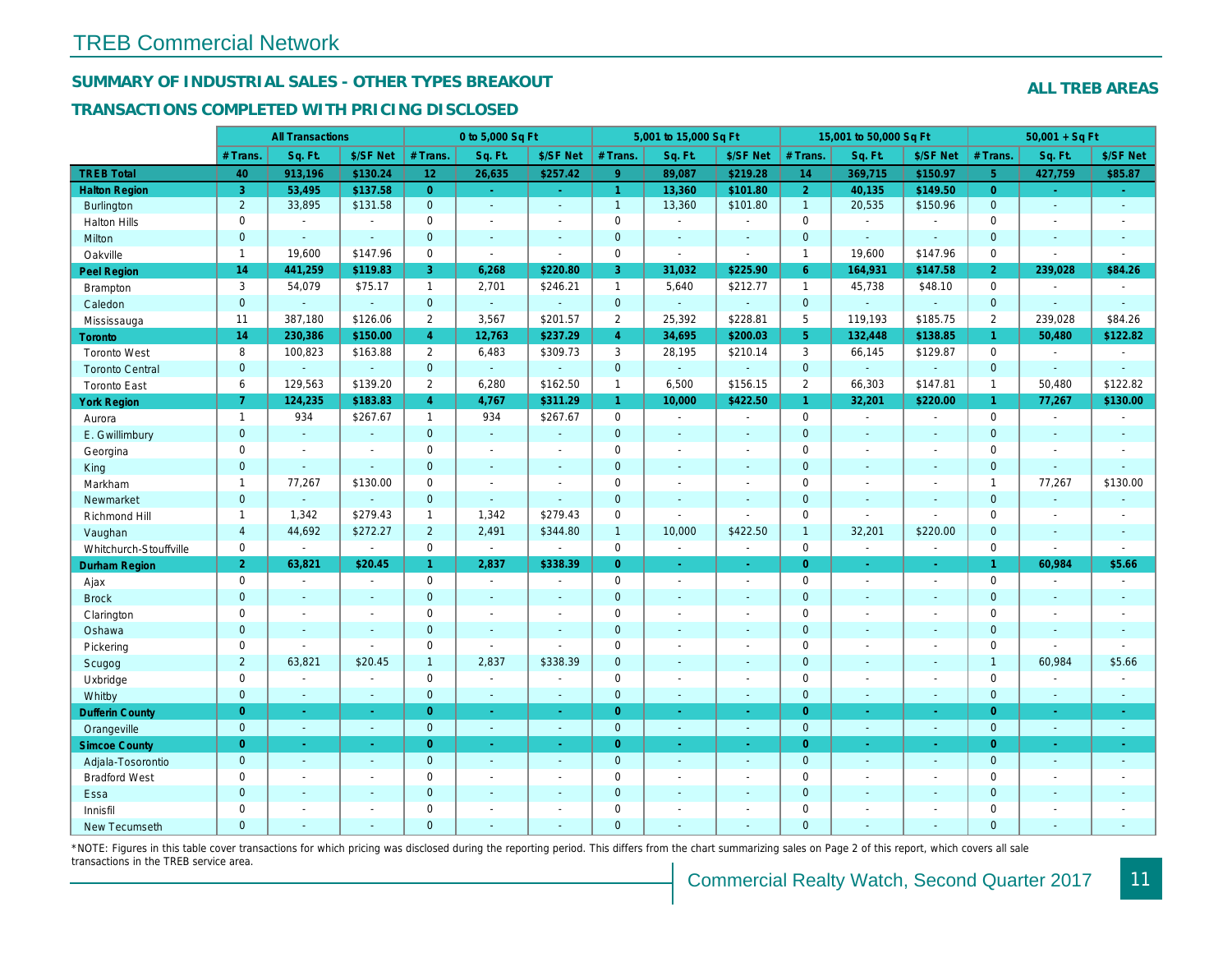## SUMMARY OF INDUSTRIAL SALES

## TRANSACTIONS COMPLETED WITH PRICING DISCLOSED

|                              |                | <b>All Transactions</b>  |                          |                | 0 to 5,000 Sq Ft         |                          |                 | 5,001 to 15,000 Sq Ft |                          |                | 15,001 to 50,000 Sq Ft   |                          |
|------------------------------|----------------|--------------------------|--------------------------|----------------|--------------------------|--------------------------|-----------------|-----------------------|--------------------------|----------------|--------------------------|--------------------------|
|                              | # Trans.       | Sq. Ft.                  | \$/SF Net                | # Trans.       | Sq. Ft.                  | \$/SF Net                | # Trans.        | Sq. Ft.               | \$/SF Net                | # Trans.       | Sq. Ft.                  | \$/SF Ne                 |
| <b>TREB Total</b>            | 95             | 1,044,350                | \$139.49                 | 64             | 137,111                  | \$213.74                 | 12 <sub>2</sub> | 109,764               | \$217.04                 | 14             | 369,715                  | \$150.97                 |
| <b>City of Toronto Total</b> | 29             | 258,539                  | \$156.48                 | 19             | 40,916                   | \$218.15                 | $\overline{4}$  | 34,695                | \$200.03                 | 5 <sup>5</sup> | 132,448                  | \$138.85                 |
| <b>Toronto West</b>          | 15             | 117,333                  | \$173.27                 | 9 <sup>°</sup> | 22,993                   | \$252.90                 | 3 <sup>°</sup>  | 28,195                | \$210.14                 | $\mathbf{3}$   | 66,145                   | \$129.87                 |
| Toronto W01                  | 0              | $\blacksquare$           | $\blacksquare$           | 0              | $\sim$                   | $\blacksquare$           | $\mathbf 0$     | $\blacksquare$        | $\blacksquare$           | $\mathbf 0$    | $\blacksquare$           | $\blacksquare$           |
| Toronto W02                  | $\mathbf 0$    | $\sim$                   | $\sim$                   | $\mathbf 0$    | $\blacksquare$           | $\blacksquare$           | $\mathbf 0$     | $\blacksquare$        | $\blacksquare$           | $\mathbf 0$    | $\blacksquare$           | ٠.                       |
| Toronto W03                  | 0              | $\sim$                   | $\sim$                   | 0              | $\blacksquare$           | $\sim$                   | 0               | $\sim$                | $\blacksquare$           | $\mathbf 0$    | $\blacksquare$           | $\sim$                   |
| Toronto W04                  | 3              | 33,736                   | \$158.23                 | $\overline{2}$ | 4,835                    | \$328.44                 | $\mathbf 0$     | $\blacksquare$        | $\sim$                   | $\overline{1}$ | 28,901                   | \$129.75                 |
| Toronto W05                  | 4              | 16,900                   | \$166.51                 | 3              | 6,660                    | \$189.79                 | $\mathbf{1}$    | 10,240                | \$151.37                 | $\mathbf 0$    | $\sim$                   |                          |
| Toronto W06                  | $\mathbf{1}$   | 19,270                   | \$202.39                 | $\mathbf 0$    | $\bullet$                | $\blacksquare$           | $\mathbf 0$     | $\blacksquare$        | $\sim$                   | $\mathbf{1}$   | 19,270                   | \$202.39                 |
| Toronto W07                  | $\mathbf 0$    | $\sim$                   | $\mathbf{r}$             | $\mathbf 0$    | $\sim$                   | $\overline{\phantom{a}}$ | $\mathbf 0$     | $\blacksquare$        | $\sim$                   | $\mathbf 0$    | $\blacksquare$           |                          |
| Toronto W08                  | $\overline{2}$ | 13,191                   | \$319.38                 | $\mathbf{1}$   | 4,500                    | \$375.11                 | $\mathbf{1}$    | 8,691                 | \$290.53                 | $\mathbf{0}$   | $\blacksquare$           | $\blacksquare$           |
| Toronto W09                  | 0              | $\blacksquare$           | $\sim$                   | $\mathbf 0$    | $\blacksquare$           | $\overline{\phantom{a}}$ | $\mathbf 0$     | $\blacksquare$        | $\blacksquare$           | $\mathbf 0$    | $\blacksquare$           | $\blacksquare$           |
| Toronto W10                  | $\sqrt{5}$     | 34,236                   | \$118.73                 | 3              | 6,998                    | \$182.19                 | $\mathbf{1}$    | 9,264                 | \$199.70                 | $\overline{1}$ | 17,974                   | \$52.30                  |
| <b>Toronto Central</b>       | $\overline{0}$ | $\sim$                   |                          | $\overline{0}$ | $\sim$                   | Ξ                        | $\overline{0}$  | $\omega$              | ÷.                       | $\overline{0}$ | ÷.                       | $\omega$                 |
| Toronto C01                  | $\mathbf{0}$   | $\sim$                   | $\sim$                   | $\mathbf 0$    | $\sim$                   | $\blacksquare$           | $\mathbf 0$     | $\sim$                | $\sim$                   | $\mathbf 0$    | $\sim$                   | $\blacksquare$           |
| Toronto C02                  | 0              | $\overline{\phantom{a}}$ |                          | $\mathbf 0$    | $\blacksquare$           | $\blacksquare$           | $\mathbf 0$     | $\blacksquare$        | $\overline{\phantom{a}}$ | $\mathbf 0$    | $\overline{\phantom{a}}$ | $\blacksquare$           |
| Toronto C03                  | $\mathbf{0}$   | $\sim$                   | $\sim$                   | $\mathbf 0$    | $\blacksquare$           | $\blacksquare$           | $\mathbf 0$     | $\blacksquare$        | $\blacksquare$           | $\mathbf 0$    | $\blacksquare$           | $\sim$                   |
| Toronto C04                  | 0              | $\sim$                   | $\overline{\phantom{a}}$ | $\mathbf 0$    | $\sim$                   | $\blacksquare$           | $\mathbf 0$     | $\sim$                | $\sim$                   | 0              | $\blacksquare$           | $\blacksquare$           |
| Toronto C06                  | $\mathbf{0}$   | $\sim$                   | $\sim$                   | $\mathbf 0$    | $\sim$                   | $\sim$                   | $\mathbf 0$     | $\sim$                | $\sim$                   | $\mathbf 0$    | $\sim$                   | $\sim$                   |
| Toronto C07                  | 0              | $\blacksquare$           | $\overline{\phantom{a}}$ | $\mathbf 0$    | $\blacksquare$           | $\overline{\phantom{a}}$ | $\pmb{0}$       | $\blacksquare$        | $\blacksquare$           | 0              | $\overline{\phantom{a}}$ | $\overline{\phantom{a}}$ |
| Toronto C08                  | $\mathbf{0}$   | $\sim$                   | $\sim$                   | $\mathbf{0}$   | $\blacksquare$           | $\blacksquare$           | $\mathbf{0}$    | $\blacksquare$        | $\blacksquare$           | $\mathbf{0}$   | $\blacksquare$           | $\blacksquare$           |
| Toronto C09                  | 0              | $\overline{\phantom{a}}$ | $\sim$                   | $\mathbf 0$    | $\blacksquare$           | $\blacksquare$           | $\mathbf 0$     | $\blacksquare$        | $\overline{\phantom{a}}$ | $\mathbf 0$    | $\blacksquare$           | $\blacksquare$           |
| Toronto C10                  | $\mathbf 0$    | $\overline{\phantom{a}}$ | $\sim$                   | $\mathbf 0$    | $\overline{\phantom{a}}$ | $\blacksquare$           | $\mathbf 0$     | $\sim$                | $\sim$                   | $\mathbf 0$    | $\sim$                   | $\sim$                   |
| Toronto C11                  | 0              | $\overline{\phantom{a}}$ | $\overline{\phantom{a}}$ | $\mathbf 0$    | $\blacksquare$           | $\overline{\phantom{a}}$ | $\pmb{0}$       | $\blacksquare$        | $\blacksquare$           | 0              | $\blacksquare$           | $\blacksquare$           |
| Toronto C12                  | $\mathbf{0}$   | $\sim$                   | $\sim$                   | $\mathbf{0}$   | $\sim$                   | $\blacksquare$           | $\mathbf 0$     | $\sim$                | $\sim$                   | $\mathbf{0}$   | $\sim$                   | $\sim$                   |
| Toronto C13                  | 0              | $\blacksquare$           | $\sim$                   | $\mathbf 0$    | $\blacksquare$           | $\blacksquare$           | $\mathbf 0$     | $\blacksquare$        | $\blacksquare$           | $\mathbf 0$    | $\blacksquare$           | $\blacksquare$           |
| Toronto C14                  | $\mathbf 0$    |                          | $\sim$                   | $\mathbf 0$    | $\blacksquare$           | $\blacksquare$           | $\mathbf 0$     | $\blacksquare$        | $\blacksquare$           | $\mathbf{0}$   | $\blacksquare$           | $\blacksquare$           |
| Toronto C15                  | 0              | $\blacksquare$           | $\blacksquare$           | $\mathbf 0$    | $\blacksquare$           | $\blacksquare$           | $\mathbf 0$     | $\blacksquare$        | $\blacksquare$           | $\mathbf 0$    | $\blacksquare$           | $\blacksquare$           |
| <b>Toronto East</b>          | 14             | 141,206                  | \$142.53                 | 10             | 17,923                   | \$173.56                 | $\mathbf{1}$    | 6,500                 | \$156.15                 | $\overline{2}$ | 66,303                   | \$147.8'                 |
| Toronto E01                  | $\mathbf 0$    | $\blacksquare$           | $\sim$                   | $\mathbf 0$    | $\sim$                   | $\sim$                   | $\mathbf 0$     | $\blacksquare$        | $\omega$                 | $\mathbf 0$    | $\blacksquare$           | $\sim$                   |
| Toronto E02                  | $\mathbf 0$    | $\overline{\phantom{a}}$ |                          | $\mathbf 0$    | $\blacksquare$           | $\blacksquare$           | $\mathbf 0$     | $\blacksquare$        | $\sim$                   | $\mathbf 0$    | $\sim$                   | $\blacksquare$           |
| Toronto E03                  | 0              | $\blacksquare$           | $\blacksquare$           | $\mathbf 0$    | $\sim$                   | $\blacksquare$           | $\mathbf 0$     | $\blacksquare$        | $\blacksquare$           | 0              | $\blacksquare$           | $\blacksquare$           |
| Toronto E04                  | $\overline{2}$ | 9,900                    | \$162.12                 | $\mathbf{1}$   | 3,400                    | \$173.53                 | $\mathbf{1}$    | 6,500                 | \$156.15                 | $\mathbf 0$    | $\blacksquare$           | $\sim$                   |
| Toronto E05                  | 0              | $\blacksquare$           | $\sim$                   | 0              | $\omega$                 | $\sim$                   | $\mathbf 0$     | $\omega$              | $\omega$                 | $\mathbf 0$    | $\blacksquare$           | $\blacksquare$           |
| Toronto E06                  | $\mathbf 0$    | $\sim$                   | $\sim$                   | $\mathbf 0$    | $\omega$                 | $\blacksquare$           | $\mathbf 0$     | $\blacksquare$        | $\sim$                   | $\mathbf 0$    | $\sim$                   |                          |
| Toronto E07                  | 10             | 105,268                  | \$140.08                 | 8              | 13,007                   | \$172.66                 | 0               | $\blacksquare$        | $\overline{\phantom{a}}$ | $\overline{1}$ | 41,781                   | \$150.79                 |
| Toronto E08                  | $\mathbf{0}$   | $\sim$                   | $\sim$                   | $\overline{0}$ | $\omega$                 | $\blacksquare$           | $\mathbf 0$     | $\sim$                | $\sim$                   | $\mathbf{0}$   | $\blacksquare$           |                          |
| Toronto E09                  | 0              | $\sim$                   | $\overline{\phantom{a}}$ | $\mathbf 0$    | $\blacksquare$           | $\overline{\phantom{a}}$ | $\mathbf 0$     | $\blacksquare$        | $\overline{\phantom{a}}$ | $\mathbf 0$    | ٠                        | $\blacksquare$           |
| Toronto E10                  | $\mathbf{0}$   |                          | $\sim$                   | $\mathbf 0$    | ٠                        | ٠                        | $\mathbf 0$     |                       | $\blacksquare$           | $\mathbf 0$    | $\blacksquare$           |                          |
| Toronto E11                  | $\overline{2}$ | 26,038                   | \$144.98                 | $\mathbf{1}$   | 1,516                    | \$181.40                 | 0               | $\blacksquare$        | $\blacksquare$           | $\overline{1}$ | 24,522                   | \$142.73                 |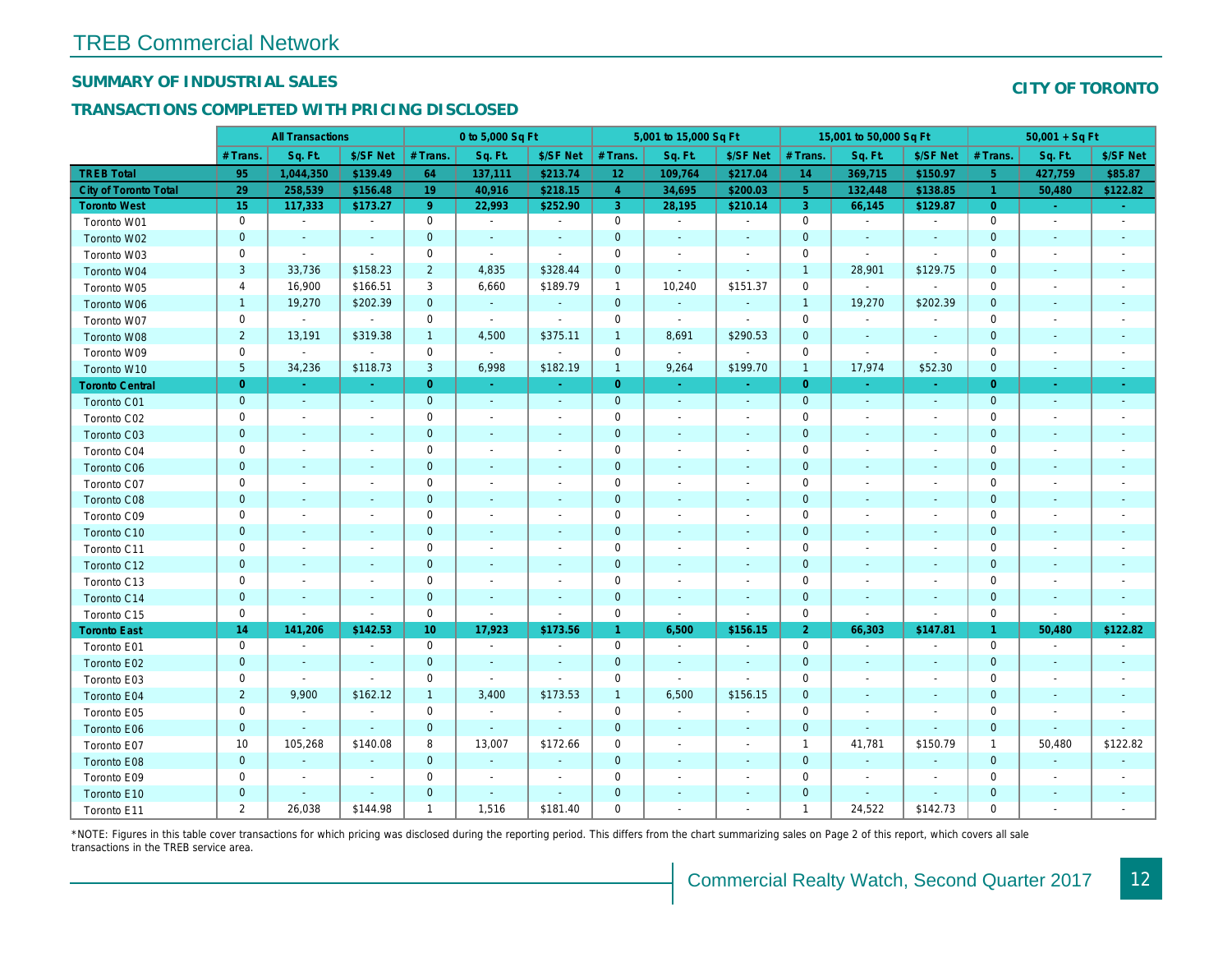## SUMMARY OF INDUSTRIAL SALES - CONDOMINIUM BREAKOUT

#### TRANSACTIONS COMPLETED WITH PRICING DISCLOSED

|                        |                | <b>All Transactions</b>  |                          |                | 0 to 5,000 Sq Ft         |                          |                     | 5,001 to 15,000 Sq Ft    |                          |                | 15,001 to 50,000 Sq Ft   |                          |
|------------------------|----------------|--------------------------|--------------------------|----------------|--------------------------|--------------------------|---------------------|--------------------------|--------------------------|----------------|--------------------------|--------------------------|
|                        | # Trans.       | Sq. Ft.                  | \$/SF Net                | # Trans.       | Sq. Ft.                  | \$/SF Net                | # Trans.            | Sq. Ft.                  | \$/SF Net                | # Trans.       | Sq. Ft.                  | \$/SF Ne                 |
| <b>TREB Total</b>      | 53             | 126,393                  | \$204.11                 | 50             | 105,716                  | \$203.47                 | $\mathbf{3}$        | 20,677                   | \$207.38                 | $\overline{0}$ | $\sim$                   | $\sim$                   |
| City of Toronto Total  | 15             | 28,153                   | \$209.47                 | 15             | 28,153                   | \$209.47                 | $\overline{0}$      | $\omega_{\rm c}$         | $\omega_{\rm c}$         | $\overline{0}$ |                          | $\omega_{\rm c}$         |
| <b>Toronto West</b>    | $\overline{7}$ | 16,510                   | \$230.59                 | $\mathbf{7}$   | 16,510                   | \$230.59                 | $\overline{0}$      | $\sim$                   | $\omega_{\rm c}$         | $\overline{0}$ | $\sim$                   | $\sim$                   |
| Toronto W01            | 0              | $\sim$                   | $\blacksquare$           | $\mathbf 0$    | $\sim$                   | $\blacksquare$           | $\mathbf 0$         | $\blacksquare$           | $\blacksquare$           | $\mathbf 0$    | $\blacksquare$           | $\sim$                   |
| Toronto W02            | $\mathbf{0}$   | $\sim$                   | $\sim$                   | $\mathbf 0$    | $\sim$                   | $\sim$                   | $\mathbf 0$         | $\sim$                   | $\blacksquare$           | $\mathbf{0}$   | $\sim$                   | $\sim$                   |
| Toronto W03            | 0              | $\blacksquare$           | $\sim$                   | $\mathbf 0$    | $\sim$                   | $\sim$                   | $\mathbf 0$         | $\overline{\phantom{a}}$ | $\blacksquare$           | $\mathbf 0$    | $\blacksquare$           | $\overline{\phantom{a}}$ |
| Toronto W04            | $\overline{2}$ | 4,835                    | \$328.44                 | $\overline{2}$ | 4,835                    | \$328.44                 | $\mathbf 0$         | $\blacksquare$           | $\blacksquare$           | $\mathbf{0}$   | $\blacksquare$           | $\blacksquare$           |
| Toronto W05            | 3              | 6,660                    | \$189.79                 | 3              | 6,660                    | \$189.79                 | $\mathbf 0$         | $\blacksquare$           | $\blacksquare$           | 0              | $\blacksquare$           | $\overline{\phantom{a}}$ |
| Toronto W06            | $\mathbf 0$    | $\sim$                   | $\sim$                   | $\mathbf 0$    | $\sim$                   | $\blacksquare$           | $\mathbf 0$         | $\blacksquare$           | $\sim$                   | $\mathbf 0$    | $\blacksquare$           | $\blacksquare$           |
| Toronto W07            | 0              | $\overline{\phantom{a}}$ | $\overline{\phantom{a}}$ | $\mathbf 0$    | $\blacksquare$           | $\blacksquare$           | $\mathbf 0$         | $\blacksquare$           | $\blacksquare$           | $\mathbf 0$    | $\blacksquare$           | $\blacksquare$           |
| Toronto W08            | $\mathbf{0}$   | $\blacksquare$           | $\blacksquare$           | $\mathbf 0$    | $\blacksquare$           | $\blacksquare$           | $\mathbf 0$         | $\overline{\phantom{a}}$ | $\overline{\phantom{a}}$ | $\mathbf{0}$   | $\blacksquare$           |                          |
| Toronto W09            | 0              | $\blacksquare$           | $\sim$                   | $\mathbf 0$    | $\sim$                   | $\sim$                   | $\mathsf{O}\xspace$ | $\blacksquare$           | $\blacksquare$           | $\mathbf 0$    | $\blacksquare$           | $\blacksquare$           |
| Toronto W10            | $\overline{2}$ | 5,015                    | \$190.43                 | $\overline{2}$ | 5,015                    | \$190.43                 | $\mathbf 0$         | $\blacksquare$           | $\blacksquare$           | $\mathbf 0$    | $\blacksquare$           | ٠                        |
| <b>Toronto Central</b> | $\overline{0}$ | $\sim$                   | $\sim$                   | $\overline{0}$ | $\sim$                   | $\bullet$                | $\overline{0}$      | $\sim$                   | $\bullet$ .              | $\overline{0}$ | $\bullet$                | $\sim$                   |
| Toronto C01            | $\mathbf{0}$   | $\sim$                   | $\sim$                   | $\mathbf 0$    | $\sim$                   | $\sim$                   | $\mathbf 0$         | $\omega$                 | $\mathbf{r}$             | $\mathbf 0$    | $\omega$                 | $\sim$                   |
| Toronto C02            | 0              | $\blacksquare$           | $\overline{\phantom{a}}$ | $\mathbf 0$    | $\blacksquare$           | $\blacksquare$           | $\mathbf 0$         | $\overline{a}$           | $\blacksquare$           | $\mathbf 0$    | $\sim$                   | $\blacksquare$           |
| Toronto C03            | $\mathbf 0$    | $\sim$                   | $\sim$                   | $\mathbf 0$    | $\blacksquare$           | $\blacksquare$           | $\mathbf 0$         | $\blacksquare$           | ٠                        | $\mathbf 0$    | $\overline{\phantom{a}}$ | $\blacksquare$           |
| Toronto C04            | 0              | $\overline{\phantom{a}}$ | $\overline{\phantom{a}}$ | $\mathbf 0$    | $\sim$                   | $\blacksquare$           | $\mathbf 0$         | $\overline{a}$           | $\blacksquare$           | $\mathbf 0$    | $\overline{\phantom{a}}$ | $\blacksquare$           |
| Toronto C06            | $\mathbf 0$    | $\sim$                   | $\blacksquare$           | $\mathbf 0$    | $\blacksquare$           | $\sim$                   | $\mathbf 0$         | $\blacksquare$           | $\blacksquare$           | $\mathbf{0}$   | $\blacksquare$           | $\blacksquare$           |
| Toronto C07            | 0              | $\overline{\phantom{a}}$ |                          | $\mathbf 0$    | $\blacksquare$           | $\blacksquare$           | $\mathbf 0$         | $\overline{a}$           | $\overline{a}$           | $\mathbf 0$    | $\overline{\phantom{a}}$ | $\blacksquare$           |
| Toronto C08            | $\mathbf{0}$   | $\sim$                   | $\sim$                   | $\mathbf{0}$   | $\blacksquare$           | $\blacksquare$           | $\mathbf 0$         | $\blacksquare$           | $\blacksquare$           | $\mathbf 0$    | $\blacksquare$           | $\blacksquare$           |
| Toronto C09            | 0              | $\sim$                   | $\overline{\phantom{a}}$ | $\mathsf 0$    | $\sim$                   | $\blacksquare$           | $\mathbf 0$         | $\overline{a}$           | $\blacksquare$           | $\mathbf 0$    | $\overline{\phantom{a}}$ |                          |
| Toronto C10            | $\mathbf 0$    | $\blacksquare$           | $\blacksquare$           | $\mathbf 0$    | $\blacksquare$           | $\blacksquare$           | $\mathbf 0$         | $\blacksquare$           | $\blacksquare$           | $\mathbf{0}$   | $\blacksquare$           | $\blacksquare$           |
| Toronto C11            | 0              | $\overline{\phantom{a}}$ |                          | $\mathbf 0$    | $\blacksquare$           |                          | $\mathbf 0$         | $\overline{\phantom{a}}$ | $\overline{a}$           | $\mathbf 0$    | $\overline{a}$           | $\overline{\phantom{a}}$ |
| Toronto C12            | $\mathbf 0$    | $\sim$                   | $\sim$                   | $\mathbf 0$    | $\blacksquare$           | $\blacksquare$           | $\mathbf 0$         | $\blacksquare$           | $\blacksquare$           | $\mathbf{0}$   | $\blacksquare$           | $\blacksquare$           |
| Toronto C13            | 0              | $\blacksquare$           | $\overline{\phantom{a}}$ | $\mathbf 0$    | $\blacksquare$           | $\sim$                   | $\mathbf 0$         | $\overline{\phantom{a}}$ | $\overline{a}$           | $\mathbf 0$    | $\blacksquare$           | $\blacksquare$           |
| Toronto C14            | $\mathbf 0$    | $\sim$                   | $\sim$                   | $\pmb{0}$      | $\blacksquare$           | $\blacksquare$           | $\mathbf 0$         | $\sim$                   | $\sim$                   | $\mathbf 0$    | $\blacksquare$           | $\sim$                   |
| Toronto C15            | 0              | $\blacksquare$           | $\sim$                   | $\mathsf 0$    | $\mathbf{r}$             | $\blacksquare$           | $\mathbf 0$         | $\sim$                   | $\blacksquare$           | $\mathbf 0$    | ÷,                       | $\sim$                   |
| <b>Toronto East</b>    | 8              | 11,643                   | \$179.53                 | 8              | 11,643                   | \$179.53                 | $\overline{0}$      | $\omega$                 | $\omega_{\rm c}$         | $\overline{0}$ | $\omega$                 | $\omega_{\rm c}$         |
| Toronto E01            | 0              | $\sim$                   | $\overline{\phantom{a}}$ | $\mathbf 0$    | $\blacksquare$           | $\overline{\phantom{a}}$ | $\mathbf 0$         | $\blacksquare$           | $\overline{\phantom{a}}$ | $\mathbf 0$    | $\blacksquare$           | $\sim$                   |
| Toronto E02            | $\mathbf{0}$   | $\sim$                   | $\sim$                   | $\mathbf 0$    | $\sim$                   | $\sim$                   | $\mathbf 0$         | $\sim$                   | $\blacksquare$           | $\mathbf 0$    | $\sim$                   | $\sim$                   |
| Toronto E03            | 0              | $\overline{\phantom{a}}$ | $\overline{\phantom{a}}$ | $\mathbf 0$    | $\blacksquare$           | $\overline{\phantom{a}}$ | $\mathbf 0$         | $\blacksquare$           | $\blacksquare$           | $\mathbf 0$    | $\blacksquare$           | $\blacksquare$           |
| Toronto E04            | $\mathbf 0$    | $\blacksquare$           | $\sim$                   | $\mathbf 0$    | $\sim$                   | $\blacksquare$           | $\mathbf 0$         | $\blacksquare$           | $\blacksquare$           | $\mathbf{0}$   | $\blacksquare$           | $\sim$                   |
| Toronto E05            | 0              | $\overline{\phantom{a}}$ | $\overline{\phantom{a}}$ | $\mathbf 0$    | $\overline{\phantom{a}}$ | $\overline{\phantom{a}}$ | $\mathbf 0$         | $\blacksquare$           | $\blacksquare$           | 0              | $\blacksquare$           | $\overline{\phantom{a}}$ |
| Toronto E06            | $\mathbf 0$    | $\blacksquare$           | $\sim$                   | $\mathbf 0$    | $\blacksquare$           | $\blacksquare$           | $\mathbf 0$         | $\overline{\phantom{a}}$ | $\sim$                   | $\mathbf 0$    | $\blacksquare$           | $\blacksquare$           |
| Toronto E07            | $\overline{7}$ | 10,127                   | \$179.25                 | $\overline{7}$ | 10,127                   | \$179.25                 | $\mathbf 0$         | $\overline{\phantom{a}}$ | $\blacksquare$           | $\mathbf 0$    | $\blacksquare$           | $\blacksquare$           |
| Toronto E08            | $\mathbf 0$    | $\blacksquare$           | $\blacksquare$           | $\mathbf{0}$   | $\omega$                 | $\blacksquare$           | $\mathbf 0$         | $\overline{\phantom{a}}$ | $\blacksquare$           | $\mathbf{0}$   | $\blacksquare$           |                          |
| Toronto E09            | 0              | $\blacksquare$           | $\blacksquare$           | $\mathbf 0$    | $\blacksquare$           | $\blacksquare$           | $\mathsf{O}\xspace$ | $\blacksquare$           | $\blacksquare$           | $\mathbf 0$    | $\blacksquare$           | $\blacksquare$           |
| Toronto E10            | $\mathbf 0$    | $\sim$                   | $\blacksquare$           | $\mathbf 0$    | $\sim$                   | $\blacksquare$           | $\pmb{0}$           |                          |                          | $\mathbf 0$    | $\sim$                   |                          |
| Toronto E11            | $\mathbf{1}$   | 1,516                    | \$181.40                 | $\mathbf{1}$   | 1,516                    | \$181.40                 | $\mathbf 0$         | $\blacksquare$           | $\blacksquare$           | $\mathbf 0$    | $\blacksquare$           | $\blacksquare$           |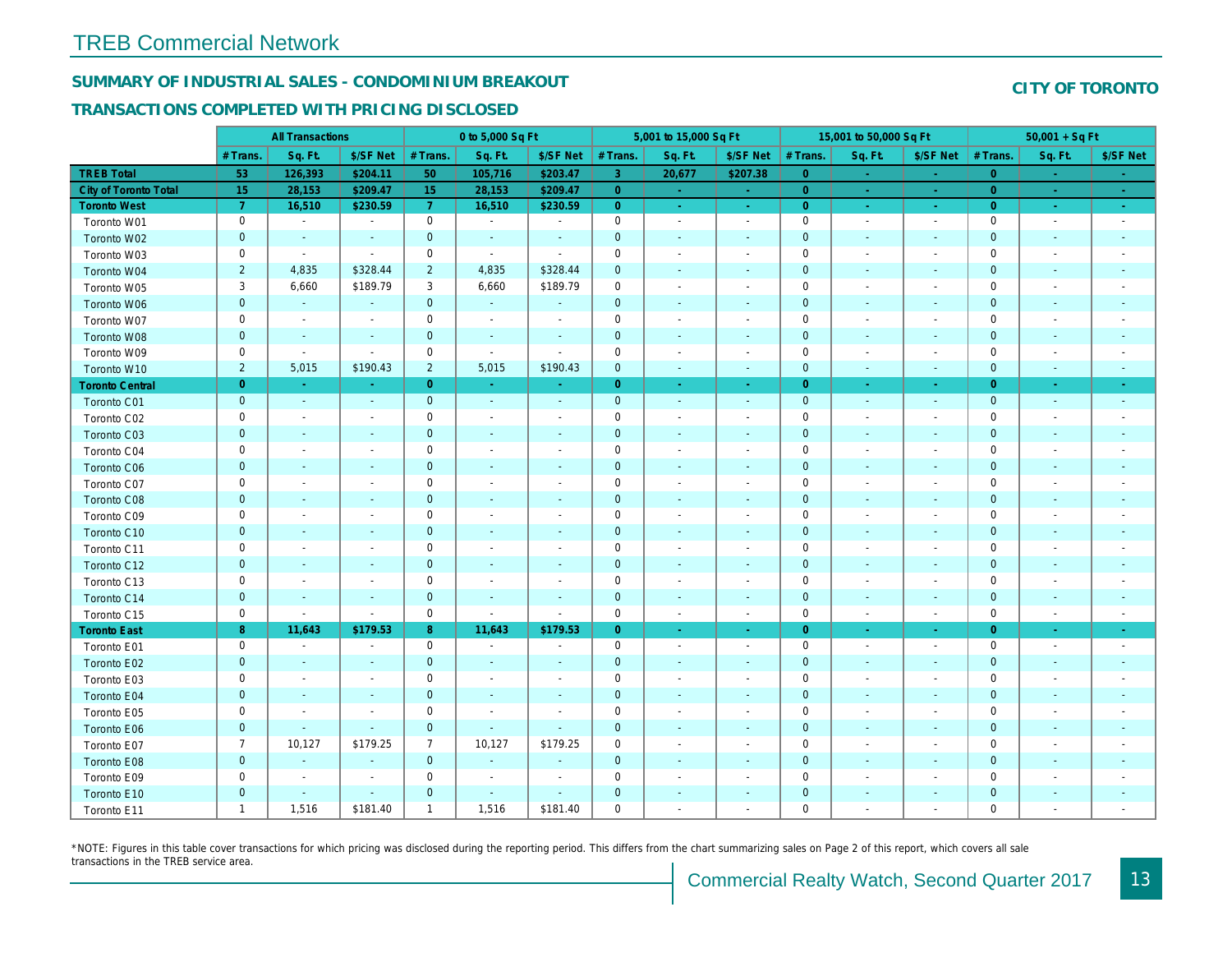## SUMMARY OF INDUSTRIAL SALES - OTHER TYPES BREAKOUT

#### TRANSACTIONS COMPLETED WITH PRICING DISCLOSED

|                        |                | <b>All Transactions</b>  |                          |                | 0 to 5,000 Sq Ft |                          |                     | 5,001 to 15,000 Sq Ft    |                |                | 15,001 to 50,000 Sq Ft   |                          |
|------------------------|----------------|--------------------------|--------------------------|----------------|------------------|--------------------------|---------------------|--------------------------|----------------|----------------|--------------------------|--------------------------|
|                        | # Trans        | Sq. Ft.                  | \$/SF Net                | # Trans.       | Sq. Ft.          | \$/SF Net                | # Trans.            | Sq. Ft.                  | \$/SF Net      | # Trans.       | Sq. Ft.                  | \$/SF Ne                 |
| <b>TREB Total</b>      | 40             | 913,196                  | \$130.24                 | 12             | 26,635           | \$257.42                 | 9 <sup>°</sup>      | 89,087                   | \$219.28       | 14             | 369,715                  | \$150.97                 |
| City of Toronto Total  | 14             | 230,386                  | \$150.00                 | $\overline{4}$ | 12,763           | \$237.29                 | $\overline{4}$      | 34,695                   | \$200.03       | 5 <sup>5</sup> | 132,448                  | \$138.85                 |
| <b>Toronto West</b>    | 8              | 100,823                  | \$163.88                 | $\overline{2}$ | 6,483            | \$309.73                 | 3 <sup>°</sup>      | 28,195                   | \$210.14       | $\mathbf{3}$   | 66,145                   | \$129.87                 |
| Toronto W01            | 0              | $\blacksquare$           | $\blacksquare$           | $\mathbf 0$    | $\sim$           | $\blacksquare$           | 0                   | $\blacksquare$           | $\blacksquare$ | $\mathbf 0$    | $\blacksquare$           | $\blacksquare$           |
| Toronto W02            | $\mathbf{0}$   |                          |                          | $\mathbf{0}$   | $\blacksquare$   | $\frac{1}{2}$            | $\mathbf 0$         | $\blacksquare$           | ÷,             | $\mathbf 0$    | $\blacksquare$           | $\blacksquare$           |
| Toronto W03            | 0              | $\sim$                   | $\sim$                   | $\mathbf 0$    | $\blacksquare$   | $\blacksquare$           | $\mathsf 0$         | $\blacksquare$           | $\blacksquare$ | $\mathbf 0$    | $\blacksquare$           | $\blacksquare$           |
| Toronto W04            | $\mathbf{1}$   | 28,901                   | \$129.75                 | $\mathbf 0$    | $\blacksquare$   | $\blacksquare$           | $\mathbf 0$         | $\sim$                   | $\blacksquare$ | $\overline{1}$ | 28,901                   | \$129.75                 |
| Toronto W05            | $\mathbf{1}$   | 10,240                   | \$151.37                 | 0              | $\blacksquare$   | $\blacksquare$           | $\mathbf{1}$        | 10,240                   | \$151.37       | 0              | $\blacksquare$           | $\overline{\phantom{a}}$ |
| Toronto W06            | $\mathbf{1}$   | 19,270                   | \$202.39                 | $\mathbf 0$    | $\sim$           | $\blacksquare$           | $\mathbf 0$         | $\blacksquare$           | $\blacksquare$ | $\mathbf{1}$   | 19,270                   | \$202.39                 |
| Toronto W07            | 0              | $\blacksquare$           | $\sim$                   | $\mathbf 0$    | $\sim$           | $\blacksquare$           | $\mathbf 0$         | $\sim$                   | $\sim$         | $\mathbf 0$    | $\blacksquare$           |                          |
| Toronto W08            | $\overline{2}$ | 13,191                   | \$319.38                 | $\mathbf{1}$   | 4,500            | \$375.11                 | $\mathbf{1}$        | 8,691                    | \$290.53       | $\mathbf 0$    | $\blacksquare$           | ٠                        |
| Toronto W09            | 0              | $\blacksquare$           | $\blacksquare$           | $\mathbf 0$    | $\blacksquare$   | $\blacksquare$           | $\mathsf{O}$        | $\blacksquare$           | $\blacksquare$ | $\mathbf 0$    | $\blacksquare$           | $\blacksquare$           |
| Toronto W10            | 3              | 29,221                   | \$106.43                 | $\mathbf{1}$   | 1,983            | \$161.37                 | $\mathbf{1}$        | 9,264                    | \$199.70       | $\mathbf{1}$   | 17,974                   | \$52.30                  |
| <b>Toronto Central</b> | $\overline{0}$ | $\sim$                   | $\sim$                   | $\overline{0}$ | $\sim$           | $\blacksquare$           | $\overline{0}$      | $\sim$                   | $\blacksquare$ | $\overline{0}$ | $\sim$                   | $\sim$                   |
| Toronto C01            | $\mathbf 0$    | $\sim$                   | $\sim$                   | $\mathbf 0$    | $\sim$           | $\blacksquare$           | $\overline{0}$      | $\sim$                   | $\sim$         | $\mathbf 0$    | $\omega$                 | $\sim$                   |
| Toronto C02            | 0              | $\sim$                   | $\sim$                   | $\mathbf 0$    | $\sim$           | $\blacksquare$           | $\mathbf 0$         | $\blacksquare$           | $\blacksquare$ | $\mathbf 0$    | $\sim$                   | $\blacksquare$           |
| Toronto C03            | $\mathbf{0}$   | $\blacksquare$           | $\sim$                   | $\mathbf{0}$   | $\blacksquare$   | $\blacksquare$           | $\mathbf 0$         | $\blacksquare$           | $\blacksquare$ | $\mathbf{0}$   | $\blacksquare$           | $\blacksquare$           |
| Toronto C04            | 0              | $\overline{\phantom{a}}$ |                          | $\mathbf 0$    | $\blacksquare$   | $\overline{\phantom{a}}$ | $\mathbf 0$         | $\overline{a}$           | $\overline{a}$ | $\mathbf 0$    | $\overline{a}$           | $\blacksquare$           |
| Toronto C06            | $\pmb{0}$      | $\blacksquare$           | $\blacksquare$           | $\mathbf 0$    | $\blacksquare$   | $\blacksquare$           | $\mathbf 0$         | $\blacksquare$           | $\blacksquare$ | $\mathbf 0$    | $\blacksquare$           | ٠                        |
| Toronto C07            | 0              | $\blacksquare$           | $\sim$                   | $\mathsf 0$    | $\blacksquare$   | $\blacksquare$           | $\mathsf{O}\xspace$ | $\overline{a}$           | $\overline{a}$ | $\mathbf 0$    | $\blacksquare$           | $\blacksquare$           |
| Toronto C08            | $\mathbf 0$    | $\sim$                   | $\sim$                   | $\mathbf 0$    | $\blacksquare$   | $\blacksquare$           | $\mathbf 0$         | $\blacksquare$           | $\blacksquare$ | $\mathbf 0$    | $\blacksquare$           | $\blacksquare$           |
| Toronto C09            | 0              | $\overline{\phantom{a}}$ | $\overline{\phantom{a}}$ | $\mathbf 0$    | $\sim$           | $\blacksquare$           | $\mathbf 0$         | $\overline{\phantom{a}}$ | $\blacksquare$ | 0              | $\blacksquare$           | $\blacksquare$           |
| Toronto C10            | $\mathbf{0}$   | $\sim$                   | $\sim$                   | $\mathbf{0}$   | $\sim$           | $\sim$                   | $\mathbf{0}$        | $\sim$                   | $\blacksquare$ | $\mathbf 0$    | $\sim$                   | $\sim$                   |
| Toronto C11            | 0              | $\overline{\phantom{a}}$ | $\overline{\phantom{a}}$ | $\mathbf 0$    | $\blacksquare$   | $\blacksquare$           | $\mathsf 0$         | $\blacksquare$           | $\blacksquare$ | $\mathbf 0$    | $\blacksquare$           | $\overline{\phantom{a}}$ |
| Toronto C12            | $\mathbf{0}$   | $\sim$                   | $\sim$                   | $\mathbf 0$    | $\sim$           | $\blacksquare$           | $\mathbf 0$         | $\blacksquare$           | $\blacksquare$ | $\mathbf{0}$   | $\blacksquare$           | $\blacksquare$           |
| Toronto C13            | 0              | $\blacksquare$           | $\overline{\phantom{a}}$ | 0              | $\blacksquare$   | $\blacksquare$           | 0                   | $\overline{\phantom{a}}$ | $\overline{a}$ | 0              | $\overline{\phantom{a}}$ | $\overline{\phantom{a}}$ |
| Toronto C14            | $\mathbf{0}$   | $\sim$                   | $\sim$                   | $\mathbf 0$    | $\sim$           | $\sim$                   | $\mathbf{0}$        | $\sim$                   | $\sim$         | $\mathbf{0}$   | $\sim$                   | $\sim$                   |
| Toronto C15            | 0              | $\blacksquare$           | $\blacksquare$           | $\mathsf 0$    | $\blacksquare$   | $\blacksquare$           | $\mathsf{O}\xspace$ | $\blacksquare$           | $\blacksquare$ | $\mathbf 0$    | $\blacksquare$           | $\blacksquare$           |
| <b>Toronto East</b>    | 6              | 129,563                  | \$139.20                 | $\overline{2}$ | 6,280            | \$162.50                 | $\mathbf{1}$        | 6,500                    | \$156.15       | $\overline{2}$ | 66,303                   | \$147.8                  |
| Toronto E01            | 0              | $\sim$                   | $\overline{\phantom{a}}$ | $\mathbf 0$    | $\sim$           | $\overline{\phantom{a}}$ | $\mathbf 0$         | $\sim$                   | $\blacksquare$ | $\mathbf 0$    | $\blacksquare$           | $\sim$                   |
| Toronto E02            | $\mathbf 0$    | $\sim$                   | $\sim$                   | $\mathbf 0$    | $\sim$           | $\blacksquare$           | $\mathbf 0$         | $\blacksquare$           | $\sim$         | $\mathbf{0}$   | $\blacksquare$           | $\blacksquare$           |
| Toronto E03            | 0              | $\blacksquare$           | $\sim$                   | 0              | $\sim$           | $\blacksquare$           | $\mathbf 0$         | $\blacksquare$           | $\blacksquare$ | 0              | $\blacksquare$           | $\blacksquare$           |
| Toronto E04            | $\overline{2}$ | 9,900                    | \$162.12                 | $\mathbf{1}$   | 3,400            | \$173.53                 | $\mathbf{1}$        | 6,500                    | \$156.15       | $\mathbf{0}$   | $\blacksquare$           |                          |
| Toronto E05            | 0              | $\sim$                   | $\blacksquare$           | $\mathbf 0$    | $\sim$           | $\sim$                   | $\mathbf 0$         | $\blacksquare$           | $\sim$         | $\mathbf 0$    | $\blacksquare$           | $\blacksquare$           |
| Toronto E06            | $\mathbf 0$    | $\blacksquare$           | $\sim$                   | $\mathbf 0$    | $\omega$         | $\sim$                   | $\pmb{0}$           | $\blacksquare$           | $\sim$         | $\mathbf 0$    | $\blacksquare$           |                          |
| Toronto E07            | 3              | 95,141                   | \$135.91                 | 1              | 2,880            | \$149.48                 | $\mathbf 0$         | $\blacksquare$           | $\blacksquare$ | $\mathbf{1}$   | 41,781                   | \$150.79                 |
| Toronto E08            | $\mathbf{0}$   | $\sim$                   | $\sim$                   | $\mathbf 0$    | $\sim$           | $\blacksquare$           | $\mathbf 0$         | $\sim$                   | $\blacksquare$ | $\mathbf 0$    | $\blacksquare$           | ٠                        |
| Toronto E09            | 0              | $\sim$                   | $\sim$                   | $\mathbf 0$    | $\blacksquare$   | $\sim$                   | $\mathbf 0$         | $\blacksquare$           | $\blacksquare$ | $\mathbf 0$    | $\sim$                   | $\blacksquare$           |
| Toronto E10            | $\mathbf 0$    | $\sim$                   | $\sim$                   | $\mathbf 0$    | $\blacksquare$   | $\overline{\phantom{a}}$ | $\mathbf 0$         | ٠                        | ٠              | $\mathbf 0$    | $\sim$                   |                          |
| Toronto E11            | $\mathbf{1}$   | 24,522                   | \$142.73                 | $\mathbf 0$    | $\blacksquare$   | $\blacksquare$           | $\mathbf 0$         | ä,                       | $\blacksquare$ | $\overline{1}$ | 24,522                   | \$142.73                 |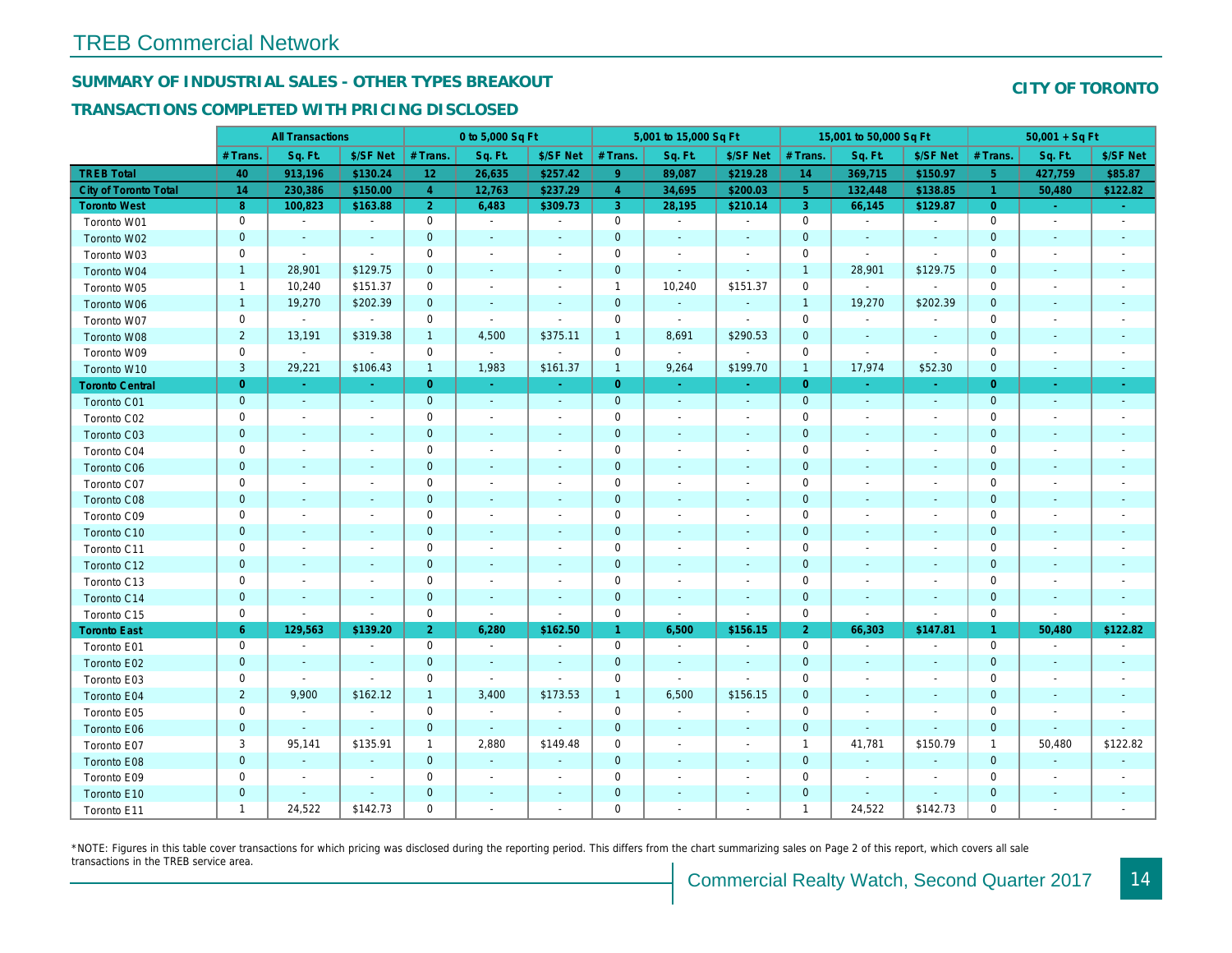## SUMMARY OF COMMERCIAL/RETAIL SALES

#### TRANSACTIONS COMPLETED WITH PRICING DISCLOSED

|                        |                       | <b>All Transactions</b>  |                |                       | 0 to 1,000 Sq Ft |                     |                     | 1,001 to 2,500 Sq Ft     |                       |                 | 2,001 to 5,000 Sq Ft |                  |
|------------------------|-----------------------|--------------------------|----------------|-----------------------|------------------|---------------------|---------------------|--------------------------|-----------------------|-----------------|----------------------|------------------|
|                        | # Trans.              | Sq. Ft.                  | \$/SF Net      | # Trans.              | Sq. Ft.          | \$/SF Net           | # Trans.            | Sq. Ft.                  | \$/SF Net             | # Trans.        | Sq. Ft.              | \$/SF Ne         |
| <b>TREB Total</b>      | 146                   | 1,104,214                | \$159.87       | 41                    | 24,361           | \$549.68            | 37                  | 59,557                   | \$405.12              | 33              | 116,711              | \$414.1          |
| <b>Halton Region</b>   | $\overline{4}$        | 137,504                  | \$79.27        | $\overline{0}$        | $\omega$         | $\omega_{\rm{eff}}$ | $\overline{0}$      | $\omega_{\rm c}$         | $\omega_{\rm{eff}}$   | $\overline{0}$  | $\omega$             | $\omega_{\rm c}$ |
| <b>Burlington</b>      | $\overline{0}$        |                          | $\omega$       | $\mathbf{0}$          | $\sim$           | $\blacksquare$      | $\mathbf{0}$        | $\blacksquare$           | $\sim$                | $\mathbf{0}$    | $\blacksquare$       | $\blacksquare$   |
| <b>Halton Hills</b>    | $\mathbf{1}$          | 105,415                  | \$9.49         | 0                     | $\overline{a}$   |                     | $\mathbf 0$         | $\blacksquare$           | $\blacksquare$        | $\mathbf 0$     | $\sim$               | $\blacksquare$   |
| Milton                 | $\overline{2}$        | 21,664                   | \$249.26       | $\mathbf 0$           | $\omega$         | $\blacksquare$      | $\mathbf 0$         | $\blacksquare$           | $\blacksquare$        | $\mathbf{0}$    | $\blacksquare$       | $\blacksquare$   |
| Oakville               | $\mathbf{1}$          | 10,425                   | \$431.65       | $\mathbf{0}$          | $\blacksquare$   | $\sim$              | $\mathsf{O}$        | $\blacksquare$           | $\blacksquare$        | $\mathbf 0$     | $\blacksquare$       | $\blacksquare$   |
| <b>Peel Region</b>     | 23                    | 376,367                  | \$63.07        | 2 <sup>1</sup>        | 1,370            | \$448.91            | 14                  | 21,807                   | \$264.02              | 3               | 11,760               | \$304.85         |
| <b>Brampton</b>        | 9                     | 16,652                   | \$338.19       | $\mathbf{1}$          | 970              | \$355.67            | 6                   | 8,122                    | \$303.07              | 2               | 7,560                | \$373.68         |
| Caledon                | $\mathbf{1}$          | 305,523                  | \$11.46        | $\mathbf 0$           | $\omega$         | ä,                  | $\mathbf{0}$        | $\omega$                 | $\blacksquare$        | $\mathbf{0}$    | $\omega$             | $\blacksquare$   |
| Mississauga            | 13                    | 54,192                   | \$269.52       | $\mathbf{1}$          | 400              | \$675.00            | 8                   | 13,685                   | \$240.85              | $\overline{1}$  | 4,200                | \$180.95         |
| <b>Toronto</b>         | 59                    | 177,252                  | \$492.99       | 15                    | 10,150           | \$657.34            | 15 <sub>15</sub>    | 24,731                   | \$540.70              | 20              | 69,126               | \$506.7          |
| <b>Toronto West</b>    | 17                    | 58,388                   | \$337.59       | $\mathbf{2}^{\prime}$ | 2,000            | \$352.50            | 5                   | 8,461                    | \$325.61              | 6               | 20,010               | \$405.35         |
| <b>Toronto Central</b> | 19                    | 57,068                   | \$733.69       | $\overline{4}$        | 2,250            | \$1,696.89          | $5\phantom{.0}$     | 6,540                    | \$864.53              | 8               | 27,109               | \$663.17         |
| <b>Toronto East</b>    | 23                    | 61,796                   | \$417.54       | 9                     | 5,900            | \$364.24            | 5                   | 9,730                    | \$510.07              | 6               | 22,007               | \$406.23         |
| <b>York Region</b>     | 43                    | 118,437                  | \$237.17       | 24                    | 12,841           | \$475.34            | $\overline{7}$      | 11,219                   | \$395.58              | $6^{\circ}$     | 22,917               | \$306.28         |
| Aurora                 | $\mathbf{0}$          | $\blacksquare$           | $\sim$         | $\mathbf 0$           | $\sim$           | $\blacksquare$      | $\mathsf{O}$        | $\blacksquare$           | $\sim$                | $\mathbf 0$     | $\blacksquare$       | $\sim$           |
| E. Gwillimbury         | $\mathbf{0}$          | $\sim$                   | $\sim$         | $\mathbf{0}$          | ÷.               | ٠                   | $\mathbf{0}$        | $\blacksquare$           | $\blacksquare$        | $\mathbf{0}$    | $\omega$             | $\blacksquare$   |
| Georgina               | $\mathbf{1}$          | 9,200                    | \$131.52       | 0                     | $\blacksquare$   | $\blacksquare$      | $\mathbf 0$         | $\blacksquare$           | $\blacksquare$        | $\mathbf 0$     | $\blacksquare$       | $\blacksquare$   |
| King                   | $\mathbf{1}$          | 5,400                    | \$255.56       | $\mathbf{0}$          | $\mathbf{r}$     | $\overline{a}$      | $\mathbf 0$         | $\blacksquare$           | $\sim$                | $\mathbf{0}$    | $\omega$             | $\blacksquare$   |
| Markham                | 16                    | 54,672                   | \$181.41       | 10                    | 4,109            | \$454.86            | 3                   | 4,998                    | \$472.19              | $\mathbf{1}$    | 4,588                | \$425.02         |
| Newmarket              | $\overline{0}$        | $\blacksquare$           | $\blacksquare$ | $\overline{0}$        | $\Delta$         |                     | $\mathbf{0}$        | $\omega$                 | ä,                    | $\mathbf{0}$    | $\omega$             | $\sim$           |
| Richmond Hill          | $\overline{7}$        | 5,532                    | \$382.47       | 6                     | 3,415            | \$421.90            | $\mathbf{1}$        | 2,117                    | \$318.85              | 0               | $\sim$               | $\blacksquare$   |
| Vaughan                | 16                    | 35,076                   | \$338.29       | $\overline{7}$        | 4,580            | \$566.38            | $\mathbf{3}$        | 4,104                    | \$341.86              | $5\phantom{.0}$ | 18,329               | \$276.56         |
| Whitchurch-Stouffville | $\mathbf{2}^{\prime}$ | 8,557                    | \$186.98       | $\mathbf{1}$          | 737              | \$271.37            | $\mathsf{O}$        | $\omega$                 | ä,                    | $\mathbf 0$     | $\sim$               | $\blacksquare$   |
| <b>Durham Region</b>   | 13                    | 278,547                  | \$82.46        | $\overline{0}$        | $\omega$         | $\sim$              | $\mathbf{1}$        | 1,800                    | \$311.11              | $\mathbf{1}$    | 2,800                | \$92.86          |
| Ajax                   | 3                     | 65,459                   | \$98.35        | $\mathbf 0$           | $\sim$           | $\blacksquare$      | $\mathbf 0$         | $\blacksquare$           | $\overline{a}$        | $\mathbf 0$     | $\blacksquare$       | $\blacksquare$   |
| <b>Brock</b>           | $\overline{0}$        | $\mathbf{r}$             | $\sim$         | $\overline{0}$        | $\blacksquare$   | $\blacksquare$      | $\mathbf{0}$        | $\omega$                 | ä,                    | $\mathbf{0}$    | $\Delta$             | $\sim$           |
| Clarington             | $\mathbf{1}$          | 11,400                   | \$104.12       | 0                     | $\blacksquare$   | $\blacksquare$      | $\mathsf{O}\xspace$ | $\overline{\phantom{a}}$ | $\tilde{\phantom{a}}$ | $\mathbf 0$     | $\sim$               | $\blacksquare$   |
| Oshawa                 | 3                     | 11,570                   | \$89.89        | $\mathbf{0}$          | $\blacksquare$   | ٠                   | $\mathbf{1}$        | 1,800                    | \$311.11              | $\mathbf{1}$    | 2,800                | \$92.86          |
| Pickering              | $\mathbf{2}$          | 121,532                  | \$89.28        | 0                     | $\sim$           | $\blacksquare$      | $\mathbf 0$         | $\blacksquare$           | $\blacksquare$        | $\mathbf 0$     | $\sim$               | $\blacksquare$   |
| Scugog                 | $\mathbf{1}$          | 5,240                    | \$162.21       | $\overline{0}$        | $\omega$         | $\blacksquare$      | $\mathbf{0}$        | $\omega$                 | $\blacksquare$        | $\mathbf{0}$    | $\omega$             | $\blacksquare$   |
| Uxbridge               | 0                     | $\overline{\phantom{a}}$ | $\blacksquare$ | $\mathbf 0$           | $\blacksquare$   | $\blacksquare$      | 0                   | $\overline{a}$           | $\overline{a}$        | $\mathbf 0$     | $\sim$               | $\blacksquare$   |
| Whitby                 | 3                     | 63,346                   | \$41.12        | $\mathbf{0}$          | $\blacksquare$   | $\sim$              | $\mathbf{0}$        | $\blacksquare$           | $\sim$                | $\mathbf{0}$    | $\blacksquare$       | $\blacksquare$   |
| <b>Dufferin County</b> | $\mathbf{1}$          | 4,792                    | \$172.18       | $\overline{0}$        | ÷.               | $\sim$              | $\overline{0}$      | ÷.                       | $\sim$                | 1               | 4,792                | \$172.1          |
| Orangeville            | $\overline{1}$        | 4,792                    | \$172.18       | $\overline{0}$        | $\omega$         | $\omega$            | $\mathbf{0}$        | $\omega$                 | $\omega_{\rm c}$      | $\overline{1}$  | 4,792                | \$172.18         |
| <b>Simcoe County</b>   | 3                     | 11,316                   | \$231.53       | $\overline{0}$        | $\omega$         | $\omega$            | $\overline{0}$      | $\omega$                 | $\omega_{\rm c}$      | 2 <sup>1</sup>  | 5,316                | \$304.7          |
| Adjala-Tosorontio      | $\mathbf{0}$          |                          |                | $\overline{0}$        | $\mathbf{r}$     | $\blacksquare$      | $\mathbf{0}$        | $\blacksquare$           | $\blacksquare$        | $\mathbf{0}$    | ÷.                   |                  |
| <b>Bradford West</b>   | $\mathbf{1}$          | 2,800                    | \$376.79       | 0                     | $\sim$           | $\sim$              | $\mathsf{O}\xspace$ | $\blacksquare$           | $\blacksquare$        | $\mathbf{1}$    | 2,800                | \$376.79         |
| Essa                   | $\mathbf{0}$          |                          |                | $\mathbf{0}$          | $\blacksquare$   | $\blacksquare$      | $\mathbf 0$         | ä,                       | $\blacksquare$        | $\mathbf{0}$    | $\Delta$             |                  |
| Innisfil               | $\mathbf{1}$          | 2,516                    | \$224.56       | 0                     | $\blacksquare$   | $\blacksquare$      | $\mathbf 0$         | $\blacksquare$           | $\blacksquare$        | $\mathbf{1}$    | 2,516                | \$224.56         |
| <b>New Tecumseth</b>   | $\overline{1}$        | 6,000                    | \$166.67       | $\Omega$              |                  |                     | $\mathbf{0}$        |                          |                       | $\Omega$        |                      |                  |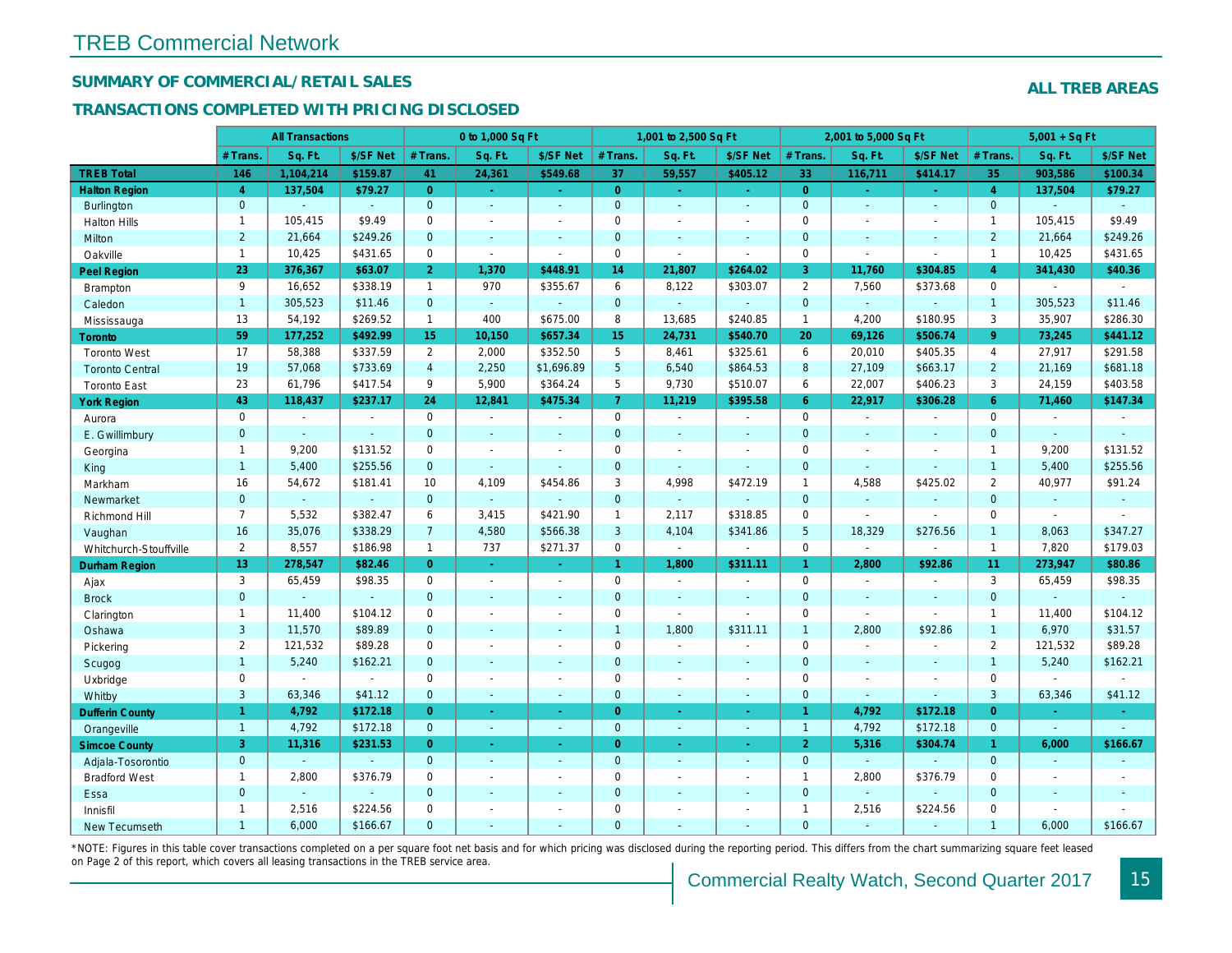#### SUMMARY OF COMMERCIAL/RETAIL SALES - CONDOMINIUM BREAKOUT

#### TRANSACTIONS COMPLETED WITH PRICING DISCLOSED

|                        |                 | <b>All Transactions</b> |                       |                 | 0 to 1,000 Sq Ft |                          |                | 1,001 to 2,500 Sq Ft  |                          |                | 2,001 to 5,000 Sq Ft |                |
|------------------------|-----------------|-------------------------|-----------------------|-----------------|------------------|--------------------------|----------------|-----------------------|--------------------------|----------------|----------------------|----------------|
|                        | # Trans         | Sq. Ft.                 | \$/SF Net             | # Trans.        | Sq. Ft.          | \$/SF Net                | # Trans.       | Sq. Ft.               | \$/SF Net                | # Trans.       | Sq. Ft.              | \$/SF Ne       |
| <b>TREB Total</b>      | 37              | 67,656                  | \$474.36              | 17              | 8,882            | \$496.06                 | $12$           | 17,149                | \$378.59                 | 6 <sup>°</sup> | 22,311               | \$365.96       |
| <b>Halton Region</b>   | $\overline{0}$  | $\sim$                  | $\omega$              | $\overline{0}$  | $\sim$           | $\omega$                 | $\overline{0}$ | $\omega_{\rm c}$      | ÷.                       | $\overline{0}$ | $\omega$             | $\sim$         |
| Burlington             | $\mathbf{0}$    | $\omega$                | $\Delta$              | $\mathbf{0}$    | $\omega$         | $\sim$                   | $\mathbf{0}$   | $\Box$                | $\blacksquare$           | $\mathbf{0}$   | $\mathbf{r}$         | $\sim$         |
| <b>Halton Hills</b>    | $\mathbf 0$     | $\omega$                | $\tilde{\phantom{a}}$ | $\mathbf 0$     | $\sim$           | $\overline{\phantom{a}}$ | $\pmb{0}$      | $\blacksquare$        | $\blacksquare$           | $\mathbf 0$    | $\overline{a}$       | $\blacksquare$ |
| Milton                 | $\mathbf{0}$    | $\sim$                  | $\blacksquare$        | $\mathbf{0}$    | $\sim$           | $\sim$                   | $\mathbf 0$    | $\omega$              | $\blacksquare$           | $\mathbf 0$    | $\omega$             | $\sim$         |
| Oakville               | $\mathbf 0$     | $\sim$                  | $\sim$                | $\mathbf 0$     | $\mathbf{r}$     | $\sim$                   | $\pmb{0}$      | $\sim$                | $\sim$                   | $\mathbf 0$    | $\blacksquare$       | $\sim$         |
| Peel Region            | 10 <sub>1</sub> | 28,000                  | \$323.59              | $\mathbf{1}$    | 400              | \$675.00                 | 6 <sup>°</sup> | 8,965                 | \$251.03                 | $\overline{2}$ | 8,760                | \$280.82       |
| Brampton               | 3               | 6,643                   | \$374.45              | $\mathbf 0$     | $\blacksquare$   | $\blacksquare$           | $\overline{2}$ | 2,083                 | \$378.06                 | $\mathbf{1}$   | 4,560                | \$372.8'       |
| Caledon                | $\mathbf{0}$    | $\omega$                | $\blacksquare$        | $\mathbf{0}$    | $\sim$           | $\sim$                   | $\mathbf{0}$   | $\omega_{\rm c}$      | $\omega$                 | $\mathbf{0}$   | $\omega$             | $\blacksquare$ |
| Mississauga            | $\overline{7}$  | 21,357                  | \$307.77              | $\mathbf{1}$    | 400              | \$675.00                 | $\overline{4}$ | 6,882                 | \$212.58                 | $\mathbf{1}$   | 4,200                | \$180.95       |
| Toronto                | 12 <sub>2</sub> | 26,592                  | \$669.00              | $\overline{4}$  | 1,756            | \$436.22                 | $\overline{4}$ | 5,646                 | \$617.96                 | 3              | 9,751                | \$470.2'       |
| <b>Toronto West</b>    | $\overline{2}$  | 4,194                   | \$318.79              | $\mathbf 0$     | $\sim$           | $\overline{a}$           | $\mathbf{1}$   | 1,576                 | \$310.91                 | $\mathbf{1}$   | 2,618                | \$323.53       |
| <b>Toronto Central</b> | 6               | 17,459                  | \$757.32              | $\mathbf{1}$    | 550              | \$609.09                 | $\mathbf{3}$   | 4,070                 | \$736.86                 | $\mathbf{1}$   | 3,400                | \$275.88       |
| <b>Toronto East</b>    | $\overline{4}$  | 4,939                   | \$654.18              | 3               | 1,206            | \$357.38                 | 0              | $\sim$                | $\blacksquare$           | $\overline{1}$ | 3,733                | \$750.07       |
| <b>York Region</b>     | 15              | 13,064                  | \$401.33              | 12 <sup>°</sup> | 6,726            | \$501.04                 | 2 <sup>1</sup> | 2,538                 | \$296.69                 | $\mathbf{1}$   | 3,800                | \$294.74       |
| Aurora                 | $\mathbf 0$     | $\sim$                  | $\blacksquare$        | $\mathbf 0$     | $\bullet$        | $\sim$                   | $\mathbf 0$    | $\sim$                | $\sim$                   | $\mathbf 0$    | $\blacksquare$       | $\sim$         |
| E. Gwillimbury         | $\mathbf{0}$    | $\sim$                  | $\sim$                | $\mathbf{0}$    | $\sim$           |                          | $\mathbf 0$    | $\blacksquare$        | $\blacksquare$           | $\mathbf 0$    | $\blacksquare$       | $\blacksquare$ |
| Georgina               | $\mathbf 0$     | $\blacksquare$          | $\blacksquare$        | $\mathbf 0$     | $\sim$           | $\sim$                   | $\mathbf 0$    | $\blacksquare$        | $\sim$                   | $\mathbf 0$    | $\blacksquare$       | $\blacksquare$ |
| King                   | $\mathbf{0}$    | $\blacksquare$          | $\blacksquare$        | $\mathbf{0}$    | $\sim$           |                          | $\mathbf 0$    | $\blacksquare$        | $\blacksquare$           | $\mathbf{0}$   | $\blacksquare$       | $\blacksquare$ |
| Markham                | 3               | 1,523                   | \$341.43              | 3               | 1,523            | \$341.43                 | $\mathbf 0$    | $\blacksquare$        | $\blacksquare$           | $\mathbf 0$    | $\blacksquare$       | $\blacksquare$ |
| Newmarket              | $\mathbf{0}$    | $\omega$                | $\sim$                | $\mathbf{0}$    | $\omega$         |                          | $\pmb{0}$      | $\blacksquare$        | $\blacksquare$           | $\mathbf 0$    | $\blacksquare$       | $\blacksquare$ |
| Richmond Hill          | 3               | 1,314                   | \$436.83              | 3               | 1,314            | \$436.83                 | $\mathbf 0$    | $\blacksquare$        | $\sim$                   | $\mathbf 0$    | $\blacksquare$       | $\blacksquare$ |
| Vaughan                | 9               | 10,227                  | \$405.69              | 6               | 3,889            | \$585.24                 | $\overline{2}$ | 2,538                 | \$296.69                 | $\overline{1}$ | 3,800                | \$294.74       |
| Whitchurch-Stouffville | $\mathbf 0$     | $\blacksquare$          | $\blacksquare$        | 0               | $\blacksquare$   | $\blacksquare$           | $\mathbf 0$    | $\omega$              | $\overline{\phantom{a}}$ | $\mathsf 0$    | $\blacksquare$       | $\blacksquare$ |
| <b>Durham Region</b>   | $\overline{0}$  | $\omega$                | $\omega$              | $\overline{0}$  | $\omega$         | $\sim$                   | $\overline{0}$ | $\omega$              | $\omega$                 | $\overline{0}$ | $\omega$             | $\sim$         |
| Ajax                   | $\mathbf 0$     | $\sim$                  | $\blacksquare$        | $\mathbf 0$     | $\sim$           | $\sim$                   | $\pmb{0}$      | $\sim$                | $\blacksquare$           | $\mathbf 0$    | $\blacksquare$       | $\sim$         |
| <b>Brock</b>           | $\mathbf{0}$    | $\omega$                | $\blacksquare$        | $\mathbf 0$     | $\omega$         | $\sim$                   | $\pmb{0}$      | $\omega$              | $\omega$                 | $\mathbf 0$    | $\omega$             | $\omega$       |
| Clarington             | $\mathbf 0$     | $\blacksquare$          | $\blacksquare$        | $\mathbf 0$     |                  | $\blacksquare$           | $\pmb{0}$      | $\blacksquare$        | $\blacksquare$           | $\mathbf 0$    | L.                   | $\blacksquare$ |
| Oshawa                 | $\overline{0}$  | $\sim$                  | $\sim$                | $\mathbf{0}$    | $\blacksquare$   |                          | $\mathbf 0$    | $\blacksquare$        | $\blacksquare$           | $\mathbf{0}$   | $\blacksquare$       | $\blacksquare$ |
| Pickering              | $\mathbf 0$     | $\blacksquare$          | $\blacksquare$        | $\mathbf 0$     | $\sim$           |                          | $\pmb{0}$      | $\tilde{\phantom{a}}$ | $\blacksquare$           | $\mathbf 0$    | ÷,                   | $\blacksquare$ |
| Scugog                 | $\mathbf{0}$    | $\blacksquare$          | $\blacksquare$        | $\mathbf{0}$    | $\sim$           | $\sim$                   | $\mathbf 0$    | $\blacksquare$        | $\blacksquare$           | $\mathbf 0$    | $\blacksquare$       | $\blacksquare$ |
| Uxbridge               | $\mathbf 0$     | $\blacksquare$          | $\sim$                | $\mathbf 0$     | $\sim$           | $\sim$                   | $\pmb{0}$      | $\blacksquare$        | $\blacksquare$           | $\mathbf 0$    | L.                   | $\blacksquare$ |
| Whitby                 | $\overline{0}$  | $\blacksquare$          | $\sim$                | $\mathbf{0}$    | $\sim$           | $\blacksquare$           | $\mathbf 0$    | $\blacksquare$        | $\blacksquare$           | $\mathbf{0}$   | $\blacksquare$       | $\sim$         |
| <b>Dufferin County</b> | $\overline{0}$  | $\sim$                  | $\sim$                | $\overline{0}$  | ÷.               | $\blacksquare$           | $\overline{0}$ | $\blacksquare$        | $\blacksquare$           | $\overline{0}$ | ×.                   | $\sim$         |
| Orangeville            | $\mathbf{0}$    | $\omega$                | $\sim$                | $\mathbf{0}$    | $\omega$         | $\sim$                   | $\mathbf{0}$   | $\omega$              | $\blacksquare$           | $\mathbf{0}$   | $\omega$             | $\sim$         |
| <b>Simcoe County</b>   | $\overline{0}$  | $\sim$                  | $\omega$              | $\overline{0}$  | $\sim$           | $\blacksquare$           | $\overline{0}$ | $\blacksquare$        | $\blacksquare$           | $\overline{0}$ | $\blacksquare$       | $\bullet$      |
| Adjala-Tosorontio      | $\mathbf{0}$    | $\sim$                  | $\sim$                | $\mathbf 0$     | $\sim$           | $\sim$                   | $\mathbf 0$    | $\blacksquare$        | $\blacksquare$           | $\mathbf 0$    | $\omega$             | $\sim$         |
| <b>Bradford West</b>   | $\mathbf 0$     | $\sim$                  | $\blacksquare$        | $\mathbf 0$     | $\sim$           | $\sim$                   | $\pmb{0}$      | $\blacksquare$        | $\blacksquare$           | $\mathbf 0$    | $\blacksquare$       | $\blacksquare$ |
| Essa                   | $\mathbf{0}$    | $\sim$                  | $\blacksquare$        | $\mathbf{0}$    |                  | $\sim$                   | $\pmb{0}$      | $\blacksquare$        | $\blacksquare$           | $\mathbf 0$    | $\blacksquare$       |                |
| Innisfil               | $\mathbf 0$     | $\blacksquare$          | $\blacksquare$        | $\mathbf 0$     | $\sim$           | $\sim$                   | $\pmb{0}$      | $\blacksquare$        | $\blacksquare$           | $\mathbf 0$    | $\blacksquare$       | $\blacksquare$ |
| <b>New Tecumseth</b>   | $\Omega$        |                         |                       | $\Omega$        |                  |                          | $\Omega$       |                       |                          | $\overline{0}$ |                      |                |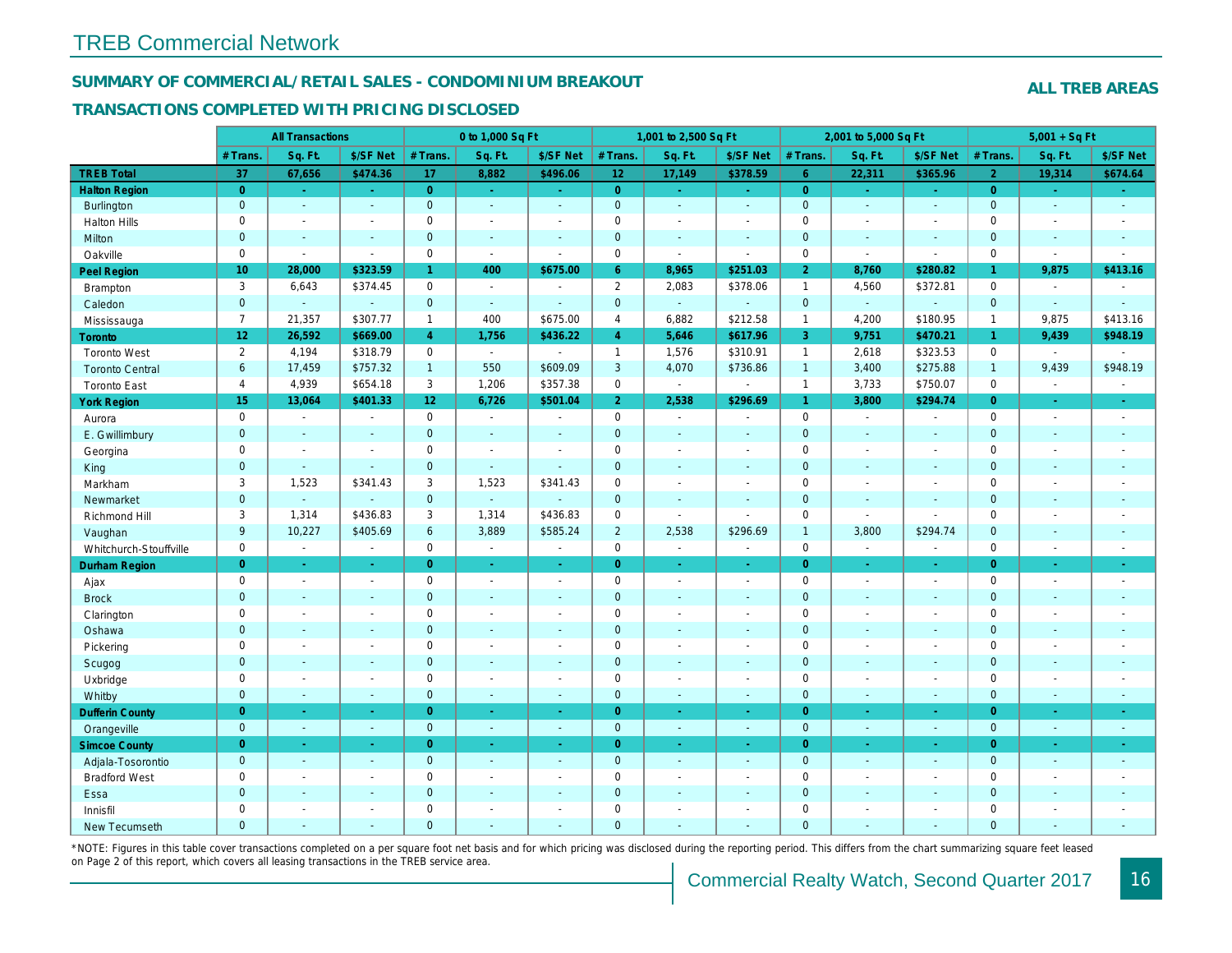#### SUMMARY OF COMMERCIAL/RETAIL SALES - OTHER TYPES BREAKOUT

#### TRANSACTIONS COMPLETED WITH PRICING DISCLOSED

|                        |                 | <b>All Transactions</b> |                |                | 0 to 1,000 Sq Ft      |                |                     | 1,001 to 2,500 Sq Ft |                          |                 | 2,001 to 5,000 Sq Ft |                          |
|------------------------|-----------------|-------------------------|----------------|----------------|-----------------------|----------------|---------------------|----------------------|--------------------------|-----------------|----------------------|--------------------------|
|                        | # Trans         | Sq. Ft.                 | \$/SF Net      | # Trans.       | Sq. Ft.               | \$/SF Net      | # Trans.            | Sq. Ft.              | \$/SF Net                | # Trans.        | Sq. Ft.              | \$/SF Ne                 |
| <b>TREB Total</b>      | 102             | 1,021,437               | \$133.90       | 20             | 12,378                | \$621.65       | 24                  | 41,388               | \$404.95                 | 26              | 89,400               | \$399.03                 |
| <b>Halton Region</b>   | $\overline{4}$  | 137,504                 | \$79.27        | $\overline{0}$ | $\omega$              | $\omega$       | $\overline{0}$      | $\blacksquare$       | ÷.                       | $\overline{0}$  | ÷.                   | $\omega$                 |
| <b>Burlington</b>      | $\mathbf{0}$    |                         | $\omega$       | $\mathbf{0}$   | ä,                    | ä,             | $\mathbf{0}$        | ÷.                   | $\Delta$                 | $\overline{0}$  | $\Delta$             | $\omega$                 |
| <b>Halton Hills</b>    | $\mathbf{1}$    | 105,415                 | \$9.49         | $\mathbf 0$    | $\sim$                | $\blacksquare$ | $\mathsf{O}\xspace$ | $\blacksquare$       | $\blacksquare$           | $\mathbf 0$     | $\blacksquare$       | $\blacksquare$           |
| Milton                 | $\overline{2}$  | 21,664                  | \$249.26       | $\overline{0}$ | $\sim$                | $\blacksquare$ | $\mathbf{0}$        | $\omega$             | $\omega$                 | $\mathbf{0}$    | $\blacksquare$       | $\sim$                   |
| Oakville               | $\mathbf{1}$    | 10,425                  | \$431.65       | $\mathbf 0$    | $\Delta$              | $\blacksquare$ | $\mathbf 0$         | $\mathbf{r}$         | $\blacksquare$           | $\mathbf 0$     | $\blacksquare$       | $\blacksquare$           |
| <b>Peel Region</b>     | 13              | 348,367                 | \$42.13        | $\mathbf{1}$   | 970                   | \$355.67       | 8                   | 12,842               | \$273.09                 | $\mathbf{1}$    | 3,000                | \$375.00                 |
| Brampton               | 6               | 10,009                  | \$314.12       | $\mathbf{1}$   | 970                   | \$355.67       | $\overline{4}$      | 6,039                | \$277.20                 | $\overline{1}$  | 3,000                | \$375.00                 |
| Caledon                | $\mathbf{1}$    | 305,523                 | \$11.46        | $\overline{0}$ | $\omega$              | $\omega$       | $\mathbf{0}$        | $\omega$             | $\blacksquare$           | $\overline{0}$  | $\omega$             | $\blacksquare$           |
| Mississauga            | 6               | 32,835                  | \$244.65       | $\mathbf 0$    | $\blacksquare$        | $\blacksquare$ | $\overline{4}$      | 6,803                | \$269.44                 | $\mathbf 0$     | $\blacksquare$       | $\blacksquare$           |
| <b>Toronto</b>         | 42              | 142,534                 | \$443.58       | 8              | 6,288                 | \$781.33       | 10 <sup>°</sup>     | 18,065               | \$498.64                 | 16 <sup>°</sup> | 54,375               | \$477.13                 |
| <b>Toronto West</b>    | 15              | 54,194                  | \$339.04       | $\overline{2}$ | 2,000                 | \$352.50       | $\overline{4}$      | 6,885                | \$328.98                 | 5               | 17,392               | \$417.66                 |
| <b>Toronto Central</b> | 11              | 33,589                  | \$692.88       | 3              | 1,700                 | \$2,048.82     | $\mathbf{1}$        | 1,450                | \$1,227.59               | 6               | 18,709               | \$670.27                 |
| <b>Toronto East</b>    | 16              | 54,751                  | \$394.11       | 3              | 2,588                 | \$280.14       | 5                   | 9,730                | \$510.07                 | 5               | 18,274               | \$336.00                 |
| <b>York Region</b>     | 27              | 104,378                 | \$216.04       | 11             | 5,120                 | \$475.94       | 5 <sup>1</sup>      | 8,681                | \$424.49                 | 5 <sup>5</sup>  | 19,117               | \$308.57                 |
| Aurora                 | $\mathbf 0$     | $\sim$                  | $\sim$         | $\mathbf 0$    | $\sim$                | $\sim$         | $\mathbf 0$         | $\sim$               | $\blacksquare$           | $\mathbf 0$     | $\blacksquare$       | $\sim$                   |
| E. Gwillimbury         | $\mathbf{0}$    | $\sim$                  | $\sim$         | $\overline{0}$ | $\sim$                | $\omega$       | $\mathbf{0}$        | $\omega$             | ä,                       | $\mathbf{0}$    | $\omega$             | $\blacksquare$           |
| Georgina               | $\mathbf{1}$    | 9,200                   | \$131.52       | $\Omega$       | $\sim$                | $\blacksquare$ | $\mathbf 0$         | $\blacksquare$       | $\blacksquare$           | $\Omega$        | $\blacksquare$       | $\blacksquare$           |
| King                   | $\mathbf{1}$    | 5,400                   | \$255.56       | $\mathbf{0}$   | $\blacksquare$        | ÷,             | $\mathbf{0}$        | $\blacksquare$       | $\omega$                 | $\mathbf{0}$    | $\blacksquare$       | $\blacksquare$           |
| Markham                | 13              | 53,149                  | \$176.82       | $\overline{7}$ | 2,586                 | \$521.66       | 3                   | 4,998                | \$472.19                 | $\overline{1}$  | 4,588                | \$425.02                 |
| Newmarket              | $\mathbf{0}$    | $\sim$                  | $\sim$         | $\mathbf{0}$   | $\omega$              | ä,             | $\mathbf 0$         | $\Delta$             | ä,                       | $\mathbf{0}$    | $\omega$             | $\sim$                   |
| Richmond Hill          | 3               | 3,223                   | \$386.22       | $\overline{2}$ | 1,106                 | \$515.19       | $\mathbf{1}$        | 2,117                | \$318.85                 | $\mathbf 0$     | $\blacksquare$       | $\overline{\phantom{a}}$ |
| Vaughan                | $\overline{7}$  | 24,849                  | \$310.56       | $\mathbf{1}$   | 691                   | \$460.20       | $\mathbf{1}$        | 1,566                | \$415.07                 | $\overline{4}$  | 14,529               | \$271.80                 |
| Whitchurch-Stouffville | $\overline{2}$  | 8,557                   | \$186.98       | $\mathbf{1}$   | 737                   | \$271.37       | $\mathsf{O}\xspace$ | $\blacksquare$       | $\overline{\phantom{a}}$ | $\mathbf 0$     | $\blacksquare$       | $\blacksquare$           |
| <b>Durham Region</b>   | 13 <sup>°</sup> | 278,547                 | \$82.46        | $\overline{0}$ | $\sim$                | $\omega$       | $\mathbf{1}$        | 1,800                | \$311.11                 | $\mathbf{1}$    | 2,800                | \$92.86                  |
| Ajax                   | 3               | 65,459                  | \$98.35        | $\mathbf 0$    | $\sim$                | $\blacksquare$ | $\mathbf 0$         | $\blacksquare$       | $\blacksquare$           | $\mathbf 0$     | $\blacksquare$       | $\sim$                   |
| <b>Brock</b>           | $\mathbf 0$     | $\omega$                | $\omega$       | $\mathbf{0}$   | ä,                    | $\omega$       | $\mathbf{0}$        | $\omega$             | $\Delta$                 | $\mathbf{0}$    | $\omega$             | $\omega$                 |
| Clarington             | $\mathbf{1}$    | 11,400                  | \$104.12       | $\mathbf 0$    | $\sim$                | $\blacksquare$ | $\mathbf 0$         | $\blacksquare$       | $\overline{\phantom{a}}$ | $\mathbf 0$     | $\blacksquare$       | $\blacksquare$           |
| Oshawa                 | 3               | 11,570                  | \$89.89        | $\Omega$       | ä,                    | $\blacksquare$ | $\overline{1}$      | 1,800                | \$311.11                 | $\mathbf{1}$    | 2,800                | \$92.86                  |
| Pickering              | $\overline{2}$  | 121,532                 | \$89.28        | $\mathbf 0$    | $\tilde{\phantom{a}}$ | $\blacksquare$ | $\mathbf 0$         | ÷,                   | $\blacksquare$           | $\mathbf 0$     | $\sim$               | $\blacksquare$           |
| Scugog                 | $\mathbf{1}$    | 5,240                   | \$162.21       | $\mathbf{0}$   | $\omega$              | $\blacksquare$ | $\mathbf{0}$        | $\blacksquare$       | $\blacksquare$           | $\mathbf{0}$    | $\blacksquare$       | $\blacksquare$           |
| Uxbridge               | $\mathbf 0$     |                         | $\blacksquare$ | $\mathbf 0$    | $\blacksquare$        | $\blacksquare$ | $\mathbf 0$         | $\blacksquare$       | $\blacksquare$           | $\mathbf 0$     | $\blacksquare$       | $\blacksquare$           |
| Whitby                 | 3               | 63,346                  | \$41.12        | $\mathbf{0}$   | $\blacksquare$        | $\blacksquare$ | $\mathbf{0}$        | $\blacksquare$       | $\blacksquare$           | $\mathbf{0}$    | $\blacksquare$       | $\blacksquare$           |
| <b>Dufferin County</b> | $\mathbf{1}$    | 4,792                   | \$172.18       | $\overline{0}$ | ÷.                    | $\sim$         | $\overline{0}$      | $\sim$               | $\sim$                   | $\mathbf{1}$    | 4,792                | \$172.1                  |
| Orangeville            | $\mathbf{1}$    | 4,792                   | \$172.18       | $\overline{0}$ | $\omega$              | $\omega$       | $\mathbf{0}$        | $\omega$             | $\blacksquare$           | $\overline{1}$  | 4,792                | \$172.18                 |
| <b>Simcoe County</b>   | 2 <sup>1</sup>  | 5,316                   | \$304.74       | $\overline{0}$ | $\omega$              | Ξ              | $\overline{0}$      | $\omega$             | ÷.                       | $\overline{2}$  | 5,316                | \$304.74                 |
| Adjala-Tosorontio      | $\mathbf{0}$    |                         |                | $\mathbf{0}$   | $\Delta$              | $\Delta$       | $\mathbf{0}$        | $\Delta$             | $\Delta$                 | $\mathbf{0}$    | $\Delta$             |                          |
| <b>Bradford West</b>   | $\mathbf{1}$    | 2,800                   | \$376.79       | $\mathbf 0$    | $\blacksquare$        | $\blacksquare$ | $\mathbf 0$         | $\blacksquare$       | $\blacksquare$           | $\overline{1}$  | 2,800                | \$376.79                 |
| Essa                   | $\mathbf{0}$    |                         | $\sim$         | $\overline{0}$ | $\sim$                | $\omega$       | $\mathbf 0$         | ٠                    | $\omega$                 | $\mathbf{0}$    | $\omega$             |                          |
| Innisfil               | $\mathbf{1}$    | 2,516                   | \$224.56       | $\mathbf 0$    | $\blacksquare$        | $\blacksquare$ | $\mathbf 0$         | ä,                   | $\blacksquare$           | $\mathbf{1}$    | 2,516                | \$224.56                 |
| <b>New Tecumseth</b>   | $\Omega$        |                         |                | $\Omega$       |                       |                | $\mathbf{0}$        |                      |                          | $\Omega$        |                      |                          |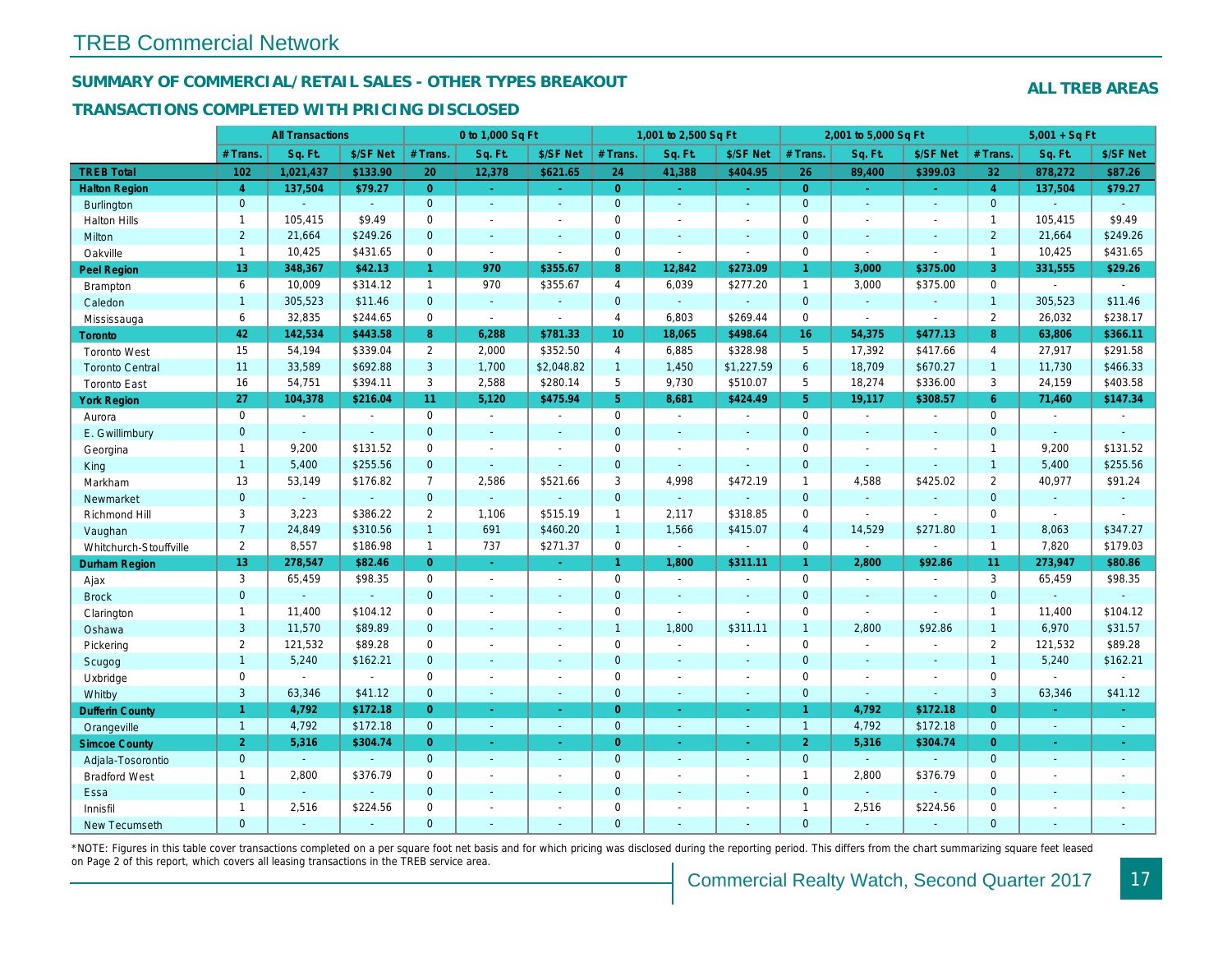## SUMMARY OF COMMERCIAL/RETAIL SALES

#### TRANSACTIONS COMPLETED WITH PRICING DISCLOSED

|                              |                | <b>All Transactions</b> |                |                | 0 to 1,000 Sq Ft         |                          |                 | 1,001 to 2,500 Sq Ft     |                          |                | 2,001 to 5,000 Sq Ft |                          |
|------------------------------|----------------|-------------------------|----------------|----------------|--------------------------|--------------------------|-----------------|--------------------------|--------------------------|----------------|----------------------|--------------------------|
|                              | # Trans.       | Sq. Ft.                 | \$/SF Net      | # Trans.       | Sq. Ft.                  | \$/SF Net                | # Trans.        | Sq. Ft.                  | \$/SF Net                | # Trans.       | Sq. Ft.              | \$/SF Ne                 |
| <b>TREB Total</b>            | 146            | 1,104,214               | \$159.87       | 41             | 24,361                   | \$549.68                 | 37              | 59,557                   | \$405.12                 | 33             | 116,711              | \$414.1                  |
| <b>City of Toronto Total</b> | 59             | 177,252                 | \$492.99       | 15             | 10,150                   | \$657.34                 | 15 <sub>1</sub> | 24,731                   | \$540.70                 | 20             | 69,126               | \$506.7                  |
| <b>Toronto West</b>          | 17             | 58,388                  | \$337.59       | 2 <sup>1</sup> | 2,000                    | \$352.50                 | 5 <sup>5</sup>  | 8,461                    | \$325.61                 | 6              | 20,010               | \$405.3                  |
| Toronto W01                  | $\overline{2}$ | 8,600                   | \$627.91       | $\mathbf 0$    | $\sim$                   | $\blacksquare$           | $\mathbf 0$     | $\sim$                   | $\sim$                   | $\mathbf{1}$   | 2,600                | \$980.77                 |
| Toronto W02                  | $\mathbf{1}$   | 1,800                   | \$222.22       | $\mathbf{0}$   | $\sim$                   | $\omega$                 | $\mathbf{1}$    | 1,800                    | \$222.22                 | $\mathbf 0$    | $\omega$             | $\sim$                   |
| Toronto W03                  | 5              | 23,279                  | \$232.96       | $\mathbf{1}$   | 1,000                    | \$350.00                 | $\mathbf{1}$    | 2,000                    | \$369.50                 | $\overline{1}$ | 3,627                | \$209.26                 |
| Toronto W04                  | $\mathbf 0$    | $\omega$                | $\sim$         | $\mathbf{0}$   | $\omega$                 | $\blacksquare$           | $\mathbf 0$     | $\omega$                 | $\omega$                 | $\mathbf 0$    | $\blacksquare$       | $\bullet$                |
| Toronto W05                  | $\overline{2}$ | 3,085                   | \$364.99       | $\mathbf 0$    | $\sim$                   | $\sim$                   | $\overline{2}$  | 3,085                    | \$364.99                 | $\mathbf 0$    | $\blacksquare$       | $\sim$                   |
| Toronto W06                  | 3              | 12,640                  | \$332.28       | $\mathbf{0}$   | $\blacksquare$           | $\blacksquare$           | $\mathbf 0$     | $\blacksquare$           | ٠                        | $\overline{2}$ | 7,375                | \$336.95                 |
| Toronto W07                  | 0              | $\blacksquare$          | $\sim$         | $\mathbf 0$    | $\sim$                   | $\blacksquare$           | $\mathbf 0$     | $\blacksquare$           | $\blacksquare$           | $\mathbf 0$    | $\blacksquare$       | $\blacksquare$           |
| Toronto W08                  | $\mathbf{1}$   | 3,790                   | \$387.86       | $\mathbf 0$    | $\blacksquare$           | $\blacksquare$           | $\mathbf 0$     | $\blacksquare$           | $\blacksquare$           | $\mathbf{1}$   | 3,790                | \$387.86                 |
| Toronto W09                  | $\mathbf 0$    | $\sim$                  | $\sim$         | 0              | $\blacksquare$           | $\overline{\phantom{a}}$ | $\mathbf 0$     | $\overline{\phantom{a}}$ | $\overline{\phantom{a}}$ | $\mathbf 0$    | $\sim$               | $\sim$                   |
| Toronto W10                  | $\mathbf{3}$   | 5,194                   | \$325.76       | $\mathbf{1}$   | 1,000                    | \$355.00                 | $\mathbf{1}$    | 1,576                    | \$310.91                 | $\mathbf{1}$   | 2,618                | \$323.53                 |
| <b>Toronto Central</b>       | 19             | 57,068                  | \$733.69       | $\overline{4}$ | 2,250                    | \$1,696.89               | 5 <sup>5</sup>  | 6,540                    | \$864.53                 | 8              | 27,109               | \$663.1                  |
| Toronto C01                  | 10             | 29,501                  | \$643.91       | $2^{\circ}$    | 1,030                    | \$517.48                 | 3               | 3,776                    | \$1,150.16               | $\overline{4}$ | 12,965               | \$667.18                 |
| Toronto C02                  | $\overline{2}$ | 4,670                   | \$674.52       | 0              | $\blacksquare$           | $\blacksquare$           | $\mathbf{1}$    | 1,670                    | \$628.74                 | $\overline{1}$ | 3,000                | \$700.00                 |
| Toronto C03                  | $\mathbf{0}$   | $\blacksquare$          | $\sim$         | $\mathbf{0}$   | $\blacksquare$           | $\blacksquare$           | $\mathbf{0}$    | $\blacksquare$           | $\sim$                   | $\mathbf{0}$   | $\sim$               | $\blacksquare$           |
| Toronto C04                  | 0              | $\sim$                  | $\sim$         | $\mathbf 0$    | $\blacksquare$           | $\overline{\phantom{a}}$ | $\mathbf 0$     | $\blacksquare$           | $\blacksquare$           | $\mathbf 0$    | $\blacksquare$       | $\blacksquare$           |
| Toronto C06                  | $\mathbf{1}$   | 1,094                   | \$238.57       | $\mathbf{0}$   | $\omega$                 | $\omega$                 | $\mathbf{1}$    | 1,094                    | \$238.57                 | $\mathbf{0}$   | $\blacksquare$       | $\sim$                   |
| Toronto C07                  | $\overline{2}$ | 1,220                   | \$2,692.62     | 2              | 1,220                    | \$2,692.62               | $\mathbf 0$     | $\blacksquare$           | $\blacksquare$           | $\mathbf 0$    | $\sim$               | $\blacksquare$           |
| Toronto C08                  | $\mathbf{1}$   | 2,744                   | \$652.33       | $\mathbf{0}$   | $\mathcal{L}$            | $\blacksquare$           | $\mathbf 0$     | $\blacksquare$           | $\blacksquare$           | $\mathbf{1}$   | 2,744                | \$652.33                 |
| Toronto C09                  | 0              | $\blacksquare$          | $\blacksquare$ | $\mathbf 0$    | $\sim$                   | $\blacksquare$           | $\mathbf 0$     | $\sim$                   | $\blacksquare$           | $\mathbf 0$    | $\blacksquare$       | $\blacksquare$           |
| Toronto C10                  | $\mathbf{0}$   | $\omega$                | $\omega$       | $\overline{0}$ | $\omega$                 | $\blacksquare$           | $\mathbf{0}$    | $\omega$                 | $\sim$                   | $\mathbf{0}$   | $\omega$             | $\omega$                 |
| Toronto C11                  | $\mathbf{1}$   | 5,000                   | \$900.00       | 0              | $\sim$                   | $\blacksquare$           | $\mathbf 0$     | $\blacksquare$           | $\blacksquare$           | $\overline{1}$ | 5,000                | \$900.00                 |
| Toronto C12                  | $\mathbf{1}$   | 3,400                   | \$275.88       | $\mathbf{0}$   | $\sim$                   | $\blacksquare$           | $\mathbf 0$     | $\sim$                   | $\sim$                   | $\mathbf{1}$   | 3,400                | \$275.88                 |
| Toronto C13                  | 0              | $\blacksquare$          | $\sim$         | 0              | $\blacksquare$           | $\blacksquare$           | 0               | $\overline{\phantom{a}}$ | $\overline{\phantom{a}}$ | 0              | $\blacksquare$       | $\overline{\phantom{a}}$ |
| Toronto C14                  | $\mathbf{0}$   | $\sim$                  | $\sim$         | $\overline{0}$ | $\sim$                   | $\sim$                   | $\mathbf 0$     | $\sim$                   | $\sim$                   | $\mathbf{0}$   | $\sim$               | $\sim$                   |
| Toronto C15                  | $\mathbf{1}$   | 9,439                   | \$948.19       | $\mathbf 0$    | $\blacksquare$           | $\blacksquare$           | $\mathbf 0$     | $\blacksquare$           | $\blacksquare$           | $\mathbf 0$    | $\blacksquare$       | $\blacksquare$           |
| <b>Toronto East</b>          | 23             | 61,796                  | \$417.54       | $9^{\circ}$    | 5,900                    | \$364.24                 | 5 <sub>1</sub>  | 9,730                    | \$510.07                 | $6^{\circ}$    | 22,007               | \$406.23                 |
| Toronto E01                  | 4              | 11,324                  | \$408.87       | $\mathbf{1}$   | 950                      | \$757.89                 | $\mathbf{1}$    | 2,100                    | \$428.57                 | $\overline{2}$ | 8,274                | \$363.79                 |
| Toronto E02                  | 3              | 11,615                  | \$365.30       | $\mathbf{1}$   | 703                      | \$405.41                 | $\mathbf{1}$    | 2,312                    | \$362.46                 | $\mathbf{0}$   | $\sim$               | $\sim$                   |
| Toronto E03                  | $\mathbf{1}$   | 2,400                   | \$791.67       | $\mathbf 0$    | $\sim$                   | $\blacksquare$           | $\mathbf{1}$    | 2,400                    | \$791.67                 | $\mathbf 0$    | $\blacksquare$       | $\blacksquare$           |
| Toronto E04                  | $\overline{2}$ | 9,759                   | \$532.84       | $\mathbf{0}$   | $\sim$                   | $\blacksquare$           | $\mathbf 0$     | $\sim$                   | $\sim$                   | $\overline{1}$ | 3,800                | \$578.95                 |
| Toronto E05                  | 0              | $\blacksquare$          | $\blacksquare$ | $\mathbf 0$    | $\overline{\phantom{a}}$ | $\blacksquare$           | $\mathbf 0$     | $\blacksquare$           | $\blacksquare$           | $\mathbf 0$    | $\blacksquare$       |                          |
| Toronto E06                  | 3              | 6,118                   | \$295.03       | $\mathbf{0}$   | $\blacksquare$           | $\blacksquare$           | $\overline{2}$  | 2,918                    | \$454.08                 | $\overline{1}$ | 3,200                | \$150.00                 |
| Toronto E07                  | $\overline{7}$ | 4,247                   | \$269.37       | $\overline{7}$ | 4,247                    | \$269.37                 | 0               | $\sim$                   | $\sim$                   | $\Omega$       | $\blacksquare$       | $\sim$                   |
| Toronto E08                  | $\overline{2}$ | 12,600                  | \$323.81       | $\mathbf{0}$   | $\omega$                 | $\blacksquare$           | $\mathbf{0}$    | $\blacksquare$           | $\omega$                 | $\overline{1}$ | 3,000                | \$150.00                 |
| Toronto E09                  | 0              | $\sim$                  | $\blacksquare$ | $\mathbf 0$    | $\blacksquare$           | $\blacksquare$           | $\mathbf 0$     | $\blacksquare$           | $\blacksquare$           | $\mathbf 0$    | $\blacksquare$       | $\blacksquare$           |
| Toronto E10                  | $\mathbf{0}$   | $\sim$                  | $\sim$         | $\mathbf 0$    | $\blacksquare$           | $\blacksquare$           | $\mathbf 0$     |                          |                          | $\mathbf 0$    | $\sim$               | $\blacksquare$           |
| Toronto E11                  | $\mathbf{1}$   | 3,733                   | \$750.07       | $\mathbf 0$    | $\blacksquare$           | $\blacksquare$           | $\mathbf 0$     | $\blacksquare$           | $\blacksquare$           | $\mathbf{1}$   | 3,733                | \$750.07                 |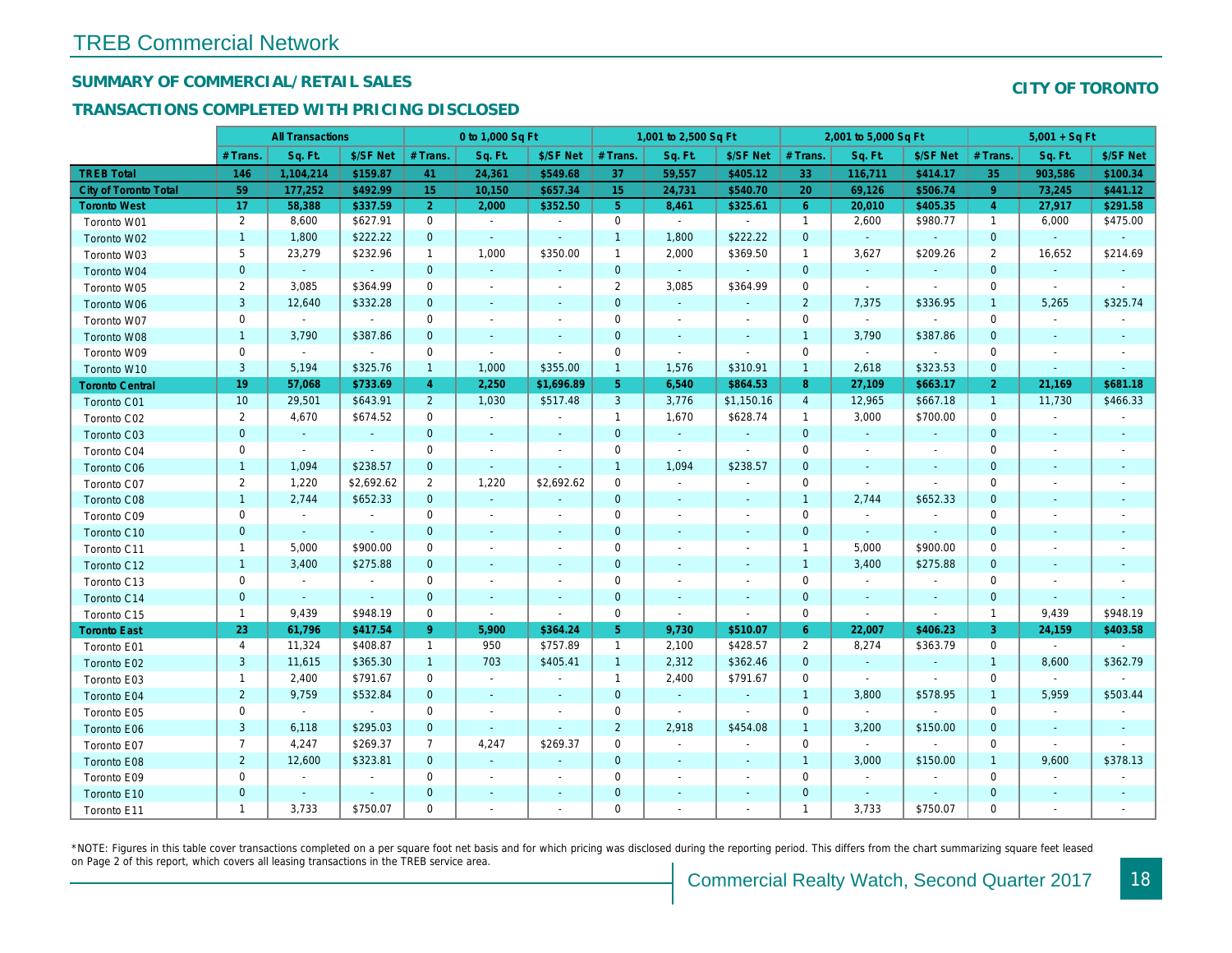#### SUMMARY OF COMMERCIAL/RETAIL SALES - CONDOMINIUM BREAKOUT

#### TRANSACTIONS COMPLETED WITH PRICING DISCLOSED

|                        |                | <b>All Transactions</b>  |                          |                         | 0 to 1,000 Sq Ft         |                          |                      | 1,001 to 2,500 Sq Ft     |                          |                      | 2,001 to 5,000 Sq Ft     |                          |
|------------------------|----------------|--------------------------|--------------------------|-------------------------|--------------------------|--------------------------|----------------------|--------------------------|--------------------------|----------------------|--------------------------|--------------------------|
|                        | # Trans.       | Sq. Ft.                  | \$/SF Net                | # Trans.                | Sq. Ft.                  | \$/SF Net                | # Trans.             | Sq. Ft.                  | \$/SF Net                | # Trans.             | Sq. Ft.                  | \$/SF Ne                 |
| <b>TREB Total</b>      | 37             | 67,656                   | \$474.36                 | 17                      | 8,882                    | \$496.06                 | 12 <sub>2</sub>      | 17,149                   | \$378.59                 | $6^{\circ}$          | 22,311                   | \$365.96                 |
| City of Toronto Total  | 12             | 26,592                   | \$669.00                 | $\overline{4}$          | 1,756                    | \$436.22                 | $\overline{4}$       | 5,646                    | \$617.96                 | $\overline{3}$       | 9,751                    | \$470.2                  |
| <b>Toronto West</b>    | $\overline{2}$ | 4,194                    | \$318.79                 | $\overline{0}$          | $\omega$                 | $\sim$                   | $\blacktriangleleft$ | 1,576                    | \$310.91                 | $\blacktriangleleft$ | 2,618                    | \$323.53                 |
| Toronto W01            | 0              | $\blacksquare$           | $\blacksquare$           | 0                       | $\blacksquare$           | $\blacksquare$           | $\mathbf 0$          | $\blacksquare$           | $\blacksquare$           | $\mathbf 0$          | $\blacksquare$           | $\blacksquare$           |
| Toronto W02            | $\mathbf{0}$   | $\sim$                   | $\sim$                   | $\mathbf{0}$            | $\sim$                   | $\blacksquare$           | $\mathbf 0$          | $\blacksquare$           | $\blacksquare$           | $\mathbf 0$          | $\blacksquare$           | $\sim$                   |
| Toronto W03            | 0              | $\overline{\phantom{a}}$ | $\sim$                   | $\mathbf 0$             | $\sim$                   | $\blacksquare$           | $\mathbf 0$          | $\overline{a}$           | $\blacksquare$           | $\mathbf 0$          | $\overline{\phantom{a}}$ | $\blacksquare$           |
| Toronto W04            | $\mathbf 0$    | $\sim$                   | $\sim$                   | $\mathbf 0$             | $\blacksquare$           | $\blacksquare$           | $\mathbf 0$          | $\blacksquare$           | $\blacksquare$           | $\mathbf 0$          | $\blacksquare$           | $\blacksquare$           |
| Toronto W05            | 0              | $\overline{\phantom{a}}$ | $\overline{a}$           | $\mathbf 0$             | $\sim$                   | $\blacksquare$           | $\mathbf 0$          | $\blacksquare$           | $\blacksquare$           | $\mathbf 0$          | $\blacksquare$           | $\blacksquare$           |
| Toronto W06            | $\mathbf{0}$   | $\blacksquare$           | $\sim$                   | $\mathbf{0}$            | $\blacksquare$           | ٠                        | $\mathbf 0$          | $\blacksquare$           | $\blacksquare$           | $\mathbf 0$          | $\blacksquare$           |                          |
| Toronto W07            | 0              | $\overline{\phantom{a}}$ |                          | $\mathsf 0$             | $\sim$                   |                          | $\mathbf 0$          | $\overline{a}$           | $\blacksquare$           | $\mathbf 0$          | $\blacksquare$           |                          |
| Toronto W08            | $\pmb{0}$      | $\blacksquare$           | $\blacksquare$           | $\mathbf 0$             | $\blacksquare$           | $\blacksquare$           | $\mathbf 0$          | $\blacksquare$           | $\blacksquare$           | $\mathbf 0$          | $\blacksquare$           |                          |
| Toronto W09            | 0              | $\overline{\phantom{a}}$ | $\blacksquare$           | $\mathbf 0$             | $\blacksquare$           | $\overline{\phantom{a}}$ | $\mathbf 0$          | $\blacksquare$           | $\overline{\phantom{a}}$ | $\mathbf 0$          | $\blacksquare$           | $\sim$                   |
| Toronto W10            | $\overline{2}$ | 4,194                    | \$318.79                 | $\mathbf 0$             | $\omega$                 | $\blacksquare$           | $\mathbf{1}$         | 1,576                    | \$310.91                 | $\mathbf{1}$         | 2,618                    | \$323.53                 |
| <b>Toronto Central</b> | 6              | 17,459                   | \$757.32                 | $\mathbf{1}$            | 550                      | \$609.09                 | 3                    | 4,070                    | \$736.86                 | $\mathbf{1}$         | 3,400                    | \$275.88                 |
| Toronto C01            | $\overline{2}$ | 1,856                    | \$1,089.98               | $\mathbf{1}$            | 550                      | \$609.09                 | $\overline{1}$       | 1,306                    | \$1,292.50               | $\mathbf{0}$         | $\sim$                   | $\sim$                   |
| Toronto C02            | $\mathbf{1}$   | 1,670                    | \$628.74                 | 0                       | $\blacksquare$           | $\blacksquare$           | $\mathbf{1}$         | 1,670                    | \$628.74                 | $\mathbf 0$          | $\blacksquare$           | $\blacksquare$           |
| Toronto C03            | $\mathbf 0$    | $\blacksquare$           | $\sim$                   | $\mathbf 0$             | $\sim$                   | $\sim$                   | $\mathbf 0$          | $\bullet$                | $\omega$                 | $\mathbf 0$          | $\blacksquare$           | $\blacksquare$           |
| Toronto C04            | 0              | $\blacksquare$           | $\blacksquare$           | 0                       | $\blacksquare$           | $\overline{\phantom{a}}$ | $\mathbf 0$          | $\blacksquare$           | $\tilde{\phantom{a}}$    | 0                    | $\blacksquare$           | $\overline{\phantom{a}}$ |
| Toronto C06            | $\mathbf{1}$   | 1,094                    | \$238.57                 | $\mathbf{0}$            | $\sim$                   | $\sim$                   | $\mathbf{1}$         | 1,094                    | \$238.57                 | $\mathbf{0}$         | $\blacksquare$           | $\sim$                   |
| Toronto C07            | 0              | $\blacksquare$           | $\blacksquare$           | $\mathbf 0$             | $\blacksquare$           | $\overline{\phantom{a}}$ | $\mathbf 0$          | $\blacksquare$           | $\blacksquare$           | $\mathbf 0$          | $\blacksquare$           | $\blacksquare$           |
| Toronto C08            | $\mathbf 0$    | $\blacksquare$           | $\sim$                   | $\mathbf 0$             | $\sim$                   | $\blacksquare$           | $\mathbf 0$          | $\blacksquare$           | $\blacksquare$           | $\mathbf 0$          | $\sim$                   | $\blacksquare$           |
| Toronto C09            | 0              | $\blacksquare$           | $\overline{\phantom{a}}$ | $\mathbf 0$             | $\overline{\phantom{a}}$ | $\blacksquare$           | $\mathbf 0$          | $\blacksquare$           | $\blacksquare$           | 0                    | $\overline{\phantom{a}}$ | $\blacksquare$           |
| Toronto C10            | $\mathbf{0}$   | $\sim$                   | $\sim$                   | $\mathbf 0$             | $\sim$                   | $\blacksquare$           | $\mathbf 0$          | $\blacksquare$           | $\sim$                   | $\mathbf 0$          | $\sim$                   | $\blacksquare$           |
| Toronto C11            | 0              | $\blacksquare$           | $\sim$                   | $\mathbf 0$             | $\blacksquare$           | $\overline{\phantom{a}}$ | $\mathbf 0$          | $\blacksquare$           | $\blacksquare$           | $\mathbf 0$          | $\omega$                 | $\blacksquare$           |
| Toronto C12            | $\mathbf{1}$   | 3,400                    | \$275.88                 | $\mathbf 0$             | $\sim$                   | $\blacksquare$           | $\mathbf 0$          | $\blacksquare$           | $\blacksquare$           | $\overline{1}$       | 3,400                    | \$275.88                 |
| Toronto C13            | 0              | $\blacksquare$           | $\blacksquare$           | $\mathbf 0$             | $\blacksquare$           | $\overline{\phantom{a}}$ | $\mathbf 0$          | $\overline{\phantom{a}}$ | $\overline{a}$           | $\mathbf 0$          | $\blacksquare$           | $\overline{\phantom{a}}$ |
| Toronto C14            | $\mathbf{0}$   | $\sim$                   | $\sim$                   | $\mathbf 0$             | $\sim$                   | $\blacksquare$           | $\pmb{0}$            | $\blacksquare$           | $\sim$                   | $\mathbf{0}$         | $\blacksquare$           | $\sim$                   |
| Toronto C15            | $\mathbf{1}$   | 9,439                    | \$948.19                 | 0                       | $\sim$                   | $\blacksquare$           | $\mathsf{O}\xspace$  | $\blacksquare$           | $\sim$                   | $\mathbf 0$          | $\blacksquare$           | $\sim$                   |
| <b>Toronto East</b>    | $\overline{4}$ | 4,939                    | \$654.18                 | 3                       | 1,206                    | \$357.38                 | $\overline{0}$       | $\blacksquare$           | $\omega_{\rm c}$         | $\mathbf{1}$         | 3,733                    | \$750.07                 |
| Toronto E01            | 0              | $\sim$                   | $\sim$                   | 0                       | $\sim$                   | $\sim$                   | $\mathbf 0$          | $\blacksquare$           | $\sim$                   | 0                    | $\blacksquare$           | $\sim$                   |
| Toronto E02            | $\mathbf{1}$   | 703                      | \$405.41                 | $\mathbf{1}$            | 703                      | \$405.41                 | $\mathbf 0$          | $\blacksquare$           | $\blacksquare$           | $\mathbf 0$          | $\sim$                   | $\blacksquare$           |
| Toronto E03            | 0              | $\overline{\phantom{a}}$ | $\overline{\phantom{a}}$ | $\mathbf 0$             | $\sim$                   | $\blacksquare$           | $\mathbf 0$          | $\blacksquare$           | $\blacksquare$           | 0                    | $\sim$                   | $\overline{\phantom{a}}$ |
| Toronto E04            | $\mathbf 0$    | $\blacksquare$           | $\sim$                   | $\mathbf 0$             | $\sim$                   | $\overline{\phantom{a}}$ | $\mathbf 0$          | $\blacksquare$           | $\blacksquare$           | $\mathbf 0$          | $\blacksquare$           | $\blacksquare$           |
| Toronto E05            | 0              | $\overline{\phantom{a}}$ | $\overline{\phantom{a}}$ | $\mathbf 0$             | $\blacksquare$           | $\ddot{\phantom{1}}$     | $\mathbf 0$          | $\blacksquare$           | $\blacksquare$           | $\mathbf 0$          | $\ddot{\phantom{1}}$     | $\blacksquare$           |
| Toronto E06            | $\mathbf 0$    | $\sim$                   | $\sim$                   | $\mathbf 0$             | $\sim$                   | $\blacksquare$           | $\mathbf 0$          | $\blacksquare$           | ٠                        | $\mathbf 0$          | $\blacksquare$           | $\blacksquare$           |
| Toronto E07            | $\overline{2}$ | 503                      | \$290.26                 | $\overline{\mathbf{c}}$ | 503                      | \$290.26                 | 0                    | $\overline{a}$           | $\blacksquare$           | 0                    | $\overline{\phantom{a}}$ | $\overline{\phantom{a}}$ |
| Toronto E08            | $\mathbf 0$    | $\sim$                   | $\sim$                   | $\mathbf{0}$            | $\sim$                   | $\blacksquare$           | $\mathbf 0$          | $\blacksquare$           | $\blacksquare$           | $\mathbf 0$          | $\blacksquare$           |                          |
| Toronto E09            | 0              | $\blacksquare$           | $\overline{\phantom{a}}$ | $\mathbf 0$             | $\sim$                   |                          | $\mathsf{O}\xspace$  | $\blacksquare$           | $\blacksquare$           | $\mathbf 0$          |                          |                          |
| Toronto E10            | $\mathbf{0}$   |                          |                          | $\mathbf 0$             | ٠                        | $\frac{1}{2}$            | $\mathbf 0$          |                          | ÷,                       | $\mathbf 0$          |                          |                          |
| Toronto E11            | $\mathbf{1}$   | 3,733                    | \$750.07                 | $\mathbf 0$             | ÷                        |                          | $\mathbf 0$          |                          | $\blacksquare$           | $\overline{1}$       | 3,733                    | \$750.07                 |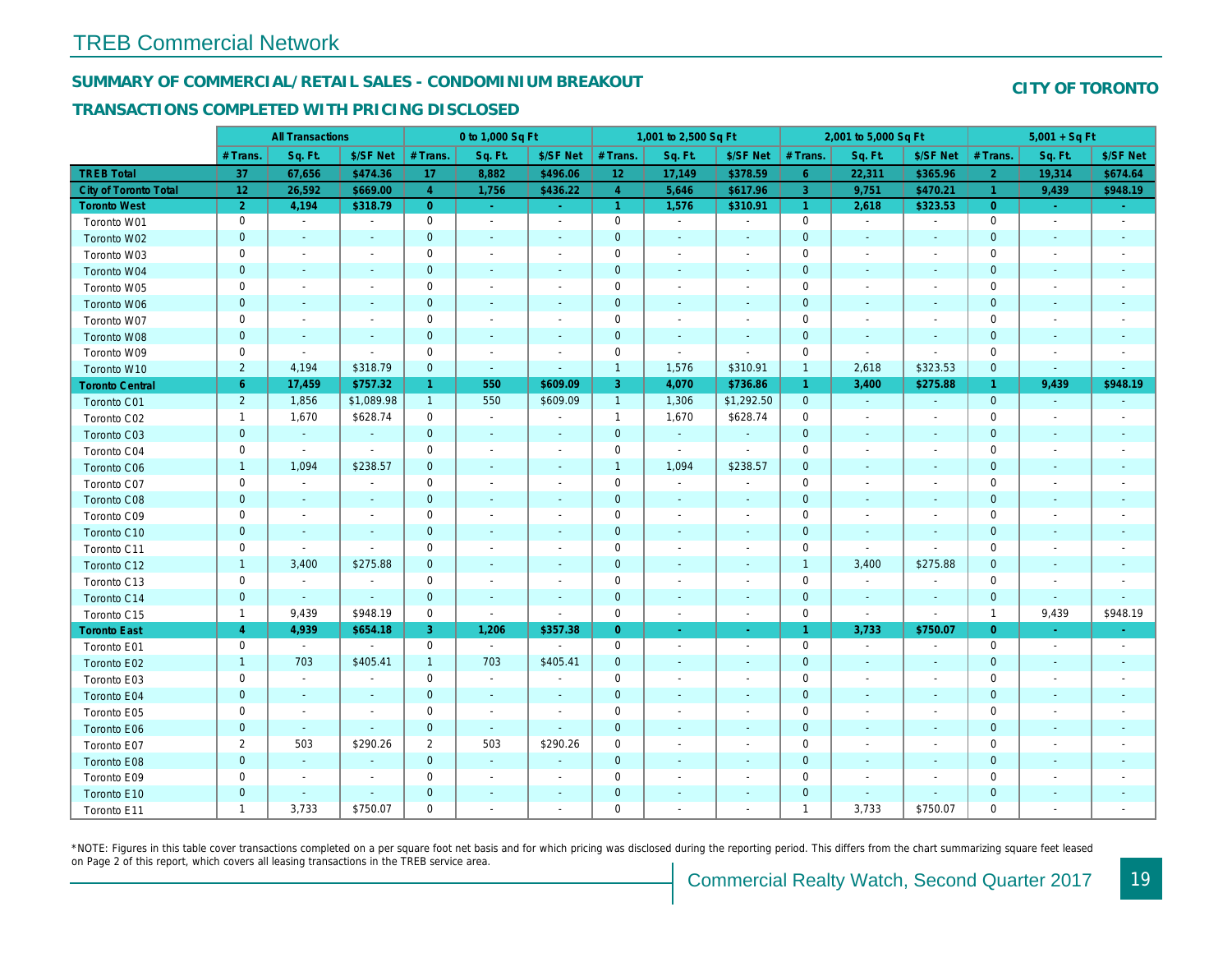### SUMMARY OF COMMERCIAL/RETAIL SALES- OTHER TYPES BREAKOUT

#### TRANSACTIONS COMPLETED WITH PRICING DISCLOSED

|                              |                | <b>All Transactions</b>  |                          |                | 0 to 1,000 Sq Ft |                          |                | 1,001 to 2,500 Sq Ft     |                |                | 2,001 to 5,000 Sq Ft     |                |
|------------------------------|----------------|--------------------------|--------------------------|----------------|------------------|--------------------------|----------------|--------------------------|----------------|----------------|--------------------------|----------------|
|                              | # Trans        | Sq. Ft.                  | \$/SF Net                | # Trans.       | Sq. Ft.          | \$/SF Net                | # Trans.       | Sq. Ft.                  | \$/SF Net      | # Trans.       | Sq. Ft.                  | \$/SF Ne       |
| <b>TREB Total</b>            | 102            | 1,021,437                | \$133.90                 | 20             | 12,378           | \$621.65                 | 24             | 41,388                   | \$404.95       | 26             | 89,400                   | \$399.03       |
| <b>City of Toronto Total</b> | 42             | 142,534                  | \$443.58                 | 8              | 6,288            | \$781.33                 | 10             | 18,065                   | \$498.64       | 16             | 54,375                   | \$477.1        |
| <b>Toronto West</b>          | 15             | 54,194                   | \$339.04                 | $\overline{2}$ | 2,000            | \$352.50                 | $\overline{4}$ | 6,885                    | \$328.98       | 5 <sup>5</sup> | 17,392                   | \$417.6        |
| Toronto W01                  | $\overline{2}$ | 8,600                    | \$627.91                 | $\mathbf 0$    | $\sim$           | $\blacksquare$           | $\mathsf{O}$   | $\sim$                   | $\blacksquare$ | $\mathbf{1}$   | 2,600                    | \$980.77       |
| Toronto W02                  | $\mathbf{1}$   | 1,800                    | \$222.22                 | $\mathbf 0$    | $\sim$           | $\blacksquare$           | $\mathbf{1}$   | 1,800                    | \$222.22       | $\mathbf 0$    | $\omega$                 | $\sim$         |
| Toronto W03                  | 5              | 23,279                   | \$232.96                 | $\mathbf{1}$   | 1,000            | \$350.00                 | $\mathbf{1}$   | 2,000                    | \$369.50       | $\overline{1}$ | 3,627                    | \$209.26       |
| Toronto W04                  | $\mathbf{0}$   | $\omega$                 | $\omega$                 | $\mathbf{0}$   | $\omega$         | $\blacksquare$           | $\mathbf 0$    | $\omega$                 | $\omega$       | $\mathbf{0}$   | $\omega$                 | $\blacksquare$ |
| Toronto W05                  | $\overline{2}$ | 3,085                    | \$364.99                 | 0              | $\blacksquare$   | $\blacksquare$           | $\overline{2}$ | 3,085                    | \$364.99       | $\mathbf 0$    | $\blacksquare$           | $\blacksquare$ |
| Toronto W06                  | 3              | 12,640                   | \$332.28                 | $\mathbf 0$    | $\blacksquare$   | ٠                        | $\mathbf 0$    | $\blacksquare$           | $\blacksquare$ | $\overline{2}$ | 7,375                    | \$336.95       |
| Toronto W07                  | 0              | $\sim$                   | $\blacksquare$           | 0              | $\blacksquare$   | $\blacksquare$           | $\mathbf 0$    | $\blacksquare$           | $\blacksquare$ | $\mathbf 0$    | $\sim$                   | $\sim$         |
| Toronto W08                  | $\mathbf{1}$   | 3,790                    | \$387.86                 | $\mathbf 0$    | $\sim$           | $\blacksquare$           | $\mathbf 0$    | $\blacksquare$           | $\sim$         | $\overline{1}$ | 3,790                    | \$387.86       |
| Toronto W09                  | 0              | $\blacksquare$           | $\bullet$                | $\mathbf 0$    | $\blacksquare$   | $\blacksquare$           | $\mathbf 0$    | $\blacksquare$           | $\blacksquare$ | $\mathbf 0$    | $\blacksquare$           | $\blacksquare$ |
| Toronto W10                  | $\mathbf{1}$   | 1,000                    | \$355.00                 | $\mathbf{1}$   | 1,000            | \$355.00                 | $\mathbf 0$    | $\blacksquare$           | ä,             | $\mathbf 0$    | $\omega$                 | $\sim$         |
| <b>Toronto Central</b>       | 11             | 33,589                   | \$692.88                 | 3              | 1,700            | \$2,048.82               | $\mathbf{1}$   | 1,450                    | \$1,227.59     | $6^{\circ}$    | 18,709                   | \$670.27       |
| <b>Toronto C01</b>           | $\overline{7}$ | 26,625                   | \$604.62                 | $\mathbf{1}$   | 480              | \$412.50                 | $\mathbf{1}$   | 1,450                    | \$1,227.59     | $\overline{4}$ | 12,965                   | \$667.18       |
| Toronto C02                  | $\mathbf{1}$   | 3,000                    | \$700.00                 | $\mathbf 0$    | $\blacksquare$   | $\overline{a}$           | $\mathsf{O}$   | $\sim$                   | $\blacksquare$ | $\overline{1}$ | 3,000                    | \$700.00       |
| Toronto C03                  | $\mathbf{0}$   | $\blacksquare$           | $\sim$                   | $\mathbf 0$    | $\sim$           | $\blacksquare$           | $\mathbf 0$    | $\blacksquare$           | $\blacksquare$ | $\mathbf 0$    | $\blacksquare$           |                |
| Toronto C04                  | 0              | $\overline{\phantom{a}}$ | $\overline{\phantom{a}}$ | 0              | $\blacksquare$   |                          | $\mathbf 0$    | $\blacksquare$           | $\overline{a}$ | 0              | $\blacksquare$           | $\blacksquare$ |
| Toronto C06                  | $\mathbf 0$    | $\blacksquare$           | $\sim$                   | $\mathbf 0$    | $\sim$           | $\blacksquare$           | $\mathbf 0$    | $\blacksquare$           | $\blacksquare$ | $\mathbf{0}$   | $\blacksquare$           | $\blacksquare$ |
| Toronto C07                  | $\overline{2}$ | 1,220                    | \$2,692.62               | $\mathbf{2}$   | 1,220            | \$2,692.62               | $\mathsf{O}$   | $\blacksquare$           | $\blacksquare$ | $\mathbf 0$    | $\sim$                   | $\blacksquare$ |
| Toronto C08                  | $\mathbf{1}$   | 2,744                    | \$652.33                 | $\mathbf{0}$   | $\blacksquare$   | $\blacksquare$           | $\mathbf{0}$   | $\blacksquare$           | $\blacksquare$ | $\mathbf{1}$   | 2,744                    | \$652.33       |
| Toronto C09                  | 0              | $\blacksquare$           |                          | $\mathbf 0$    | $\blacksquare$   |                          | $\mathbf 0$    | $\overline{a}$           | $\overline{a}$ | $\mathbf 0$    | $\overline{\phantom{a}}$ | $\blacksquare$ |
| Toronto C10                  | $\pmb{0}$      | $\blacksquare$           | $\blacksquare$           | $\mathbf 0$    | $\blacksquare$   | $\blacksquare$           | $\mathbf 0$    | $\blacksquare$           | $\blacksquare$ | $\mathbf 0$    | $\blacksquare$           | $\blacksquare$ |
| Toronto C11                  | 0              | $\sim$                   | $\sim$                   | 0              | $\blacksquare$   | $\blacksquare$           | $\mathbf 0$    | ä,                       | $\blacksquare$ | $\mathbf 0$    | $\blacksquare$           | $\blacksquare$ |
| Toronto C12                  | $\mathbf 0$    | $\sim$                   | $\sim$                   | $\mathbf{0}$   | $\blacksquare$   | $\blacksquare$           | $\mathbf 0$    | $\blacksquare$           | $\blacksquare$ | $\mathbf 0$    | $\blacksquare$           | $\blacksquare$ |
| Toronto C13                  | 0              | $\sim$                   | $\overline{\phantom{a}}$ | $\mathbf 0$    | $\sim$           | $\blacksquare$           | $\mathbf 0$    | $\overline{\phantom{a}}$ | $\blacksquare$ | $\mathbf 0$    | $\blacksquare$           | $\blacksquare$ |
| Toronto C14                  | $\mathbf 0$    | $\sim$                   | $\sim$                   | $\mathbf 0$    | $\blacksquare$   | $\blacksquare$           | $\mathbf 0$    | $\sim$                   | $\sim$         | $\mathbf{0}$   | $\blacksquare$           | $\sim$         |
| Toronto C15                  | 0              | $\sim$                   | $\sim$                   | $\mathbf 0$    | $\sim$           | $\sim$                   | $\mathbf 0$    | $\blacksquare$           | $\sim$         | $\mathbf 0$    | $\blacksquare$           | $\blacksquare$ |
| <b>Toronto East</b>          | 16             | 54,751                   | \$394.11                 | 3              | 2,588            | \$280.14                 | 5 <sup>5</sup> | 9,730                    | \$510.07       | 5 <sup>5</sup> | 18,274                   | \$336.00       |
| Toronto E01                  | 3              | 10,374                   | \$376.90                 | 0              | $\sim$           | $\sim$                   | $\mathbf{1}$   | 2,100                    | \$428.57       | $\overline{2}$ | 8,274                    | \$363.79       |
| Toronto E02                  | $\overline{2}$ | 10,912                   | \$362.72                 | $\mathbf 0$    | $\sim$           | $\sim$                   | $\mathbf{1}$   | 2,312                    | \$362.46       | $\mathbf{0}$   | $\omega$                 | $\sim$         |
| Toronto E03                  | $\mathbf{1}$   | 2,400                    | \$791.67                 | 0              | $\sim$           | $\overline{\phantom{a}}$ | $\mathbf{1}$   | 2,400                    | \$791.67       | $\mathbf 0$    | $\sim$                   | $\sim$         |
| Toronto E04                  | $\overline{2}$ | 9,759                    | \$532.84                 | $\mathbf{0}$   | $\mathbf{r}$     | $\blacksquare$           | $\mathbf 0$    | $\sim$                   | $\sim$         | $\overline{1}$ | 3,800                    | \$578.95       |
| Toronto E05                  | 0              | $\blacksquare$           | $\blacksquare$           | $\mathbf 0$    | $\blacksquare$   | $\overline{\phantom{a}}$ | $\mathbf 0$    | $\blacksquare$           | $\blacksquare$ | $\mathbf 0$    | $\blacksquare$           |                |
| Toronto E06                  | 3              | 6,118                    | \$295.03                 | $\mathbf 0$    | $\sim$           | $\sim$                   | $\overline{2}$ | 2,918                    | \$454.08       | $\overline{1}$ | 3,200                    | \$150.00       |
| Toronto E07                  | 3              | 2,588                    | \$280.14                 | 3              | 2,588            | \$280.14                 | $\mathbf 0$    | $\blacksquare$           | $\blacksquare$ | 0              | $\blacksquare$           | $\blacksquare$ |
| Toronto E08                  | $\overline{2}$ | 12,600                   | \$323.81                 | $\mathbf{0}$   | $\omega$         | $\blacksquare$           | $\mathbf 0$    | $\sim$                   | $\blacksquare$ | $\overline{1}$ | 3,000                    | \$150.00       |
| Toronto E09                  | 0              | $\blacksquare$           | $\blacksquare$           | $\mathbf 0$    | $\blacksquare$   | $\overline{\phantom{a}}$ | $\mathbf 0$    | $\overline{\phantom{a}}$ | $\blacksquare$ | $\mathbf 0$    | $\blacksquare$           | $\blacksquare$ |
| Toronto E10                  | $\mathbf 0$    |                          |                          | $\mathbf 0$    | $\blacksquare$   |                          | $\mathbf 0$    | $\overline{\phantom{a}}$ | ٠              | $\mathbf{0}$   | $\blacksquare$           |                |
| Toronto E11                  | 0              | $\blacksquare$           | $\overline{\phantom{a}}$ | $\mathbf 0$    | $\blacksquare$   | $\blacksquare$           | $\mathbf 0$    | $\blacksquare$           | $\blacksquare$ | $\mathbf 0$    | $\blacksquare$           | $\blacksquare$ |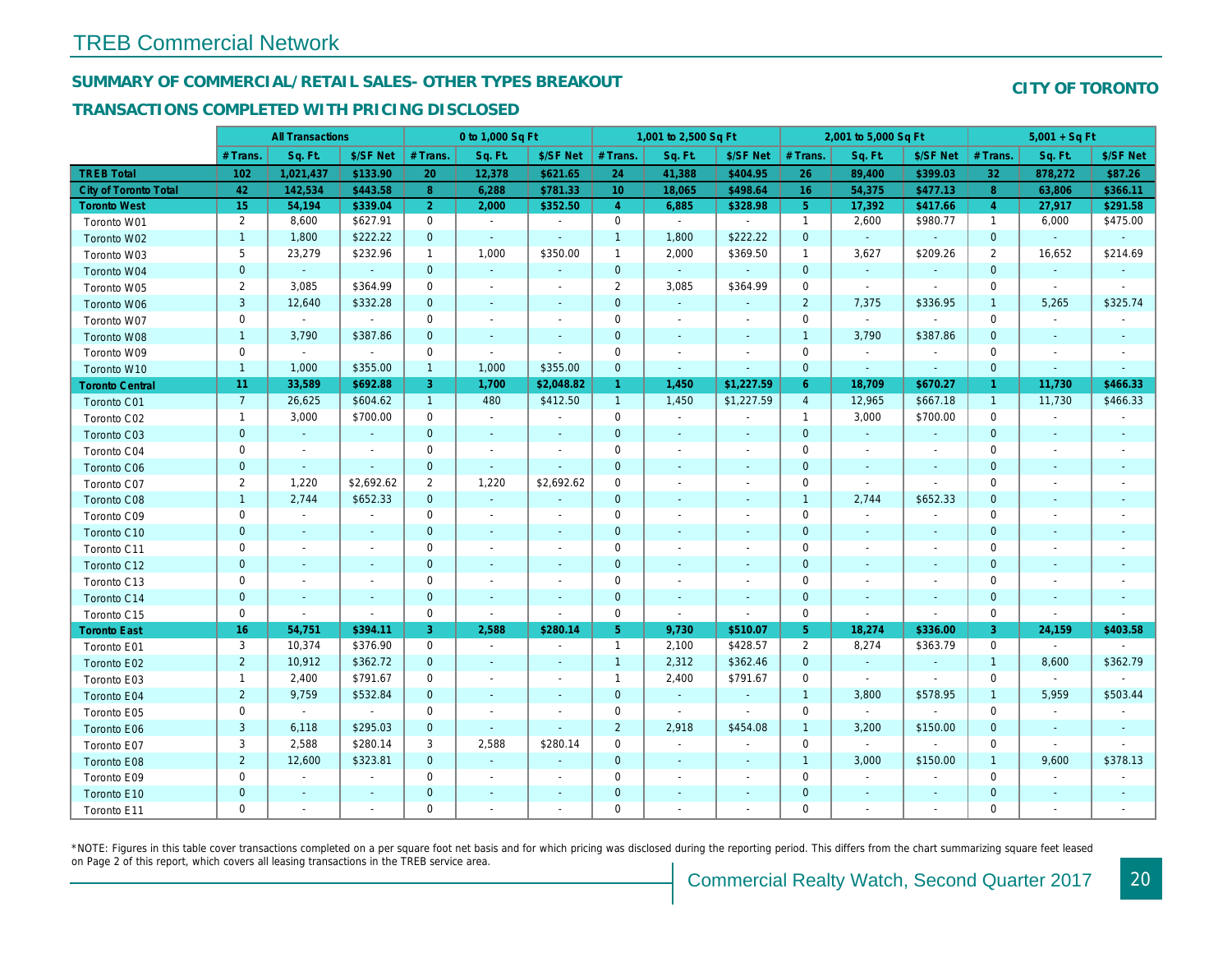#### SUMMARY OF OFFICE SALES

#### TRANSACTIONS COMPLETED WITH PRICING DISCLOSED

|                        |                       | <b>All Transactions</b> |                |                | 0 to 1,000 Sq Ft |                                          |                      | 1,001 to 2,500 Sq Ft     |                       |                 | 2,001 to 5,000 Sq Ft |                          |
|------------------------|-----------------------|-------------------------|----------------|----------------|------------------|------------------------------------------|----------------------|--------------------------|-----------------------|-----------------|----------------------|--------------------------|
|                        | # Trans.              | Sq. Ft.                 | \$/SF Net      | # Trans.       | Sq. Ft.          | \$/SF Net                                | # Trans.             | Sq. Ft.                  | \$/SF Net             | # Trans.        | Sq. Ft.              | \$/SF Ne                 |
| <b>TREB Total</b>      | 63                    | 181,946                 | \$299.41       | 19             | 14,277           | \$311.97                                 | 28                   | 45,783                   | \$387.70              | 11              | 35,464               | \$396.3                  |
| <b>Halton Region</b>   | $\overline{2}$        | 6,900                   | \$331.16       | $\overline{0}$ | $\sim$ .         | $\frac{1}{2} \left( \frac{1}{2} \right)$ | $\blacktriangleleft$ | 2,500                    | \$284.00              | $\mathbf{1}$    | 4,400                | \$357.95                 |
| <b>Burlington</b>      | $\mathbf{0}$          | $\sim$                  | $\omega$       | $\mathbf{0}$   | $\omega$         | $\blacksquare$                           | $\mathbf{0}$         | $\omega$                 | $\omega$              | $\overline{0}$  | $\omega$             | $\blacksquare$           |
| <b>Halton Hills</b>    | 0                     | $\sim$                  | $\sim$         | $\mathbf 0$    | $\blacksquare$   | $\blacksquare$                           | $\mathbf 0$          | $\blacksquare$           | $\blacksquare$        | $\mathbf 0$     | $\sim$               | $\blacksquare$           |
| Milton                 | $\mathbf{0}$          | $\sim$                  | $\blacksquare$ | $\mathbf 0$    | $\omega$         | $\blacksquare$                           | $\pmb{0}$            | $\omega_{\rm c}$         | $\blacksquare$        | $\mathbf{0}$    | $\omega$             | $\blacksquare$           |
| Oakville               | $\mathbf{2}^{\prime}$ | 6,900                   | \$331.16       | $\mathbf 0$    | $\blacksquare$   | $\sim$                                   | $\mathbf{1}$         | 2,500                    | \$284.00              | $\mathbf{1}$    | 4,400                | \$357.95                 |
| Peel Region            | 17                    | 79,679                  | \$177.96       | $\overline{4}$ | 3,308            | \$287.76                                 | 8 <sup>°</sup>       | 11,925                   | \$257.27              | $\mathbf{3}$    | 9,869                | \$138.3                  |
| <b>Brampton</b>        | $\overline{7}$        | 8,015                   | \$325.88       | $\overline{4}$ | 3,308            | \$287.76                                 | 3                    | 4,707                    | \$352.67              | $\mathbf 0$     | $\omega$             | $\blacksquare$           |
| Caledon                | $\mathbf{0}$          | $\sim$                  | $\sim$         | $\mathbf 0$    | $\omega$         | $\blacksquare$                           | $\mathbf{0}$         | $\omega$                 | $\omega$              | $\mathbf 0$     | $\Delta$             | $\mathbf{r}$             |
| Mississauga            | 10                    | 71,664                  | \$161.42       | $\mathbf 0$    | $\blacksquare$   | $\blacksquare$                           | 5                    | 7,218                    | \$195.07              | 3               | 9,869                | \$138.3                  |
| <b>Toronto</b>         | 27                    | 69,940                  | \$430.60       | 8              | 5,697            | \$290.50                                 | 11                   | 17,160                   | \$534.63              | 5 <sup>5</sup>  | 15,238               | \$647.49                 |
| <b>Toronto West</b>    | $\overline{2}$        | 3,563                   | \$245.58       | $\mathbf 0$    | $\sim$           |                                          | $\overline{2}$       | 3,563                    | \$245.58              | $\mathbf 0$     | $\blacksquare$       | $\mathbf{r}$             |
| <b>Toronto Central</b> | 20                    | 56,988                  | \$453.04       | 5              | 3,544            | \$361.46                                 | $\boldsymbol{8}$     | 12,216                   | \$622.15              | $5\phantom{.0}$ | 15,238               | \$647.49                 |
| <b>Toronto East</b>    | 5                     | 9,389                   | \$364.58       | 3              | 2,153            | \$173.71                                 | $\mathbf{1}$         | 1,381                    | \$506.15              | $\mathbf 0$     | $\blacksquare$       | $\blacksquare$           |
| <b>York Region</b>     | 13                    | 17,021                  | \$326.43       | 7 <sup>1</sup> | 5,272            | \$350.36                                 | 5 <sup>5</sup>       | 8,549                    | \$334.43              | $\mathbf{1}$    | 3,200                | \$265.63                 |
| Aurora                 | $\mathbf 0$           | $\blacksquare$          | $\sim$         | $\mathbf 0$    | $\sim$           | $\blacksquare$                           | $\mathsf{O}$         | $\sim$                   | $\blacksquare$        | $\mathbf 0$     | $\blacksquare$       | $\sim$                   |
| E. Gwillimbury         | $\mathbf{0}$          | $\sim$                  | $\sim$         | $\mathbf{0}$   | $\sim$           | $\blacksquare$                           | $\mathbf{0}$         | $\blacksquare$           | $\blacksquare$        | $\mathbf{0}$    | $\omega$             | $\blacksquare$           |
| Georgina               | 0                     | $\sim$                  | $\blacksquare$ | 0              | $\blacksquare$   | $\blacksquare$                           | $\mathbf 0$          | $\blacksquare$           | $\blacksquare$        | $\mathbf 0$     | $\blacksquare$       | $\blacksquare$           |
| King                   | $\mathbf{0}$          | $\sim$                  | $\sim$         | $\mathbf 0$    | $\mathbf{r}$     | $\sim$                                   | $\mathbf 0$          | $\blacksquare$           | $\blacksquare$        | $\mathbf{0}$    | $\sim$               | $\sim$                   |
| Markham                | $\overline{4}$        | 4,315                   | \$308.49       | $\mathbf{2}$   | 1,635            | \$419.03                                 | $\overline{2}$       | 2,680                    | \$241.04              | $\mathbf 0$     | $\blacksquare$       | $\blacksquare$           |
| Newmarket              | $\overline{0}$        | $\blacksquare$          | $\blacksquare$ | $\overline{0}$ | $\Delta$         | $\sim$                                   | $\mathbf{0}$         | $\Box$                   | ÷,                    | $\mathbf{0}$    | $\omega$             | $\sim$                   |
| Richmond Hill          | 3                     | 3,043                   | \$286.89       | $\overline{2}$ | 1,349            | \$259.45                                 | $\mathbf{1}$         | 1,694                    | \$308.74              | 0               | $\blacksquare$       | $\blacksquare$           |
| Vaughan                | 5 <sup>5</sup>        | 7,612                   | \$293.22       | 3              | 2,288            | \$354.90                                 | $\mathbf{1}$         | 2,124                    | \$268.36              | $\overline{1}$  | 3,200                | \$265.63                 |
| Whitchurch-Stouffville | $\mathbf{1}$          | 2,051                   | \$546.08       | $\mathbf 0$    | $\omega$         | $\sim$                                   | $\mathbf{1}$         | 2,051                    | \$546.08              | $\mathbf 0$     | $\sim$               | $\blacksquare$           |
| <b>Durham Region</b>   | $\overline{4}$        | 8,406                   | \$278.25       | $\overline{0}$ | $\bullet$        | $\bullet$                                | 3 <sup>°</sup>       | 5,649                    | \$343.25              | 1 <sup>1</sup>  | 2,757                | \$145.09                 |
| Ajax                   | $\mathbf{1}$          | 1,634                   | \$673.19       | $\mathbf 0$    | $\sim$           | $\blacksquare$                           | $\mathbf{1}$         | 1,634                    | \$673.19              | $\mathbf 0$     | $\blacksquare$       | $\blacksquare$           |
| <b>Brock</b>           | $\mathbf{0}$          | $\omega$                | $\sim$         | $\overline{0}$ | $\blacksquare$   | $\sim$                                   | $\mathbf{0}$         | ä,                       | ä,                    | $\overline{0}$  | $\omega$             | $\blacksquare$           |
| Clarington             | 0                     | $\sim$                  | $\blacksquare$ | 0              | $\blacksquare$   | $\blacksquare$                           | $\mathsf{O}\xspace$  | $\overline{\phantom{a}}$ | $\tilde{\phantom{a}}$ | $\mathbf 0$     | ÷,                   | $\blacksquare$           |
| Oshawa                 | $\mathbf{1}$          | 2,015                   | \$183.13       | $\mathbf{0}$   | $\blacksquare$   | ٠                                        | $\mathbf{1}$         | 2,015                    | \$183.13              | $\mathbf{0}$    | $\blacksquare$       | $\blacksquare$           |
| Pickering              | $\mathbf{1}$          | 2,757                   | \$145.09       | $\mathbf 0$    | $\sim$           | $\blacksquare$                           | $\mathbf 0$          | $\blacksquare$           | $\blacksquare$        | $\mathbf{1}$    | 2,757                | \$145.09                 |
| Scugog                 | $\overline{0}$        | $\omega$                | $\mathbf{r}$   | $\overline{0}$ | $\omega$         | $\blacksquare$                           | $\mathbf{0}$         | $\blacksquare$           | $\omega$              | $\mathbf{0}$    | $\omega$             | $\blacksquare$           |
| Uxbridge               | $\mathbf{1}$          | 2,000                   | \$235.00       | 0              | $\blacksquare$   | $\blacksquare$                           | $\mathbf{1}$         | 2,000                    | \$235.00              | $\mathbf 0$     | $\blacksquare$       | $\overline{\phantom{a}}$ |
| Whitby                 | $\mathbf{0}$          | $\sim$                  | $\sim$         | $\mathbf 0$    | $\sim$           | $\sim$                                   | $\mathbf{0}$         | $\omega$                 | $\blacksquare$        | $\mathbf{0}$    | $\blacksquare$       | $\sim$                   |
| <b>Dufferin County</b> | $\overline{0}$        | $\sim$                  | $\sim$         | $\overline{0}$ | ÷.               | $\omega$                                 | $\overline{0}$       | $\omega$                 | $\omega$              | $\overline{0}$  | ÷.                   | $\sim$                   |
| Orangeville            | $\mathbf{0}$          | $\omega$                | $\omega$       | $\mathbf 0$    | $\omega$         | $\omega$                                 | $\overline{0}$       | $\omega$                 | $\omega_{\rm c}$      | $\mathbf{0}$    | $\omega$             | $\omega_{\rm c}$         |
| <b>Simcoe County</b>   | $\overline{0}$        | $\omega$                | $\sim$         | $\overline{0}$ | $\omega$         | $\omega$                                 | $\overline{0}$       | $\omega$                 | $\omega_{\rm c}$      | $\overline{0}$  | $\omega$             | $\sim$                   |
| Adjala-Tosorontio      | $\mathbf{0}$          | $\omega$                | $\sim$         | $\mathbf 0$    | $\omega$         | $\blacksquare$                           | $\mathbf{0}$         | $\blacksquare$           | $\blacksquare$        | $\mathbf{0}$    | $\Delta$             | $\sim$                   |
| <b>Bradford West</b>   | 0                     | $\blacksquare$          | $\blacksquare$ | 0              | $\sim$           | $\sim$                                   | $\mathsf{O}\xspace$  | $\blacksquare$           | $\blacksquare$        | $\mathbf 0$     | $\blacksquare$       | $\blacksquare$           |
| Essa                   | $\mathbf{0}$          | $\sim$                  | $\sim$         | $\mathbf 0$    | $\blacksquare$   | $\blacksquare$                           | $\mathbf 0$          | ä,                       | ä,                    | $\mathbf{0}$    | $\sim$               |                          |
| Innisfil               | 0                     | $\sim$                  | $\sim$         | $\mathbf 0$    | $\blacksquare$   | $\blacksquare$                           | $\mathbf 0$          | $\blacksquare$           | $\blacksquare$        | $\mathbf 0$     | $\sim$               | $\blacksquare$           |
| <b>New Tecumseth</b>   | $\Omega$              |                         |                | $\Omega$       |                  |                                          | $\mathbf{0}$         |                          |                       | $\Omega$        |                      |                          |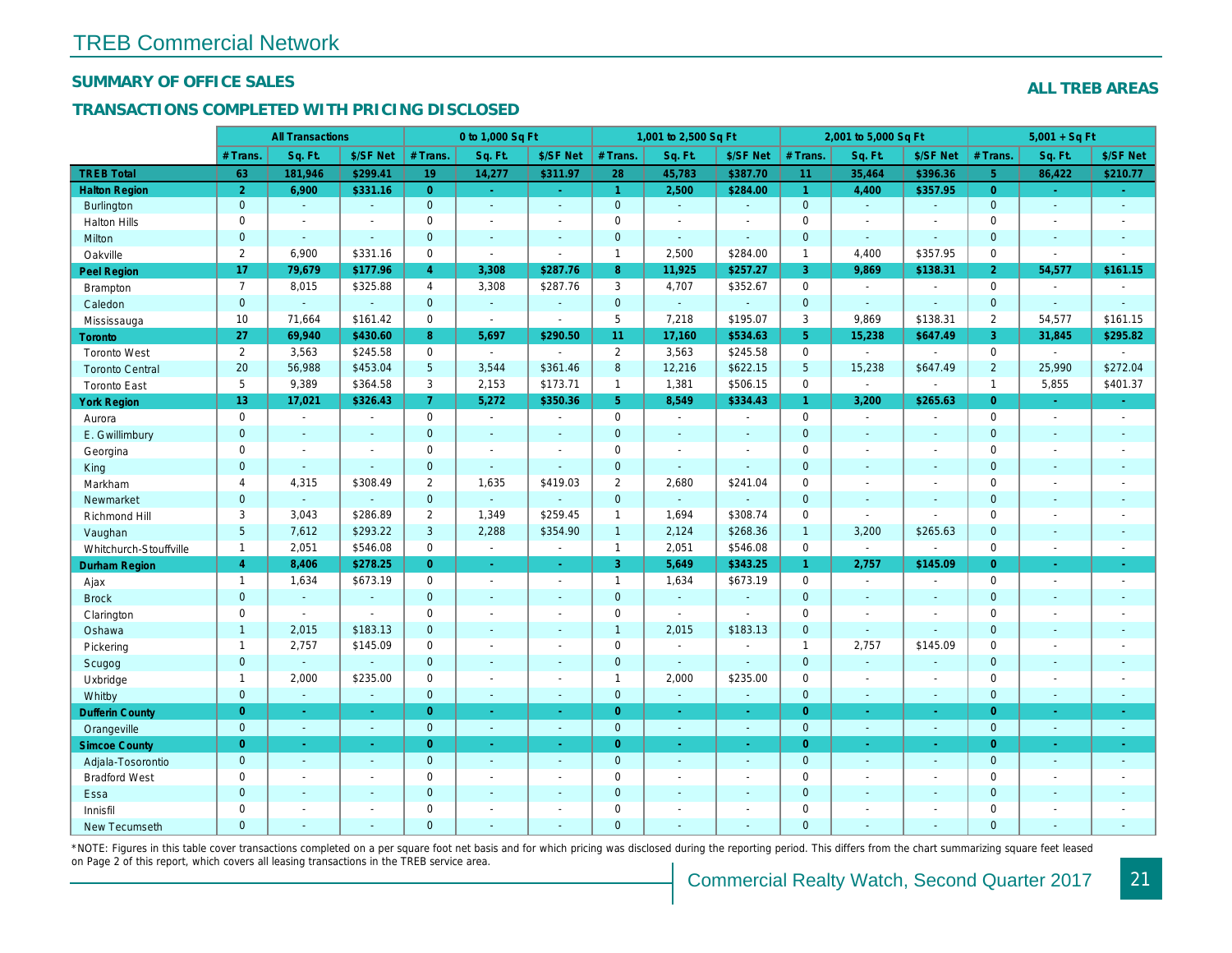#### SUMMARY OF OFFICE SALES

#### TRANSACTIONS COMPLETED WITH PRICING DISCLOSED

|                              |                | <b>All Transactions</b>  |                          |                | 0 to 1,000 Sq Ft         |                          |                 | 1,001 to 2,500 Sq Ft     |                          |                | 2,001 to 5,000 Sq Ft     |                          |
|------------------------------|----------------|--------------------------|--------------------------|----------------|--------------------------|--------------------------|-----------------|--------------------------|--------------------------|----------------|--------------------------|--------------------------|
|                              | # Trans.       | Sq. Ft.                  | \$/SF                    | # Trans.       | Sq. Ft.                  | \$/SF                    | # Trans.        | Sq. Ft.                  | \$/SF                    | # Trans.       | Sq. Ft.                  | \$/SF                    |
| <b>TREB Total</b>            | 63             | 181,946                  | \$299.41                 | 19             | 14,277                   | \$311.97                 | 28              | 45,783                   | \$387.70                 | 11             | 35,464                   | \$396.36                 |
| <b>City of Toronto Total</b> | 27             | 69,940                   | \$430.60                 | 8              | 5,697                    | \$290.50                 | 11              | 17,160                   | \$534.63                 | 5 <sup>5</sup> | 15,238                   | \$647.49                 |
| <b>Toronto West</b>          | $\overline{2}$ | 3,563                    | \$245.58                 | $\overline{0}$ | $\omega$                 | $\sim$                   | $\overline{2}$  | 3,563                    | \$245.58                 | $\overline{0}$ | $\sim$                   | $\sim$                   |
| Toronto W01                  | 0              | $\blacksquare$           | $\blacksquare$           | 0              | $\sim$                   | $\overline{a}$           | $\pmb{0}$       | $\sim$                   | $\sim$                   | 0              | $\sim$                   | $\sim$                   |
| Toronto W02                  | $\mathbf 0$    | $\sim$                   | $\sim$                   | $\mathbf{0}$   | $\sim$                   | $\sim$                   | $\pmb{0}$       | $\sim$                   | $\sim$                   | $\mathbf 0$    | $\sim$                   | $\sim$                   |
| Toronto W03                  | 0              | $\sim$                   | $\blacksquare$           | 0              | $\sim$                   | $\overline{\phantom{a}}$ | $\mathbf 0$     | $\sim$                   | $\overline{\phantom{a}}$ | 0              | $\sim$                   | $\overline{\phantom{a}}$ |
| Toronto W04                  | $\mathbf{0}$   | $\sim$                   | $\sim$                   | $\mathbf{0}$   | $\sim$                   | $\sim$                   | $\mathbf 0$     | $\sim$                   | $\omega$                 | $\mathbf{0}$   | $\sim$                   | $\sim$                   |
| Toronto W05                  | $\mathbf{1}$   | 1,400                    | \$321.43                 | $\mathbf 0$    | $\sim$                   | $\overline{\phantom{a}}$ | $\mathbf{1}$    | 1,400                    | \$321.43                 | $\mathbf 0$    | ÷.                       |                          |
| Toronto W06                  | $\mathbf 0$    | $\blacksquare$           | $\blacksquare$           | $\mathbf{0}$   | $\sim$                   | $\sim$                   | $\pmb{0}$       | $\blacksquare$           |                          | $\mathbf 0$    | $\sim$                   |                          |
| Toronto W07                  | 0              | $\overline{\phantom{a}}$ | $\overline{\phantom{a}}$ | 0              | $\overline{\phantom{a}}$ |                          | $\pmb{0}$       | $\blacksquare$           |                          | $\mathbf 0$    | $\blacksquare$           |                          |
| Toronto W08                  | $\mathbf 0$    | $\blacksquare$           | $\blacksquare$           | $\mathbf{0}$   | $\sim$                   |                          | $\pmb{0}$       | $\sim$                   | $\blacksquare$           | $\mathbf 0$    | $\sim$                   |                          |
| Toronto W09                  | 0              | $\blacksquare$           | $\omega$                 | $\mathbf 0$    | $\sim$                   |                          | $\mathbf 0$     | $\blacksquare$           | $\blacksquare$           | $\mathbf 0$    |                          |                          |
| Toronto W10                  | $\mathbf{1}$   | 2,163                    | \$196.49                 | $\mathbf{0}$   | $\sim$                   | $\blacksquare$           | $\mathbf{1}$    | 2,163                    | \$196.49                 | $\mathbf 0$    | $\blacksquare$           | $\sim$                   |
| <b>Toronto Central</b>       | 20             | 56,988                   | \$453.04                 | 5              | 3,544                    | \$361.46                 | 8               | 12,216                   | \$622.15                 | 5 <sub>5</sub> | 15,238                   | \$647.49                 |
| Toronto C01                  | 6              | 11,155                   | \$675.65                 | $\mathbf{0}$   | $\omega$                 | $\sim$                   | $5\phantom{.0}$ | 7,785                    | \$801.14                 | $\mathbf{1}$   | 3,370                    | \$385.76                 |
| Toronto C02                  | $\overline{2}$ | 5,729                    | \$1,001.92               | $\mathbf{1}$   | 575                      | \$417.39                 | $\pmb{0}$       | $\sim$                   | $\blacksquare$           | $\mathbf 0$    | $\blacksquare$           |                          |
| Toronto C03                  | $\mathbf{0}$   | $\blacksquare$           | $\blacksquare$           | $\mathbf{0}$   | $\omega$                 | $\blacksquare$           | $\pmb{0}$       | $\sim$                   | $\sim$                   | $\mathbf 0$    | $\omega$                 | $\sim$                   |
| Toronto C04                  | $\mathbf{1}$   | 2,625                    | \$502.10                 | 0              | $\sim$                   | $\blacksquare$           | $\pmb{0}$       | $\blacksquare$           | $\overline{\phantom{a}}$ | $\mathbf{1}$   | 2,625                    | \$502.10                 |
| <b>Toronto C06</b>           | $\mathbf{0}$   | $\sim$                   | $\blacksquare$           | $\mathbf{0}$   | $\sim$                   | $\overline{\phantom{a}}$ | $\mathbf 0$     | $\sim$                   | $\sim$                   | $\mathbf 0$    | $\blacksquare$           | $\sim$                   |
| Toronto C07                  | $\mathbf 0$    | $\overline{\phantom{a}}$ | $\blacksquare$           | $\mathbf 0$    | $\sim$                   | $\overline{\phantom{a}}$ | $\pmb{0}$       | $\sim$                   | $\overline{\phantom{a}}$ | 0              | $\sim$                   |                          |
| Toronto C08                  | $\mathbf 0$    | $\sim$                   | $\sim$                   | $\overline{0}$ | $\sim$                   | $\sim$                   | $\mathbf 0$     | $\sim$                   | $\sim$                   | $\mathbf 0$    | $\sim$                   | $\sim$                   |
| Toronto C09                  | 0              | $\overline{\phantom{a}}$ | $\overline{\phantom{a}}$ | 0              | $\overline{\phantom{a}}$ |                          | $\pmb{0}$       | $\overline{\phantom{a}}$ | $\overline{\phantom{a}}$ | 0              | $\blacksquare$           | $\overline{\phantom{a}}$ |
| Toronto C10                  | $\mathbf 0$    | $\overline{\phantom{a}}$ | $\blacksquare$           | $\mathbf{0}$   | $\overline{\phantom{a}}$ | $\sim$                   | $\pmb{0}$       | $\sim$                   | $\sim$                   | $\mathbf 0$    | $\overline{\phantom{a}}$ | $\sim$                   |
| Toronto C11                  | 0              | $\blacksquare$           | $\blacksquare$           | 0              | $\sim$                   | $\overline{\phantom{a}}$ | $\mathbf 0$     | $\blacksquare$           | $\sim$                   | $\mathbf 0$    | $\sim$                   |                          |
| Toronto C12                  | $\overline{4}$ | 6,445                    | \$262.22                 | $\overline{2}$ | 1,796                    | \$250.56                 | $\mathbf{1}$    | 1,249                    | \$241.79                 | $\mathbf{1}$   | 3,400                    | \$275.88                 |
| Toronto C13                  | $\overline{2}$ | 23,012                   | \$96.61                  | 0              | $\blacksquare$           | $\sim$                   | $\mathbf{1}$    | 2,176                    | \$300.00                 | 0              | $\blacksquare$           |                          |
| Toronto C14                  | $\overline{4}$ | 7,322                    | \$953.97                 | $\mathbf{1}$   | 473                      | \$562.37                 | $\mathbf{1}$    | 1,006                    | \$406.06                 | $\overline{2}$ | 5,843                    | \$1,080.0                |
| Toronto C15                  | $\mathbf{1}$   | 700                      | \$464.29                 | $\mathbf{1}$   | 700                      | \$464.29                 | 0               | $\sim$                   | $\blacksquare$           | $\mathbf 0$    | $\blacksquare$           | $\blacksquare$           |
| <b>Toronto East</b>          | 5 <sub>5</sub> | 9,389                    | \$364.58                 | 3              | 2,153                    | \$173.71                 | $\mathbf{1}$    | 1,381                    | \$506.15                 | $\overline{0}$ | $\sim$                   | $\sim$                   |
| Toronto E01                  | $\mathbf{1}$   | 1,381                    | \$506.15                 | 0              | $\blacksquare$           | $\overline{\phantom{a}}$ | $\mathbf{1}$    | 1,381                    | \$506.15                 | 0              | $\blacksquare$           | $\blacksquare$           |
| Toronto E02                  | $\mathbf 0$    | $\blacksquare$           |                          | $\mathbf{0}$   |                          |                          | $\pmb{0}$       | $\blacksquare$           |                          | $\mathbf 0$    | $\sim$                   |                          |
| Toronto E03                  | 0              | $\sim$                   | $\blacksquare$           | $\mathbf 0$    | $\sim$                   | $\overline{\phantom{a}}$ | $\mathbf 0$     | $\sim$                   | $\overline{\phantom{a}}$ | 0              | $\overline{\phantom{a}}$ |                          |
| Toronto E04                  | $\mathbf{0}$   | $\blacksquare$           | $\sim$                   | $\mathbf{0}$   |                          |                          | $\pmb{0}$       | $\sim$                   |                          | $\mathbf 0$    |                          |                          |
| Toronto E05                  | 0              | $\blacksquare$           | $\blacksquare$           | 0              | $\blacksquare$           | $\overline{\phantom{a}}$ | $\pmb{0}$       | $\blacksquare$           | $\overline{\phantom{a}}$ | 0              | $\sim$                   |                          |
| Toronto E06                  | $\mathbf 0$    | $\overline{\phantom{a}}$ | $\sim$                   | $\mathbf{0}$   | $\sim$                   |                          | $\pmb{0}$       | $\overline{\phantom{a}}$ |                          | $\mathbf 0$    |                          |                          |
| Toronto E07                  | $\overline{2}$ | 6,595                    | \$371.34                 | $\mathbf 1$    | 740                      | \$133.78                 | $\mathbf 0$     | $\overline{\phantom{a}}$ | $\overline{\phantom{a}}$ | 0              | $\blacksquare$           |                          |
| Toronto E08                  | $\mathbf{0}$   | $\omega$                 | $\omega$                 | $\mathbf{0}$   | $\omega$                 | $\omega$                 | $\mathbf 0$     | $\sim$                   | $\sim$                   | $\mathbf 0$    | $\sim$                   |                          |
| Toronto E09                  | $\overline{2}$ | 1,413                    | \$194.62                 | $\overline{2}$ | 1,413                    | \$194.62                 | $\mathbf 0$     | $\sim$                   |                          | 0              | $\sim$                   |                          |
| Toronto E10                  | $\mathbf 0$    | $\sim$                   |                          | $\mathbf{0}$   | $\sim$                   |                          | $\pmb{0}$       |                          |                          | $\mathbf 0$    |                          |                          |
| Toronto E11                  | $\mathbf 0$    | $\sim$                   | $\blacksquare$           | $\mathbf 0$    | $\sim$                   | $\overline{\phantom{a}}$ | $\mathbf 0$     | $\sim$                   |                          | $\mathbf 0$    | $\sim$                   |                          |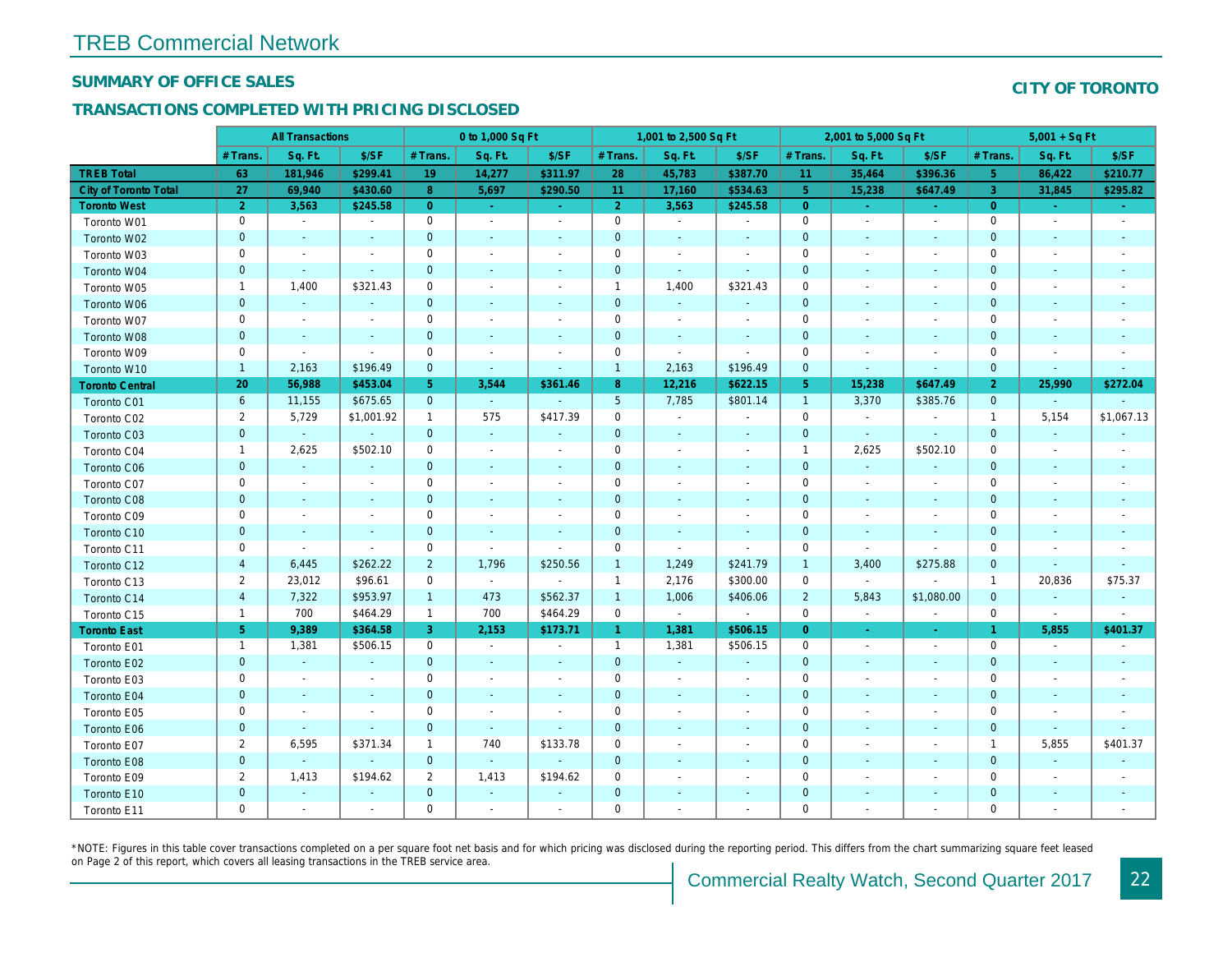## SUMMARY OF LAND SALES

#### TRANSACTIONS COMPLETED WITH PRICING DISCLOSED

|                                  |                | <b>All Transactions</b> |             | 0 to 3 Acres         |       |             |                |  |  |
|----------------------------------|----------------|-------------------------|-------------|----------------------|-------|-------------|----------------|--|--|
|                                  | # Trans.       | Acres                   | \$/Acre     | # Trans.             | Acres | \$/Acre     | # Trans.       |  |  |
| <b>TREB Total</b>                | 43             | 1,004.76                | \$125,480   | 25                   | 37.98 | \$1,271,684 | 18             |  |  |
| <b>Halton Region</b>             | $\overline{4}$ | 65.60                   | \$190,130   | $\overline{2}$       | 3.00  | \$860,833   | $\overline{2}$ |  |  |
| <b>Burlington</b>                | $\mathbf{1}$   | 2.00                    | \$708,750   | $\mathbf{1}$         | 2.00  | \$708,750   | $\mathbf{0}$   |  |  |
| <b>Halton Hills</b>              | $\mathbf{1}$   | 21.60                   | \$400,000   | $\pmb{0}$            | 0.00  | \$0         | $\overline{1}$ |  |  |
| <b>Milton</b>                    | $\overline{2}$ | 42.00                   | \$57,500    | $\mathbf{1}$         | 1.00  | \$1,165,000 | $\overline{1}$ |  |  |
| Oakville                         | $\mathsf 0$    | 0.00                    | \$0         | $\mathbf 0$          | 0.00  | \$0         | $\mathbf 0$    |  |  |
| <b>Peel Region</b>               | 8              | 335.84                  | \$94,178    | $\overline{4}$       | 5.00  | \$2,086,124 | $\overline{4}$ |  |  |
| Brampton                         | 3              | 6.93                    | \$1,105,303 | $\overline{2}$       | 2.29  | \$1,303,051 | $\overline{1}$ |  |  |
| Caledon                          | $\mathbf{3}$   | 325.06                  | \$45,915    | $\mathbf{1}$         | 2.00  | \$1,975,000 | $\overline{2}$ |  |  |
| Mississauga                      | $\overline{2}$ | 3.85                    | \$2,347,948 | $\mathbf{1}$         | 0.71  | \$4,928,398 | $\overline{1}$ |  |  |
| Toronto                          | $\overline{1}$ | 1.30                    | \$1,000,000 | $\overline{1}$       | 1.30  | \$1,000,000 | $\overline{0}$ |  |  |
| <b>Toronto West</b>              | $\mathbf 0$    | 0.00                    | \$0         | $\mathbf 0$          | 0.00  | \$0         | $\mathbf 0$    |  |  |
| <b>Toronto Central</b>           | $\mathbf{0}$   | 0.00                    | \$0         | $\mathbf{0}$         | 0.00  | \$0         | $\mathbf{0}$   |  |  |
| <b>Toronto East</b>              | $\mathbf{1}$   | 1.30                    | \$1,000,000 | $\mathbf{1}$         | 1.30  | \$1,000,000 | $\mathbf 0$    |  |  |
| <b>York Region</b>               | 15             | 221.94                  | \$280,694   | 10 <sup>°</sup>      | 19.72 | \$1,492,251 | 5 <sup>5</sup> |  |  |
| Aurora                           | $\overline{2}$ | 5.68                    | \$805,634   | $\mathbf{1}$         | 2.00  | \$1,000,000 | $\overline{1}$ |  |  |
| E. Gwillimbury                   | $\mathbf{1}$   | 0.99                    | \$909,091   | $\mathbf{1}$         | 0.99  | \$909,091   | $\mathbf{0}$   |  |  |
| Georgina                         | $\mathbf 0$    | 0.00                    | \$0         | $\pmb{0}$            | 0.00  | \$0         | $\mathbf 0$    |  |  |
| King                             | $\mathbf 0$    | 0.00                    | \$0         | $\mathbf 0$          | 0.00  | \$0         | $\overline{0}$ |  |  |
| Markham                          | 3              | 11.10                   | \$1,837,838 | $\overline{2}$       | 5.55  | \$2,450,450 | $\overline{1}$ |  |  |
| Newmarket                        | $\mathbf 0$    | 0.00                    | \$0         | $\mathbf 0$          | 0.00  | \$0         | $\mathbf 0$    |  |  |
| Richmond Hill                    | $\mathbf{1}$   | 5.25                    | \$609,524   | $\pmb{0}$            | 0.00  | \$0         | $\overline{1}$ |  |  |
| Vaughan                          | $\overline{7}$ | 195.92                  | \$166,143   | $\overline{5}$       | 8.18  | \$1,498,437 | $\overline{2}$ |  |  |
| Whitchurch-Stouffville           | $\mathbf{1}$   | 3.00                    | \$223,333   | $\mathbf{1}$         | 3.00  | \$223,333   | $\mathbf 0$    |  |  |
| <b>Durham Region</b>             | 9 <sup>°</sup> | 22.50                   | \$300,636   | $\overline{7}$       | 8.52  | \$512,773   | $\overline{2}$ |  |  |
| Ajax                             | $\mathbf{1}$   | 2.00                    | \$1,000,000 | $\mathbf{1}$         | 2.00  | \$1,000,000 | $\mathbf 0$    |  |  |
| <b>Brock</b>                     | $\mathbf 0$    | 0.00                    | \$0         | $\mathbf 0$          | 0.00  | \$0         | $\mathbf{0}$   |  |  |
| Clarington                       | $\mathbf{1}$   | 3.96                    | \$135,101   | $\mathbf 0$          | 0.00  | \$0         | $\overline{1}$ |  |  |
| Oshawa                           | $\overline{4}$ | 3.04                    | \$443,745   | $\overline{4}$       | 3.04  | \$443,745   | $\mathbf{0}$   |  |  |
| Pickering                        | $\mathbf 0$    | 0.00                    | \$0         | $\pmb{0}$            | 0.00  | \$0         | $\mathbf 0$    |  |  |
| Scugog                           | $\overline{1}$ | 1.45                    | \$151,724   | $\overline{1}$       | 1.45  | \$151,724   | $\overline{0}$ |  |  |
| Uxbridge                         | $\mathbf{1}$   | 2.03                    | \$394,089   | $\mathbf{1}$         | 2.03  | \$394,089   | $\mathbf 0$    |  |  |
| Whitby                           | $\overline{1}$ | 10.02                   | \$185,629   | $\mathbf{0}$         | 0.00  | \$0         | $\overline{1}$ |  |  |
| <b>Dufferin County</b>           | $\overline{0}$ | 0.00                    | \$0         | $\mathbf{0}$         | 0.00  | \$0         | $\overline{0}$ |  |  |
| Orangeville                      | $\mathbf{0}$   | 0.00                    | \$0         | $\mathbf{0}$         | 0.00  | \$0         | $\mathbf{0}$   |  |  |
| <b>Simcoe County</b>             | 6              | 357.58                  | \$32,482    | $\blacktriangleleft$ | 0.44  | \$429,545   | 5 <sup>5</sup> |  |  |
| Adjala-Tosorontio                | $\mathbf{0}$   | 0.00                    | \$0         | $\mathbf 0$          | 0.00  | \$0         | $\mathbf{0}$   |  |  |
| <b>Bradford West Gwillimbury</b> | 3              | 235.64                  | \$42,544    | $\pmb{0}$            | 0.00  | \$0         | 3              |  |  |
| Essa                             | $\mathbf{1}$   | 90.00                   | \$8,888     | $\mathbf 0$          | 0.00  | \$0         | $\overline{1}$ |  |  |
| Innisfil                         | $\mathbf 0$    | 0.00                    | \$0         | $\pmb{0}$            | 0.00  | \$0         | $\mathbf 0$    |  |  |
| New Tecumseth                    | $\overline{2}$ | 31.94                   | \$24,737    | $\overline{1}$       | 0.44  | \$429,545   | $\overline{1}$ |  |  |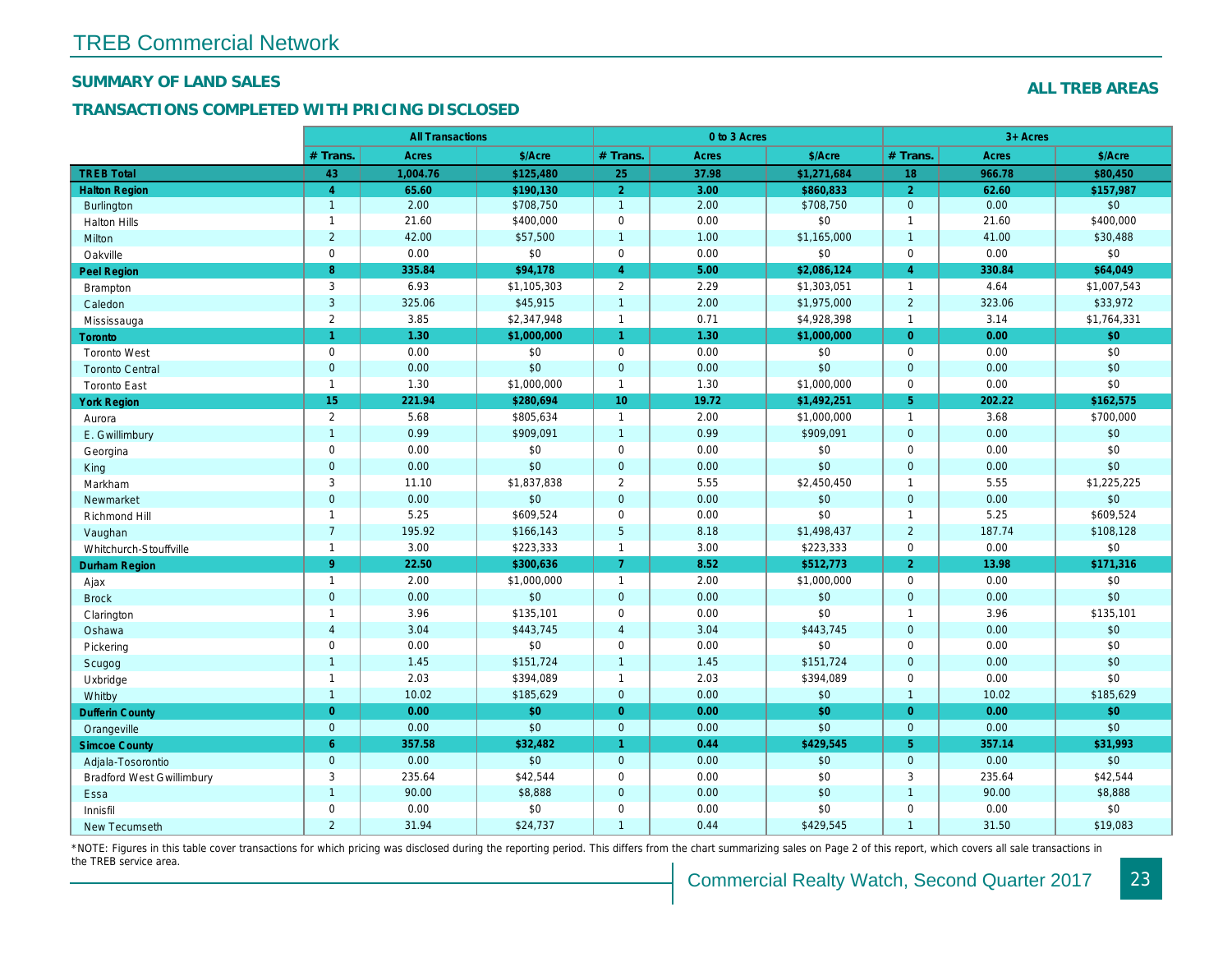#### SUMMARY OF LAND SALES

#### TRANSACTIONS COMPLETED WITH PRICING DISCLOSED

|                              |                | <b>All Transactions</b> |             |                      | 0 to 3 Acres |             |                |  |
|------------------------------|----------------|-------------------------|-------------|----------------------|--------------|-------------|----------------|--|
|                              | # Trans.       | <b>Acres</b>            | \$/Acre     | # Trans.             | <b>Acres</b> | \$/Acre     | # Trans.       |  |
| <b>TREB Total</b>            | 43             | 1,004.76                | \$125,480   | 25                   | 37.98        | \$1,271,684 | 18             |  |
| <b>City of Toronto Total</b> | $\overline{1}$ | 1.30                    | \$1,000,000 | $\blacktriangleleft$ | 1.30         | \$1,000,000 | $\overline{0}$ |  |
| <b>Toronto West</b>          | $\overline{0}$ | 0.00                    | \$0         | $\overline{0}$       | 0.00         | \$0         | $\overline{0}$ |  |
| Toronto W01                  | $\mathbf 0$    | 0.00                    | \$0         | $\mathbf 0$          | 0.00         | \$0         | $\mathbf 0$    |  |
| Toronto W02                  | $\mathbf 0$    | 0.00                    | \$0         | $\mathbf{0}$         | 0.00         | \$0         | $\mathbf 0$    |  |
| Toronto W03                  | $\mathbf 0$    | 0.00                    | \$0         | 0                    | 0.00         | \$0         | $\mathbf 0$    |  |
| Toronto W04                  | $\mathbf 0$    | 0.00                    | \$0         | $\mathbf 0$          | 0.00         | \$0         | $\mathbf{0}$   |  |
| Toronto W05                  | $\mathbf 0$    | 0.00                    | \$0         | $\mathbf 0$          | 0.00         | \$0         | $\mathbf 0$    |  |
| Toronto W06                  | $\mathbf 0$    | 0.00                    | \$0         | $\mathbf{0}$         | 0.00         | \$0         | $\mathbf{0}$   |  |
| Toronto W07                  | $\mathbf 0$    | 0.00                    | \$0         | $\mathbf 0$          | 0.00         | \$0         | $\mathbf 0$    |  |
| Toronto W08                  | $\mathbf 0$    | 0.00                    | \$0         | $\mathbf{0}$         | 0.00         | \$0         | $\mathbf{0}$   |  |
| Toronto W09                  | $\mathbf 0$    | 0.00                    | \$0         | $\mathbf 0$          | 0.00         | \$0         | $\mathbf 0$    |  |
| Toronto W10                  | $\mathbf 0$    | 0.00                    | \$0         | $\mathbf{0}$         | 0.00         | \$0         | $\mathbf{0}$   |  |
| <b>Toronto Central</b>       | $\overline{0}$ | 0.00                    | \$0         | $\overline{0}$       | 0.00         | \$0         | $\overline{0}$ |  |
| Toronto C01                  | $\mathbf 0$    | 0.00                    | \$0         | $\mathbf{0}$         | 0.00         | \$0         | $\mathbf{0}$   |  |
| Toronto C02                  | $\mathbf 0$    | 0.00                    | \$0         | $\mathbf 0$          | 0.00         | \$0         | $\mathbf 0$    |  |
| Toronto C03                  | $\mathbf 0$    | 0.00                    | \$0         | $\mathbf{0}$         | 0.00         | \$0         | $\mathbf{0}$   |  |
| Toronto C04                  | $\mathbf 0$    | 0.00                    | \$0         | $\mathbf 0$          | 0.00         | \$0         | $\mathbf 0$    |  |
| Toronto C06                  | $\mathbf 0$    | 0.00                    | \$0         | $\mathbf 0$          | 0.00         | \$0         | $\mathbf{0}$   |  |
| Toronto C07                  | $\mathbf 0$    | 0.00                    | \$0         | $\mathbf 0$          | 0.00         | \$0         | $\mathbf 0$    |  |
| Toronto C08                  | $\mathbf 0$    | 0.00                    | \$0         | $\mathbf 0$          | 0.00         | \$0         | $\mathbf 0$    |  |
| Toronto C09                  | $\mathbf 0$    | 0.00                    | \$0         | $\mathbf 0$          | 0.00         | \$0         | $\mathbf 0$    |  |
| Toronto C10                  | $\mathbf 0$    | 0.00                    | \$0         | $\mathbf{0}$         | 0.00         | \$0         | $\mathbf{0}$   |  |
| Toronto C11                  | $\mathbf 0$    | 0.00                    | \$0         | $\mathbf 0$          | 0.00         | \$0         | $\mathbf 0$    |  |
| Toronto C12                  | $\mathbf 0$    | 0.00                    | \$0         | $\mathbf{0}$         | 0.00         | \$0         | $\mathbf{0}$   |  |
| Toronto C13                  | $\mathbf 0$    | 0.00                    | \$0         | $\mathbf 0$          | 0.00         | \$0         | $\mathbf 0$    |  |
| Toronto C14                  | $\mathbf 0$    | 0.00                    | \$0         | $\mathbf{0}$         | 0.00         | \$0         | $\mathbf{0}$   |  |
| Toronto C15                  | $\mathbf 0$    | 0.00                    | \$0         | $\mathbf 0$          | 0.00         | \$0         | $\mathbf 0$    |  |
| <b>Toronto East</b>          | $\overline{1}$ | 1.30                    | \$1,000,000 | $\mathbf{1}$         | 1.30         | \$1,000,000 | $\overline{0}$ |  |
| Toronto E01                  | $\mathbf 0$    | 0.00                    | \$0         | $\mathsf{O}$         | 0.00         | \$0         | $\mathbf 0$    |  |
| Toronto E02                  | $\mathbf 0$    | 0.00                    | \$0         | $\mathbf{0}$         | 0.00         | \$0         | $\mathbf{0}$   |  |
| Toronto E03                  | $\mathsf 0$    | 0.00                    | \$0         | $\mathbf 0$          | 0.00         | \$0         | $\mathbf 0$    |  |
| Toronto E04                  | $\mathbf 0$    | 0.00                    | \$0         | $\mathbf{0}$         | 0.00         | \$0         | $\mathbf{0}$   |  |
| Toronto E05                  | $\mathbf 0$    | 0.00                    | \$0         | $\mathbf 0$          | 0.00         | \$0         | $\mathbf 0$    |  |
| Toronto E06                  | $\mathbf 0$    | 0.00                    | \$0         | $\mathbf{0}$         | 0.00         | \$0         | $\mathbf{0}$   |  |
| Toronto E07                  | $\overline{1}$ | 1.30                    | \$1,000,000 | $\mathbf{1}$         | 1.30         | \$1,000,000 | $\mathbf 0$    |  |
| Toronto E08                  | $\mathbf 0$    | 0.00                    | \$0         | $\mathbf{0}$         | 0.00         | \$0         | $\mathbf{0}$   |  |
| Toronto E09                  | $\mathbf 0$    | 0.00                    | \$0         | $\mathbf 0$          | 0.00         | \$0         | $\mathbf 0$    |  |
| Toronto E10                  | $\mathbf 0$    | 0.00                    | \$0         | $\mathbf{0}$         | 0.00         | \$0         | $\mathbf 0$    |  |
| Toronto E11                  | $\mathbf 0$    | 0.00                    | \$0         | $\mathbf 0$          | 0.00         | \$0         | $\mathbf 0$    |  |